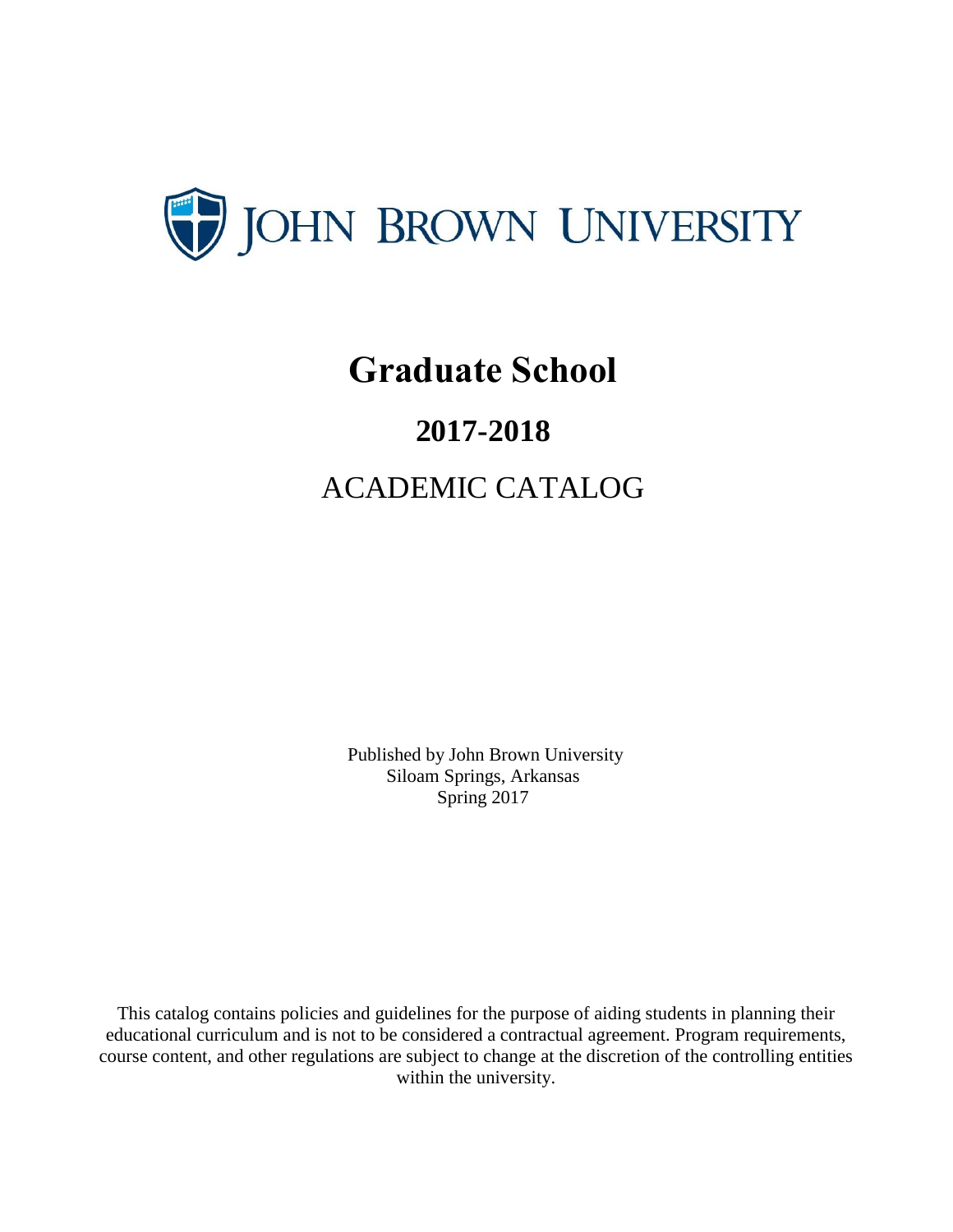# **Table of Contents**

- Graduate School Calendar
- University Profile
	- o Mission
	- o Statement of Faith
	- o Educational Philosophy
	- o History:
		- Head, Heart, and Hand
	- o Accreditation
	- o Council for Christian Colleges & Universities
	- o Locations and Student Body
	- o Soderquist Leadership
	- o The Center for Healthy Relationships

#### Graduate School Profile

- o History
- o Facilities
	- Educational Centers
	- CARE Clinics
	- Play Therapy Institute
- o Online Options
- o Faculty
- o International Practicums

#### • Admission

- o Admission Requirements
- o Entrance Exam Requirements
- o Admission Status
- o International Admission Requirements
- o Non-Discriminatory Statement
- Financial Planning
	- o Cost of Attendance and Fees
	- o Valuables
	- o Student Accounts
	- o Financial Aid
	- o Veterans Administration Benefits
- Academic Policies
	- o Catalog Regulations
	- o Changes in Requirements and Regulations
	- o Course Credits
	- o Enrollment Status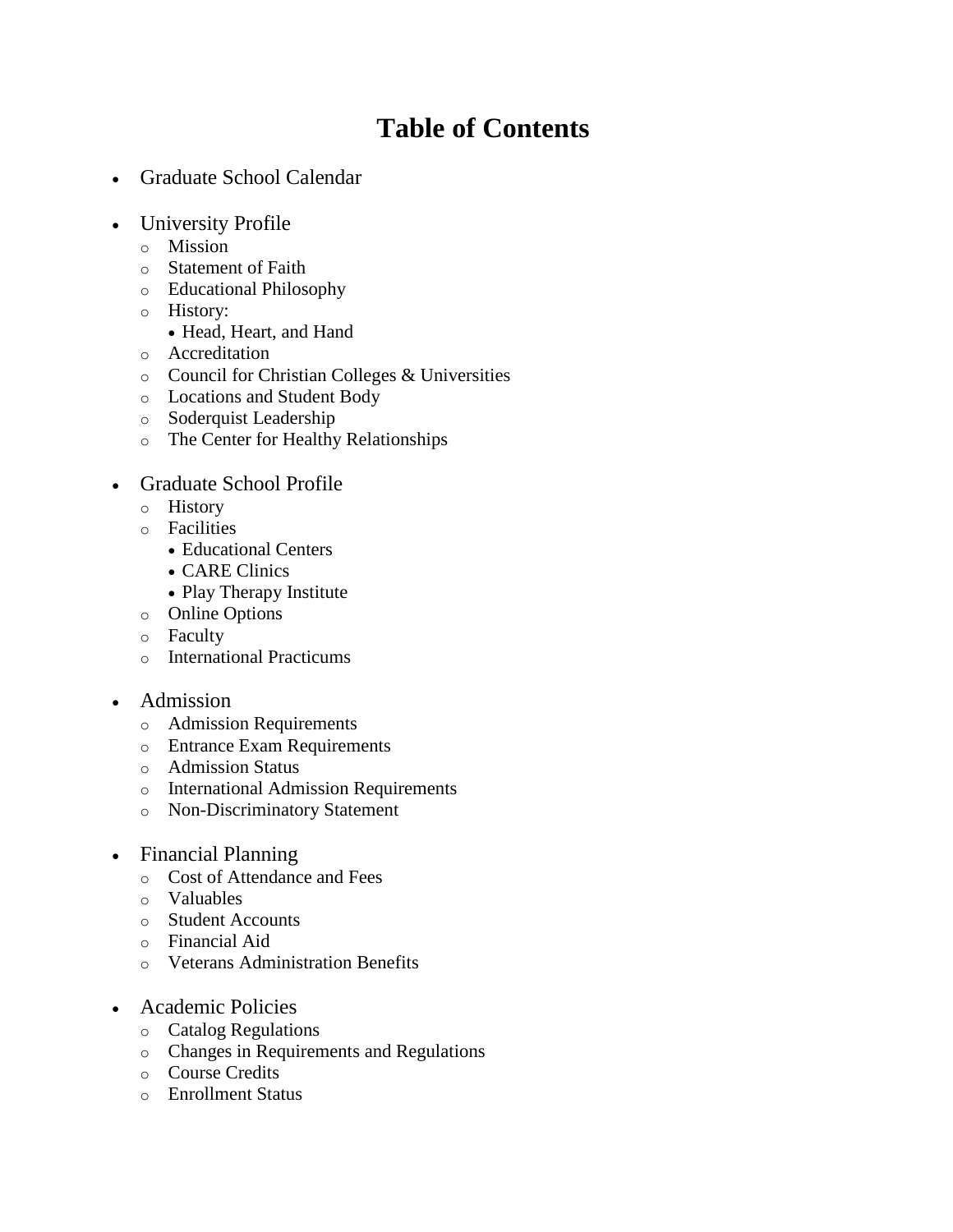- o Prerequisites and Corequisites
- o Graduate Credit toward Undergraduate Degree
- o Time Limits
- o Recency of Credit
- o Adding and Dropping Courses
- o Refund Policy
- o Attendance Regulations
- o Academic Integrity
- o Grading System
- o Independent Study
- o Auditing Courses
- o Transfer of Credit
- o Additional Master's Degree
- o Late Enrollment
- o Quality Standards for Continuance in the Graduate School
- o Academic Suspension
- o Appeal Policy
- o Grade Renewal
- o Graduation
- o Transcripts
- o Access to Educational Records (FERPA)
- Student Resources
	- o Resources for Learning
		- John Brown University Library
		- **Information Technology Services**
	- o Office of Academic Assistance
		- Services for Students with Disabilities
	- o Student Development Office
		- Counseling Center
		- Career Development Center
		- Office of Christian Formation
		- Graduate Christian Fellowship
	- o Health Services
	- o International Programs Department
	- o Resources for Lifestyle Walton Lifetime Health Complex
- Program Requirements

#### **Soderquist College of Business**

Department of Graduate Business Business Administration (M.B.A.) International Business Concentration Market Research and Consumer Insights Concentration Organizational Behavior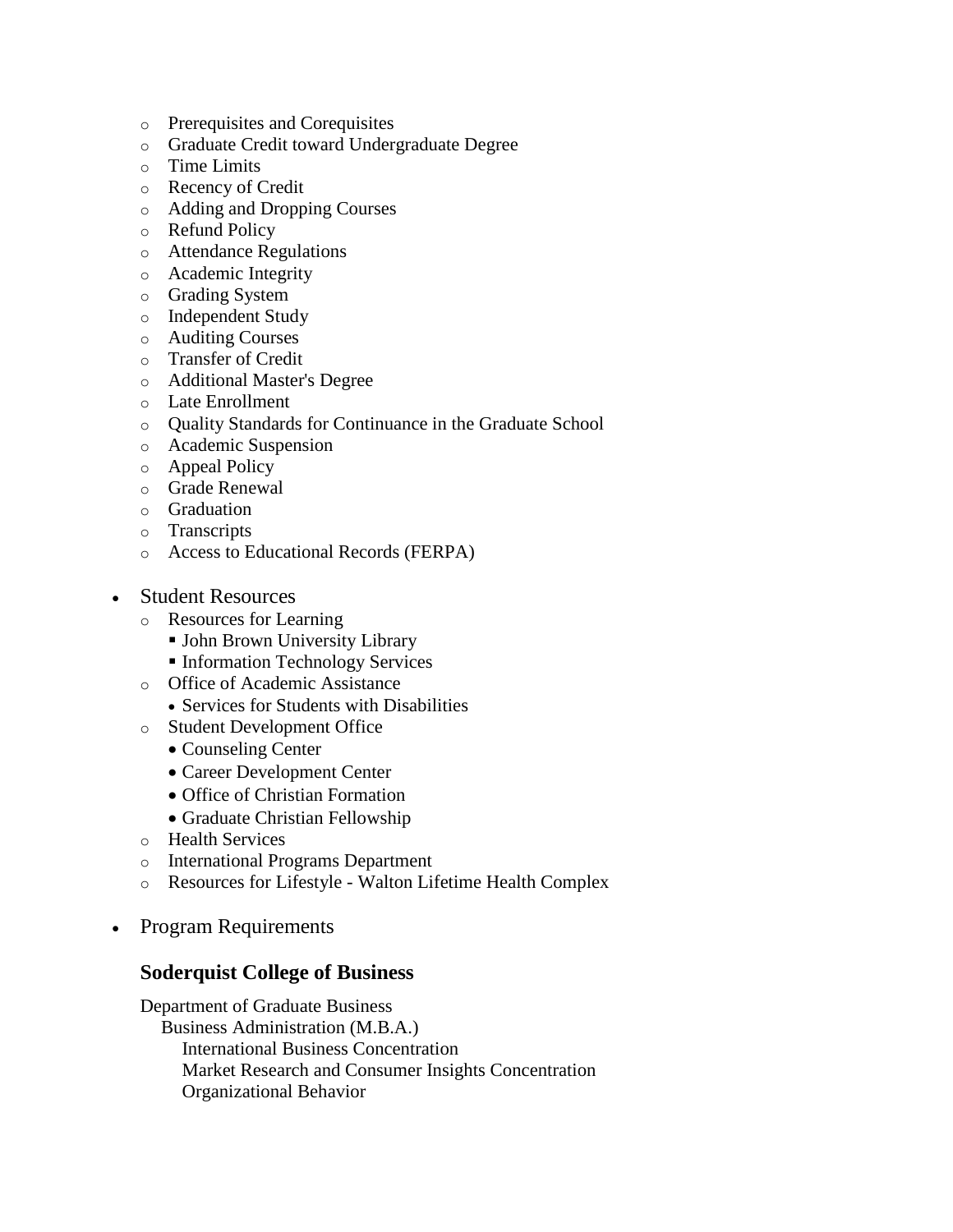Leadership and Ethics (M.S.)

#### **College of Education and Human Services**

Department of Graduate Counseling Clinical Mental Health Counseling (M.S.) Marriage & Family Therapy (M.S.) Graduate Certificate Program in Play Therapy Post-Master's Credit Fulfillment

Department of Graduate Higher Education Higher Education (M.A.)

Department of Graduate Teacher Education Educational Leadership (M.Ed.) School Counseling (M.S.) Special Education (M.Ed.) Teaching (M.A.T.)

#### **Division of Communication and Fine Arts**

Department of Graduate Visual Arts Collaborative Design (M.F.A.)

#### **Division of Engineering and Construction Management**

Department of Cybersecurity Cybersecurity (M.S.)

- Course Descriptions Course Numbers Art (ART) Business (BUS) Counseling (CNL) Cybersecurity (CYB) Education (ED) Higher Education (HED)
- Personnel

Board of Trustees Faculty & Administration Faculty Emeriti

For information concerning the Traditional Undergraduate Programs or the JBU Online Undergraduate Program, please refer to the respective 2017-2018 Undergraduate or Online Undergraduate catalog.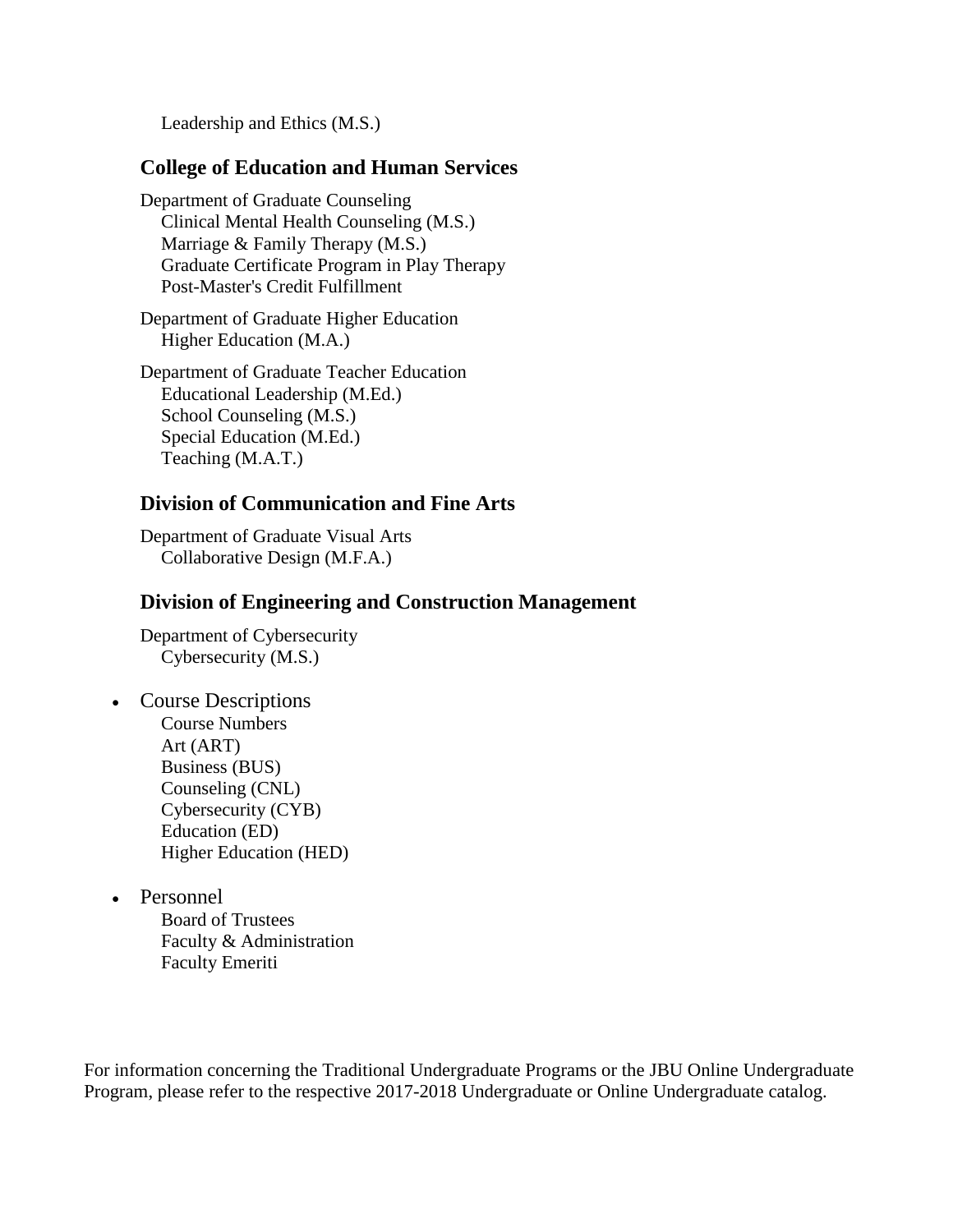# **GRADUATE SCHOOL ACADEMIC CALENDAR**

| <b>FALL 2016</b>   |                                    | <b>FALL 2017</b>   |
|--------------------|------------------------------------|--------------------|
| M 8/22             | <b>Classes Begin</b>               | M 8/21             |
| M 9/5              | Labor Day Holiday                  | M 9/4              |
| $F\frac{9}{23}$    | Last Day to Drop A-Section Classes | M 9/25             |
| M 10/17            | Last Day of A-Section Classes      | F 10/13            |
| W 10/19            | <b>B-Section Classes Begin</b>     | M 10/16            |
| F 10/28            | Last Day to Drop 16-Week Classes   |                    |
| M 11/21            | Last Day to Drop B-Section Classes | F 11/17            |
| W 11/23 - F 11/25  | <b>Thanksgiving Holidays</b>       | M 11/20 - F 11/24  |
| F 12/16            | F 12/15<br>Last Day of Classes     |                    |
| Sa 12/17           | <b>Commencement Exercises</b>      | Sa 12/16           |
| <b>SPRING 2017</b> |                                    | <b>SPRING 2018</b> |
| M 1/9              | <b>Classes Begin</b>               | M 1/8              |
| R 2/9              | Last Day to Drop A-Section Classes | R 2/8              |
| F3/3               | Last Day of A-Section Classes      | F3/2               |
| M 3/6              | <b>B-Section Classes Begin</b>     | M 3/5              |
| W 3/15             | Last Day to Drop 16-Week Classes   | W 3/14             |
| M 3/20 - F 3/24    | <b>Spring Break</b>                | M 3/19 - F 3/23    |
|                    | Good Friday Holiday                | F3/30              |
| R 4/13             | Last Day to Drop B-Section Classes | F4/13              |
| F4/14              | Good Friday Holiday                |                    |
| F 5/5              | Last Day of Classes                | F 5/4              |
| Sa 5/6             | <b>Commencement Exercises</b>      | Sa 5/5             |
| <b>SUMMER 2017</b> |                                    | <b>SUMMER 2018</b> |
| M 5/8              | <b>Classes Begin</b>               | M 5/7              |
| M 5/29             | <b>Memorial Day Holiday</b>        | M 5/28             |
| T 6/6              | Last Day to Drop A-Section Classes | T 6/5              |
| F 6/23             | <b>A-Section Classes End</b>       | F 6/22             |
| M 6/26             | <b>B-Section Classes Begin</b>     | M 6/25             |
| W 7/12             | Last Day to Drop 14-Week Classes   | F 7/11             |
| M 7/3 - F 7/7      | <b>Summer Break</b>                | M 7/2 - F 7/6      |
| M 7/31             | Last Day to Drop B-Section Classes | M 7/30             |
| F 8/18             | Last Day of Classes                | F 8/17             |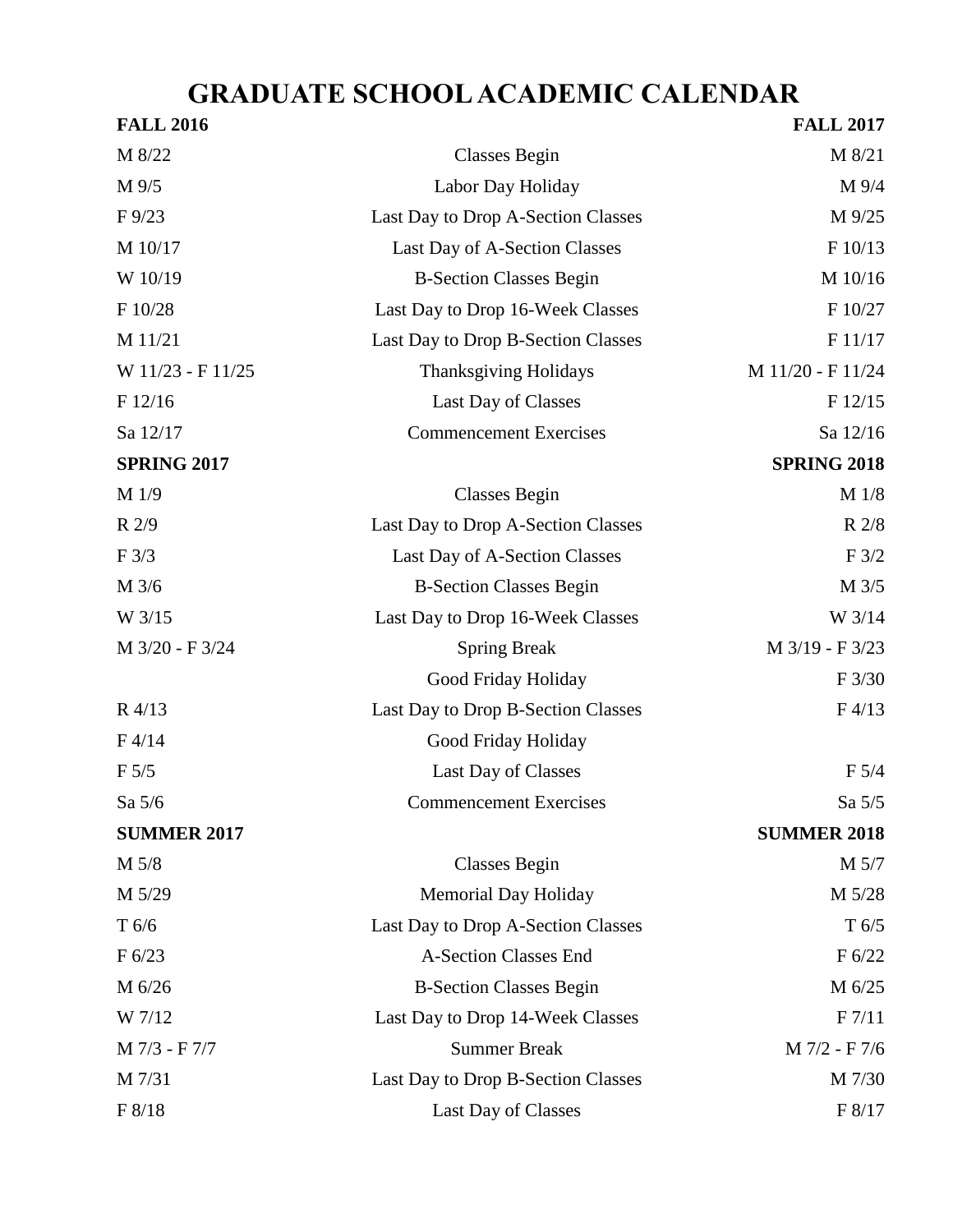# **The Mission of the University**

The faculty and board of trustees have accepted the following statement as being an accurate expression of the university basic mission:

John Brown University provides Christ-centered education that prepares people to honor God and serve others by developing their intellectual, spiritual, and professional lives.

# **Statement of Faith**

The doctrinal position of the institution is contained in the following Articles of Faith which have been adopted by the National Association of Evangelical's:

- 1. We believe the Bible to be the inspired, the only infallible, authoritative word of God.
- 2. We believe that there is one God, eternally existent in three persons: Father, Son and Holy Spirit.
- 3. We believe in the deity of our Lord Jesus Christ, in His virgin birth, in His sinless life, in His miracles, in His vicarious and atoning death through His shed blood, in His bodily resurrection, in His ascension to the right hand of the Father, and in His personal return in power and glory.
- 4. We believe that for the salvation of lost and sinful people regeneration by the Holy Spirit is absolutely essential.
- 5. We believe in the present ministry of the Holy Spirit by whose indwelling the Christian is enabled to live a godly life.
- 6. We believe in the resurrection of both the saved and the lost; they that are saved unto the resurrection of life and they that are lost unto the resurrection of damnation.
- 7. We believe in the spiritual unity of believers in our Lord Jesus Christ.

# **Educational Philosophy**

The faculty has expressed its purpose as sending forth graduates

#### **Whose lives reflect the love of Christ**

Through reverence toward God. Through consecration to Christ and His Church.

Through knowledge of the Bible and appreciation of its principles.

Through participation in Christian activities with talents, means, and time.

Through tolerance, humility, and helpfulness to others.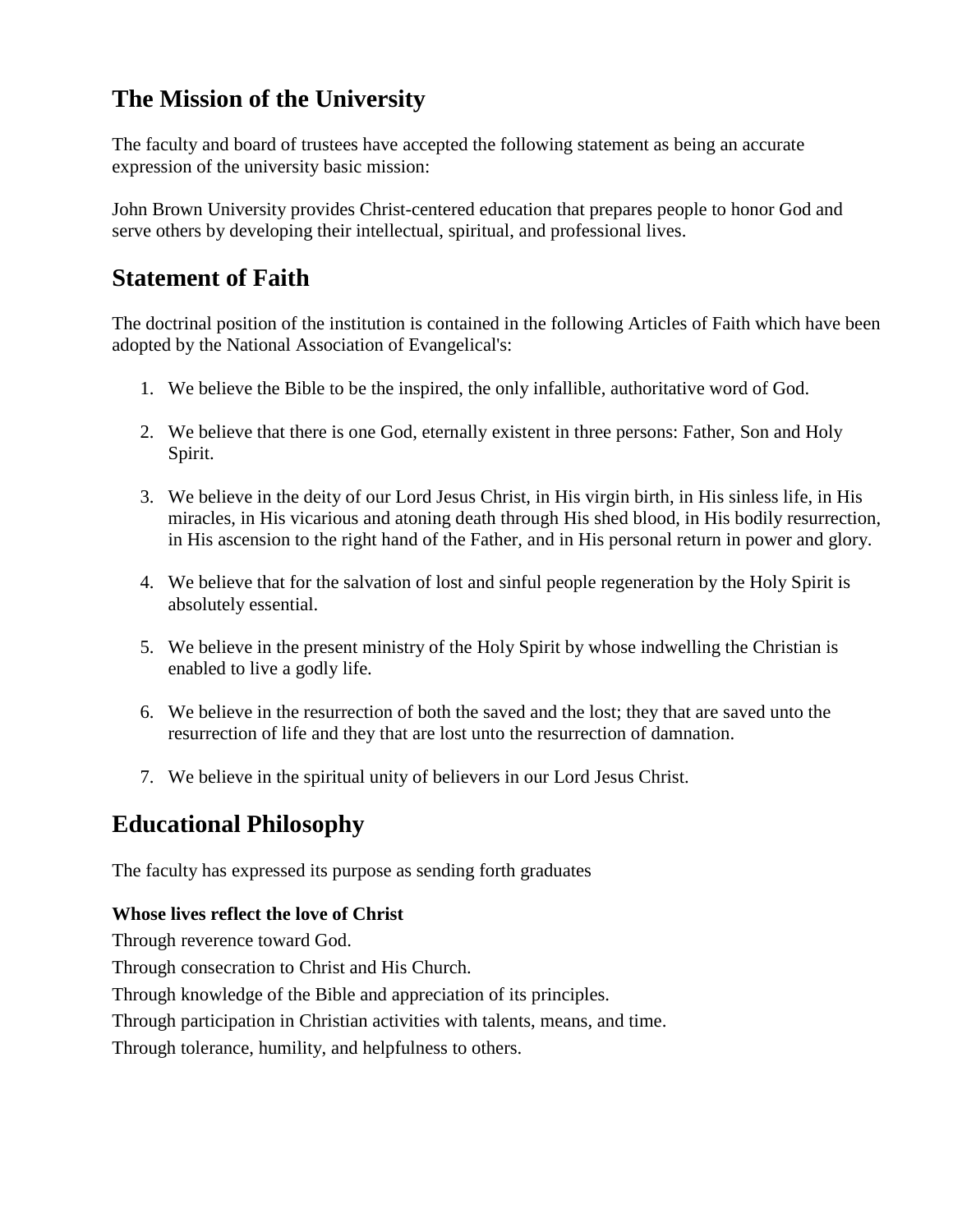#### **Who possess intellectual integrity and an enthusiasm for continuing self-development**

Through use of mental processes which lead to intelligent decisions.

Through familiarization with sources of information.

Through utilization of knowledge.

Through mastery of means of communication of ideas.

#### **Who are able to function effectively in a multicultural world**

Through a heightened awareness of diverse cultural contexts and values.

Through development of skills and attitudes necessary to interact, work, and minister with people of other cultures.

Through understanding the inclusiveness of God's Kingdom and the equality of all people before God. Through formation of a Christian perspective of the world.

#### **Who are eager and able to perform a share of the world's work**

Through their willing response to God's unique plan.

Through working in chosen vocations with skill, efficiency, and dedication.

Through a cooperative and understanding attitude toward fellow workers.

#### **Who make worthy contributions to their communities**

Through active cooperation with other people toward general community improvement.

Through promoting wholesome entertainment, adequate educational programs, and other phases of community welfare.

Through exercising their political privileges in the spirit of Christ.

Through practicing the high ideals of love and justice toward all people.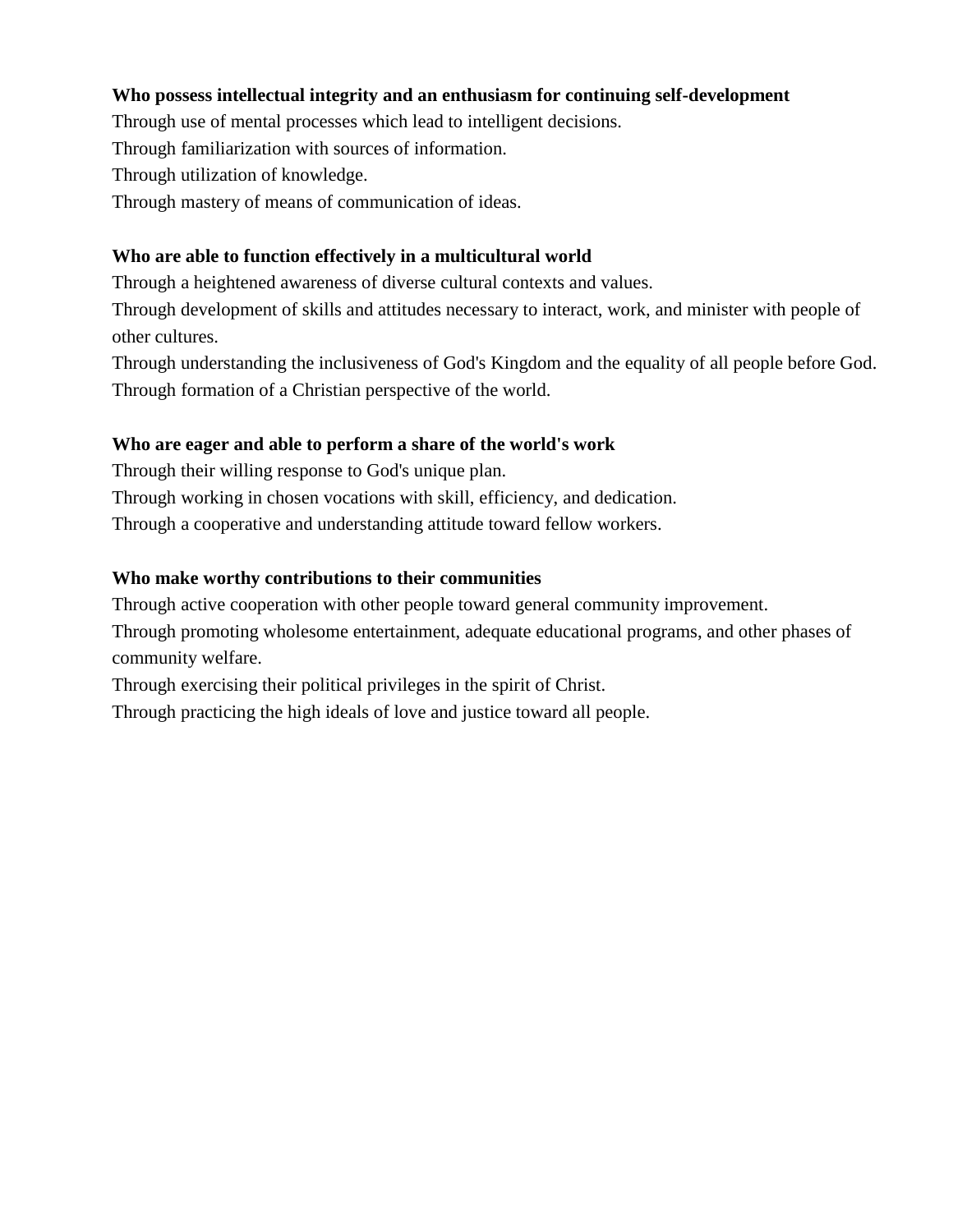# **History**

John Brown University's rich history began with enthusiastic author, educator, radio broadcaster, and evangelist, John E. Brown, who recognized the need for an academic institution that would prepare young people to serve Christ. In 1919, with a goal of educating the "Head, Heart, and Hand," John Brown laid the foundation for the institution that would later be called John Brown University. The vision of JBU has been carried through its ninety-eight year history by the leadership of the founder, his son, John Brown Jr., his grandson, John Brown III, and Presidents George Ford, Lee Balzer, and now Charles Pollard.

#### **Head**

The university offers an education based on a liberal arts core curriculum and 44 undergraduate majors. Also available at JBU are academic opportunities for professionals and graduates. The Degree Completion Program (now known as JBU Online Undergraduate) was established in 1993 to meet the needs of working adults and allows them to complete their undergraduate degree. In 1995, JBU began offering graduate classes. The Graduate School offers master's degrees in Business, Counseling, Cybersecurity, Fine Arts, and Teacher Education.

#### **Heart**

Since its founding, JBU has sought to nourish the spiritual life of its students. Professors and students work together to integrate a Christian worldview with their understanding and practice of academic disciplines. Professors and staff also make themselves available to guide and mentor students in the faith.

Within the JBU community there are a variety of opportunities for students to deepen and live out their faith. Chapel services are held three times a week and feature dynamic worship and gifted guest speakers. A wide variety of ministry opportunities are offered to students through the Office of Christian Formation.

#### **Hand**

Students also gain valuable professional and personal life-skills that equip them to serve in business, education, industry, the arts, and a variety of other fields. Students and graduates are encouraged to integrate faith in the workplace and in every area of their lives.

While the scope of JBU's mission has grown over the last 98 years, the central direction of that mission has remained the same: "Christ Over All."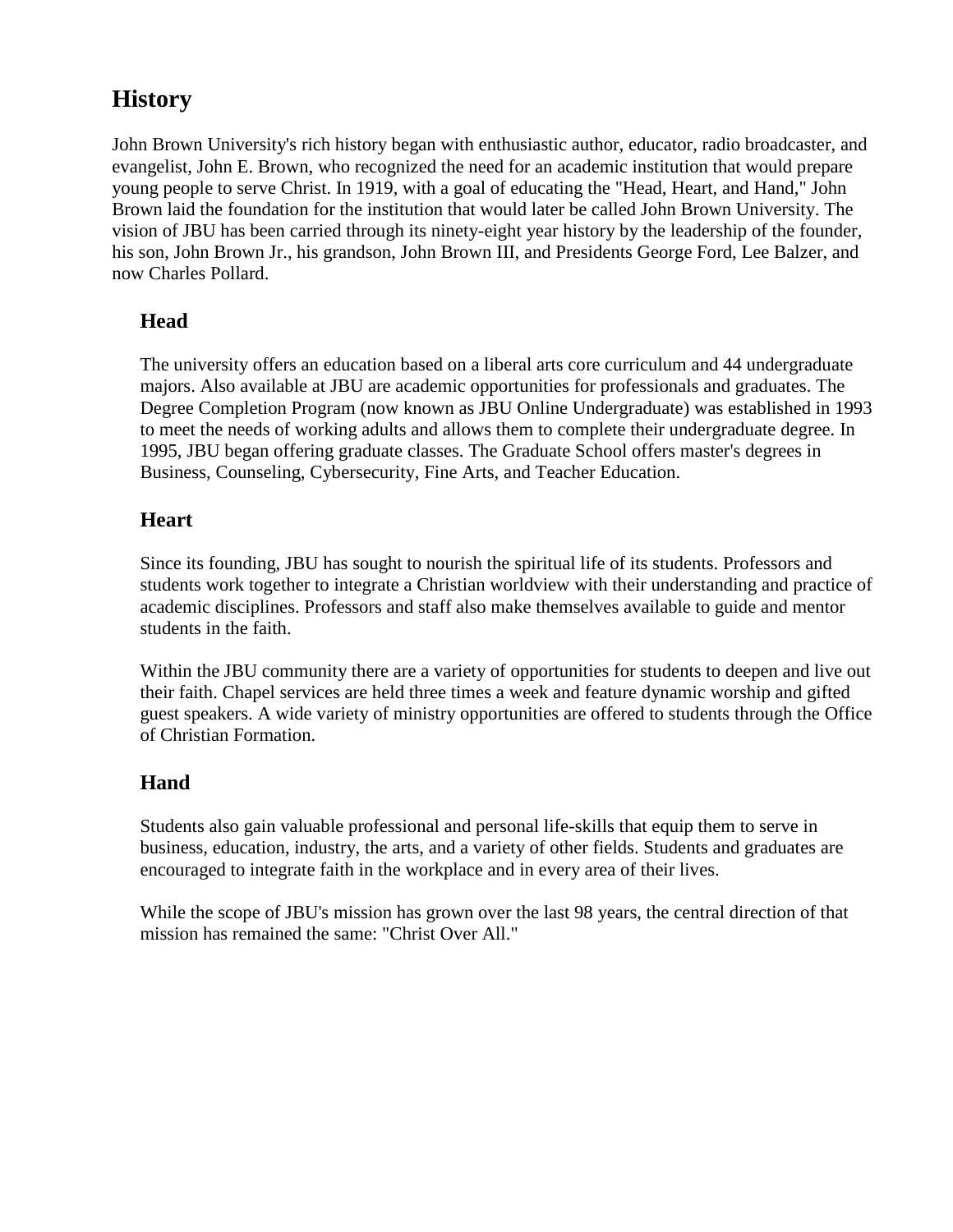# **Accreditation**

John Brown University is accredited by the Higher Learning Commission, http://hlccommission.org, (800) 621-7440 and is approved by the Arkansas State Department of Education, [http://www.arkansased.org.](http://www.arkansased.org/)

The education preparation programs are accredited by the National Council for Accreditation of Teacher Education (NCATE). On July 1, 2013 NCATE consolidated with the Teacher Education Accreditation Council (TEAC) and formed the Council for Accreditation of Educator Preparation (CAEP) as the new accrediting body for educator preparation http://caepnet.org, (202) 223-0077.

All business degree programs of the Soderquist College of Business are accredited by the Accreditation Council for Business Schools and Programs (ACBSP), http://www.acbsp.org, (913) 339-9356.

The United States Department of Justice has approved John Brown University for the education of foreign students.

# **Council for Christian Colleges & Universities**

John Brown University is a charter member of the Council for Christian Colleges & Universities (CCCU), a resource- and information-sharing association of 118 Christ-centered colleges and universities of the liberal arts and sciences. Member schools, which must be accredited four-year institutions, are committed to maintaining the highest academic standards within an environment which fosters moral and spiritual development in individuals and communities. Incorporated in 1982, the CCCU includes schools representing more than 30 denominations and offers numerous interchange programs in academics and assessment. Headquarters are at 329 Eighth Street NE, Washington, DC 20002, http://www.cccu.org, (202) 546-8913, fax (202) 546-8713.

# **Locations**

Located in one of the fastest growing areas in the nation, John Brown University is an interdenominational Christian university. JBU faculty and staff work to provide a tremendous number of experiential learning opportunities for students, in and out of the classroom, that develop the "Head, Heart, and Hand." John Brown University's main campus is located in Siloam Springs, Arkansas. Educational Centers are located in key metropolitan areas of Arkansas: Rogers, Fort Smith, and Little Rock.

# **Student Body**

John Brown University's student body consists of approximately 1,300 in traditional programs, about 300 students participating in the JBU Online Undergraduate Program for adult learners, and more than 650 enrollees in the Graduate School programs.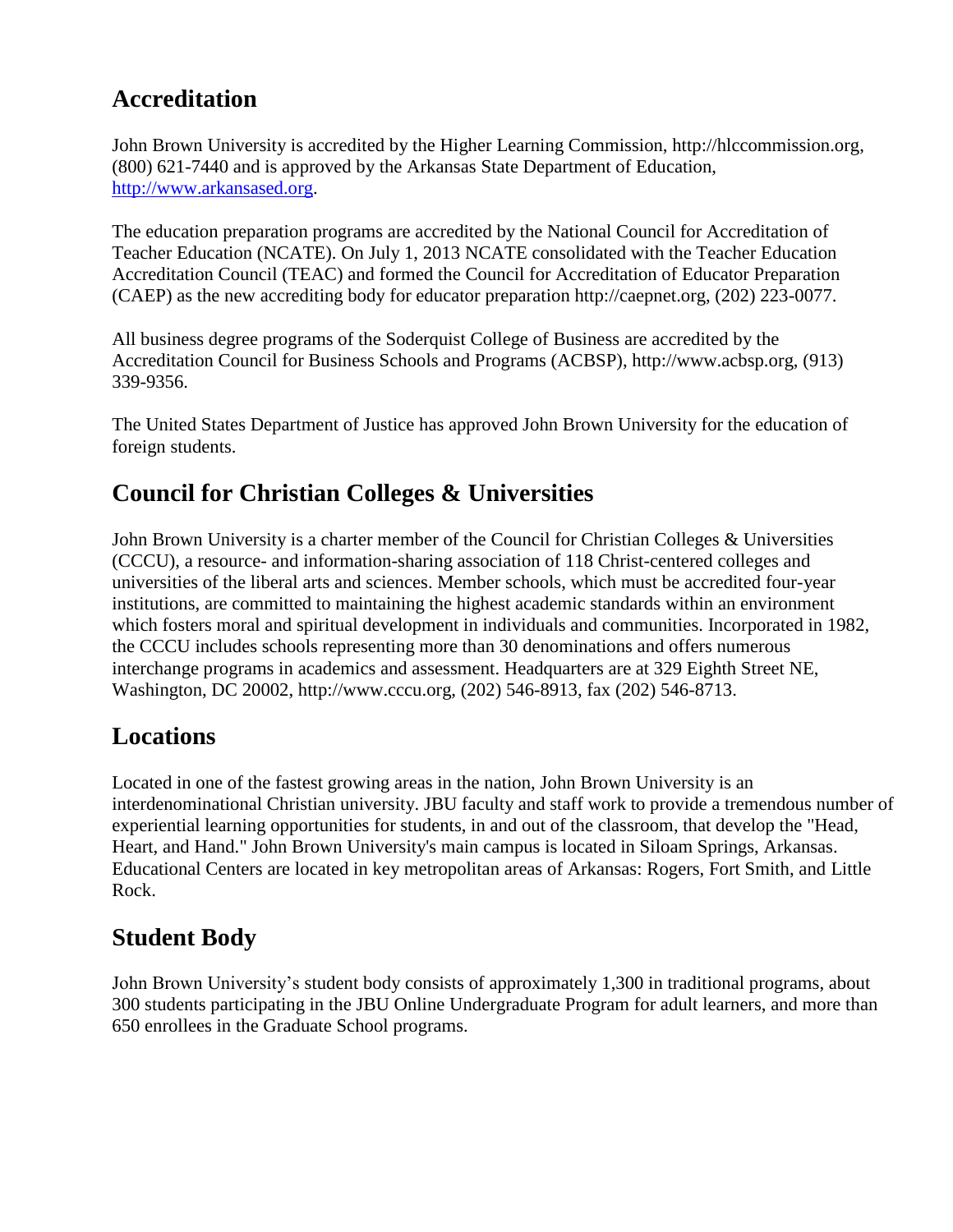# **SODERQUIST LEADERSHIP**

Soderquist Leadership has impacted people by delivering values-focused leadership training and development since 1998. Customizable leadership training programs are offered at the individual, team, and organizational level for corporate and nonprofit groups. Through programs such as the Leadership Circle for Suppliers, Senior Team Alignment, Strategic Planning, culture building and our flagship, Milestone Leadership Intensive, we successfully help leaders and their organizations accelerate performance to get further, faster.

Undergraduate and graduate students at John Brown University benefit as well from participating in targeted leadership development programs offered through Soderquist Leadership.

Our two-year Soderquist Fellowship program is available to top applicants of John Brown University's Master of Business Administration, Master of Science in Leadership and Ethics, and Master of Fine Arts programs. These students work full-time for Soderquist Leadership, receiving full tuition and a stipend for a two-year experience while completing their graduate degrees. In their roles they contribute directly to our mission, gaining valuable experience working alongside veteran business leaders.

Our goal as an organization is to continue building leaders worth following. We are striving to develop leaders who have clarity in values and purpose, who recognize the importance of results as well as the people who achieve them. It is these who leaders create great places to work and impact their communities.

Visit [http://www.soderquist.org](http://www.soderquist.org/#_blank) to learn more.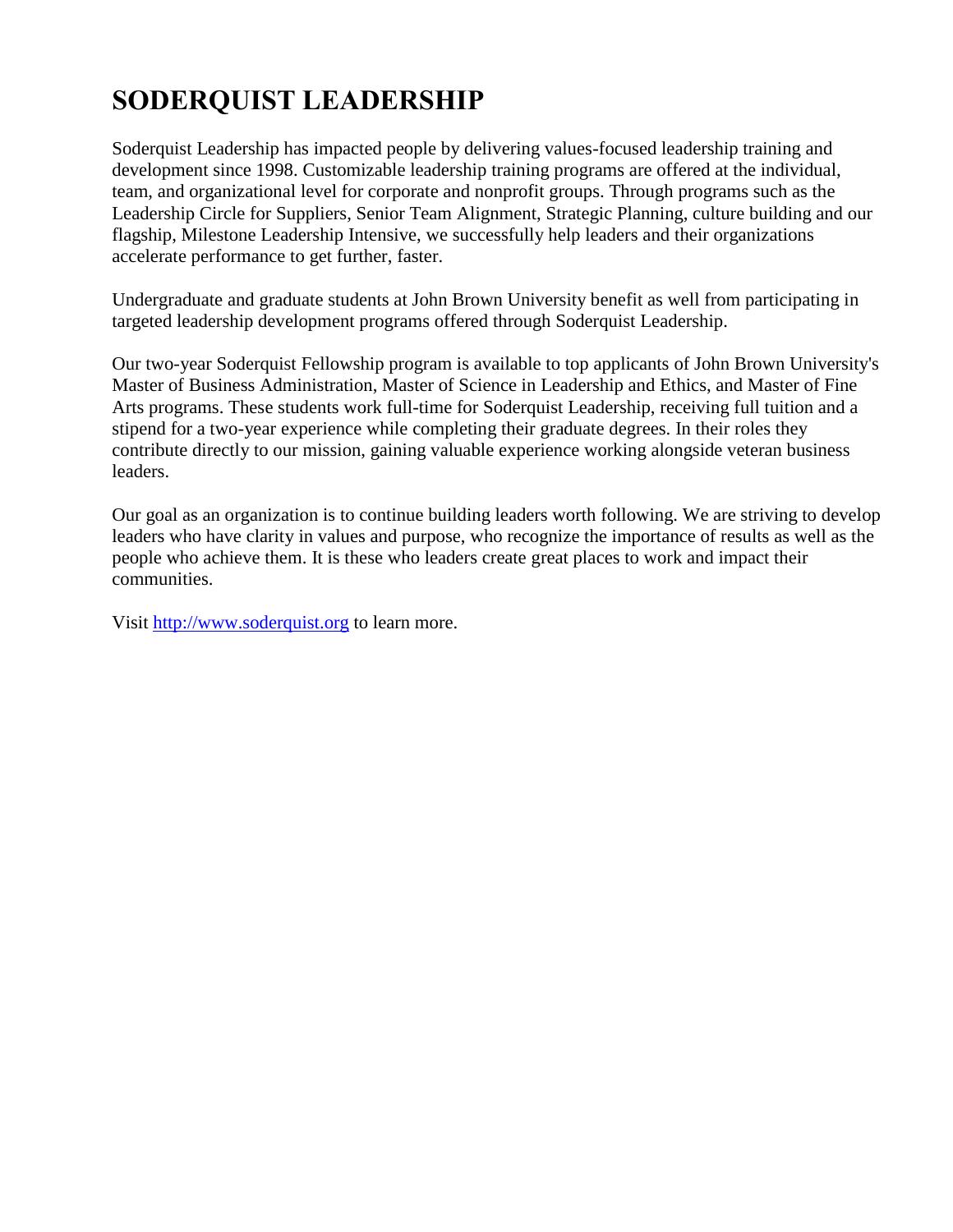# **THE CENTER FOR HEALTHY RELATIONSHIPS**

**The CHR vision** is a world where everyone is equipped for a lifetime of healthy relationships.

**The CHR mission** is to provide individuals, couples, families and organizations with practical and innovative resources that encourage and empower the growth of healthy relationships in personal and professional settings.

#### **The CHR goals** include:

- 1. Design, develop and deliver "whole person" resources that encourage emotional, relational and spiritual growth and maturity in a person's mind, will and emotions—whole men and women with a growth-focused perspective living in abundance and reflecting the reality of God's power and presence in their lives.
- 2. Provide informational and training events designed to instill Christ-centered principles of healthy relationships across the life-cycle and social economic spectrum in ways that strengthen marriages and families, churches, schools, and corporations.
- 3. Provide innovative resources that promote healthy personal and professional relationships by increasing Emotional and Relational Intelligence (ERQ™), teaching healthy communication and conflict management skills, locally, regionally, nationally, and internationally.
- 4. Partner with community agencies through the CHR RelationshipsMatter Project to provide relationship programs and resources for underserved populations (generational poverty, lower-income, prisoners and parolees) and other special-needs groups.
- 5. Through the CHR ChurchStrong program actively support pastors, church, and parachurch leaders in assessing, through the CHR Church Relationship Assessment, the emotional, relational and spiritual state of a congregation, identify growth opportunities, provide education and enrichment to increase the effectiveness of existing marriage and other relationship ministries, and to equip leaders to facilitate the implementation of new and existing ministries.
- 6. Partner with institutions of higher education to help colleges and universities identify, through the CHR Student Relationships Assessment, the degree to which their efforts are making a measurable difference in the emotional, relational and spiritual lives of their students, and help them design ways to more effectively meet those needs.
- 7. Expand our ongoing efforts to increase the awareness of the personal and corporate value of healthy relationships, and help Northwest Arkansas become a place that is known for healthy marriages and strong families.

Visit [Liferelationships.com](http://liferelationships.com/) to learn more.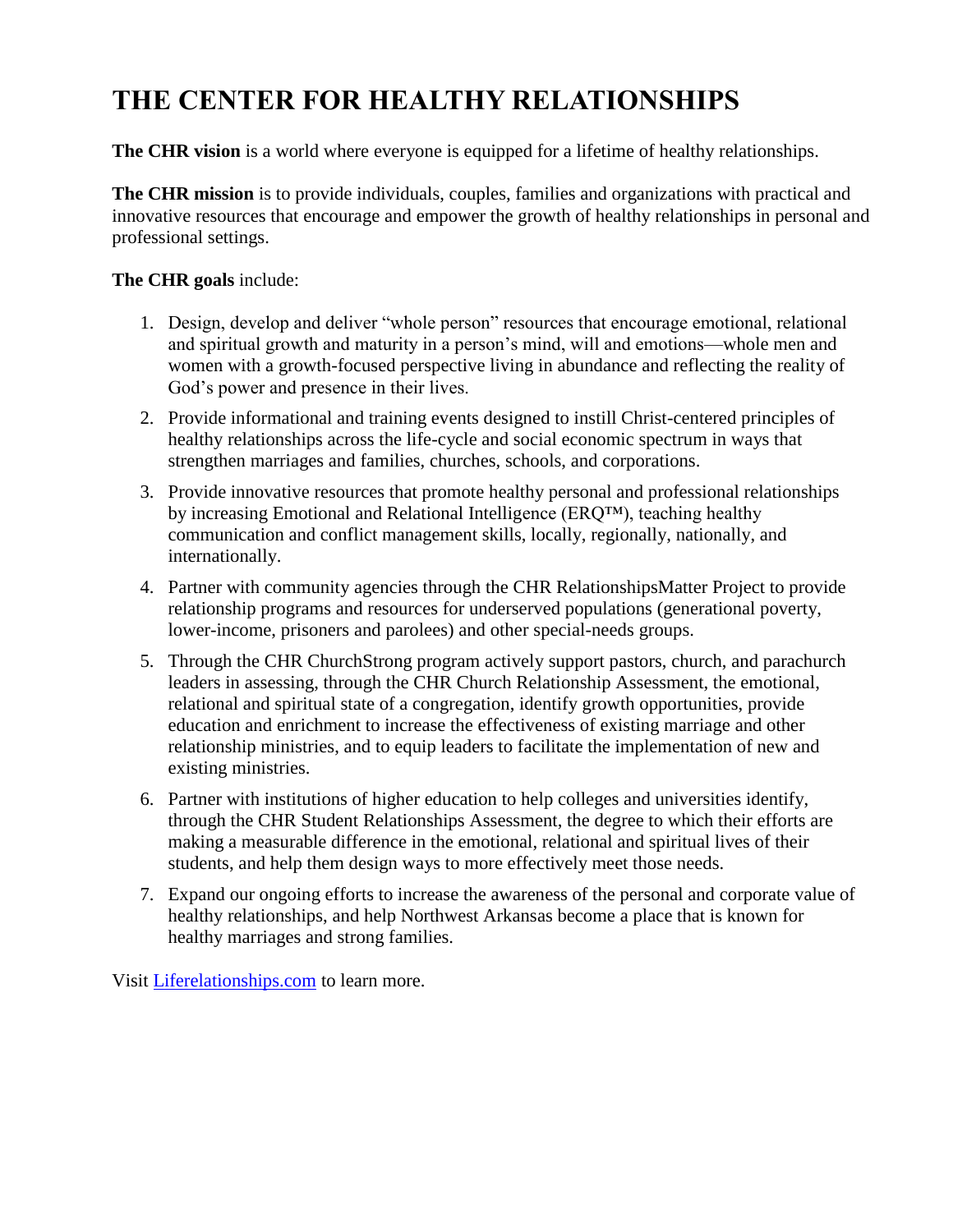# **The Graduate School**

Ellis (dean)

The Graduate School comprises the students, faculty, staff, programs, policies, and facilities affiliated with master's level education at John Brown University. The Graduate School works with JBU's academic colleges and divisions to support graduate degree and certificate programs in a variety of disciplines.

# **History**

In 1995, John Brown University began offering graduate courses leading to the Master of Science (M.S.) in Counseling. Graduate degrees in business were first offered in 1999 with the creation of the M.S. in Leadership and Ethics and later the Master of Business Administration (M.B.A.). The Department of Graduate Counseling grew to include M.S. programs in Marriage and Family Therapy, School Counseling, and Clinical Mental Health Counseling as well as a Graduate Certificate in Play Therapy. The Graduate School began the Master of Education (M.Ed.) degree in in 2012, the Master of Arts in Teaching (M.A.T.) degree in 2014, the Master of Fine Arts (M.F.A.) degree in Collaborative Design in 2015, a Master of Arts (M.A.) degree in Higher Education in 2016, and a Master of Science (M.S.) degree in Cybersecurity in 2017.

International study opportunities for graduate students began in 2005 with a ten-day Graduate Business experience in Belfast, Northern Ireland. In the years since, students in the Graduate School have participated in focused international study courses in Guatemala, China, Brazil, South Africa, the United Kingdom, and Ireland. International travel experiences have become a hallmark of many JBU graduate programs.

# **Facilities**

### **Educational Centers**

Graduate classes are offered in several locations throughout Arkansas, including the main campus in Siloam Springs and at educational centers in Rogers, Fort Smith, and Little Rock. The centers are designed for adult students and are outfitted with seminar style classrooms, computers with internet access, and the latest in technical equipment.

### **CARE Clinics**

As a counseling center with offices in Northwest Arkansas, Fort Smith, and Little Rock, JBU's CARE Clinics are an integral part of the Department of Graduate Counseling programs. The clinics provide a valuable service to the community by offering affordable counseling to anyone in the community. The counselors include both licensed counselors and graduate students working to fulfill their internship requirements in the final stage of their counseling degree program.

### **Play Therapy Institute**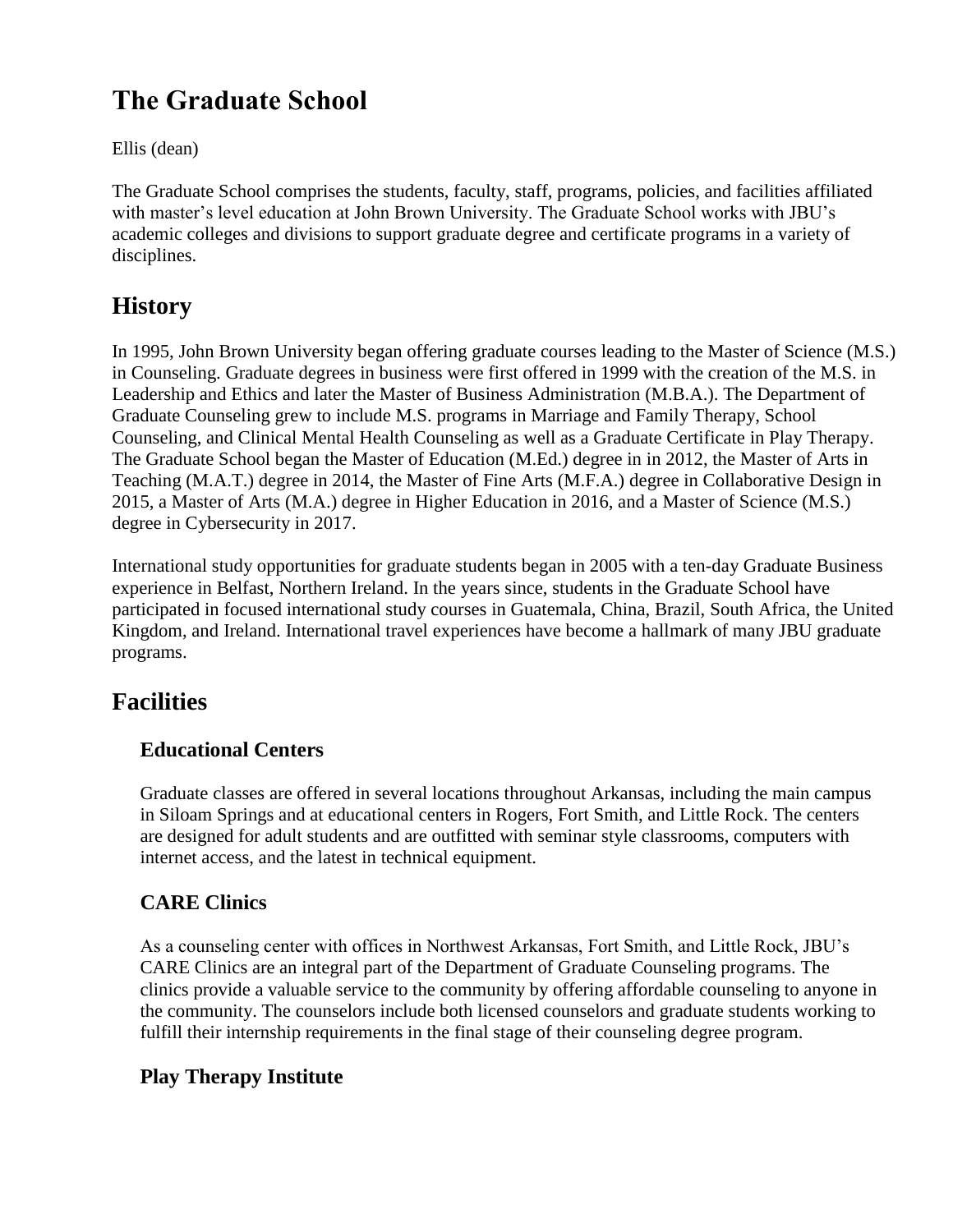The Play Therapy Institute is housed in the Tucker Hill Play Therapy Wing of the CARE Clinic located on JBU's main campus. The 2,400 square-foot Tucker Hill Play Therapy Wing includes therapy suites specifically designed to deliver play therapy services. The suites include sandtray rooms, family-sized play therapy suites and a parental consultation suite. The Play Therapy Institute has been designated as an approved provider of play therapy education by the Association for Play Therapy (APT Approved Provider number 13-350).

# **Online Options**

Many graduate classes are offered online. All requirements for online courses may be accomplished using internet-based interactions, which allow students to learn in their preferred location and environment.

# **Faculty**

Graduate faculty includes both full-time faculty and adjunct professors, all of whom have relevant experience in the fields they teach.

# **International Practicums**

Graduate students may earn graduate credit through study abroad opportunities offered by JBU. Travel locations include places such as Central and South America, China, and Ireland where students are immersed in the culture. The practicums consist of pre- and post-trip classes and course work, the travel experience and, in some cases, project development.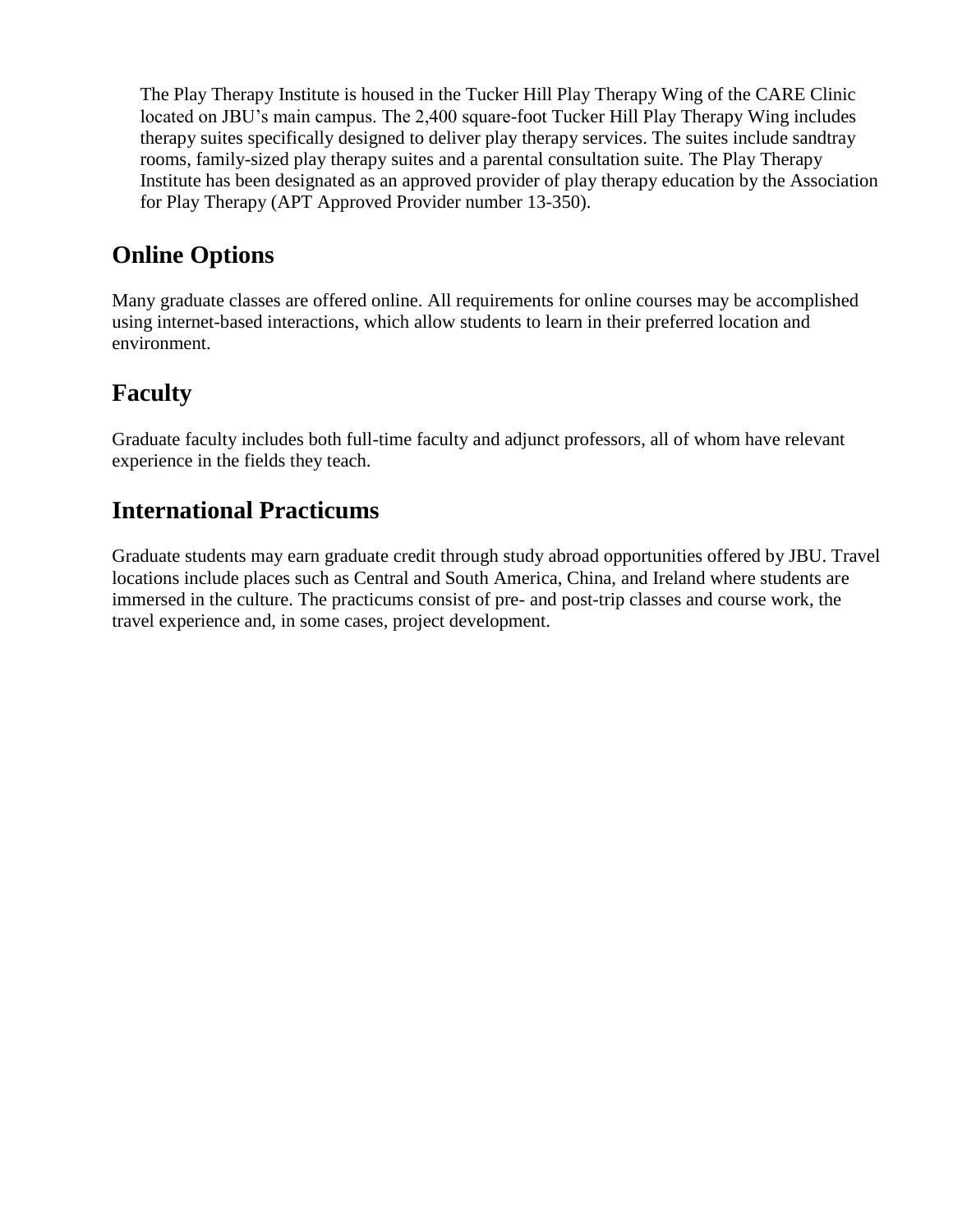# **ACADEMIC COLLEGES & DIVISIONS**

### **Graduate School programs in Business, Counseling, Cybersecurity, Higher Education, Teacher Education, and Visual Arts**

#### **Soderquist College of Business**

#### **Department of Graduate Business**

Business Administration (M.B.A.) Concentration in International Business Concentration in Market Research and Consumer Insights Concentration in Organizational Behavior Leadership and Ethics (M.S.)

#### **College of Education and Human Services**

#### **Department of Graduate Counseling** Clinical Mental Health Counseling (M.S.)

Marriage and Family Therapy (M.S.) Graduate Certificate in Play Therapy

# **Department of Graduate Higher Education**

Higher Education (M.A.)

#### **Department of Graduate Teacher Education**

Educational Leadership (M.Ed.) School Counseling (M.S.) Special Education (M.Ed.) Teaching (M.A.T.)

#### **Division of Communication and Fine Arts**

**Department of Graduate Visual Arts** Collaborative Design (M.F.A.)

#### **Division of Engineering and Construction Management**

**Department of Cybersecurity** Cybersecurity (M.S.)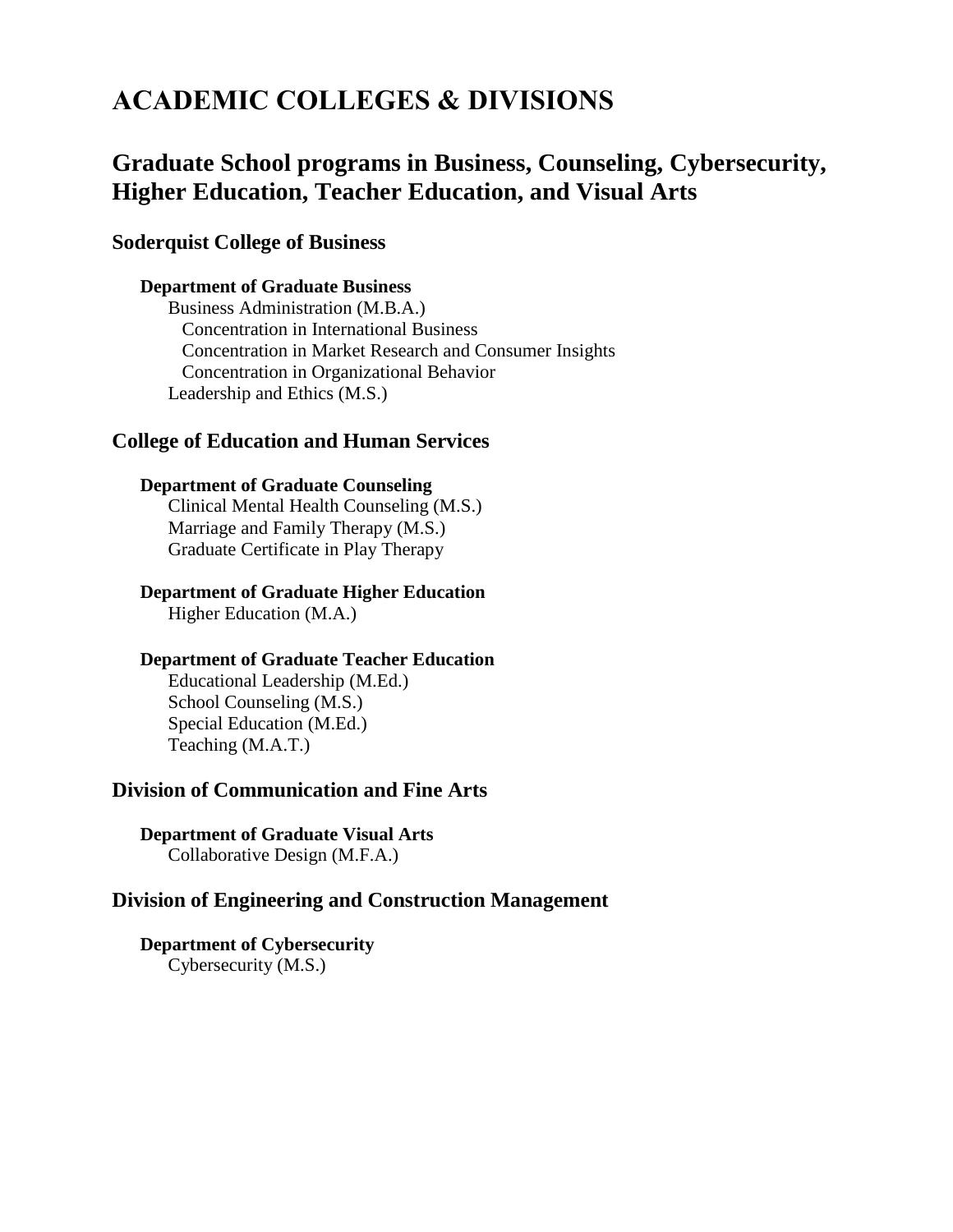# **ADMISSION**

Graduate study at John Brown University emphasizes scholarship, research, and professional experience. A candidate seeking admission to graduate study must hold a bachelor's degree from a regionally accredited college or university and meet the following requirements:

- 1. Submit a completed graduate student application form with a \$35 non-refundable application fee. The application includes a 200-word essay regarding the applicant's professional plans and reasons for seeking acceptance into the program. Applications are available online at www.jbu.edu/grad/admissions.
- 2. Provide an official transcript from the college awarding the undergraduate degree. Provide official transcripts of graduate course work completed and/or degrees earned at any other institution, if applicable. Transcripts must be mailed by the college or university directly to the graduate Admissions Office at John Brown University.
- 3. Submit graduate recommendation forms from three persons who are not related to the applicant but are familiar with the applicant's character and scholarship.
- 4. Present acceptable graduate entry tests appropriate for the desired degree, as described below.
- 5. Students applying for M.Ed. programs must hold a valid teaching license.
- 6. Students applying for the M.F.A. in Collaborative Design must also submit a digital portfolio and a resume or curriculum vitae.
- 7. Provide additional information or participate in an admission interview if requested by the department head or Dean.

# **Entrance Exam Requirements**

#### **Business Programs**

For regular admission, applicants must achieve an acceptable score on the GRE, MAT, or GMAT. A score of 290 or higher with a minimum verbal score of 145 is required for the GRE; 383 or higher is required for the MAT; and 470 or higher is required on the GMAT. The entrance exam may be waived for applicants with an earned GPA of 3.0 or higher for their undergraduate degree or who hold an earned graduate degree from an accredited institution.

#### **Counseling Programs**

For regular admission, applicants must score 290 or higher with a minimum verbal score of 145 on the GRE. The entrance exam may be waived for applicants who hold an earned graduate degree from an accredited institution in a related field.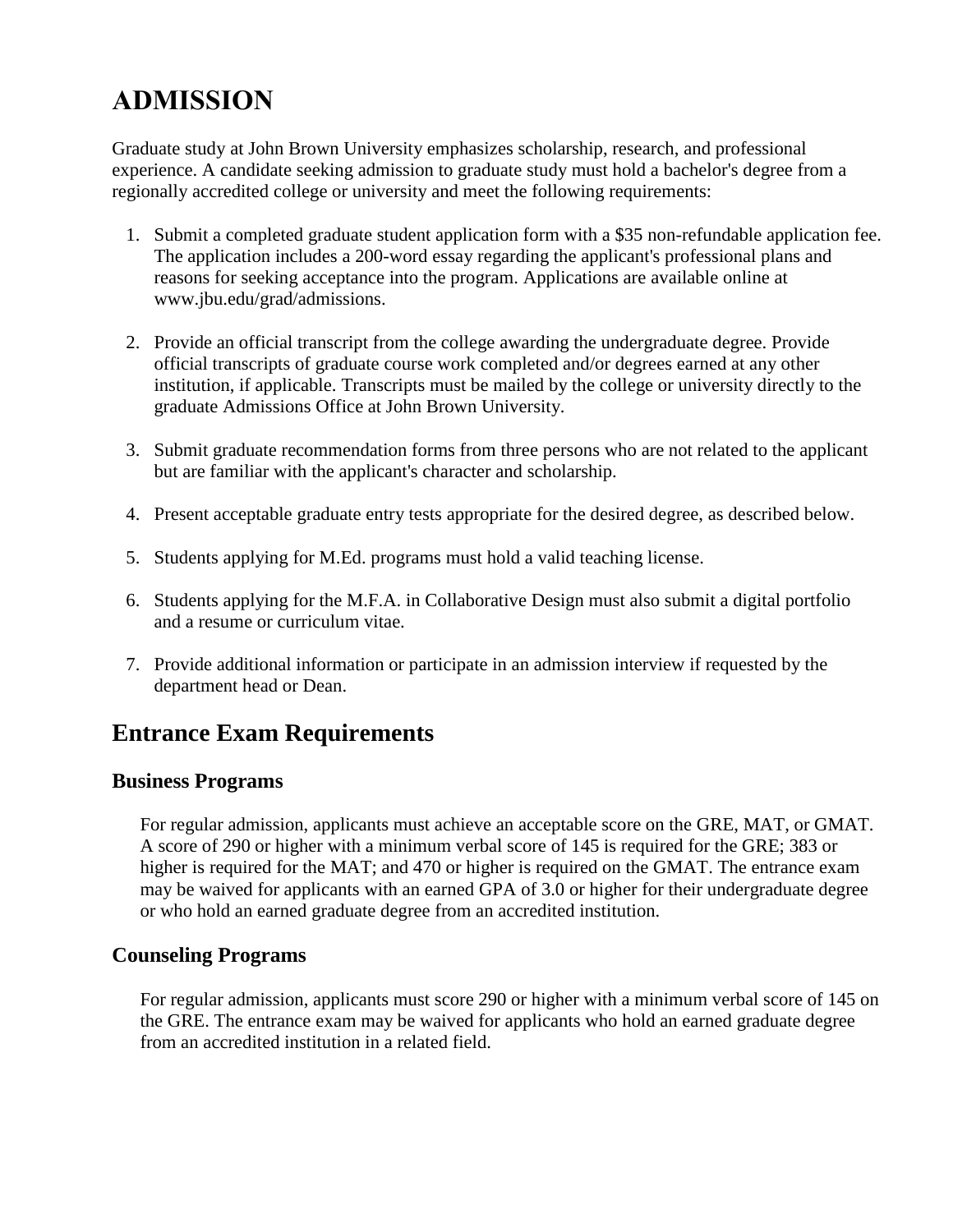### **Cybersecurity Program**

No entrance exam is required.

#### **Teacher Education Programs**

For regular admission, applicants must score 290 or higher with a minimum verbal score of 145 on the GRE. For admission to the MAT program, applicants can either meet the following GRE scores: Verbal score of 142 or higher; Quantitative score of 142 or higher; and Writing score of 3.5 or higher or meet the Arkansas Department of Higher Education cut scores for the Praxis Core [assessment.](https://www.ets.org/praxis/ar/requirements)

#### **Higher Education Program**

For regular admission, applicants must achieve an acceptable score on the GRE, MAT, or GMAT. A score of 290 or higher with a minimum verbal score of 145 is required for the GRE; 383 or higher is required for the MAT; and 470 or higher is required on the GMAT. The entrance exam may be waived for applicants with an earned GPA of 3.0 or higher for their undergraduate degree or who hold an earned graduate degree from an accredited institution.

#### **Collaborative Design Program**

No entrance exam is required.

### **Admission Status**

Applications for graduate admission are reviewed by the respective department head and the Dean. Students are admitted to graduate study under one of the following statuses:

#### **Regular Status**

Admission to regular status requires both an undergraduate grade point average of 2.7 or higher (4.0=A) and fulfillment of entrance exam requirement.

#### **Provisional Status**

An applicant who does not meet all the criteria for regular admission status but who demonstrates potential for success in a graduate program may be admitted under provisional status. Appropriate graduate credit earned while in this status will apply toward fulfilling degree requirements. If the applicant satisfactorily completes the first 12 semester hours with at least a 3.0 cumulative grade point average and receives the recommendation of the department head, regular status will be granted; otherwise, the student will be dismissed.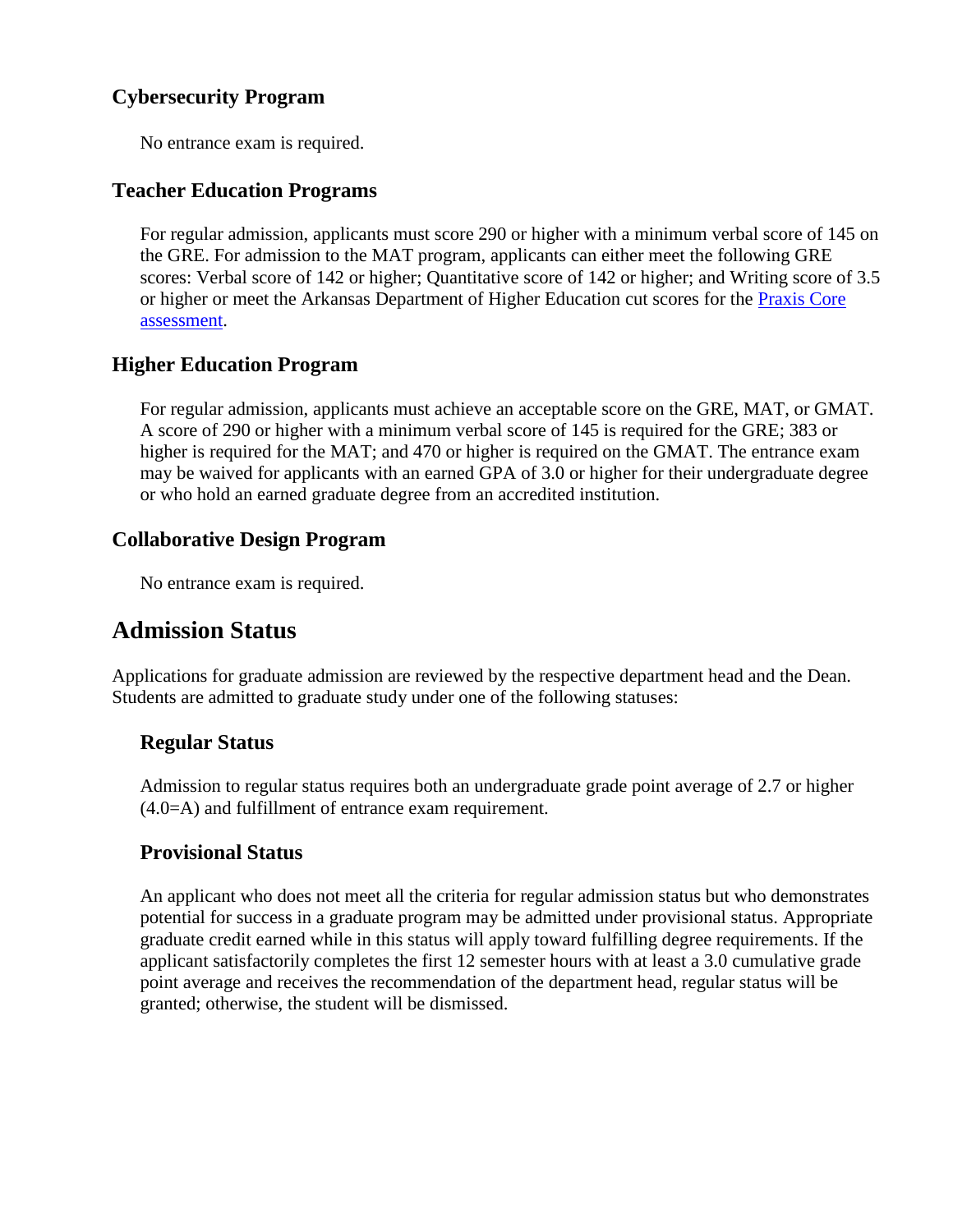#### **Non-Degree Status**

Individuals wishing to enroll without pursuing a degree and who qualify for admission under regular status should complete a non-degree application. Non-degree students are required to pay for all instruction and other services at the regular rate. The student may not become a degree candidate under this status. Credits earned may count toward a degree only after the student reapplies and is accepted for admission under regular status. The reapplication process must include all relevant transcripts and applicable exam scores.

In most cases, a maximum of six hours may be completed under non-degree status. Permission to take more than six hours is subject to approval by the respective department head and the Dean. Students enrolled in degree programs have priority over non-degree students in class registrations and on waitlists.

### **International Admission Requirements**

John Brown University admits international students who meet the general admission criteria, hold the equivalent of a bachelor's degree from an accredited or recognized university, and have demonstrated proficiency in English.

Applicants from non-English speaking countries must take the Test of English as a Foreign Language [\(TOEFL\)](http://www.ets.org/toefl) administered by the Educational Testing Service at the nearest examination center. The minimum score for admission is 80 or higher on the web-based exam.

International applicants must do the following:

- 1. Submit a completed graduate student application along with a \$100 (US) non-refundable international application fee. The application includes a 200-word essay regarding the applicant's professional plans and reasons for seeking acceptance into the program.
- 2. Provide an official transcript from the college awarding the undergraduate degree. Provide official transcripts of graduate course work completed and/or degrees earned at any other institution, if applicable. Transcripts must be mailed by the college or university directly to the graduate Admissions Office at John Brown University. Non-English academic records must include certified translation into English.
- 3. Submit graduate recommendation forms from three persons who are not related to the applicant but are familiar with the applicant's character and scholarship.
- 4. Present acceptable graduate entry tests appropriate for the desired degree.
- 5. Provide immunization records including date of measles/rubella vaccination, if the student plans to be enrolled for 12 or more hours during a semester, and proof of U.S. health insurance.
- 6. Submit official TOEFL score. Must receive 550 or above for paper-based test or79 or higher on the internet-based test.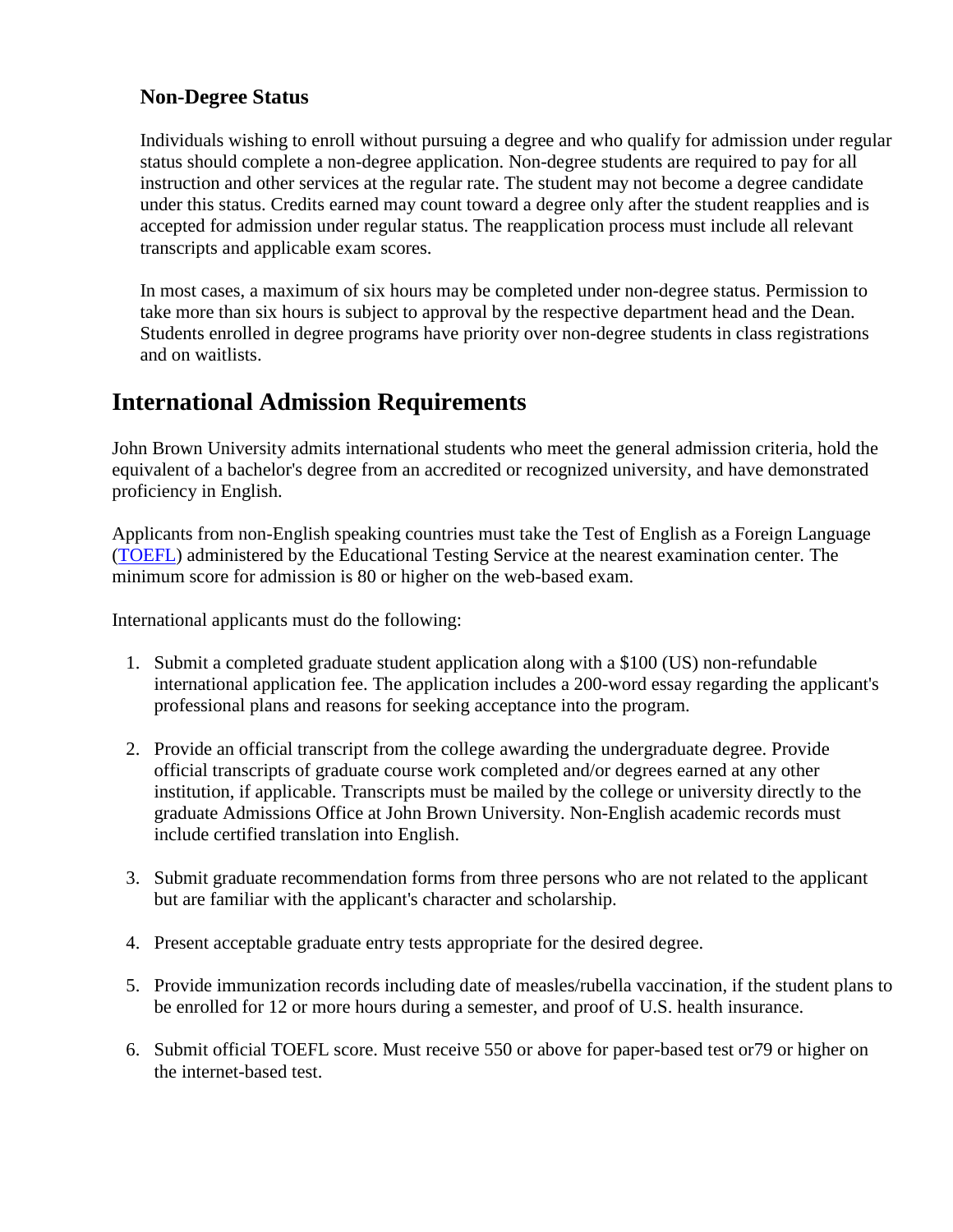- 7. Provide official documents showing ability to pay college costs, or an Affidavit of Support (United States Citizenship and Immigration Services Form I-134, available through the International Programs office) completed by a U.S. sponsor.
- 8. Submit deposit covering the cost of tuition for one year. Deposit is 100% refundable if student does not enroll.
- 9. Provide additional information or participate in an admission interview if requested by the department head or Dean.

When all admissions requirements have been met and a deposit equal to the amount of tuition for the first semester is paid (refundable in the event the student does not attend), the International Programs Office will issue an Immigration Form I-20. This allows the student to apply for an F-1 student visa at the American Embassy.

# **Nondiscriminatory Statement**

John Brown University admits persons to its programs and activities without regard to race, color, national or ethnic origin, or gender. The university does not discriminate on the basis of race, color, national or ethnic origin, physical or mental disability, or gender in the administration of education policies, admission policies, scholarship and loan programs, athletics, and other school-sponsored programs.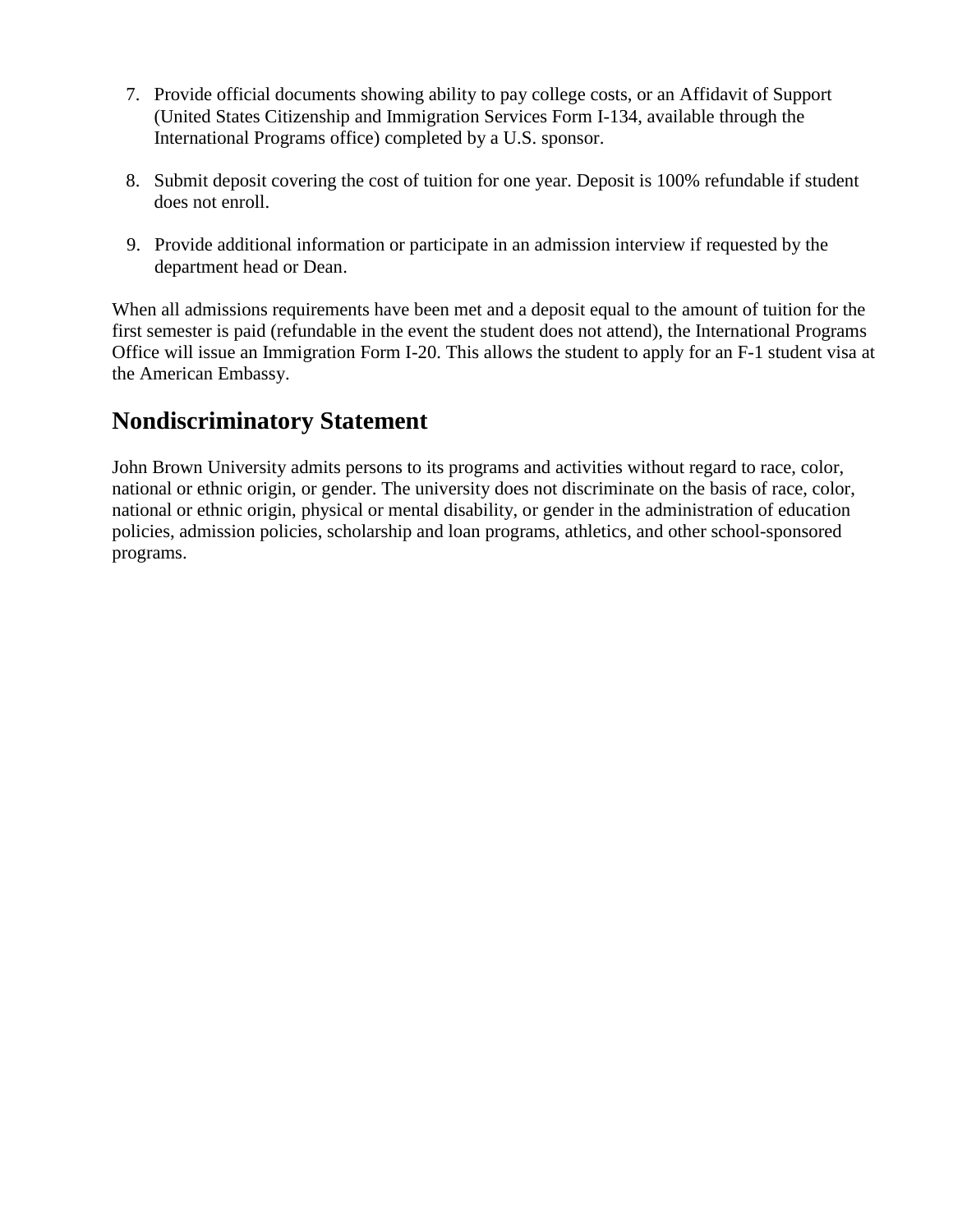# **COST OF ATTENDANCE**

### **Tuition for 2017-2018 Graduate School Programs**

| Business, Counseling (including School Counseling), and Visual Arts | \$560/credit hour |
|---------------------------------------------------------------------|-------------------|
| Cybersecurity                                                       | \$600/credit hour |
| <b>Teacher Education and Higher Education</b>                       | \$460/credit hour |

#### **Fees**

#### **Application Fee \$35**

Applications for admission to the graduate programs of the university should be accompanied by a non-refundable application fee.

| <b>Independent Study Fee</b> | \$125/credit hour |
|------------------------------|-------------------|
|------------------------------|-------------------|

#### **Official Transcript Fee \$5**

The first official transcript is issued without charge. A fee is charged for all subsequently issued official transcripts.

#### **Late Registration Fee \$50**

Students who register for classes after the designated registration period are subject to a late fee.

#### **Payment Plan Enrollment Fee \$5/unit**

#### **Graduation Application Fee \$35**

Each graduating student is required to pay this fee, without regard to commencement participation. The fee will appear on the student's account at the time the application for graduation has been submitted. In addition, students who participate in commencement will be required to purchase regalia through the bookstore.

#### **Auto Registration No Charge**

Any vehicle that will be parked on campus in Siloam Springs must have a JBU parking sticker. This sticker is valid for one academic year, fall semester through summer term III. Students may register [online](https://cms.jbu.edu/campus_safety/parking_traffic/registration_of_vehicles/) and the registration fee is waived for graduate students. Those graduate students attending classes on JBU's Siloam Springs' campus or visiting there regularly will need parking decals.

If you do not go to the Siloam Springs' campus regularly, but need to visit for any reason between 8:00 am and 5:00 pm on a weekday, you will need to request a temporary parking permit from the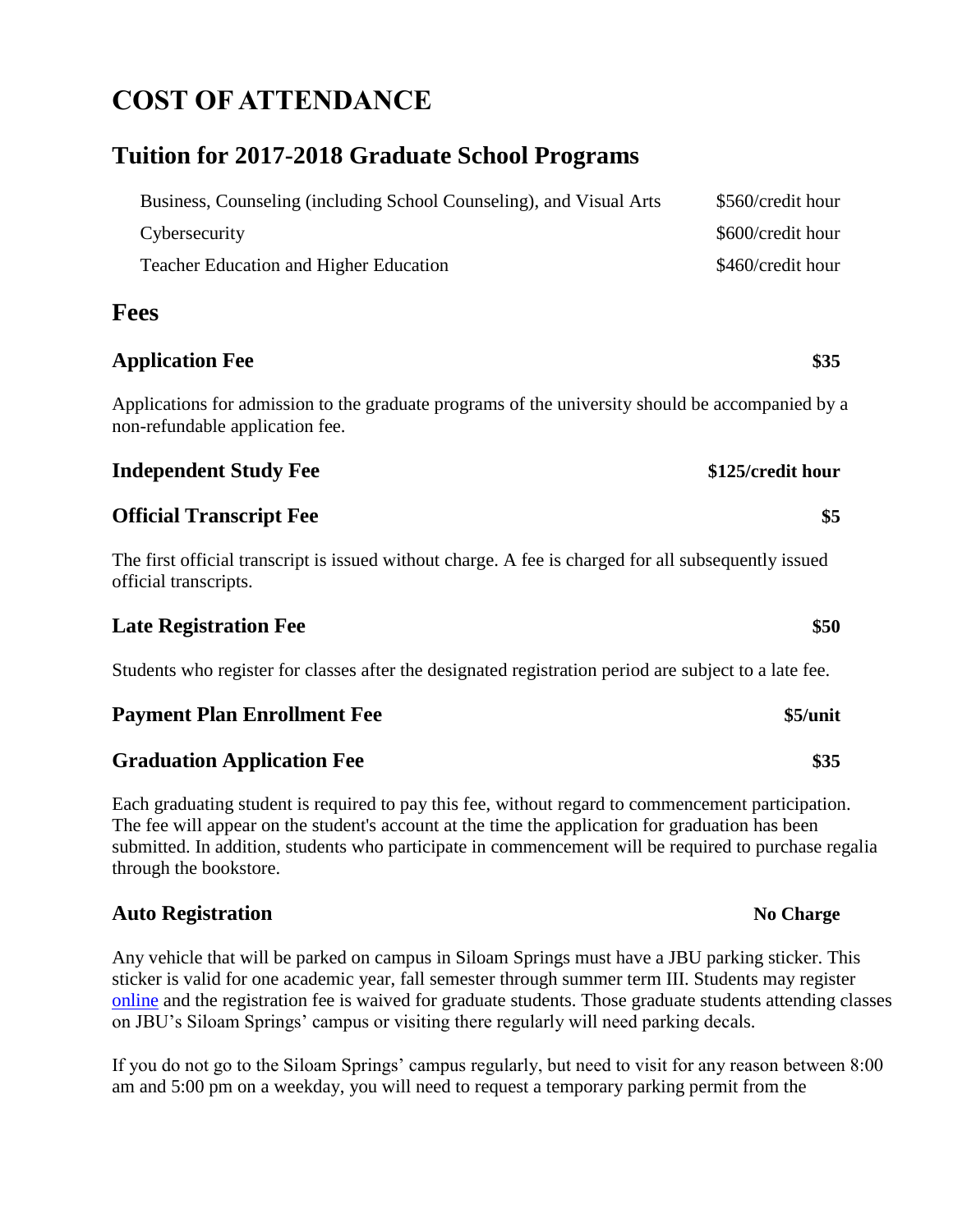administrative assistant for your program area. They will email you a temporary permit that you will print and display on your dash to avoid citation.

For more information, refer to [Campus Safety](https://cms.jbu.edu/campus_safety/) on the web, email [campussafety@jbu.edu,](mailto:campussafety@jbu.edu) or call (479) 524-7403.

# **Valuables**

The university does not assume any responsibility for lost or stolen property, nor does it carry fire, theft, or damage insurance on the personal property of students.

### **Student Accounts**

Students have two payment options. The first option is to pay in full (net of pending financial aid) five days prior to the start of the term. The second option is to self-enroll in a payment plan before the term begins. Plan payments are due on the 5th of each month to pay in full by the last month in your term. A \$5 enrollment fee applies. If a student sets up automatic payments, the enrollment fee is waived. Payment plan balances will accrue interest at 5% annual percentage rate. The university reserves the right to change the fee structure as needed to fund the payment plan program. Certain non-traditional terms are not eligible for payment plans.

Paper check, E-check, VISA, MasterCard, Discover, and American Express are accepted.

Students who fail to comply with their current payment schedule are subject to finance charges and termination of enrollment. Official transcripts of academic credits are not released while any balance is owed JBU. The university engages professional collection agencies when collecting delinquent accounts.

The Student Accounts Representative may be contacted at studentaccounts@jbu.edu.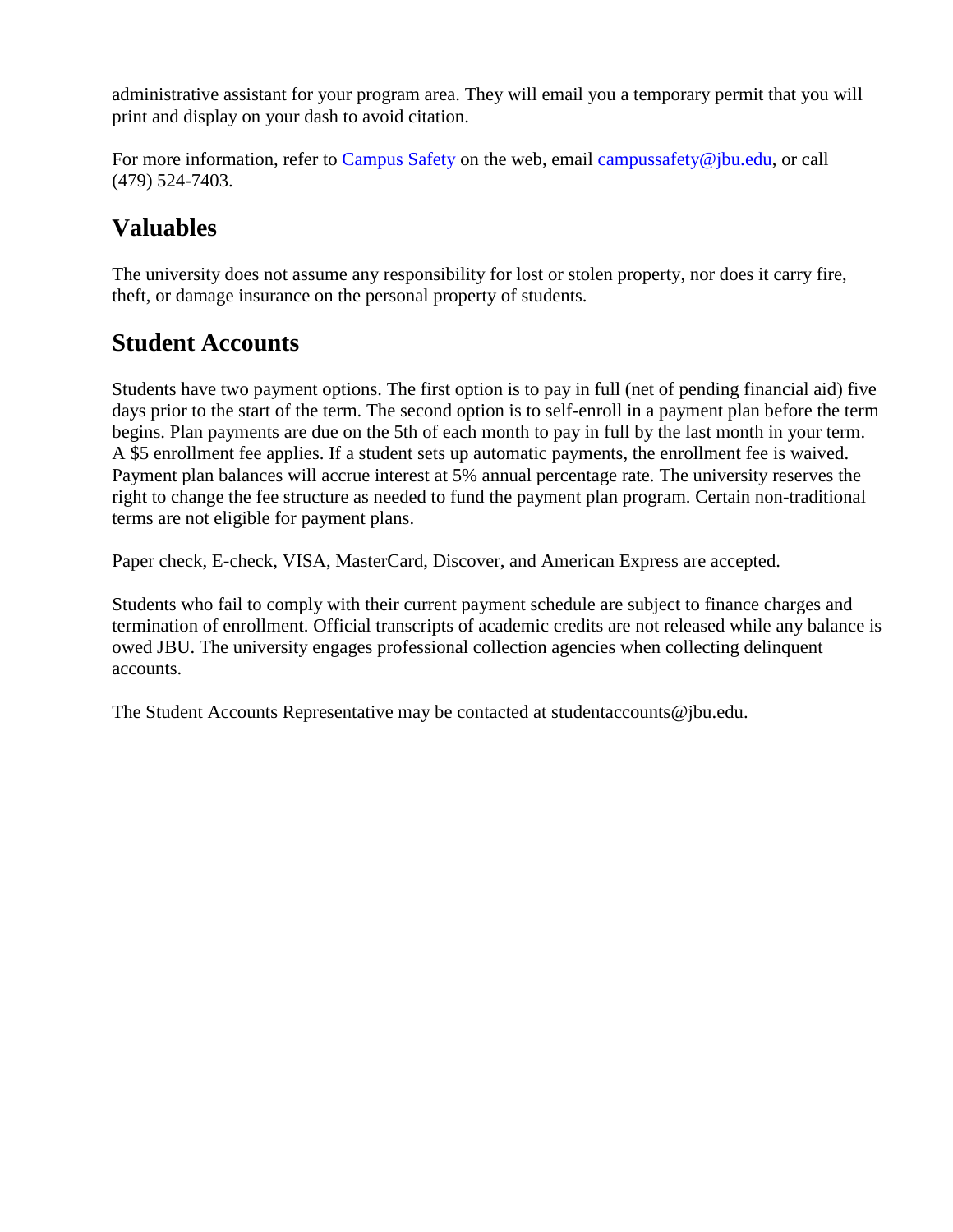# **FINANCIAL PLANNING**

# **Financial Aid**

Each year a majority of graduate students attending John Brown University benefit from federal loans. Students enrolled at least half-time and seeking financial aid are required to complete the Free Application for Federal Student Aid (FAFSA) at www.fafsa.gov. For additional information, visit the web at jbu.edu/grad/financial\_aid/. To ensure that financial aid eligibility is determined in a timely manner, submit the FAFSA at least eight weeks prior to registration. Only eligible US citizens or noncitizens pursuing master's degrees or certificates are eligible for aid.

Based on information supplied by a student's FAFSA results, the Financial Aid Office will determine each student's financial aid award offer. Consideration for financial assistance will occur only after the student has received a tentative or final acceptance through the Admissions Office. Returning students will be awarded assistance if they are making satisfactory academic progress. To continue to receive financial aid, application for aid must be made each year.

#### **Financial Aid Policy**

All students enrolled at John Brown University who receive financial aid through JBU or the federal Title IV Assistance Programs must meet the satisfactory academic progress requirements as defined below in order to be eligible for further aid.

#### **Satisfactory Academic Progress**

In order to be eligible to apply for financial assistance, a student must meet the qualitative and quantitative SAP standards.

- 1. The GPA Standard (Qualitative)
	- Undergraduate students must achieve and maintain a cumulative grade point average of at least a 2.0 ('C' average) or must have an academic standing consistent with JBU's requirements for graduation.
	- Graduate students must achieve and maintain a cumulative grade point average of at least a 3.0 to continue in the JBU Graduate Program and be eligible to receive aid.
- 2. The Pace of Progress Standard (Quantitative)
	- Students must pass a minimum of 67% of the credits attempted during their academic career.
		- o In accordance with Federal Student Aid requirements, the Financial Aid Office allows the student the opportunity to receive federal aid for only one retake of a class. A repeated course is counted as attempted and successfully completed if a passing grade is earned.
	- Undergraduate students cannot attempt more than 150% of the credits required for completion of the student's degree.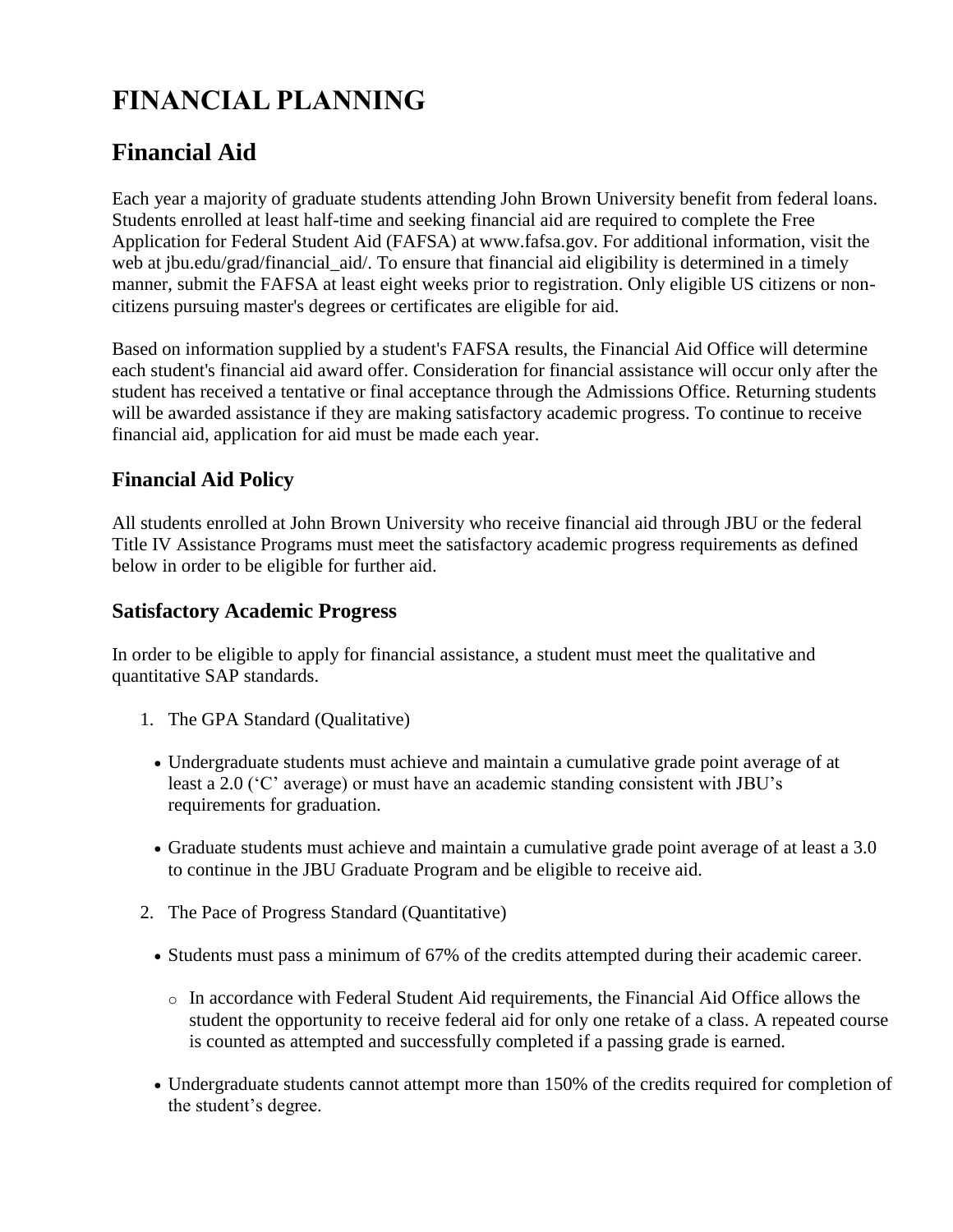$\circ$  In the case of a transfer student who may have earned credits at another institution, only the credits that apply to the student's degree will be considered as part of the 150% degree maximum.

#### **Appeal Process**

If a student does not successfully meet the satisfactory academic progress standards, the Financial Aid Office will notify the students in writing of his or her suspension of financial aid. The Financial Aid office will email students with this notification and the email will additionally contain the institutional policy regarding appeals procedures. The student may submit a written appeal to the Associate Vice President of Financial Aid within 30 calendar days of the notification of their financial aid status suspension. Submission of an appeal does not guarantee that probationary status will be granted to a student who does not meet SAP requirements. The Associate Vice President reviews appeals on a caseby-case basis and upon completion of the appeal review, the student will be notified by the Financial Aid Office of the decision.

While the Associate Vice President may allow for other mitigating circumstances depending on the merit of the appeal, some examples where the university makes allowances for mitigating circumstances include:

- a) Death in the family or death of a close friend
- b) Serious illness of a family member
- c) Medical complications or prolonged illness of the student
- d) Inability to attend classes due to unexpected lack of transportation
- e) Serious financial problems requiring excessive hours of employment

Upon successful appeal, a student is allowed a probation period of one year to meet the SAP requirements in which the student will continue to receive assistance. If a student does not meet SAP requirements upon completion of their probation period, they are ineligible to receive financial aid under the Title IV, HEA program requirements.

Additionally, if a student has extenuating circumstances that require an extension of time to complete a degree, the student may submit a written appeal to the Financial Aid Committee for review of the Pace of Progress Standard.

An appeal for financial aid eligibility is a separate process from the appeal process for academic suspension conducted through the Office of the Registrar. A successful appeal with the Office of the Registrar after academic suspension does not necessarily reinstate a student's financial aid.

#### **Additional SAP Considerations**

- *Incompletes:* An incomplete ('I') is counted as an attempted class that was not successfully completed.
- Per traditional undergraduate academic policy, an incomplete grade must be made up within 30 days after the official grade reporting date. After the 30 days, the incomplete grade will be changed to the grade of 'F' and can only be changed upon approval of the instructor and the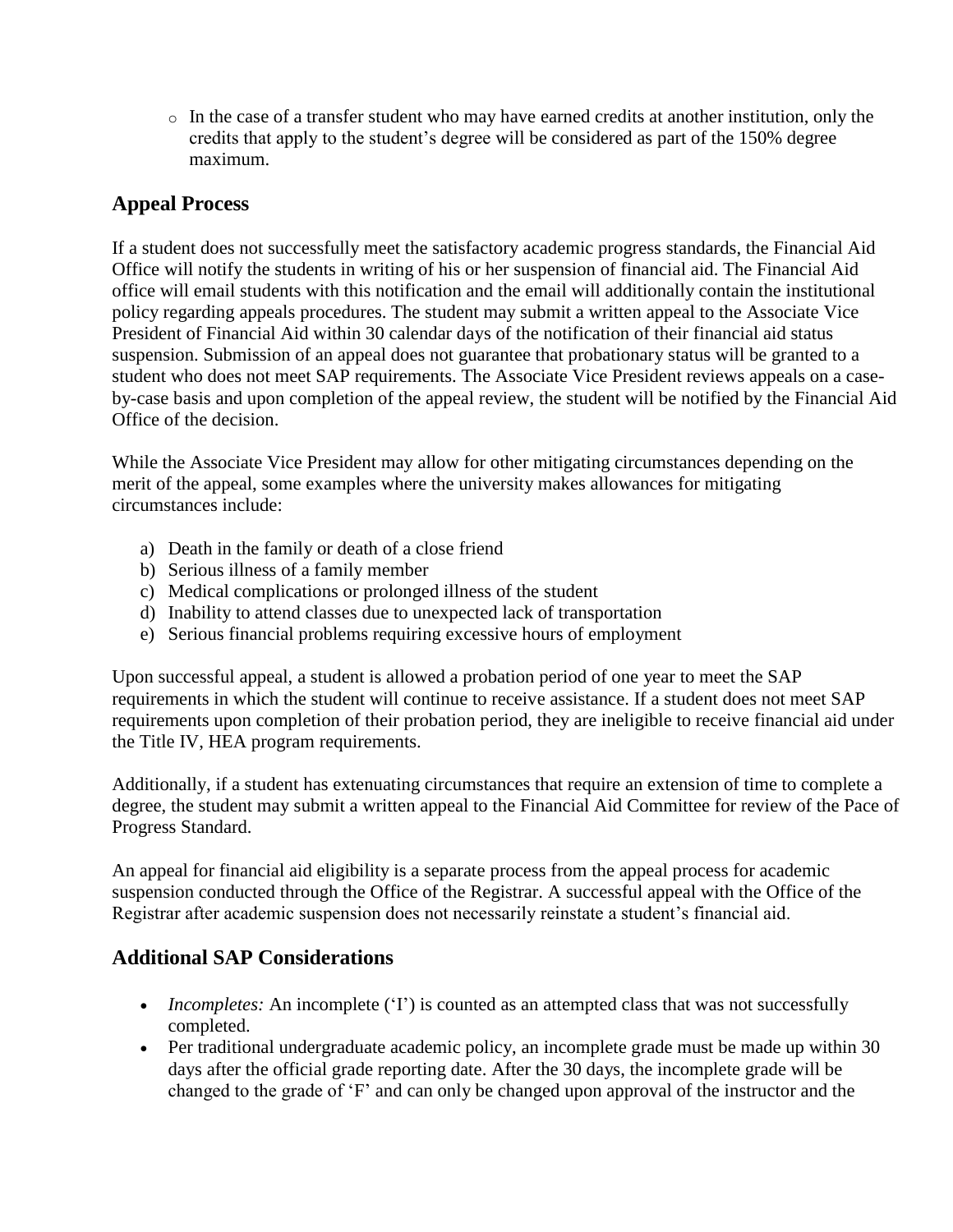Dean of Undergraduate Studies. In extenuating circumstances, the instructor may request an extension date from the Associate Dean of Academic Services.

- *Withdrawals:* a withdrawal ('W') is counted as an attempted class that was not successfully completed.
- For semester-based JBU Online Undergraduate students, a withdrawal is counted as an attempted class that was not successfully completed. However, for term-based JBU Online Undergraduate students, a withdrawal received during the add/drop period does not factor into the SAP calculation; withdrawal after the add/drop period immediately incur an 'F' and count as an attempted class that was not successfully completed.
- *Not-for-credit remedial course work* and *audited courses* are not counted in SAP calculations.
- *Transfer hours:* Transfer hours that apply to a student's degree count as hours attempted and completed, but they are not considered in the calculation of cumulative GPA.
- *Students pursuing a second degree:* Students pursuing a second degree are not eligible for the Pell Grant. Students are only eligible for loans up to 150% of the hours required to obtain their degree. Students who have completed a degree, but who have not enrolled in a new degree program are not eligible for financial aid.
- *Determining official or unofficial withdrawal:* JBU has several procedures in place for determining whether or not a student officially withdrew for students who received all 'F' or 'I' grades in a term.
	- o Undergraduate: Professors and advisors initially monitor students for absences, though they are not required to take attendance. If a lengthy absence is observed by either the professor, advisor, or other faculty or staff members, the student is reported to the Office of the Registrar. The Registrar then notifies the student with a letter indicating that the student will be officially withdrawn unless they begin to consistently attend classes. If a student does not respond to the Registrar's contact, the student is removed from classes and is officially withdrawn. At this time, the Financial Aid Office is notified by the Registrar of the student's official withdrawal.

#### **Graduate/Online Undergraduate:**

When a graduate or online undergraduate student fails to attend classes and fails to notify proper administrators that they wish to withdraw, the university utilizes one of two methods to address these situations. First, the professor notifies the administration that a student failed to attend or, in the case of an online class, failed to submit assignments. After the administration appropriately reviews the situation to confirm that the student will not continue in the class, the administration sends a withdrawal form to each of the campus offices affected, including the Financial Aid Office.

In the second method, the professor includes a complete attendance record for the class with the submission of final grades. The administration then distributes this information via email/fax to each of the campus offices affected, including the Financial Aid Office. For online undergraduate students, the administration is the JBU center that oversees the student's campus (JBU Rogers Center for the Rogers campus; JBU Fort Smith Center for the Fort Smith Campus; JBU Little Rock for the Little Rock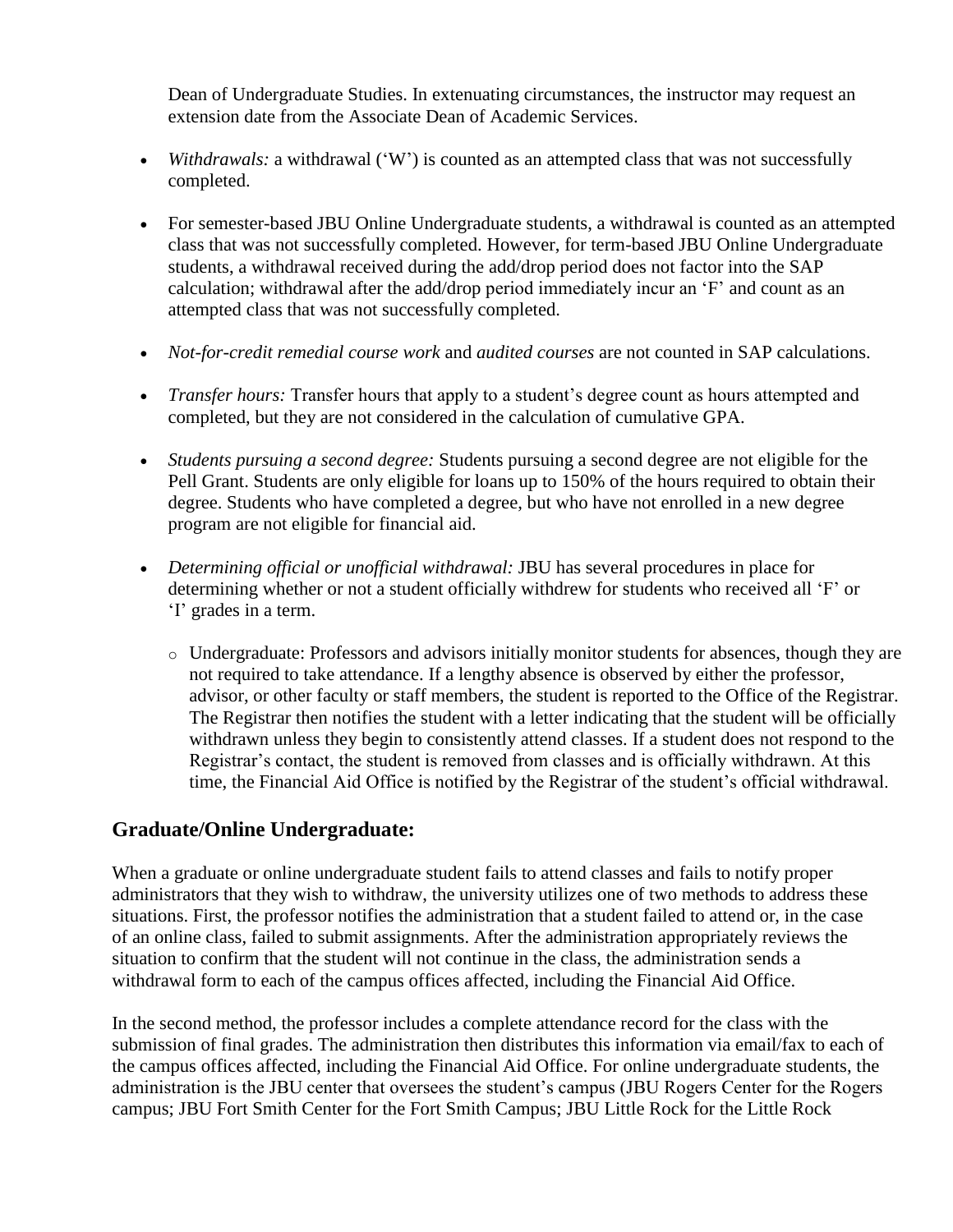campus). For graduate students, the administration is either the administrative assistant in the Office of the Graduate School or the administrative assistant in the respective Division of the Graduate School.

# **Veterans Administration Benefits**

John Brown University is an approved institution for veterans and veterans' beneficiaries training. Veterans, widows, and children of veterans who lost their lives in service, or veterans who are now disabled as a result of service should contact the nearest Veterans Administration Regional Office as far in advance of enrollment date as possible for assistance in securing Veterans Administration benefits. Information regarding this program may be obtained from the VA Certifying Official  $($ jmcgarrah@jbu.edu), in the JBU Registerar's Office.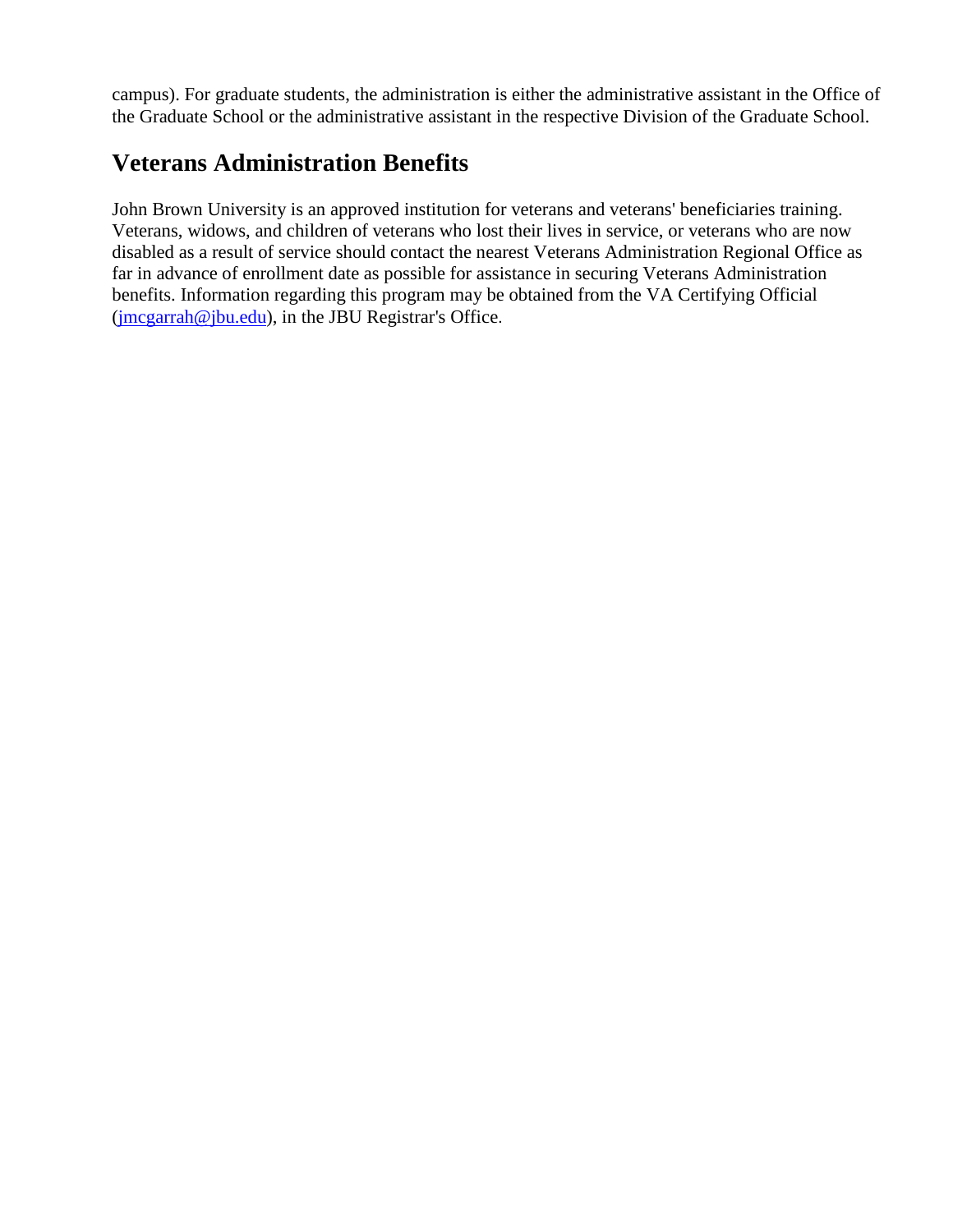# **ACADEMIC POLICIES**

Policies which apply to all degree programs are set forth in this section. Requirements applicable to specific degree programs are stated in the curricular outlines which appear in the academic program sections of the catalog.

The ultimate responsibility for understanding university policies and meeting all degree requirements rests with the student.

# **Catalog Regulations**

All students are subject to the provisions of the catalog which was in effect at the time of their initial enrollment at John Brown University, with the exception of items that apply for only a specified period of time, such as tuition charges. However, a student may petition the department head and the Dean for permission to change to a later catalog.

# **Changes in Requirements and Regulations**

The university reserves the right to make modifications in policies, procedures, and regulations: e.g., grading system, transfer of credit, guidelines for degree requirements, housing regulations and charges, tuition and fees, and admission standards, and to make such modifications applicable to any or all currently-enrolled students. When modifications occur, sensitivity to reasonable dates of implementation and appropriate categories of currently-enrolled students affected will be exercised. Students will be notified of such changes through their advisors, written notices, and campus publications.

# **Course Credits**

The basic unit of course credit is the semester hour.

# **Enrollment Status**

A full-time graduate student is one who is enrolled for six or more semester hours.

# **Prerequisites and Corequisites**

Students are not permitted to enroll in courses for which they have not completed all prerequisites. A prerequisite course must have been completed with an acceptable passing grade before enrollment in the given course is permitted. A corequisite is a course in which a student must be enrolled and satisfactorily participating simultaneously to the given course.

# **Graduate Credit toward Undergraduate Degree**

John Brown University undergraduate students may receive permission to substitute JBU graduate courses for required or elective courses in an undergraduate degree program and then subsequently count those same courses as fulfilling graduate requirements in a related graduate program that the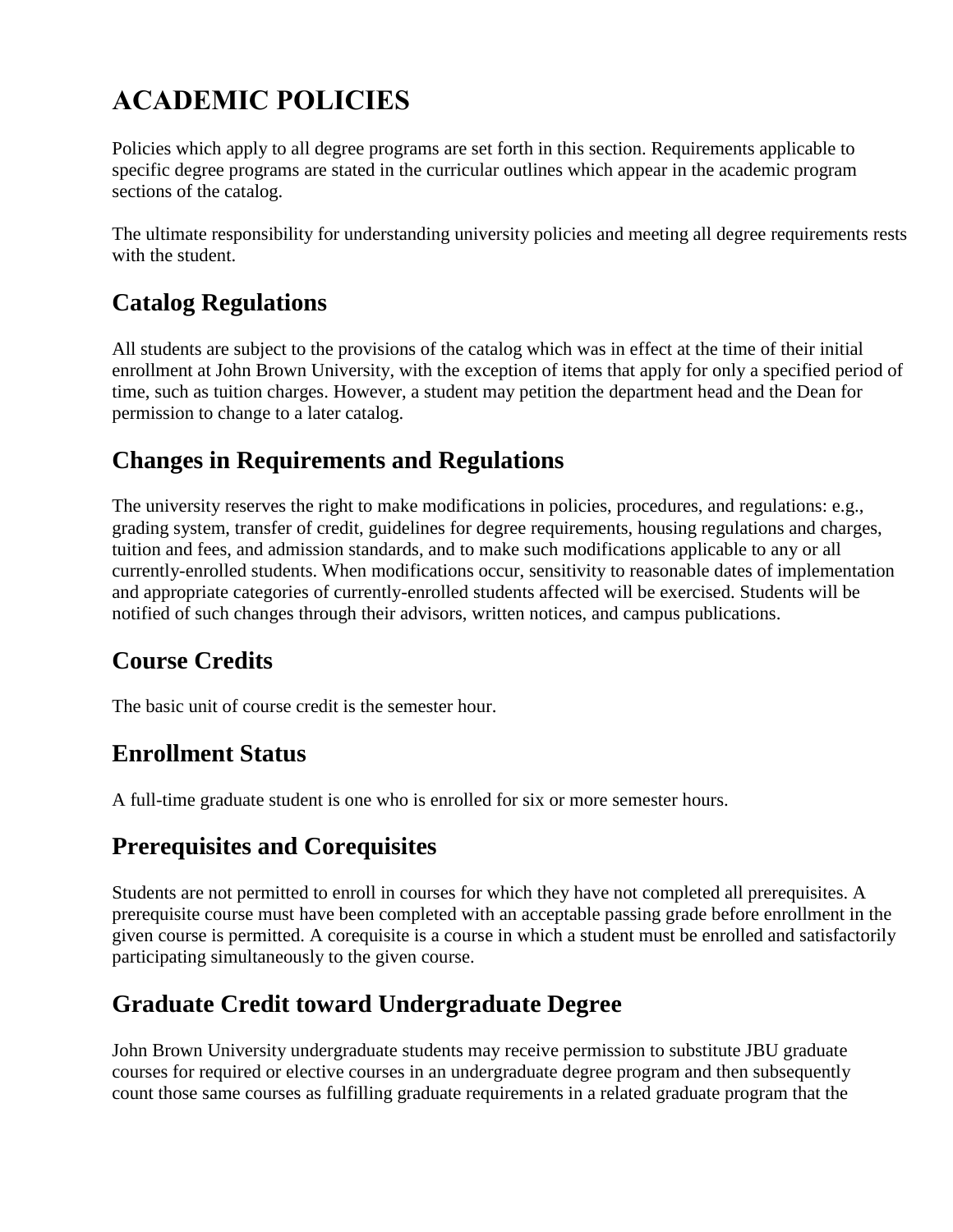institution offers. Undergraduate students requesting to take graduate courses must have junior or senior standing, possess a cumulative undergraduate grade point average (CGPA) of 3.0 or higher, and receive permission from the respective graduate department head. Applicability of specific graduate courses toward undergraduate degree requirements is determined by the respective undergraduate department head. A maximum of 12 graduate hours may apply toward both an undergraduate degree and a graduate degree.

# **Time Limits**

A student enrolled in a graduate program requiring 40 or fewer hours is allowed a maximum period of four years, measured from the date of first enrollment, to complete the degree under the entering curriculum. A student enrolled in a program requiring 41 or more hours is allowed a maximum of six years to complete the degree under the entering curriculum. Students who do not complete their degree requirements within these time limits are subject to the degree requirements in effect at the time of completing the degree.

# **Recency of Credit**

Credit earned ten years or more prior to admission to a student's current graduate program may not be applied toward meeting graduation requirements without special approval by the department head and the Dean. This policy applies to transfer credit as well as credit earned at JBU. Students wishing to apply older graduate credit toward a current degree must submit a petition to the respective department head for acceptance.

# **Adding and Dropping Courses**

Students register for graduate courses during the official published registration time periods. Students may not register for courses after the close of the late registration time period. Course registrations and additions completed during the late registration period must have approval from the respective department head and are subject to a late fee.

Semester and half-semester graduate courses dropped within the 100% refund period will not appear on the student's permanent record. Students who drop a course after the 100% refund period and by the "Last Day to Drop a Course" will receive a 'W' on their permanent record. Non-completion of a course thereafter will result in a letter grade based upon the student's performance relative to the required work for the entire course.

# **Refund Policy**

Graduate students who withdraw from the university or drop a course may be entitled to a partial refund of that term's tuition and course fees. The percentage of refund is determined by the official date of withdrawal, according to the following schedules:

#### *If the program follows the traditional semester format (14-16 weeks):*

100% refund before the end of the first week of the semester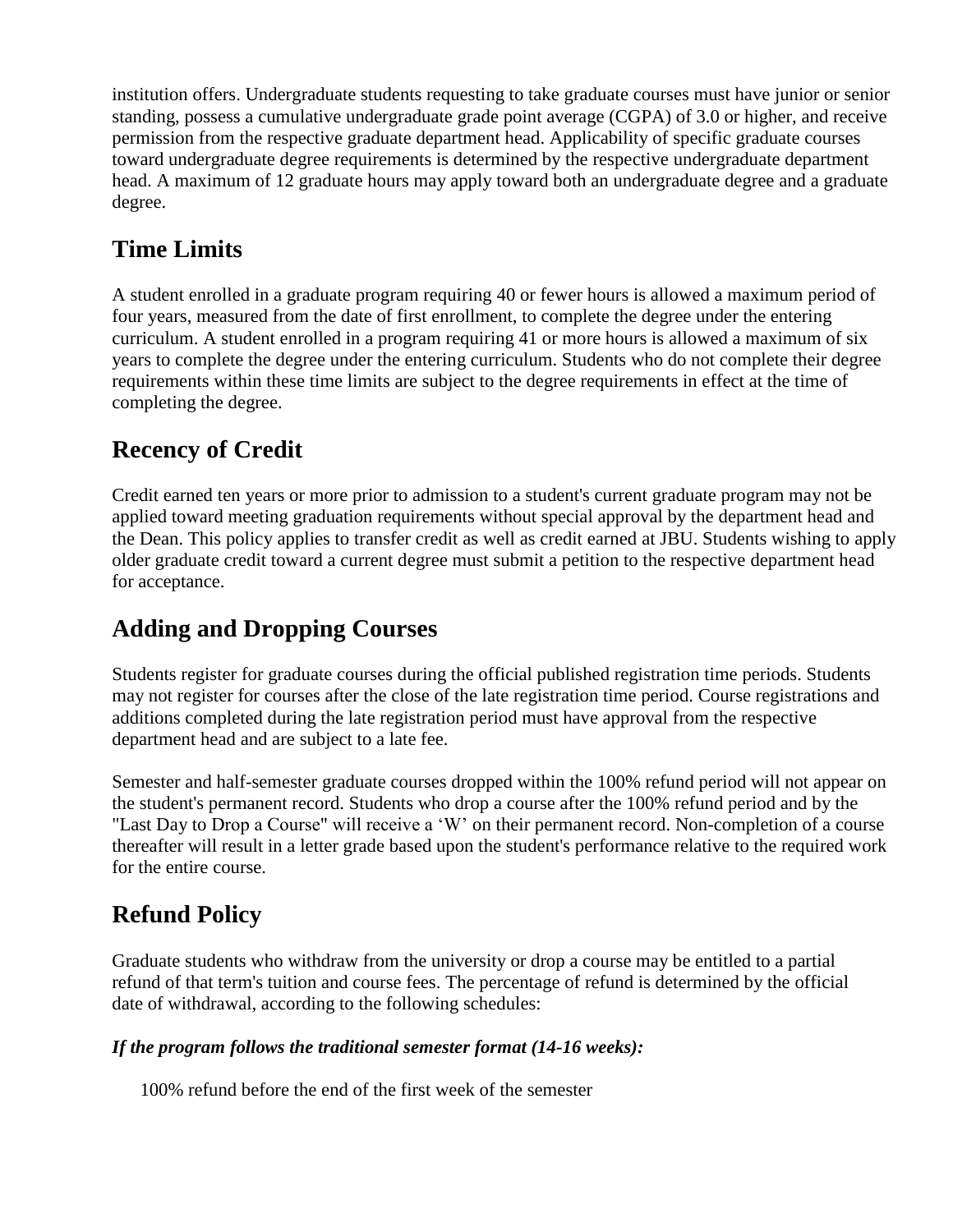80% refund before the end of the second week of the semester 60% refund before the end of the third week of the semester 40% refund before the end of the fourth week of the semester 20% refund before the end of the fifth week of the semester No refund after the fifth week of the semester

#### *For short terms or courses (typically 7 and 8 week terms):*

100% refund before the end of the first week of the term 80% refund before the end of the second week of the term 40% refund before the end of the third week of the term No refund after the third week of the term

#### *For non-sequential weekend courses:*

100% refund before the end of the first week of class, beginning with the start of the first day of class

80% refund before the end of the second week following the first day of class 40% refund before the end of the third week following the first day of class No refund after the third week of class

For example, for classes that meet Fridays and Saturdays, the first week of class begins the day of the course and ends Thursday of the following week. The second week begins the Friday after the first class meeting and ends Thursday of the next week, even if no further class meetings have occurred.

#### *For 1-4 day seminar courses:*

100% refund if dropped seven or more days before the first class meeting 80% refund if dropped within the seven days before the first class meeting No refund beginning the first day of class or later

Courses that are presented in different formats, such as international study trips and seminars, are not subject to the above refund schedule. Information regarding refund schedules for these types of courses is available upon request from the respective graduate program office.

Other fees are non-refundable.

In the event of medical withdrawal prescribed by a physician, special consideration will be given to tuition adjustment.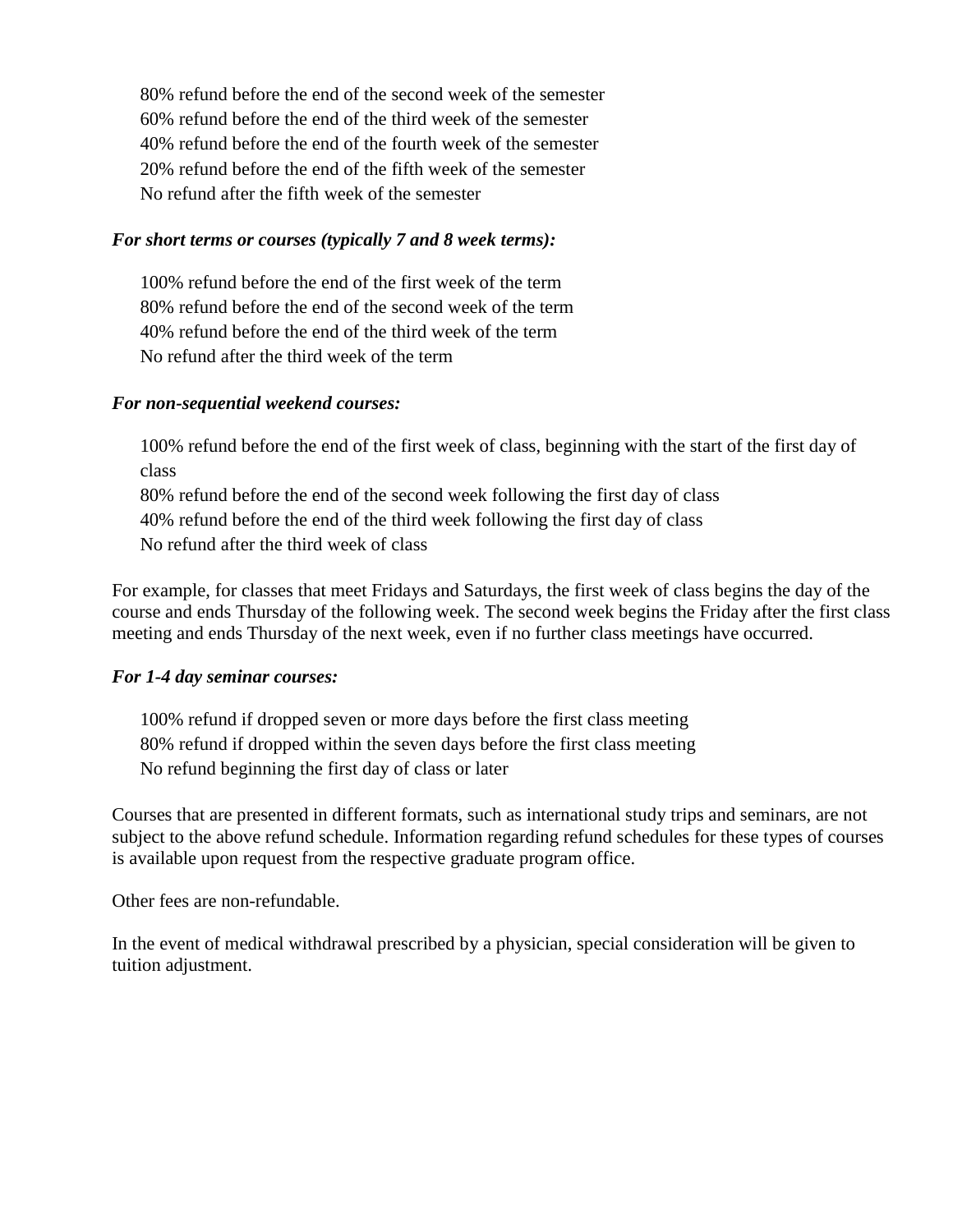# **Attendance Regulations**

#### **General Policy**

A student must be registered for a class and on the official roster in order to attend. This includes students who are attending under audit status. Attendance at and participation in all class sessions, except for times when students are absent for reasons beyond their control, is regarded as essential. Class activities are planned for the benefit of all students.

A student who misses **50% or more** of scheduled contact time for any course will not receive credit for that course. The instructor, at their discretion, may impose a penalty for any absence and/or require compensatory work for some absences. Substantial tardiness, as well as missing an entire class session, may be charged against the 50% limit.

#### **Non-Attendance Resulting in Withdrawal**

Except in cases of extenuating circumstances, students who do not attend any class for ten consecutive days may be withdrawn from John Brown University for non-attendance. It is the responsibility of the student to contact instructors, advisor, Registrar, Student Accounts Services, and Financial Aid if extenuating circumstances exist. If the withdrawal occurs before the mid-point of the term, students will receive a grade of 'W'. Students will have a grade of 'F' recorded if they are withdrawn after the mid-point of the term.

#### **Classroom Demeanor**

Students are expected to display classroom behavior that is appropriate to a Christian university. An instructor may remove a student from a class if, in the instructor's judgment, the student displays behavior that is uncivil, defiant, or otherwise disruptive to the classroom learning environment. Students dismissed from a class may not return to the class without the permission of the professor.

### **Academic Integrity**

As a Christian institution of higher education, John Brown University seeks to maintain the highest standards of academic integrity. Violations of these standards will result in substantial penalties. The university is responsible to clearly articulate the Academic Integrity policy to students and faculty by publishing it in the Graduate Student Guide, the Faculty Handbook, and by informing all first-year students of this policy. Faculty are to reference the policy in their course syllabi.

However, the primary responsibility for knowledge of and compliance with this policy rests with the student.

### **Grading System**

Indication of each student's progress is reported regularly by instructors. The grading scale used as a basis for letter grades is established by the instructor of each course.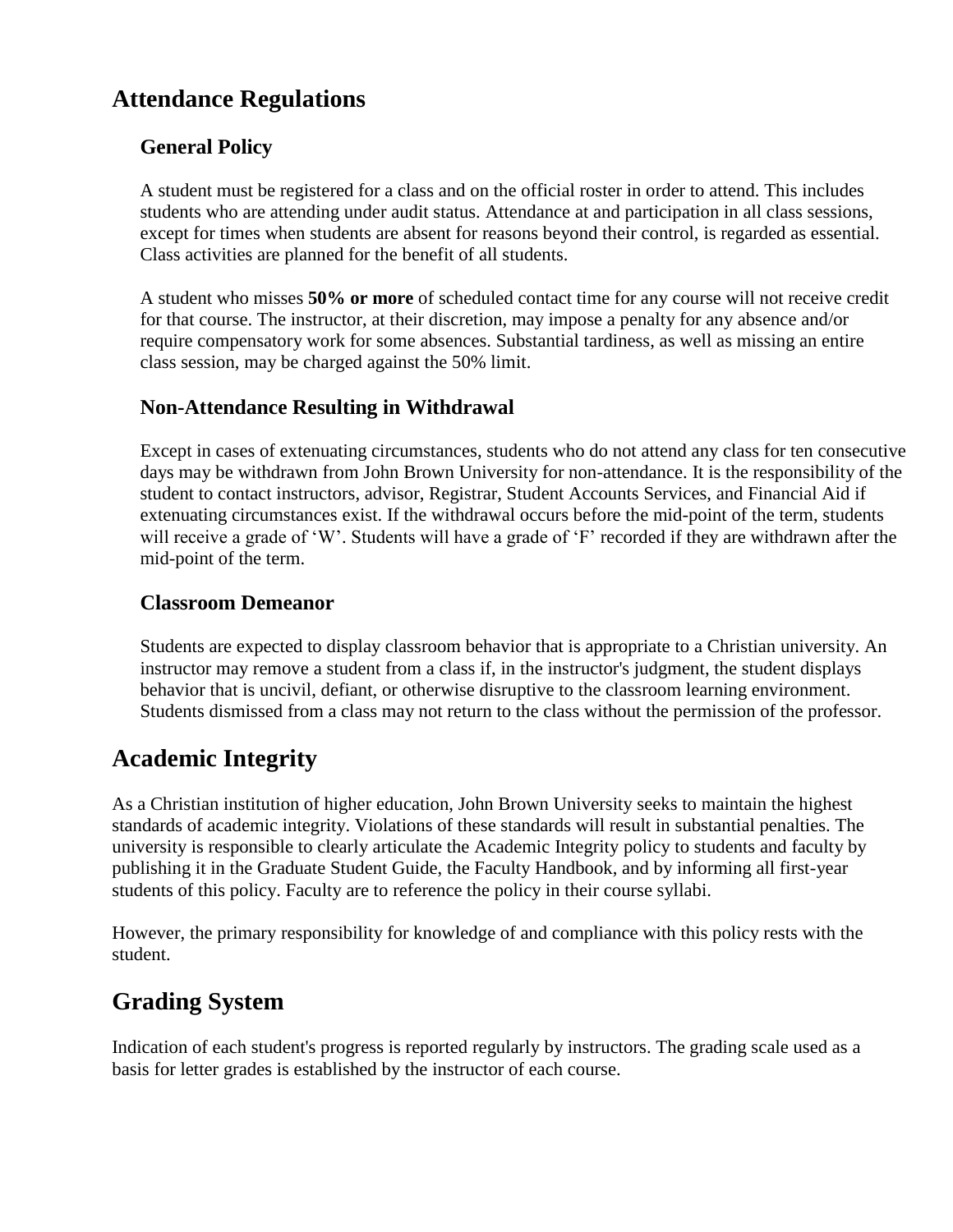#### **Grade points per semester hour**

| A     | 4.0 | $C+$         | 2.3     |
|-------|-----|--------------|---------|
| $A-$  | 3.7 | $\mathsf{C}$ | 2.0     |
| $B+$  | 3.3 | $C-$         | 1.7     |
| B     | 3.0 | $D+$         | 1.3     |
| $B -$ | 2.7 | D            | 1.0     |
|       |     | F            | $0.0\,$ |

*Note: A graduate level course in which a grade of 'C-' or lower was received cannot be applied toward a graduate degree.*

The following are not included in grade point average:

| I-Incomplete Work | S-Satisfactory   | NC-No Credit Earned |
|-------------------|------------------|---------------------|
| W-Withdrawn       | U-Unsatisfactory |                     |

All grades of incomplete ('I') must be approved by the instructor. An 'I' grade must be made up within a time frame established by the instructor, but no more than 30 days after the end of the term. Upon completion of the course work, the instructor will notify the Registrar's Office to replace the 'I' grade with the earned grade. Otherwise, the 'I' is converted to an 'F' when the deadline is passed.

### **Independent Study**

Independent study courses are those in which students do not meet in a regularly-scheduled course but study independently under the regular supervision of a graduate faculty member. Such arrangements must be approved in advance by the instructor, the student's advisor, the department head, and the Dean. A student is limited to three hours of independent study per semester or summer, and a total of six hours per degree program. A non-refundable fee of \$125 per semester hour will be charged to the student. The student will also pay all normal per-credit tuition charges.

# **Auditing Courses**

Because of the participatory nature of most graduate classes, students wishing to audit a graduate class must secure the permission of the instructor and the approval of the department head. The student must register as an auditing student. The name of the student will be entered on the class roll, and the course appears on the student's academic record, but without credit and with a final grade of 'AU' or 'U.' Auditing students are subject to limitations on in-class participation and to standards for satisfactory performance established by the instructor. The fee for auditing a graduate class is one-half of the regular tuition.

# **Transfer of Credit**

Applicants who have taken graduate courses at other universities may be allowed to transfer some of their previous courses into their JBU graduate program. Students may transfer up to 25% of the degree program toward fulfillment of a graduate degree. No grade below a 'B-' may be transferred into a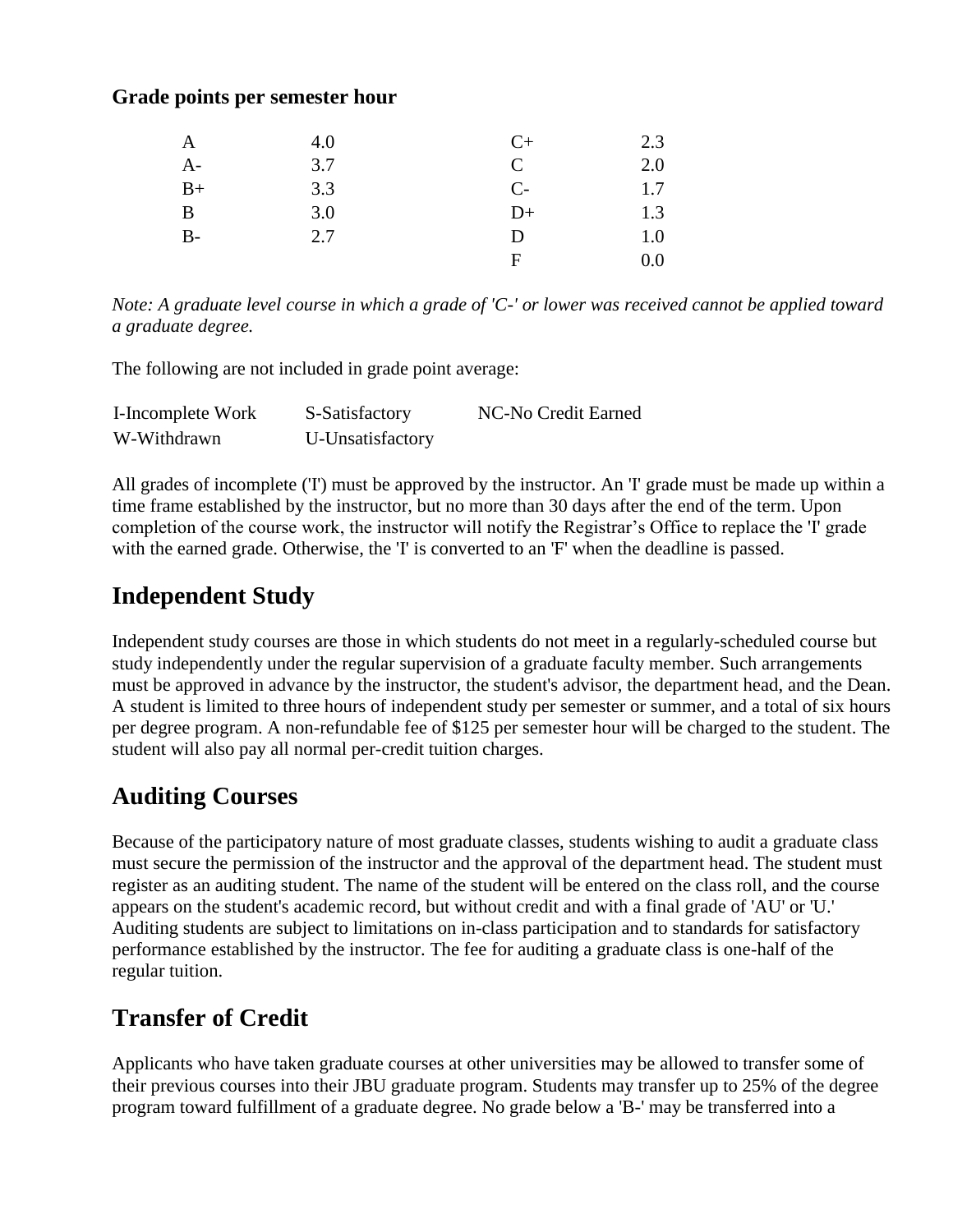graduate degree program at JBU. Transfer of credit must be approved by the department head and the Dean. Grades from transfer credits are not included in the calculation of JBU grade-point averages.

# **Additional Master's Degree (after conferral of degree)**

A student desiring to begin an additional master's degree at JBU after having one or more master's degrees conferred by JBU must apply through the admissions process as a degree-seeking student.

At the point in time when the first degree is conferred, that degree is "frozen". No additional majors, minors, or emphases will be added to the degree, and the GPA for the degree is final. If a second degree is in progress at the time the first degree is conferred, then the student will be allowed to complete the second degree without readmission.

The student will meet the requirements for the degree in the catalog that is current when they apply for readmission. The student must complete at least 50% of major hours uniquely for the second degree.

# **Late Enrollment**

Any student who enrolls after the close of the regular registration period may be subject to limitations in the course load and a late registration fee.

# **Quality Standards for Continuance in Graduate School**

To maintain satisfactory academic standing, graduate students must make satisfactory progress toward their degrees and have a minimum cumulative grade point average of 3.0. A student whose cumulative GPA falls below a 3.0, who is not making satisfactory progress toward the degree or who is failing to demonstrate an ability to succeed in their plan of studies, may be denied permission to register, required to withdraw, or dismissed from the program.

The grade of 'C' is the minimum passing grade for graduate credit; however, the maximum number of credit hours of 'C' or 'C+' that may be applied toward a master's degree is nine semester hours or 25% of the hours required for a degree, whichever is less. A graduate-level course in which the student earned a grade of 'C-' or lower cannot be applied toward a graduate degree. Counseling students must earn a grade higher than a 'C+' in every course required for state licensure.

A student admitted under regular status whose cumulative GPA is below 3.0 is automatically placed on probationary status. The department head and the student will be notified in writing by the Graduate School. Probation becomes effective at the time that a student's grade point average falls below 3.0, not at the time of notification. Students will continue on probationary status until the end of the semester in which the next nine hours of graduate course work is completed. At the end of that period, one of the following actions will be taken:

a) a student whose cumulative grade point average is 3.0 or higher will be taken off probation, or

b) a student whose cumulative grade point average is still below 3.0 will be dismissed. Students who are dismissed will be informed of this action by the Graduate School. Dismissed students may be readmitted only upon approval of petition for reinstatement.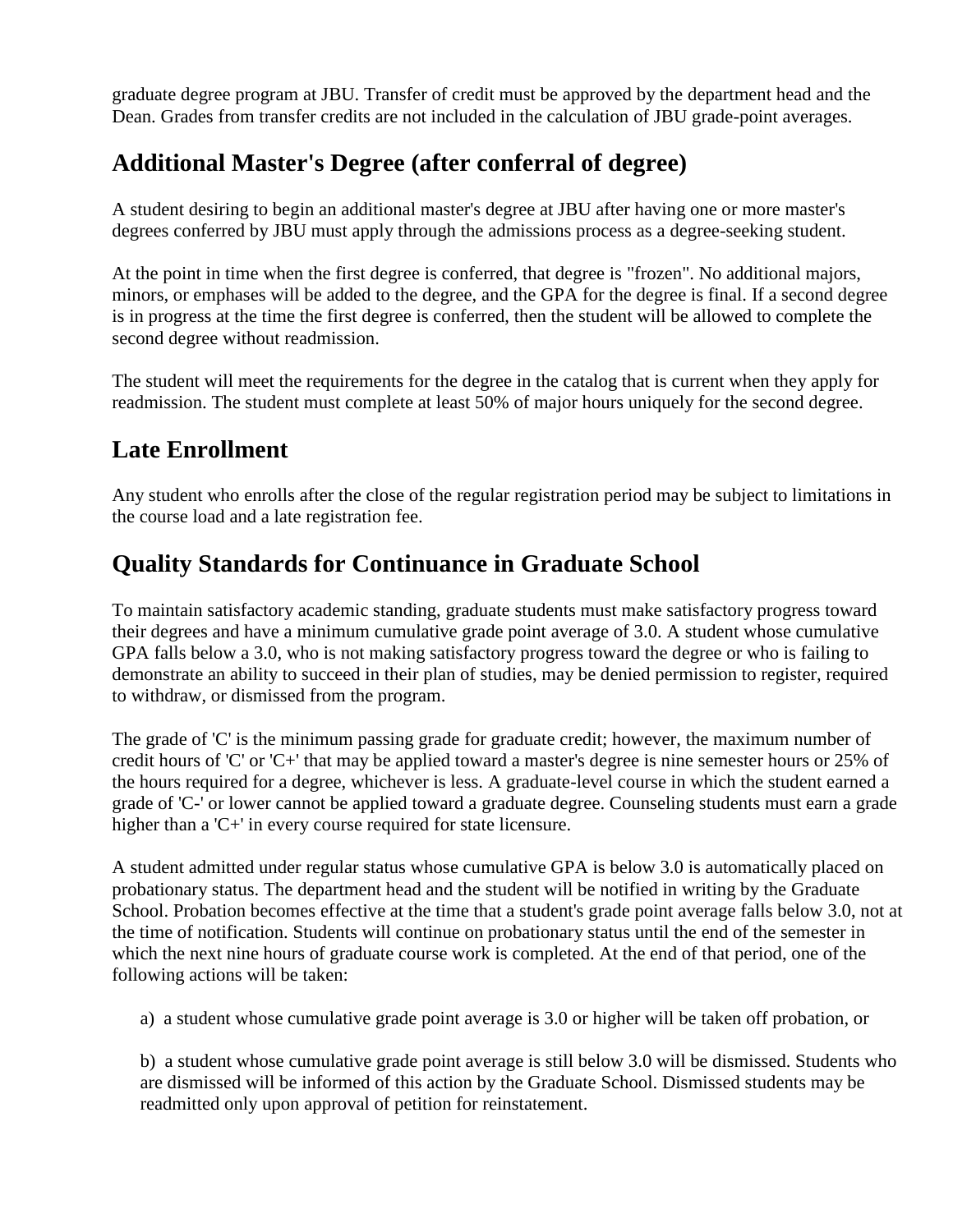A student admitted under provisional status who upon completion of 12 hours of graduate course work has achieved a 3.0 GPA will be recommended for regular status in the graduate program.

A student admitted under provisional status who upon completion of 12 hours of graduate course work has earned a GPA below 3.0 will be subject to dismissal.

A student on academic probation when last enrolled in the Graduate School who wishes to be readmitted or change degree program must petition the department head and the Graduate School. The petition should provide reasons for the poor academic record; explain how conditions that produced this poor performance have changed; and present specific plans for improvement. The respective department head and the Dean must approve the petition before a student can enroll in the program.

# **Academic Suspension**

A graduate student who earns a term grade point average below 1.5 for an individual semester will be placed on suspension at the end of that semester. The student will be required to petition to the graduate dean and department head in order to enroll in courses. The suspension is imposed regardless of the student's cumulative grade point average.

# **Appeal Policy**

Occasionally a student may wish to appeal an academic action such as a grade, a graduation requirement, or a withdrawal penalty. Such appeals should be made in writing to the Dean. In most cases the student should first request the support of their advisor or department head. If the complaint is about a faculty member, the following process should be followed.

This process applies to alleged violations of student's rights such as unequal treatment, violation of grading procedures as stated in the course syllabus, disagreements over assigned course grade, disagreements over accommodations given, or other academic matters.

- 1. Any student with a complaint about a faculty person should discuss the complaint first with that faculty person.
- 2. If talking with the faculty person does not bring resolution, or if there is reluctance to approach the faculty person, the student should meet with the appropriate department head and present a concise, well thought out statement of the problem and the desired resolution.
- 3. Before officially considering the complaint the department head will offer to meet with the student and the accused faculty person. If the student is unwilling to attend such a meeting, the Dean or department head is at liberty to dismiss the complaint at that point.
- 4. The Dean, or any other administrator, faculty, or staff person, when approached by a student with a complaint against a faculty person, must advise the student to follow the procedure listed above.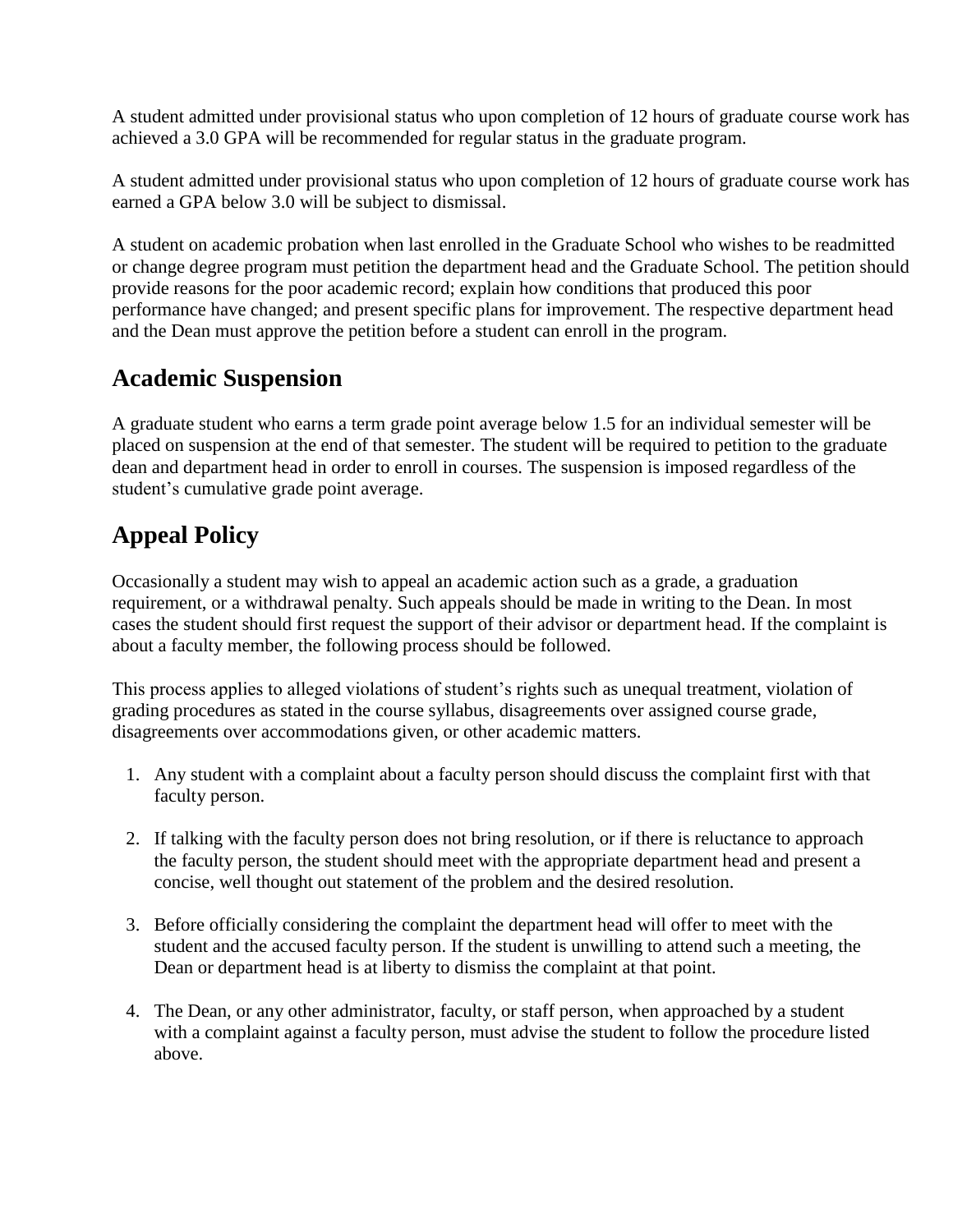- 5. If the student consents to a meeting with the department head and the faculty person, the complaint will be heard formally in that meeting. The department head will be responsible for documenting the proceedings and outcome of the meeting in writing and for keeping that documentation on file.
- 6. The accused faculty person or the aggrieved student may request a second meeting within seven days to which both the faculty person and the student, within limits set by the department head, may invite colleagues and students. The written documentation of the proceedings and outcome of this second meeting is the department head's responsibility as well.
- 7. If the problem is not resolved to the satisfaction of either party, an appeal may be made to the Dean.
- 8. If the problem is still not resolved, a written appeal may be made to the Vice President for Academic Affairs who is empowered to make the final decision and communicate the decision in writing to those involved.
- 9. Any of the above written documentation may be included in the accused faculty member's file only after that person has reviewed the document.

# **Grade Renewal**

A student may repeat any course on their academic record with prior approval of the department head and the Registrar, with the understanding that all courses and grades will remain on the permanent record. However, only one taking of the course may contribute hours to the total for graduation, and only the highest grade received will be included in the calculation of the student's grade point average. If the student receives permission and renews a grade by means of transferring an equivalent course from another institution, the completed course is posted with a grade of 'CR', and any prior attempts are excluded from graduation hours and the grade point average.

### **Graduation**

#### **Graduation Requirements**

All students must complete a program of study that meets the academic policies set by the Graduate School before becoming eligible for graduation. The following graduation requirements apply to all master's degree programs.

*Note: particular degree programs may have additional requirements. It is the responsibility of the student to determine and meet all academic and graduation requirements for their degree.*

In order to graduate, each student must:

1. Satisfactorily complete requirements for the specific graduate program for which the student is enrolled within the time designated in the catalog (refer to Time Limits), following acceptance as a graduate student. In the case of extenuating circumstances, a petition for extension of time will be considered by the department head and the Dean.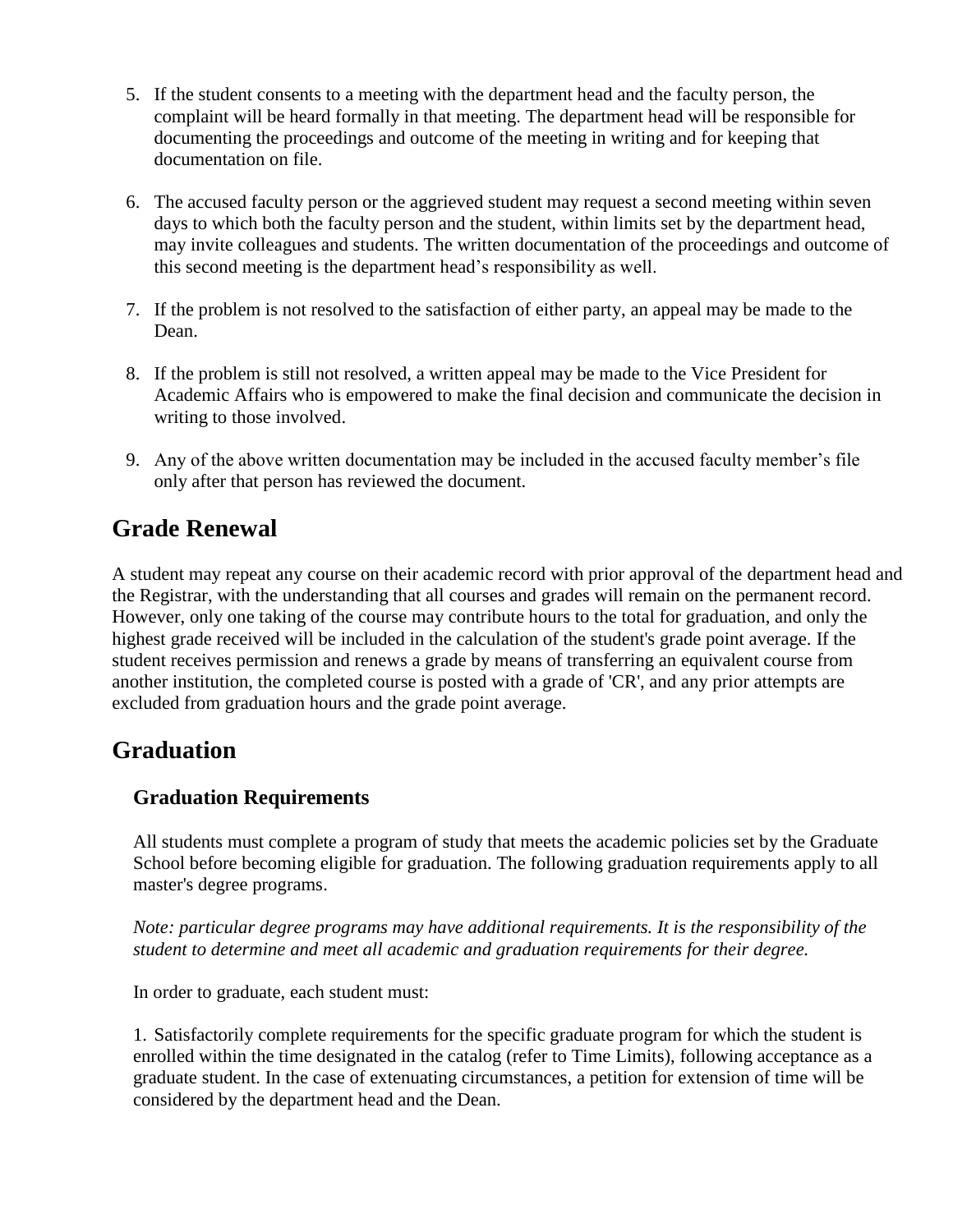2. Achieve a cumulative grade point average of 3.0 or higher. Cumulative GPA is based on all graduate courses completed at John Brown University in the respective discipline. If a student's cumulative GPA falls below 3.0, the advisor will review the student's status and may make appropriate recommendations for continuance in the program or removal from the program.

3. Submit an Application for Graduation.

4. Pay the required \$35 graduation application fee.

#### **Application for Graduation**

An Application for Graduation form, available on-line during the pre-registration process, should be completed when registering for the final semester or term in residence before completion of degree requirements. This application provides information regarding the graduation fee, exit assessment requirements, and a final check of the student's name as it is to appear on the diploma and in the commencement program.

#### **Participation in Commencement**

Commencement is held in December and May. Two months prior to the intended completion date, each candidate must file an online Application for Graduation. The Registrar's Office will notify students by email of the dates and provide a link to the online application. A graduation application fee of \$35 will be charged to the candidate's account without regard to commencement participation.

Degree candidates may participate in commencement only if all graduate degree requirements will be completed no later than the last day of the semester.

Eligibility to participate in commencement is limited to the commencement exercises at the end of the student's final semester in attendance or the commencement at the end of the following semester. Furthermore, participation eligibility is dependent upon compliance with all of the deadlines posted on the JBU commencement web site.

### **Transcripts**

An official transcript of a student's academic record may be obtained by submission of a written request to the Registrar's Office, provided the student has made satisfactory arrangements with the Business and Financial Aid Offices with respect to financial obligations. Transcripts are not released unless the student grants permission through a signed statement.

The first official transcript is issued without charge; a \$5 charge is incurred for each official transcript thereafter. [Transcript requests](https://cms.jbu.edu/registrar/) can be found on the JBU web site.

Official transcripts of academic credits are not released while the student's account is in arrears. The university engages professional collection agencies to deal with delinquent accounts, as necessary.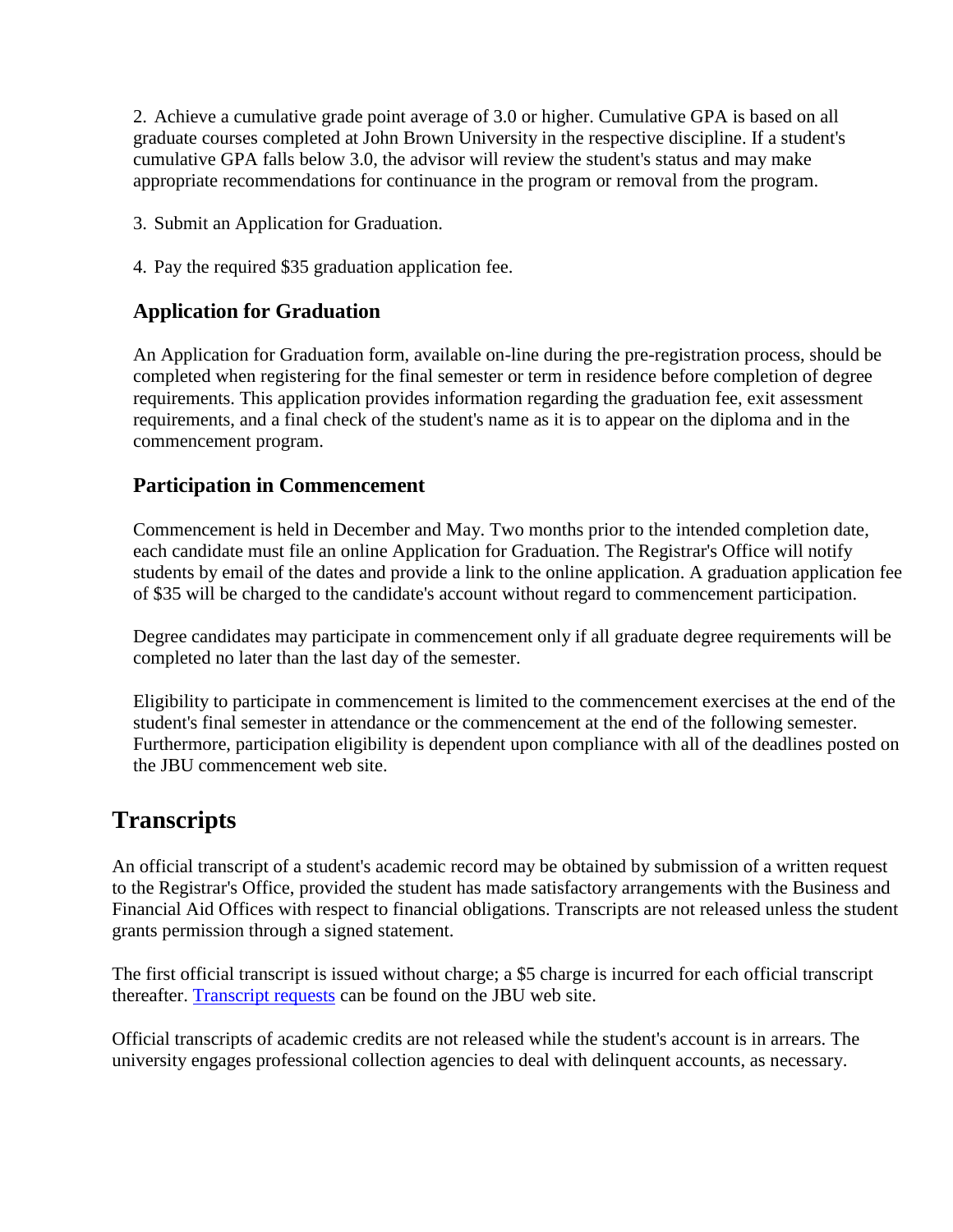# **Access to Educational Records**

The Family Educational Rights and Privacy Act of 1974 (FERPA) extends to all former and presently enrolled students at John Brown University the right of access to certain educational records maintained by the institution.

Student rights include:

- a) inspection and review,
- b) explanation or interpretation of content,
- c) duplication of the record at a standard fee, and
- d) a formal hearing, if necessary, to challenge the content of any such record.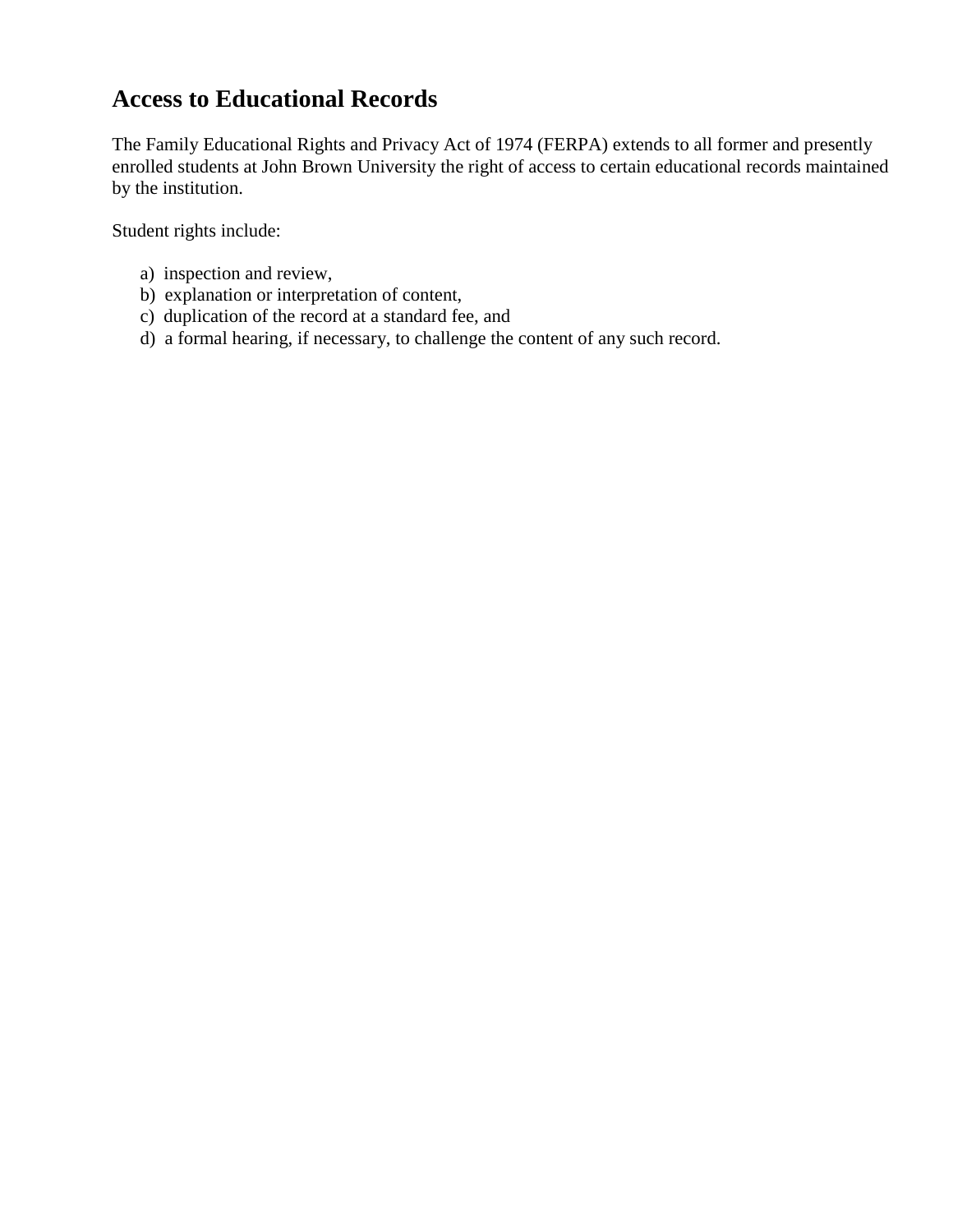# **RESOURCES FOR LEARNING**

# **John Brown University Library**

The two-story John Brown University Library-also known as the Arutunoff Learning Resource Center-is the central location for resources supporting the research needs of the JBU community. The library is an important part of the academic program at JBU and functions as a partner in the teaching/learning process. The main collection consists of over 120,000 items, including books, microforms, and DVDs. In addition, the library subscribes to more than 42,000 periodical titles, nearly all of which are available electronically. The library also subscribes to 130 electronic databases (full-text periodicals, online reference resources, and indexes). The library provides access to 230,000 e-book titles, including 850 online reference books.

The professional library staff provides research and reference services to both individuals and groups, and efficient interlibrary loan services to the JBU community. The library facility includes large and small study rooms, a classroom, presentation practice equipment and spaces, quiet and comfortable spaces for reading, and 46 computers for student use. The Writing Center and ITS Help Desk are also located in the JBU Library.

In addition to resources in the main library, a number of materials are housed in three library branches. The Music Library, on the lower level of the Cathedral, contains music sound recordings, scores, and appropriate listening equipment. The Career Development Center Library, on the first floor of the Walker Student Center, houses materials related to vocational counseling and graduate school opportunities. The Soderquist Leadership Library is located in the Soderquist Business Center and contains materials relevant to business and ethics.

The Film Library is housed in the main library and contains films that have been selected based on their recommendation by the Academy of Motion Picture Arts and Sciences, the American Film Institute, or Spiritually significant films.

The gateway to the JBU Library is its web site, [www.jbu.edu/library/,](http://www.jbu.edu/library/) where information about all library collections and services may be obtained. The library web site features an online catalog that can be accessed from any computer with an Internet connection. Students can connect to electronic databases through the campus network and via remote access. Reference questions and interlibrary loan requests can be made online or via e-mail at [library@jbu.edu.](mailto:library@jbu.edu)

The JBU Library belongs to several networks and consortia. To provide efficient interlibrary loan services, the library is a member of the Online Computer Library Center (OCLC), which gives our users borrowing privileges to over 250 million items held in over 72,000 member libraries worldwide. The library belongs to ARKLink (a consortium of 47 academic libraries in Arkansas) and AMIGOS (a regional resource-sharing network). The library is a charter member of the Christian Librarian Association Network.

Special collections in the JBU library include the published materials of the school's founder, John E. Brown, Sr., materials of radio evangelist J. Vernon McGee, the Romig Juvenile Literature Collection, and the Gary and Carrie Oliver Marriage and Family Resource Room. In addition, the JBU Archives houses an extensive collection of artifacts related to the history of the university.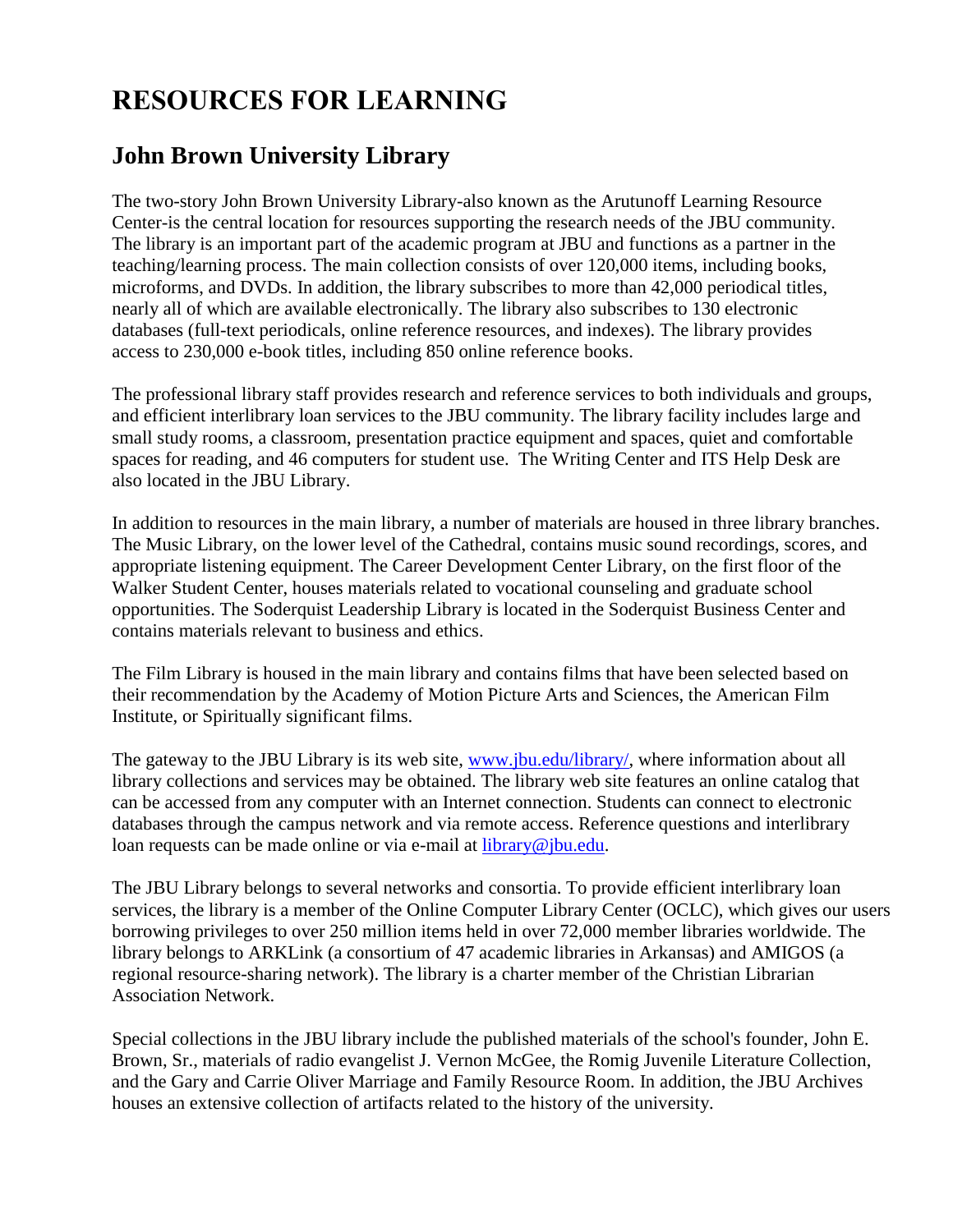| <b>Library Hours</b> (may vary) |                       |
|---------------------------------|-----------------------|
| Monday – Thursday               | 7:30am - Midnight     |
| Friday                          | $7:30$ am - $5:00$ pm |
| Saturday                        | $11:00am - 6:00pm$    |
| Sunday                          | 3:00pm - Midnight     |
| <b>Library Contacts</b>         |                       |
| Circulation                     | 479.524.7202          |
| <b>Research Assistance</b>      | 479.524.7153          |
| Interlibrary Loan               | 479.524.7276          |
| <b>Instructional Services</b>   | 479.524.7355          |
| Email                           | library@jbu.edu       |

#### **LIBRARY WEB SITE:** <http://www.jbu.edu/library/>

**LIBRARY CARD:** Use your JBU student ID card. You may also borrow materials from 27 academic libraries in Arkansas using a free ARKLink card. Contact Beckie Peden (x7202 or bpeden@jbu.edu) for details.

**FIND ARTICLES:** A wide variety of academic journal databases, ebook collections, and other materials are available online through the library web site. Go to http://www.jbu.edu/library, click on "Online Resources" and then select a resource to search from the relevant subject area. If off-campus, when prompted enter your JBU **username** and **password**.

Online resources include:

*ABI/INFORM Complete* (full-text business journals) *Business Source Elite* (full-text business journals) *eBooks on EBSCOhost* (scholarly e-books) *ERIC* (comprehensive education literature index) *Gale Academic OneFile* (full-text journals in all disciplines) **IBISWorld** (market research and analysis of U.S. industries) *LexisNexis Academic* (business, news, and legal information) *MarketResearch.com* (data and analysis of industries, markets, and products) *ProQuest Central* (full-text journals in all disciplines) *ProQuest Education Journals* (full-text education journals and publications) *ProQuest Psychology Journals* (full-text psychology journals) **PsycINFO** (comprehensive behavioral science and mental health literature index) *WorldCat* (worldwide book catalog)

**FIND BOOKS:** Use the online catalog located at the library homepage: [www.jbu.edu/library.](http://www.jbu.edu/library) **CHECKOUT PERIOD:** 21 days for books. Renewal period is 21 days. May be renewed twice if there is no hold on the book; renewable by phone or email: library@jbu.edu. A student may have up to 20 books checked out at any time. **Document delivery:** we can email articles or mail books to you from our library; you are responsible for return postage on books.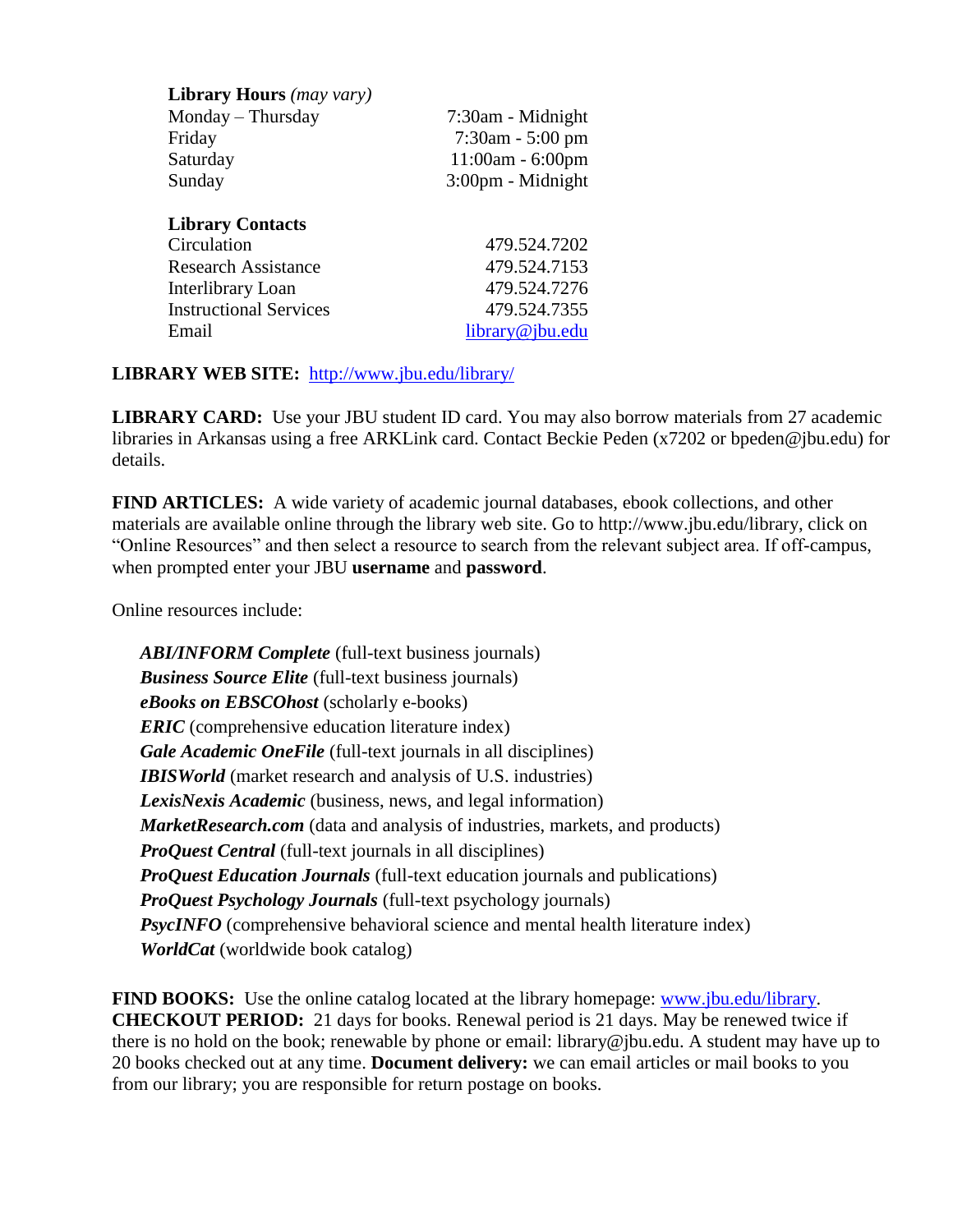**INTERLIBRARY LOANS:** Items not available through the library may be obtained from other libraries through our interlibrary loan service. Request items not available in the library in person or by mail, phone, or email (simones@jbu.edu) or use the ILLiad form on the library web site (login required). Most books arrive within 1–2 weeks and articles within days. Articles will typically be delivered to you electronically. Books can be mailed to you; you are responsible for return postage.

**RESEARCH QUESTIONS:** Research and other library questions may be asked at the library reference desk, phoned in (x7153), emailed (library@jbu.edu) or texted: 479-310-JBU1 (5281).

**STYLE GUIDES:** Go to "Research Help" at the library home page; select "Cite Your Sources.

**STUDY ROOMS:** Individual or group rooms are available on demand, or can be reserved; call x7202.

**FINES/FEES:** \$.25 per day per book. You will be billed for replacement of missing item(s), plus \$10 processing fee per item.

# **Information Technology Services**

John Brown University has many technology resources available for students. All campus buildings and remote sites are interconnected with a network infrastructure that allows for authorized access from classrooms, laboratories, offices, residence halls, and remote locations. Wireless networking also extends accessibility in most residential and study areas throughout the university.

On the Siloam Springs campus, there are general classroom laboratories equipped with computers and instructional technology for hands-on instruction, and these are available for general computer use when class is not in session. The Library has general purpose, collaborative computing resources available days and evenings throughout the week. Both black and white and color printing is available for a small fee.

Graduate students have access to additional computing resources at the Fort Smith Center, Little Rock Center, and Rogers Center. Computers with Internet access and laser printing are available for student use in common study areas. Wireless Internet access is also available.

There is a Media Lab located on the main campus in the Learning Resource Center (LRC) for special printing and other media service needs. Digital cameras, projectors, and other audio/visual technology may be checked out for academic projects. Supplies for lettering, posters, banners, and other needs are available for sale. Large format color printing is also available for a fee. Students who bring a computer to any of the campuses may connect to the campus network using their provided username and password. Once connected, students can access the Internet, EagleNet, the Library, JBU email, and personal network storage.

Policies regarding the privacy of electronic information and appropriate computer use at John Brown University may be referenced in the Information Technology Services *Acceptable Use Policy*. This, and additional information about technology services, may be found through the web via the EagleNet portal or by contacting the ITS Help Desk at 479-524-7256, or email help@jbu.edu.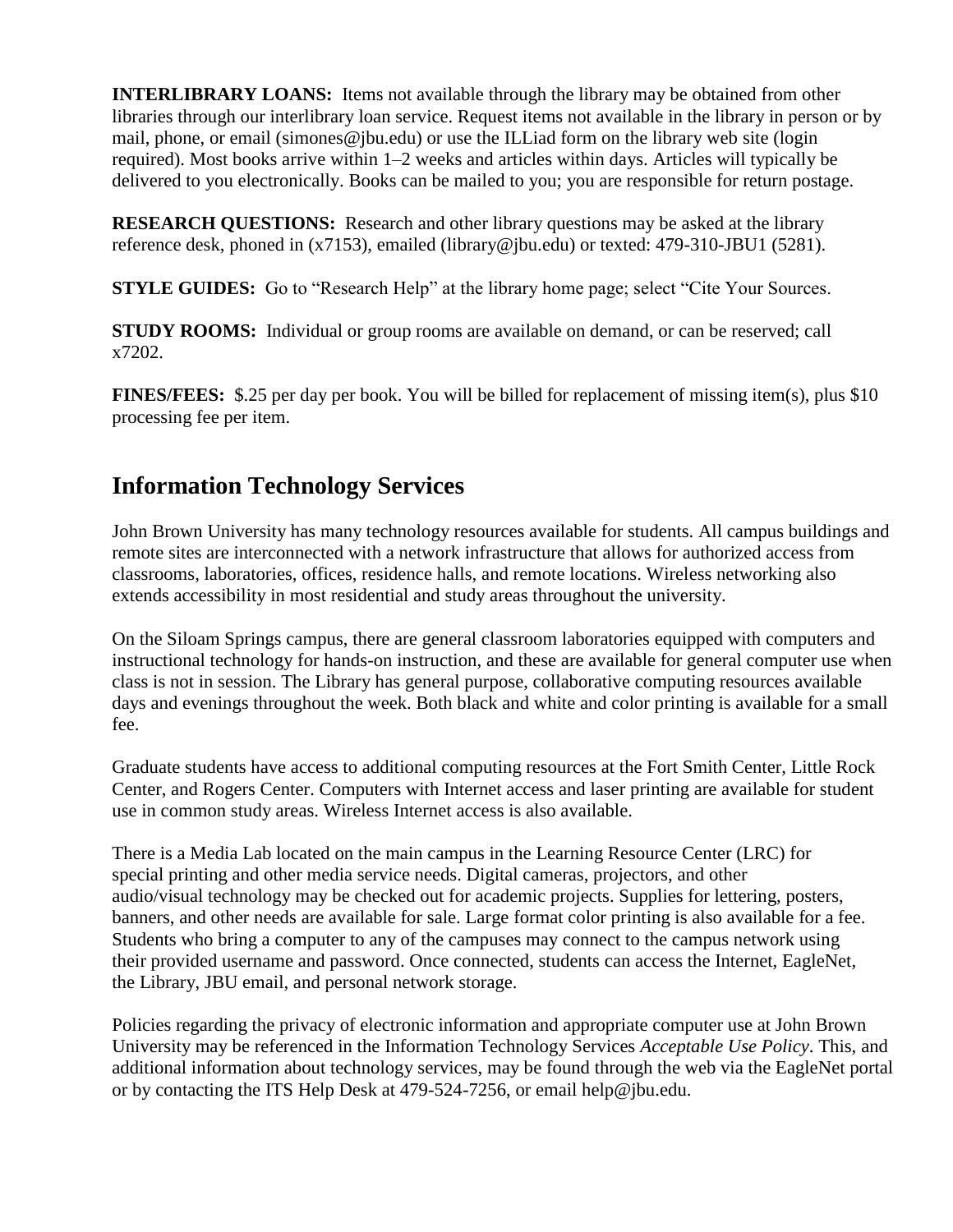# **Office of Academic Assistance**

Students may contact the Academic Assistance Coordinator for assistance in further developing their academic skills. This includes such areas as study skills, note-taking skills, time management, test-taking skills, and other skills that help students succeed academically. Study skills videos that help improve reading, writing, and math are available. The Coordinator will help a student engage an individual tutor, if one is available, but payment is the responsibility of the student.

The Office of Academic Assistance on the Siloam Springs campus administers the CLEP and proctors tests for correspondence courses. DANTES and MAT testing are administered at the Rogers Center. For general information, fees, or to schedule an appointment at the Siloam Springs campus, call (479) 524-7471. The Rogers Center can be reached at (479) 631-4665.

# **Student Support Services**

# **Services for Students with Disabilities**

It is the goal of John Brown University that all enrolled students be given equal opportunity to succeed in their quest for a higher education that is based upon our "Christ Over All" philosophy and that integrates the educational principles of "Head, Heart, and Hand."

In accordance with the Rehabilitation Act of 1973, the Americans with Disabilities Act of 1990, and the Americans with Disabilities Act Amendments of 2008, John Brown University is committed to providing reasonable accommodations to students who are disabled. Students having documented disabilities are encouraged to contact the Director at (479) 524-7401, email jheathcote@jbu.edu, or stop by the Office of Disability Services located in the Learning Resource Center, Room 148, on the Siloam Springs campus.

# **Student Development Office**

# **Counseling Center**

The college experience often entails emotional as well as intellectual challenges. Developing meaningful relationships, changes in one's family, stress, anxiety, and depression are just a few of the issues facing students. The professional staff in the Counseling Center is available to facilitate students' growth while at JBU. Individual and group therapy, couple counseling, and psychoeducational groups are available to students free of charge. Counseling sessions are confidential, and appointments are scheduled with discretion and respect for the needs and desires of students.

To schedule an appointment or inquire about fees, please call (479) 524-7251 or visit our web site [http://www.jbu.edu/campus\\_life/counseling/.](http://www.jbu.edu/campus_life/counseling/)

# **Career Development Center**

The staff at the Career Development Center (CDC) is concerned with providing a comprehensive career development program for the students of John Brown University.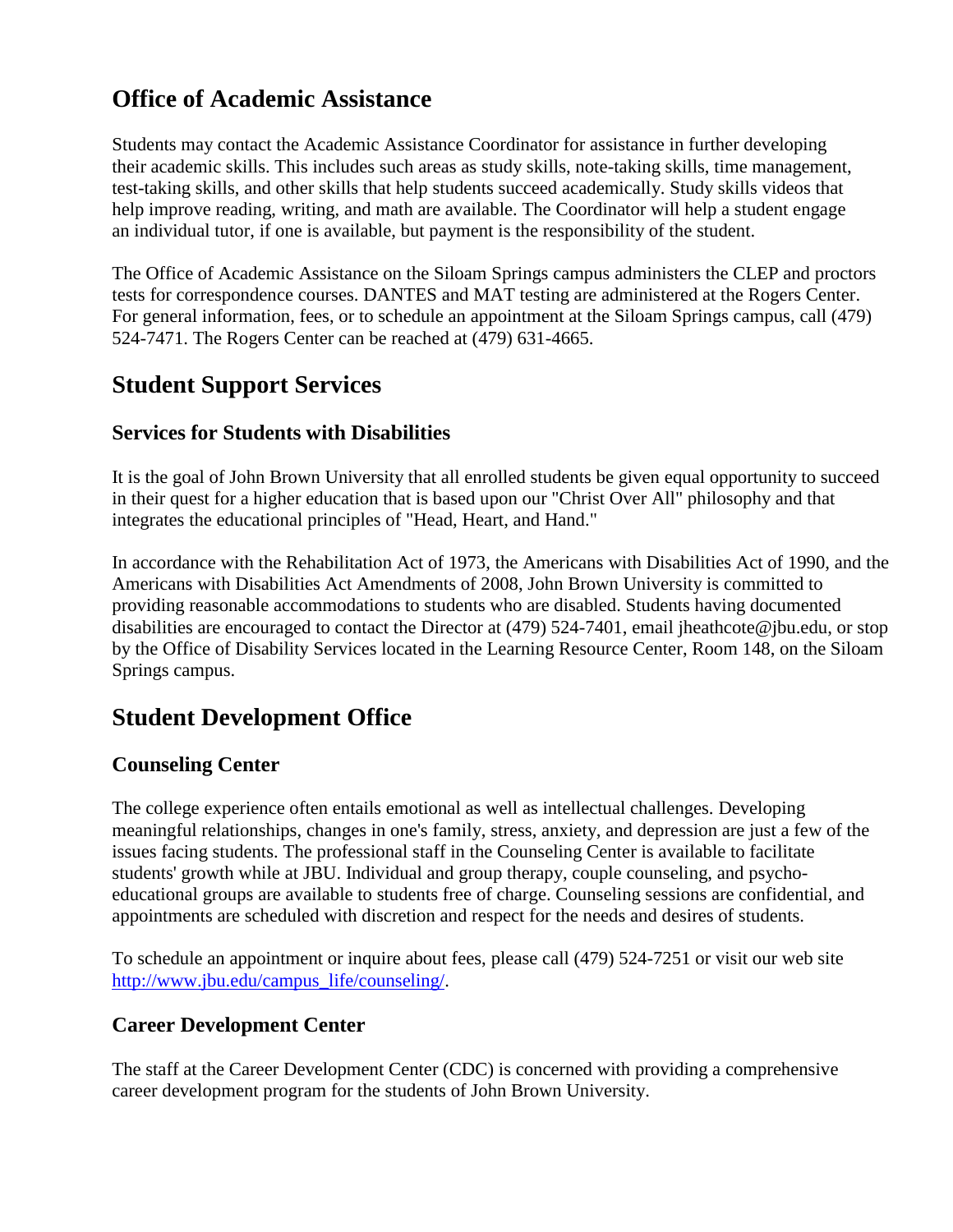Students have the opportunity to develop self-understanding through the resources available at the center. Students may participate in individual counseling, personality inventories, and computer-aided guidance programs. The varied resources in the CDC Library can be helpful to students in any stage of career planning by helping them understand personal strengths, make wise decisions about majors, and begin to explore career alternatives.

The center also serves as a link between college and the world of work through providing regular workshops on job search skills and strategies. The annual Career Fair brings employers and graduate school representatives to campus to increase awareness and provide information related to future career and graduate education. The CDC also provides information about graduate schools, graduate entrance test materials, job vacancy notices, occupational profiles and descriptions, and potential employers. For assistance, call (479) 524-7282.

# **Office of Christian Formation**

The Office of Christian Formation (OCF) strives to lead the JBU community to become more like Christ throughout all aspects of a student's education. For information, call (479) 524-7213.

# **Graduate Christian Fellowship**

Graduate Christian Fellowship (GCF) provides a variety of opportunities for graduate students to nurture their faith together and develop relationships with one another. The program offers monthly fellowship events including, but not limited to: a bowling night, annual Christmas candlelight dinner, Rogers Center Chapel, homecoming events, hayrides, and so much more! Monthly newsletters and devotionals are sent out to keep graduate students up-to-date on GCF activities and announcements. GCF seeks to invest in the spiritual growth of its graduate students as they continue their education.

# **Health Services**

At the Health Services Office located in the Walker Student Center on the main campus, a registered Nurse is available weekdays for screening acute illnesses and injuries, as well as offering advice for everyday health problems. The nurse works closely with area doctors whose offices are within walking distance of the Siloam Springs campus. Equipment such as crutches and humidifiers can be checked out for short term use.

In order to offer complete care, it is important that the Health Services Office have on file all student medical records pertaining to pre-existing conditions such as diabetes, epilepsy, and malaria. Also, regular updates of family telephone numbers on the JBU web site ensure immediate communication in case of emergency.

Arkansas law of 2009 requires graduate students to provide documentation of one dose of Measles/ Mumps/ Rubella (MMR) vaccination. Students enrolled only in online courses, or those born prior to 1957 are exempt from this requirement. To receive an application for any exemption, contact the Arkansas Department of Health at (501) 661-2169. You can receive the MMR vaccine on campus.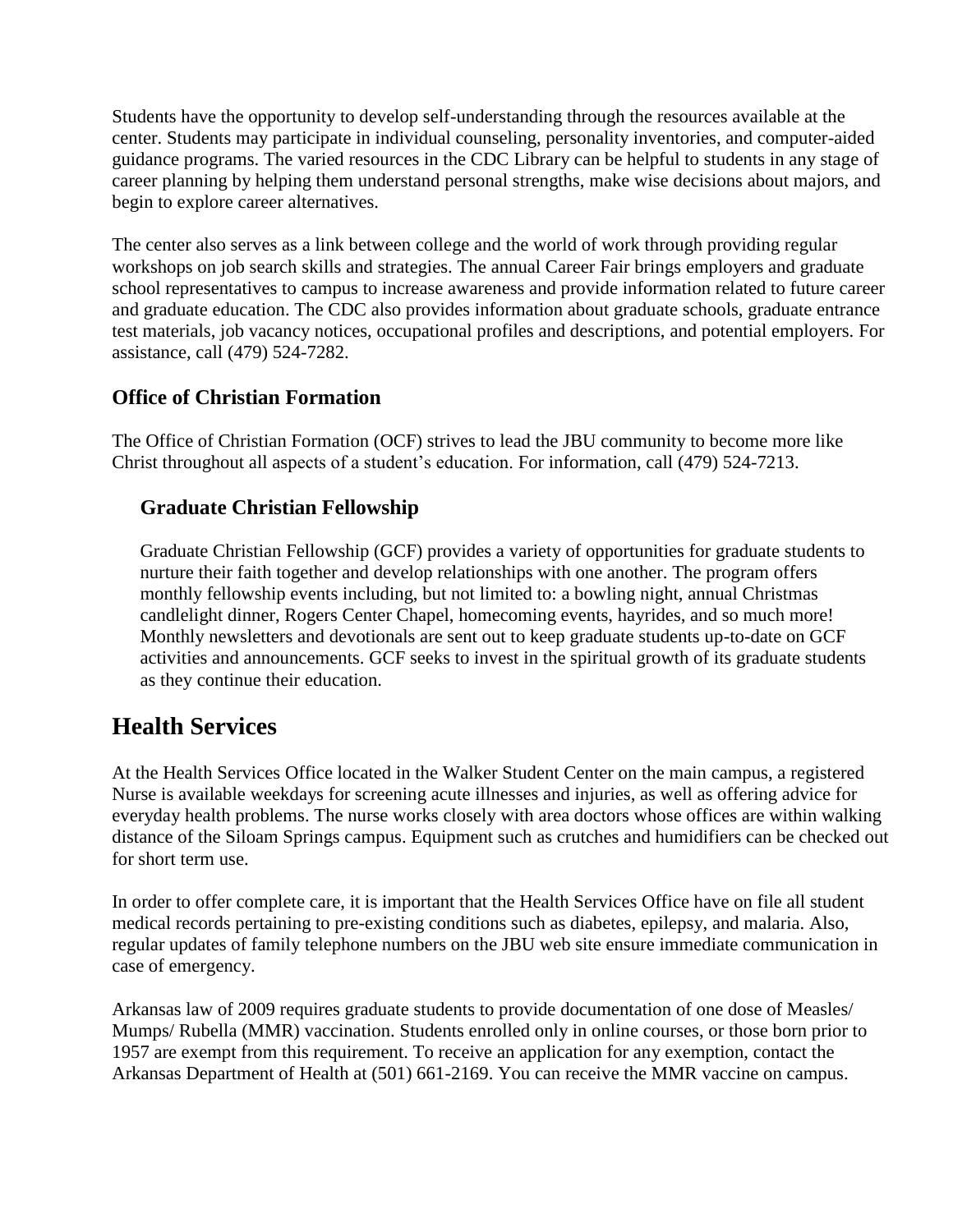Arkansas Law regarding Act 96 of 1913 requires all incoming students who were born or have lived for longer than six months in countries where Tuberculosis is endemic to show documentation of a TB skin test administered in the U.S. within six months of classes beginning.

# **International Programs Department**

The International Programs Department [\(IPD\)](https://www.jbu.edu/international/international_students/) serves the needs of international students including Walton scholars, MK's and third culture students. The office also offers assistance with international student orientation, immigration regulations, and international education opportunities. IPD sponsors social and cultural activities to promote Intercultural awareness and understanding among the entire JBU community.

**Mission Statement:** The International Programs Department of John Brown University supports students, faculty, and staff who will benefit from and contribute to the intercultural environment of JBU.

**United States Citizenship and Immigration Services.** IPD assists students, faculty, and staff in obtaining and maintaining the proper immigration status. Workshops are conducted on immigration, employment, and U.S. tax issues.

**Walton International Scholarship Programs.** The Walton International Scholarship Program (WISP) awards 60 annual scholarships to undergraduate students from Central America and Mexico. IPD attentively seeks to ensure growth and long-term success for its WISP scholars.

**International Education**. IPD administers, in conjunction with the academic college or division, our Semester in Ireland studies program, and a variety of JBU international summer studies programs. IPD also links students with international and domestic studies opportunities offered through the Council of Christian Colleges & Universities (CCCU). Short-term international mission teams are coordinated by the Office of Christian Formation in partnership with the IPD.

**Friendship Family Program.** This program connects international students with a host family who will help in the adjustment process and contributes to students' success by providing care and support.

# **Resources for Lifestyle**

The Walton Lifetime Health Complex (WLHC) offers students the most modern of health and fitness facilities for a complete daily workout. Swimming, jogging, racquetball, weights, aerobics, and team sports are just a few of the activities available to help reduce health risks and improve one's quality of living. The WLHC services are available to all students and their families at no charge. For information, call (479) 524-7303.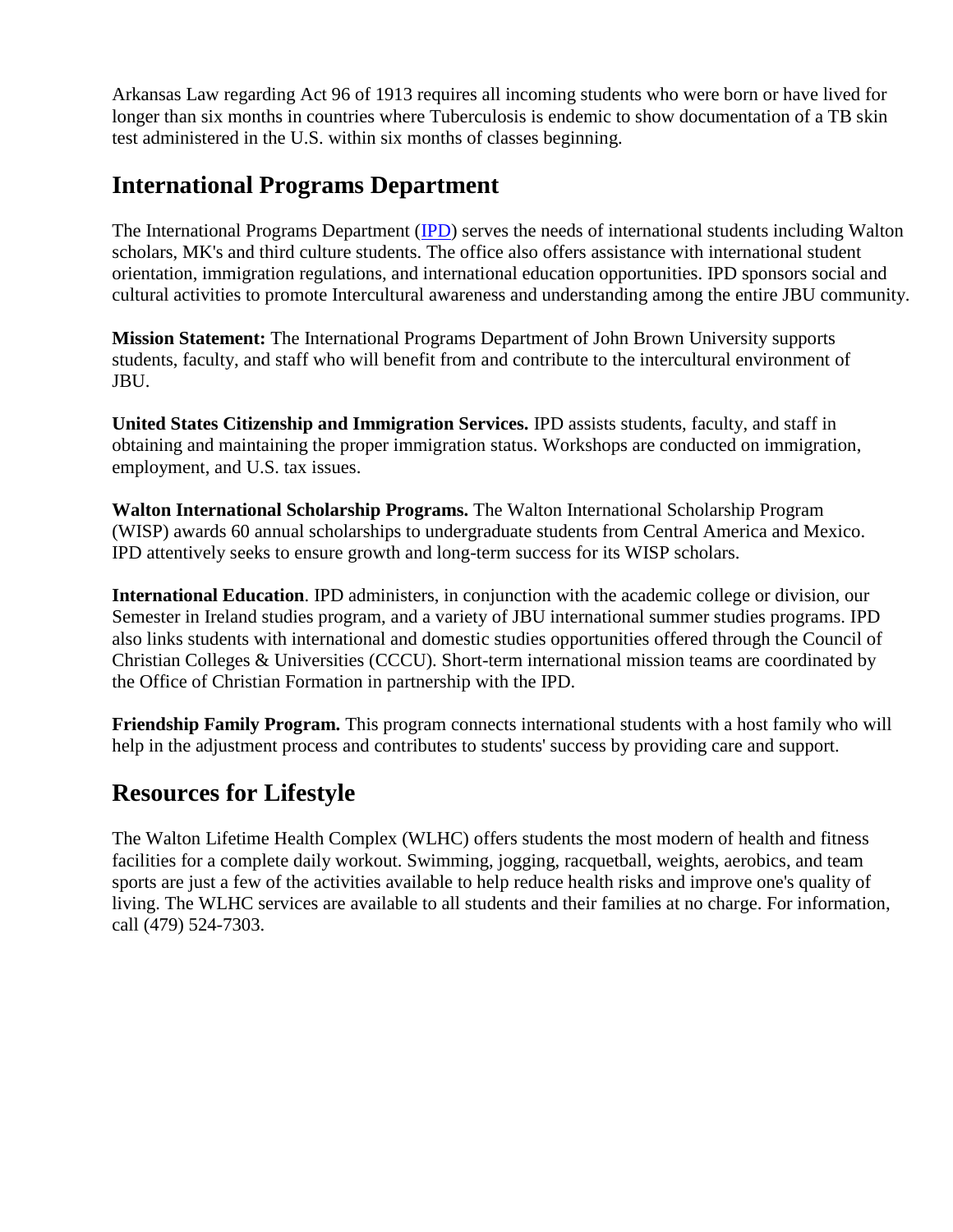# **SODERQUIST COLLEGE OF BUSINESS**

Walenciak (dean)

The Soderquist College of Business at John Brown University consists of the Departments of Business (Undergraduate and Online Undergraduate) and the Department of Graduate Business Programs. The Soderquist College of Business has adopted the following vision, mission, and core values, which have been embraced by each Department within the College.

#### **Vision of the Soderquist College of Business**

*To be nationally recognized as a leader in Christian higher education in business through the accomplishments of our students, our contributions to the academy and industry, and our impact on the world.*

#### **Mission of the Soderquist College of Business**

*We provide challenging, practical business education from a Christian perspective, equipping students to succeed in their lifework and impact their world.*

#### **Core Values of the Soderquist College of Business**

#### **Christian Faith:**

*We are committed to John Brown University Articles of Faith.*

#### **Relationships:**

*We value our relationship with God which guides collaboration, respect, and trust among all.*

#### **Teaching and Learning:**

*We are passionate about excellence in teaching and lifelong learning.*

#### **Global Focus:**

*We value global perspectives and experiences that stretch our understanding of business and provide opportunities to impact the world.*

#### **Intellectual Curiosity:**

*We value an active investigative pursuit of knowledge.*

#### **Gratitude:**

*We promote a culture of being thankful to God and each other.*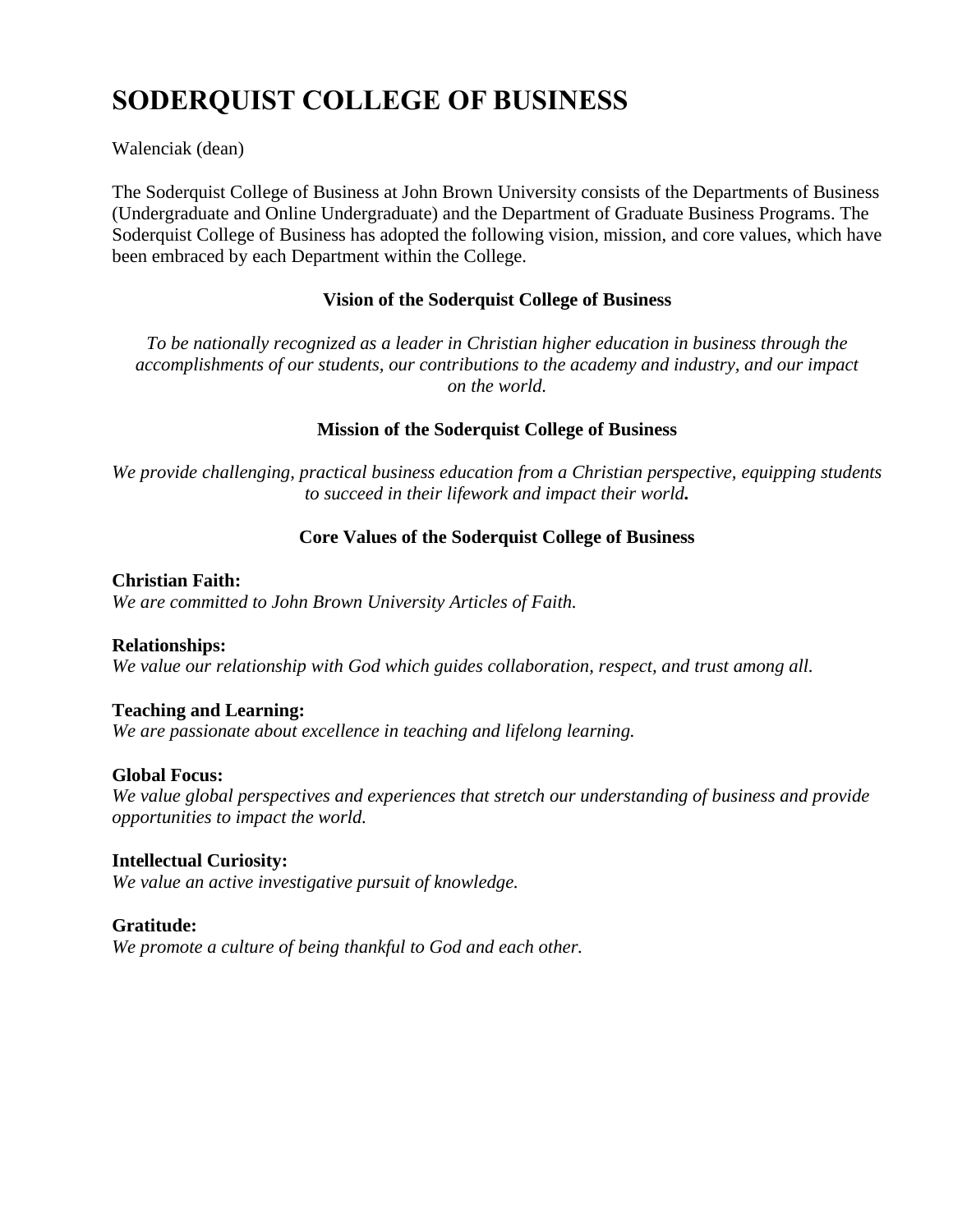# **DEPARTMENT OF GRADUATE BUSINESS**

Gatlin, Heinrich, Ladner (department head), McCollum, Timmons, Togami, Waldron, Walenciak

In every segment of society today there is a need for leaders who have relevant skills, high integrity, and strong character. The programs of the Department of Graduate Business are designed to equip people to lead with excellence.

The Master of Business Administration (M.B.A.) Program combines functional training in essential business skills with training in leadership, ethics, and global business. These programs develop and prepare leaders from a broad range of undergraduate majors. The M.B.A. degree can be taken on its own or paired with a concentration in International Business, Market Research and Consumer Insights, or Organizational Behavior.

The Master of Science (M.S.) in Leadership and Ethics Program combines organizational studies and strategic thinking with training in ethical leadership. The program integrates a body of knowledge infused with the core values of Christian faith and character that can be practically applied within organizations and communities in diverse contexts. The M.S. in Leadership and Ethics Program can be accomplished in just under two years.

Designed with the working professional in mind, classes are available in various formats. Students may choose to study online, at one of our physical locations, or in some combination of the two. Most courses are eight weeks in duration. Other program enhancements include studies trips to Asia, Latin America, and South America. Through our partnership with Soderquist Leadership, students also have access to an executive-level leadership development program.

All undergraduate and graduate business degree programs of the Soderquist College of Business are accredited by the Accreditation Council for Business Schools and Programs (ACBSP), http://acbsp.org, (913) 339-9356.

# **BUSINESS ADMINISTRATION PROGRAMS**

(SYMBOL: BUS)

Organizations—and the people who lead them—shape our future. People who are committed to developing excellent business, management, and leadership skills have the greatest potential to achieve higher levels of success and make a positive, sustainable impact in our communities and upon the world. The purpose of the John Brown University M.B.A. program is to help students develop a portfolio of business and management skills and leadership strengths that will enable them to excel in their areas of calling, enable and empower their colleagues, and be "light and salt" in the world. With JBU's culture of training the head, heart, and hand infused into its programs, JBU M.B.A. graduates are uniquely prepared to offer leadership with character, competence, and conscience.

Through interaction with faculty and practitioners, students of the M.B.A. programs learn to analyze diverse business situations, complex problems, and provide strategic leadership to organizations. Students will strengthen their management skills in accounting, marketing, economics, and finance, and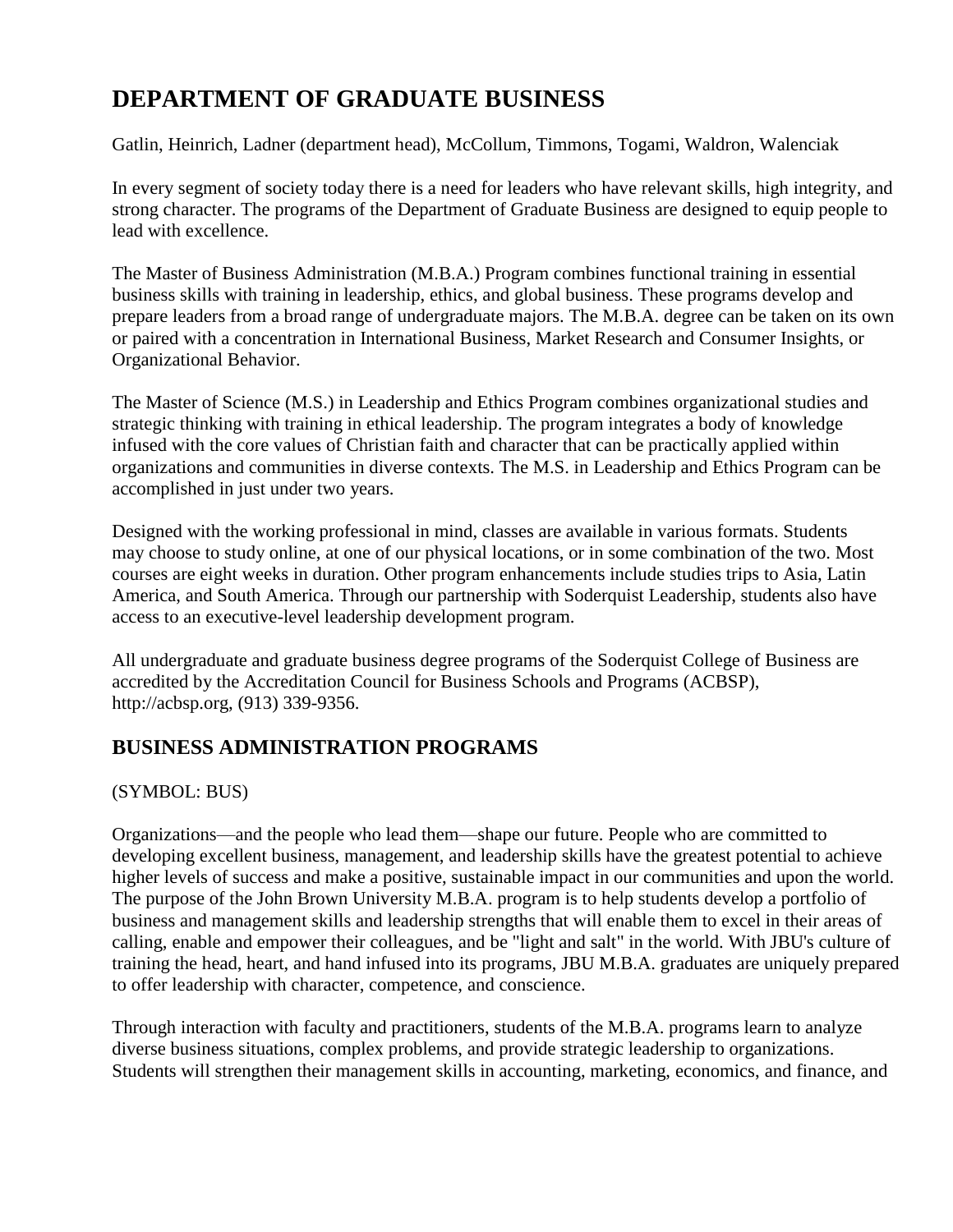they will develop leadership skills in the areas of team building, innovation, organizational change, process improvement, project management, and overall organizational effectiveness.

As part of the program, students may select to obtain an M.B.A. with no additional concentration or a concentration in International Business, Market Research and Consumer Insights, or Organizational Behavior.

# **Requirements for the Master of Business Administration (M.B.A.) degree**

1. MBA Core Requirements - 24 hours BUS 7013 Managerial Accounting BUS 7033 Organizational Management and Leadership BUS 7113 Marketing Strategies BUS 7213 Global Leadership and Ethics BUS 7223 Managerial Economics BUS 8003 Managerial Finance BUS 8013 Research Methods BUS 8033 Christian Foundations

2. Additional Requirements - 9 hours BUS 8023 Project Management BUS 8983 M.B.A. Capstone One of the following: BUS 7023 Process & Innovation BUS 7443 Leading Organizational Transformation BUS 7453 Personality and Emotional Health in Organizations BUS 7513 Operations and Management Consulting BUS 8263 International Business Practicum

Minimum semester hours . . . . . . . . . . . . . . . . . . . . . . . . . . . . . . . . . . . . . . . . . . . . . . . . . . . . . . . . 33

# **Requirements for the Master of Business Administration (M.B.A.) degree with concentration in International Business**

| 1. MBA Core Requirements - 24 hours               |
|---------------------------------------------------|
| <b>BUS 7013 Managerial Accounting</b>             |
| BUS 7033 Organizational Management and Leadership |
| <b>BUS 7113 Marketing Strategies</b>              |
| BUS 7213 Global Leadership and Ethics             |
| <b>BUS 7223 Managerial Economics</b>              |
| <b>BUS 8003 Managerial Finance</b>                |
| <b>BUS 8013 Research Methods</b>                  |
| <b>BUS 8033 Christian Foundations</b>             |

2. Concentration in International Business - 15 hours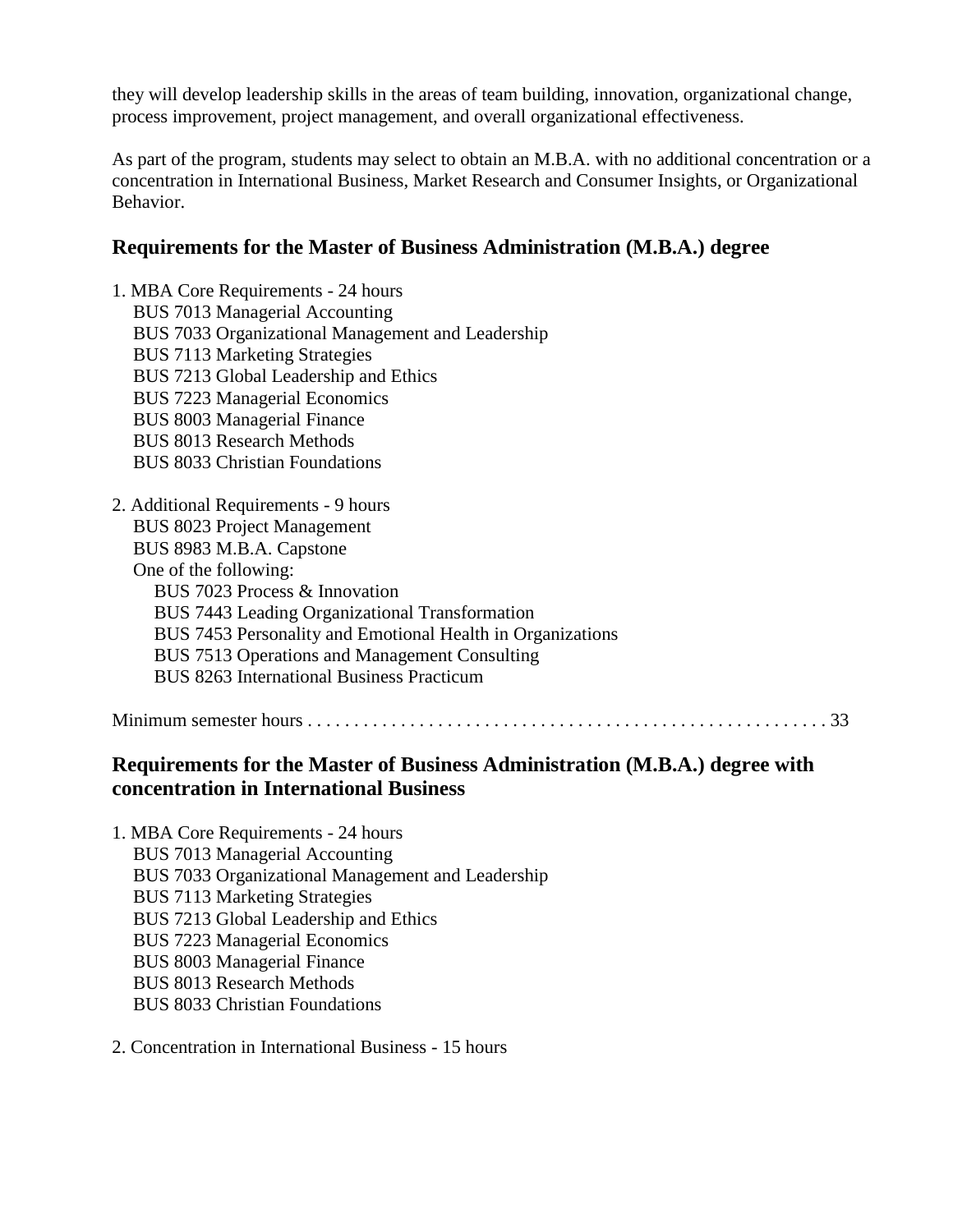| <b>BUS 8023 Project Management</b>                           |
|--------------------------------------------------------------|
| BUS 8253 Survey of Global Business Practices and Foundations |
| <b>BUS 8263 International Business Practicum</b>             |
| Select two from the following:                               |
| <b>BUS</b> 7023 Process and Innovation                       |
| BUS 7513 Operations and Management Consulting                |
| BUS 8113 Global Supply Chain Management                      |
| BUS 8343 Strategies for Emerging Markets                     |
| <b>BUS 8353 International Stakeholder Management</b>         |
|                                                              |
|                                                              |

# **Requirements for the Master of Business Administration (M.B.A.) degree with concentration in Market Research and Consumer Insights**

| 1. MBA Core Requirements - 24 hours               |
|---------------------------------------------------|
| <b>BUS 7013 Managerial Accounting</b>             |
| BUS 7033 Organizational Management and Leadership |
| <b>BUS 7113 Marketing Strategies</b>              |
| BUS 7213 Global Leadership and Ethics             |
| <b>BUS 7223 Managerial Economics</b>              |
| <b>BUS 8003 Managerial Finance</b>                |
| <b>BUS 8013 Research Methods</b>                  |
| <b>BUS 8033 Christian Foundations</b>             |
|                                                   |

| 2. Concentration in Market Research and Consumer Insights - 15 hours |
|----------------------------------------------------------------------|
| BUS 8133 Decision Modeling and Predictive Analysis                   |
| <b>BUS 8213 Market Research</b>                                      |
| BUS 8983 M.B.A. Capstone                                             |
| Select two from the following:                                       |
| BUS 7023 Process and Innovation                                      |
| BUS 7453 Personality and Emotional Health in Organizations           |
| BUS 7513 Operations and Management Consulting                        |
| <b>BUS 8263 International Business Practicum</b>                     |
| <b>BUS 8273 Consumer Behavior</b>                                    |
| <b>BUS 8283 Digital Marketing Analytics</b>                          |
| BUS 8293 Business Intelligence and Visualization                     |
|                                                                      |

Minimum semester hours . . . . . . . . . . . . . . . . . . . . . . . . . . . . . . . . . . . . . . . . . . . . . . . . . . . . . . . . 39

# **Requirements for the Master of Business Administration (M.B.A.) degree with concentration in Organizational Behavior**

1. MBA Core Requirements - 24 hours BUS 7013 Managerial Accounting BUS 7033 Organizational Management and Leadership BUS 7113 Marketing Strategies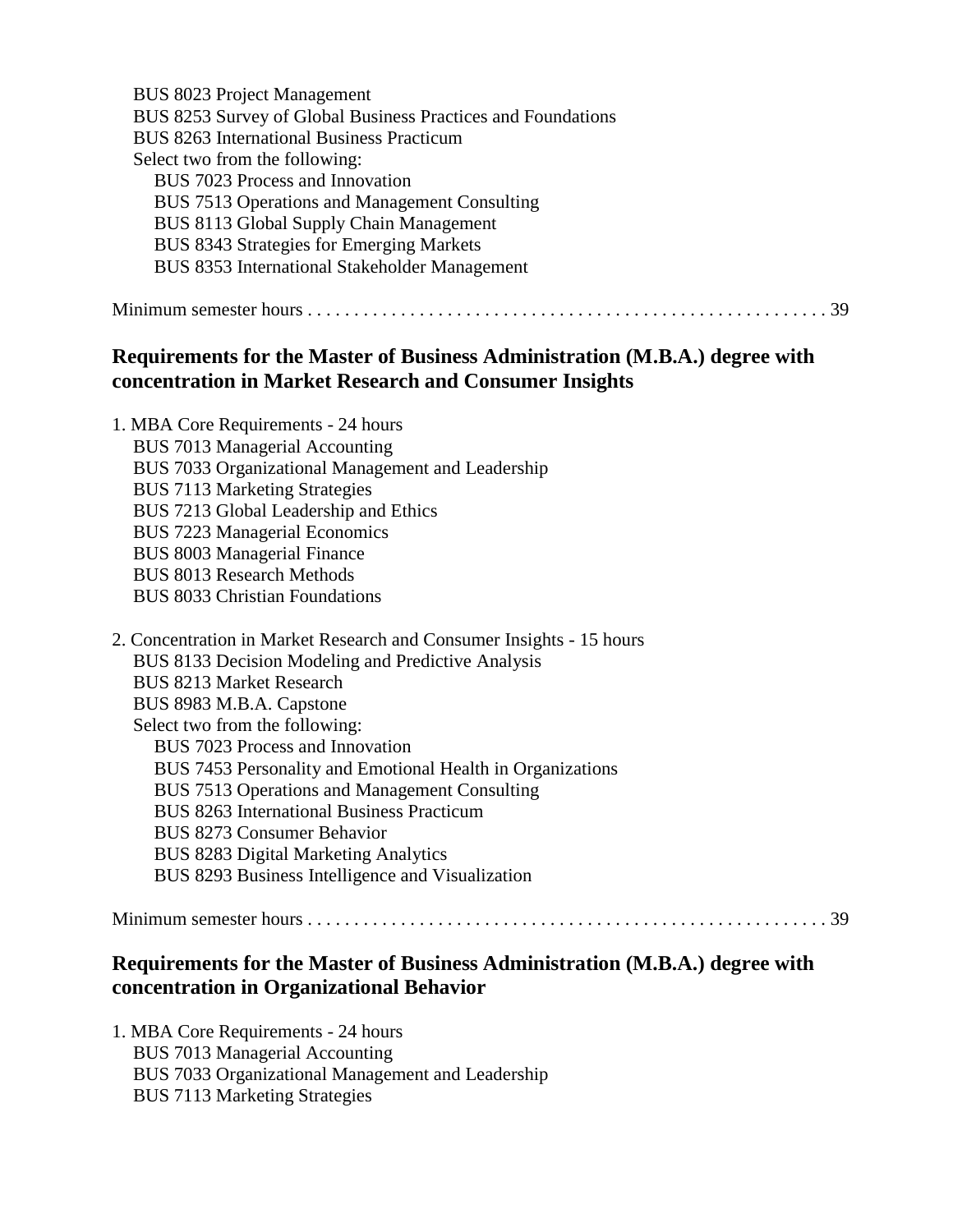BUS 7213 Global Leadership and Ethics BUS 7223 Managerial Economics BUS 8003 Managerial Finance BUS 8013 Research Methods BUS 8033 Christian Foundations

2. Concentration in Organizational Behavior - 15 hours BUS 8513 Survey of Organizational Behavior BUS 8523 Human Capital Analytics BUS 8983 M.B.A. Capstone Select two from the following: BUS 7023 Process and Innovation BUS 7443 Leading Organizational Transformation BUS 7453 Personality and Emotional Health in Organizations BUS 7513 Operations and Management Consulting BUS 8263 International Business Practicum BUS 8313 Organizational Effectiveness I BUS 8323 Organizational Effectiveness II

Minimum semester hours . . . . . . . . . . . . . . . . . . . . . . . . . . . . . . . . . . . . . . . . . . . . . . . . . . . . . . . . 39

# **LEADERSHIP AND ETHICS PROGRAM**

(SYMBOL: BUS)

The Master of Science degree (M.S.) in Leadership and Ethics Program was developed in response to the great need for ethical leadership in our world today. This degree provides a broad set of organizational, leadership, and strategic skills that complement technical training and other specialized experience or skill. M.S. in Leadership and Ethic's students come from a wide range of backgrounds including business, education, government, religious, and nonprofit. Students gain from a variety of innovative educational experiences, and when they graduate, they will have refined their leadership philosophy and developed a greater capacity to deal with ethical and leadership challenges in diverse organizational settings. Students will have the skills and knowledge to transform their vision into a stronger and truer ethical commitment.

# **Requirements for the Master of Science (M.S.) degree in Leadership and Ethics**

1. Leadership and Ethics Core Requirements - 24 hours BUS 7033 Organizational Management and Leadership BUS 7213 Global Leadership and Ethics BUS 7753 Financial Acumen BUS 8013 Research Methods BUS 8033 Christian Foundations BUS 8313 Organizational Effectiveness I BUS 8323 Organizational Effectiveness II One of the following: BUS 8883 M.S.L.E. Capstone BUS 8893 Graduate Business Seminar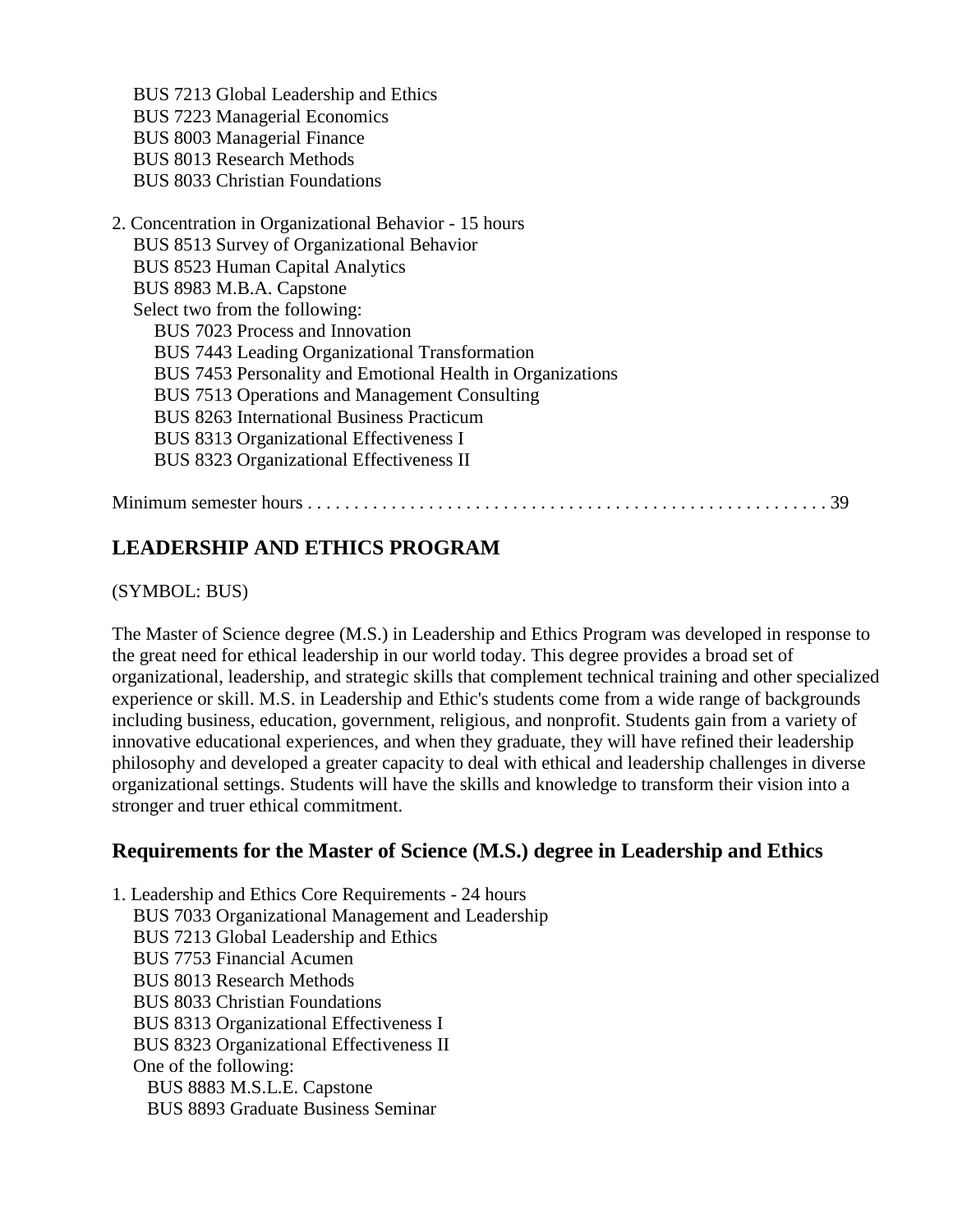| 2. Select three from the following - 9 hours               |
|------------------------------------------------------------|
| BUS 7023 Process and Innovation                            |
| <b>BUS 7113 Marketing Strategies</b>                       |
| BUS 7443 Leading Organizational Transformation             |
| BUS 7453 Personality and Emotional Health in Organizations |
| BUS 7513 Operations and Management Consulting              |
| <b>BUS 8263 International Business Practicum</b>           |
| <b>BUS 8353 International Stakeholder Management</b>       |
|                                                            |
|                                                            |

# **Earn a Second Master's Degree in Business**

A student who has completed either an M.B.A. or an M.S. at John Brown University can earn the other as a second degree by completing all degree requirements, including a minimum of 18 additional unique hours from the other program. An application for the second degree must be submitted and approved before any of the additional hours are taken.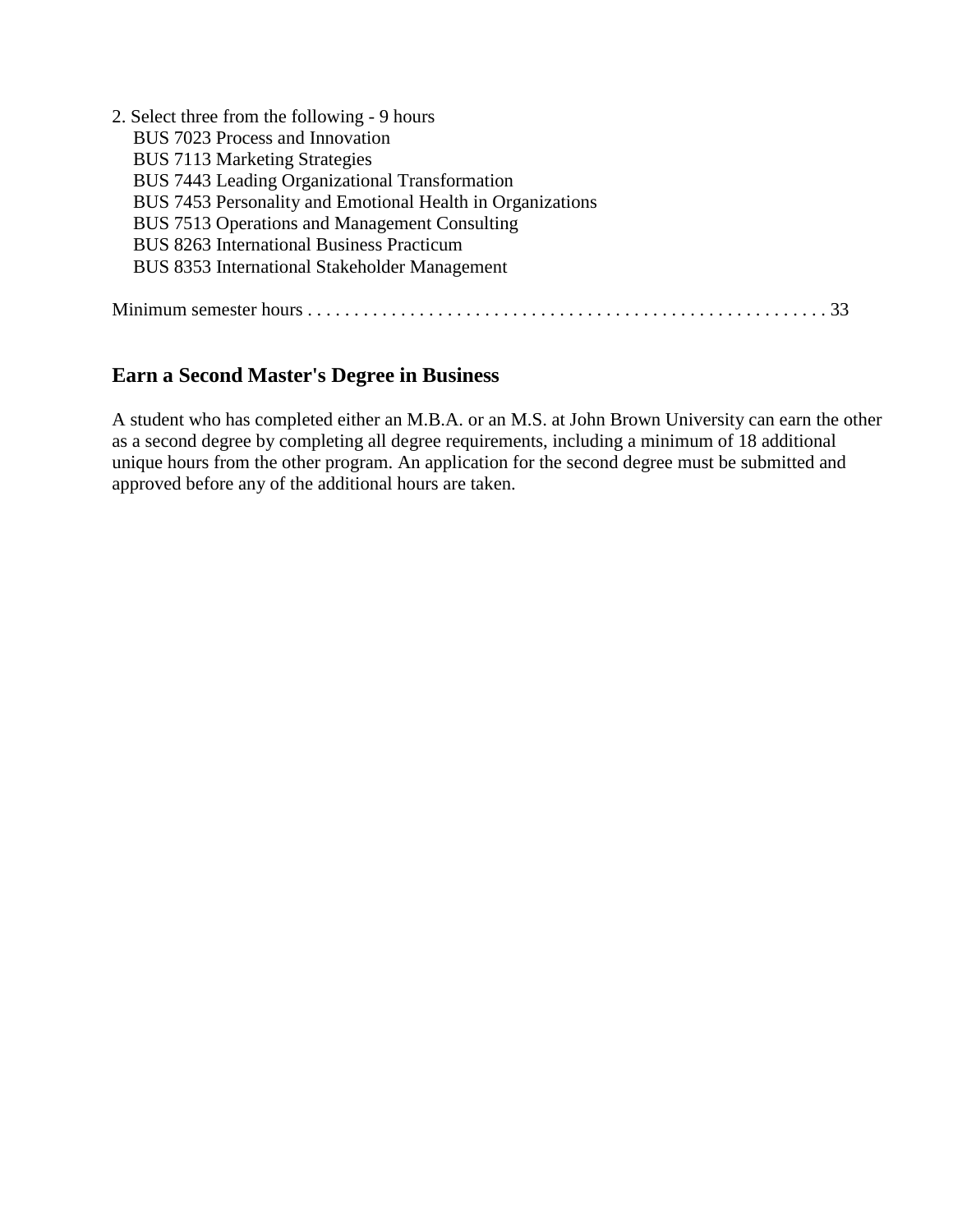# **COLLEGE OF EDUCATION AND HUMAN SERVICES**

### J. Terrell (dean)

The College of Education and Human Services encompasses disciplines related to serving and working with individuals, couples, families, groups, and communities. Prospective students desire vocations where they can work with people in various ways, serving the Kingdom by serving others. Disciplines of the college include the undergraduate departments of family and human services, kinesiology, nursing, psychology, and teacher education, as well as the graduate departments of counseling, higher education, and teacher education.

### **Mission Statement**

The mission of the College of Education and Human Services is to equip servant leaders to pursue scientific understanding and service in the helping fields in response to the great commandments of loving God and loving people.

# **DEPARTMENT OF GRADUATE COUNSELING**

Cornett, Froman, Hastings, Hull (department head), Lampton, Oliver, R. Martin, Morgan, Phillips, Romig, Satterlee, D. Terrell, J. Terrell, White, Wingfield

### (SYMBOL: CNL)

The programs of the Department of Graduate Counseling are designed to prepare professionals for counseling in community agencies, private agencies, hospitals, private practice, and ministry settings. Programs are offered in Clinical Mental Health Counseling and Marriage and Family Therapy. The department also offers a post-master's Graduate Certificate in Play Therapy. The Department of Graduate Counseling prepares men and women to become licensed therapy professionals by equipping them with the knowledge, attitudes, and skills that promote Christ-likeness and clinical expertise.

Graduate Counseling has defined its conceptual framework as Competence, Attitudes and Character, Relationships, and Essential knowledge (CARE). The purpose of the CARE conceptual framework is to prepare counselors who are competent, committed to Christ-like attitudes and characteristics, effective in the formation of relationships, and informed regarding the essential knowledge bases of the counseling profession.

The Graduate Counseling Program formally assesses student knowledge, skills, and dispositions as part of a process designed to provide formative feedback to students and summative feedback that can be used to evaluate the counseling program. The assessment system is part of on-going quality improvement efforts designed to meet the accreditation requirements set by the Higher Learning Commission mandating that all university degree programs measure student learning outcomes.

The faculty in the Graduate Counseling Program created a system of five "gates" for formally evaluating students, with formative feedback offered at several of the gates. Aggregated data for each gate is used to evaluate program strengths and areas of improvement.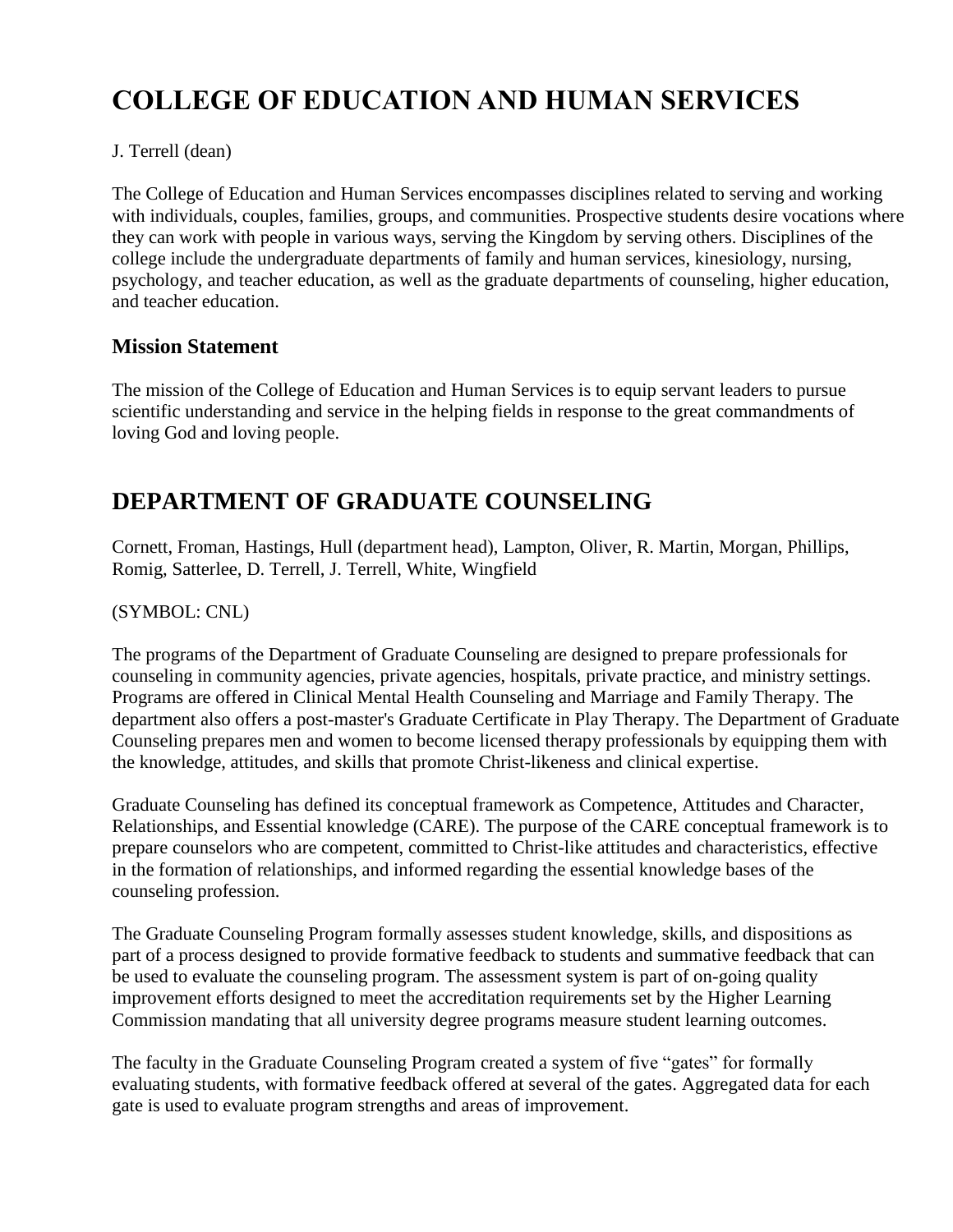Formal assessments occur at the following five gates:

Gate 1: Admission

- Gate 2: Completion of 12 hours of course work (dispositions assessment)
- Gate 3: During pre-practicum and prior to entry into practicum 1 (dispositions assessment and basic interviewing skills assessment)
- Gate 4: Completion of practicum II and prior to entry into internship (dispositions assessment; assessment of counseling microskills for all students; assessment of basic marriage and family therapy skills for those in the marriage and family therapy degree)
- Gate 5: Final semester of the program prior to graduation (dispositions assessment; assessment of counseling microskills for all students; assessment of basic marriage and family therapy skills for those in the marriage and family therapy degree; exit examination)

The Graduate Counseling Program has a formal Remediation and Dismissal Policy for students who demonstrate a notable area of concern with regards to a disposition or sufficient skill deficiencies that would interfere with effective counseling. The policy is located in the Graduate School Student Guide.

Students who enter the Pre-Practicum class must complete a state and federal background check as part of the requirements of the lab. The results of the background check will be reviewed during the student's faculty interview; any issues pertaining to the results will be addressed by the division faculty. All students must pass the background check prior to entering practicum/ internship in order to begin seeing clients. The results of the background check will remain in the student's academic file. Students will not be allowed to enroll in practicum until the background check has been approved.

As part of the program review process, the Graduate Counseling Program is required to assess students' acquisition of foundational knowledge for the profession. Graduating students will be required to complete exit exams appropriate to their degree. Aggregated scores from the exams provide program faculty with vital information for identifying which content areas students are learning well and where program improvements can be made. The data will be useful for improving the learning process for all students by providing information that will strengthen the Graduate Counseling Programs.

Several points should be noted:

- 1. Students do not pass or fail the exit examinations. Completing the examination is a program review requirement, not a personal assessment. Individual results will not impact student grades or graduation.
- 2. Results are not placed on transcripts, placed in student files, or reported to any licensing board. Personal results will be available to students, if desired.
- 3. The exam is free of cost to students (financially) but will require a few hours of student time to complete.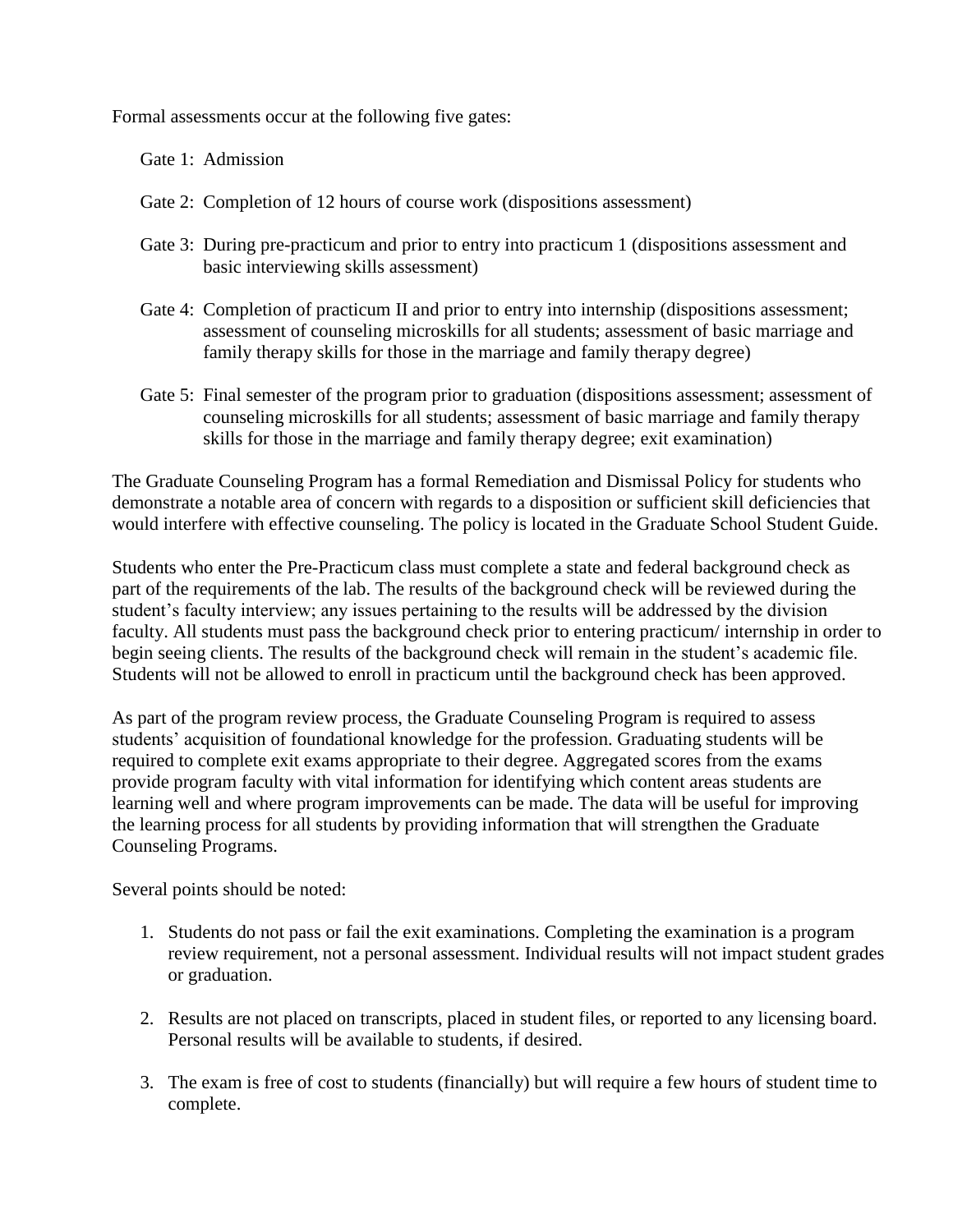- 4. Students do not need to prepare for the exam.
- 5. Students benefit by getting a free practice test that prepares them for the national exam. If desired, students will obtain their total score, as well as scores for each domain covered on the national exam. Results can serve as a guide for preparing for the national exam.
- 6. The exams selected are similar to the national examinations required for licensure, covering all content area from the national exams with questions structured in a way similar to questions on the national exams.
- 7. Examinations will be administered at the Rogers Center, the Fort Smith Center, and the Little Rock Center around the  $10<sup>th</sup>$  week of the semester (fall and spring) and the  $5<sup>th</sup>$  week of summer II.
- 8. Graduating students will receive instructions for completing the examinations from the Counseling Department when they apply for graduation.
- 9. Students in the community counseling and clinical mental health counseling programs will complete the Counselor Preparation Comprehensive Examination (CPCE). Students in the school counseling programs will complete the Praxis II Professional School Counselor Exam. Students in the marriage and family therapy program will complete the MFT practice exam available from the Association of Marriage and Family Therapy Regulatory Boards (AMFTRB). Students with dual majors will complete both exams.

All students must complete the total required client hours in their respective degree in order to exit Internship II. If the total hours are not completed by the end of the semester then the student will be given an "Unsatisfactory" for Internship II during that semester. They must re-enroll in Internship II in subsequent semesters until the total client contact hours are completed in order to exit the Internship and graduate.

The Department of Graduate Counseling offers major degree options in Clinical Mental Health Counseling and Marriage & Family Therapy. Students can opt to take one or both majors and upon completion, all majors will appear on the student's diploma. Students have the option of adding the Play Therapy emphasis and the School Counseling major to their degree plan.

# **MASTER OF SCIENCE - CLINICAL MENTAL HEALTH COUNSELING PROGRAM**

The Clinical Mental Health Counseling program is for candidates preparing for a profession as a Licensed Professional Counselor (LPC). A minimum of sixty-four semester hours of credit is required to complete the program. Completion of a minimum of 500 direct client contact hours is required for this major as part of the practicum and internship experience.

The candidates who have completed the Clinical Mental Health Counseling Program will be eligible to "sit" for the National Counselor Examination (NCE) and pursue state licensure as an LPC. This program prepares candidates to test for the National Clinical Mental Health Counselor Exam that is utilized in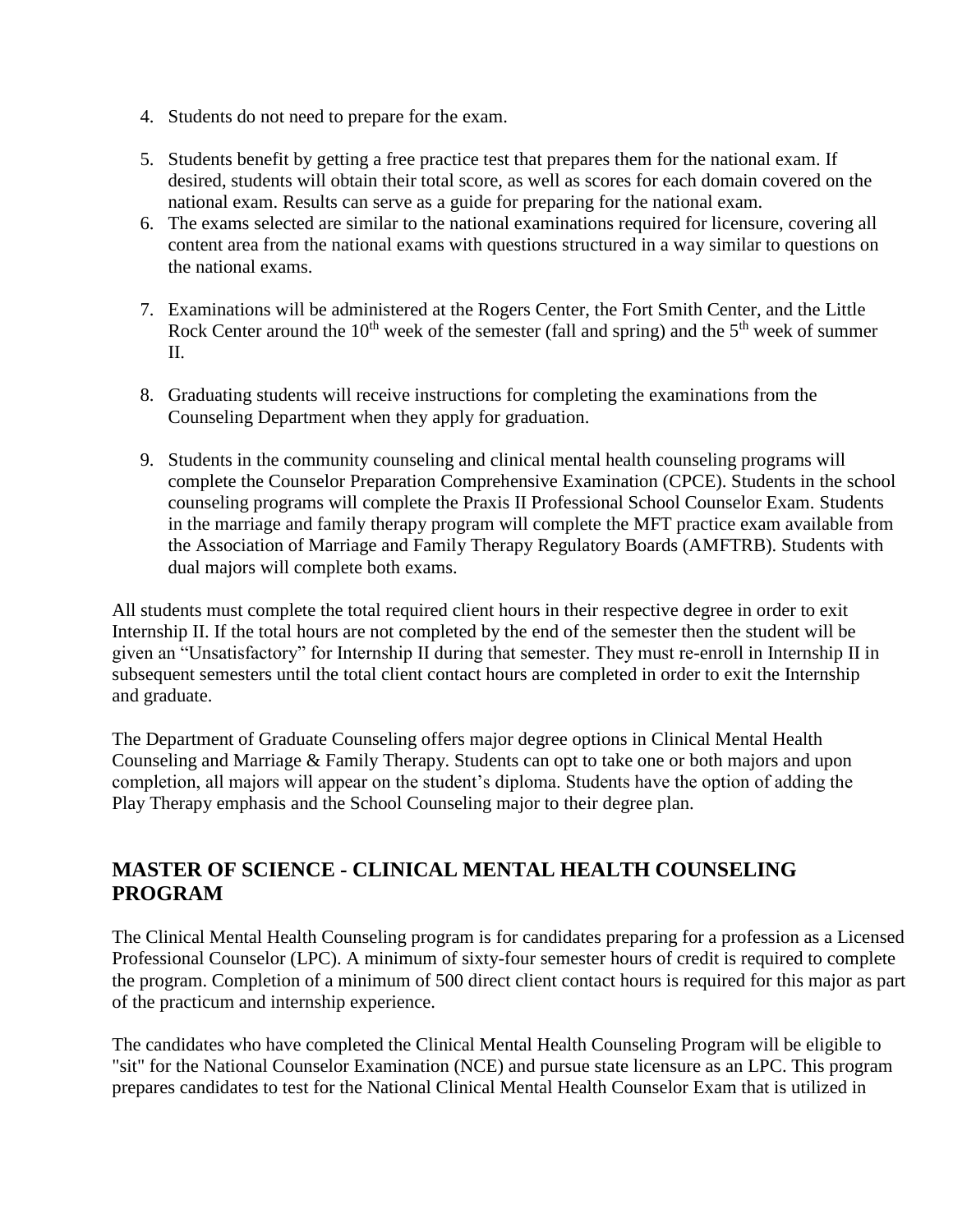some states for licensure either as a LCMHC or LPC. Students are required to complete the Counselor Preparation Comprehensive Exam (CPCE) prior to exiting the program.

# **Requirements for the Master of Science (M.S.) degree in Clinical Mental Health Counseling**

1. Counseling Department Requirements - 22 hours CNL 7023 Human Development CNL 7033 Social and Cultural Foundations CNL 7133 Theories and Techniques of Counseling CNL 7613 Family of Origin CNL 8033 Christian Foundations in Counseling CNL 8073 Diagnosis and Case Management CNL 8701 Pre-Practicum Lab One of the following: CNL 7013 Statistics and Research CNL 8313 Applied Research (department head recommendation required)

- 2. Electives from CNL 3 hours
- 3. Clinical Mental Health Counseling Emphasis 39 hours CNL 7113 Principles of Family Therapy CNL 7123 Group Theory CNL 7313 Career Development Information and Vocational Education CNL 7513 Introduction to Clinical Mental Health Counseling CNL 8013 Assessment CNL 8053 Crisis Counseling CNL 8063 Addictions CNL 8133 Advanced Psychopharmacology CNL 8433 Professional Development and Ethics CNL 8813 Practicum I CNL 8823 Practicum II CNL 8873 Internship I CNL 8883 Internship II

Minimum semester hours . . . . . . . . . . . . . . . . . . . . . . . . . . . . . . . . . . . . . . . . . . . . . . . . . . . . . . . . 64

# **MASTER OF SCIENCE - MARRIAGE AND FAMILY THERAPY PROGRAM**

The Marriage and Family Therapy Program is for candidates preparing for a profession as a Licensed Marriage and Family Therapist (MFT). A minimum of sixty-four semester hours of credit is required to complete the Marriage and Family Therapy Program. Completion of a minimum of 500 direct client contact hours, in which 250 hours must be completed in systematic/ relational hours, is required for this major as part of the practicum and internship experience.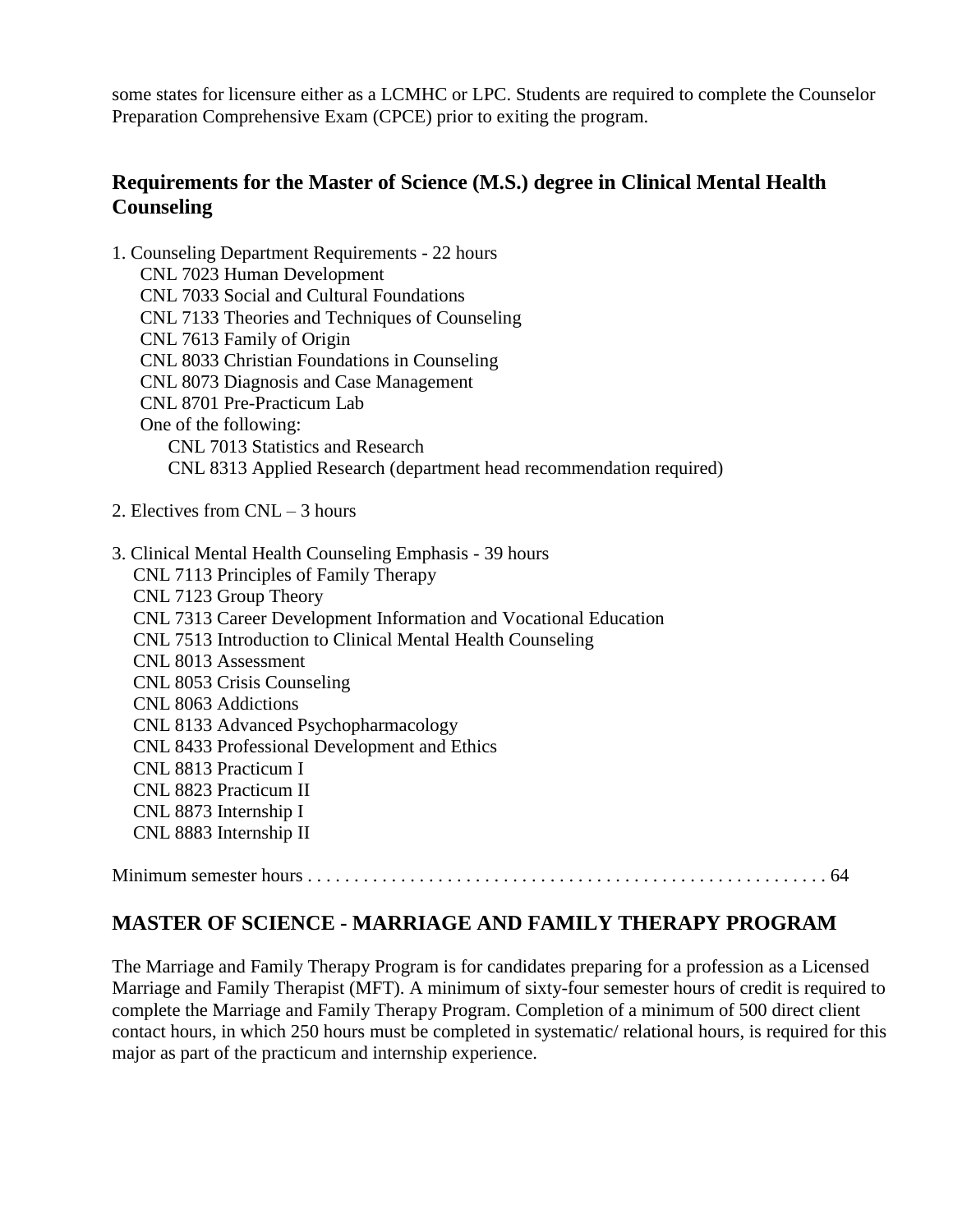Upon completion of the program, candidates are eligible to "sit" for the national examinations in MFT and to pursue state licensure. Students are required to complete the MFT National Practice Exam prior to exiting the program.

# **Requirements for the Master of Science (M.S.) degree in Marriage and Family Therapy**

| 1. Counseling Core Requirements - 22 hours                          |
|---------------------------------------------------------------------|
| CNL 7023 Human Development                                          |
| CNL 7033 Social and Cultural Foundations                            |
| CNL 7133 Theories and Techniques of Counseling                      |
| CNL 7613 Family of Origin                                           |
| CNL 8033 Christian Foundations in Counseling                        |
| CNL 8073 Diagnosis and Case Management                              |
| CNL 8701 Pre-Practicum Lab                                          |
| One of the following:                                               |
| CNL 7013 Statistics and Research                                    |
| CNL 8313 Applied Research (department head recommendation required) |
| 2. Marriage and Family Therapy Major Core Requirements – 39 hours   |
| CNL 7113 Principles of Family Therapy                               |
| CNL 7623 Family Systems                                             |
| CNL 7633 Principles of Marital Therapy                              |
| CNL 7643 Family Sexuality                                           |
| CNL 8043 Relationship Assessment                                    |
| CNL 8133 Advanced Psychopharmacology                                |
| CNL 8143 Child and Adolescent Counseling                            |
| CNL 8433 Professional Development and Ethics                        |
| CNL 8613 Brief Therapy                                              |
| CNL 8813 Practicum I                                                |
| CNL 8823 Practicum II                                               |
| CNL 8873 Internship I                                               |
| CNL 8883 Internship II                                              |
|                                                                     |

# **Emphasis in Play Therapy**

Each of these courses meets part of the educational requirements to become a Registered Play Therapist according to the standards set by the Association for Play Therapy.

CNL 7353 Introduction to Play Therapy CNL 8213 Family Play Therapy Techniques CNL 8913 Selected Topics in Play Therapy

# **Graduate Certificate in Play Therapy**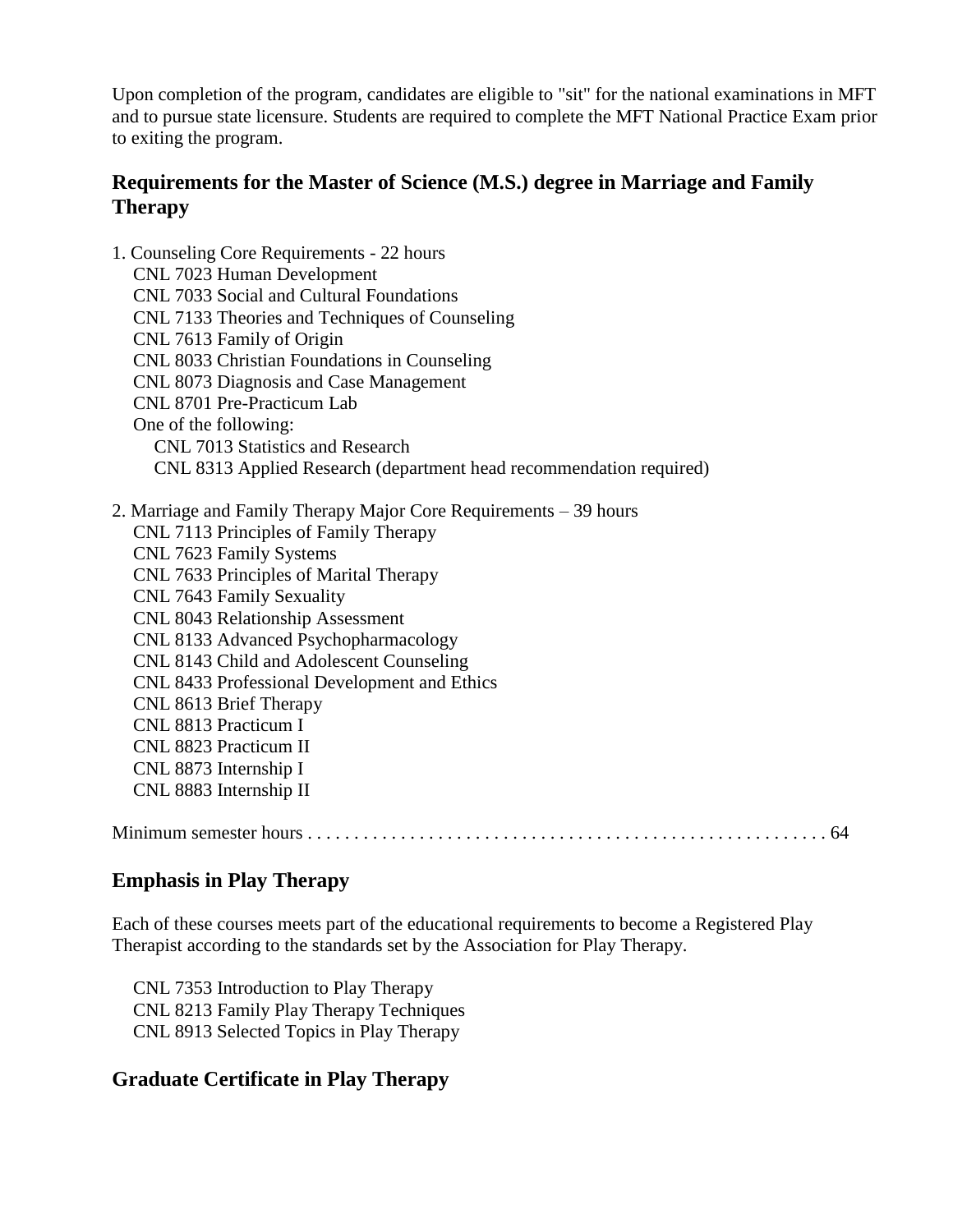The fifteen-hour Graduate Certificate Program in Play Therapy is designed to meet and exceed the national standards for the Association of Play Therapy (APT) and for the RPT, so that all course work and supervision requirements to obtain the RPT certification will be met once a candidate completes the certificate program. Course requirements follow:

CNL 7353 Introduction to Play Therapy CNL 8213 Family Play Therapy Techniques CNL 8712 Practicum I in Play Therapy CNL 8722 Practicum II in Play Therapy CNL 8732 Practicum III in Play Therapy CNL 8913 Selected Topics in Play Therapy

# **Admission requirements:**

- 1. Admission to the Graduate School (GRE requirement waived).
- 2. A minimum of a master's degree in a mental health field from a regionally accredited university (3.0 minimum GPA required).
- 3. Proof of current mental health state licensure.
- 4. A minimum of three references with two being from current professionals in the mental health field.
- 5. Approval from the Graduate Counseling department head and the Dean of the Graduate School.

Contact the Financial Aid Office for financial aid options for this certificate program.

# **Post-Master's Credit Fulfillment Track**

If you hold a master's degree from a regionally accredited university but have licensure deficiencies, the credit fulfillment track will enable you to complete licensure requirements for the State of Arkansas and will be tailored depending on your individual needs. Practicum/Internships are excluded from this option.

# **Admission requirements:**

- 1. Admission to the Graduate School (GRE requirement waived).
- 2. A minimum of a master's degree in mental health field from a regionally accredited university.
- 3. Approval from the Graduate Counseling department head and the Dean of the Graduate School.

Once official transcripts are reviewed, your individual deficiency plan will be created by a faculty member of the department.

# **Academic Standards for Post-Master's Program**

Students in a post-master's program are required to meet the same academic standards as those who are pursuing graduate degrees. Post-master's programs are governed by the same policies and procedures regarding probation, dematriculation, readmission, drop/add, refunds, etc.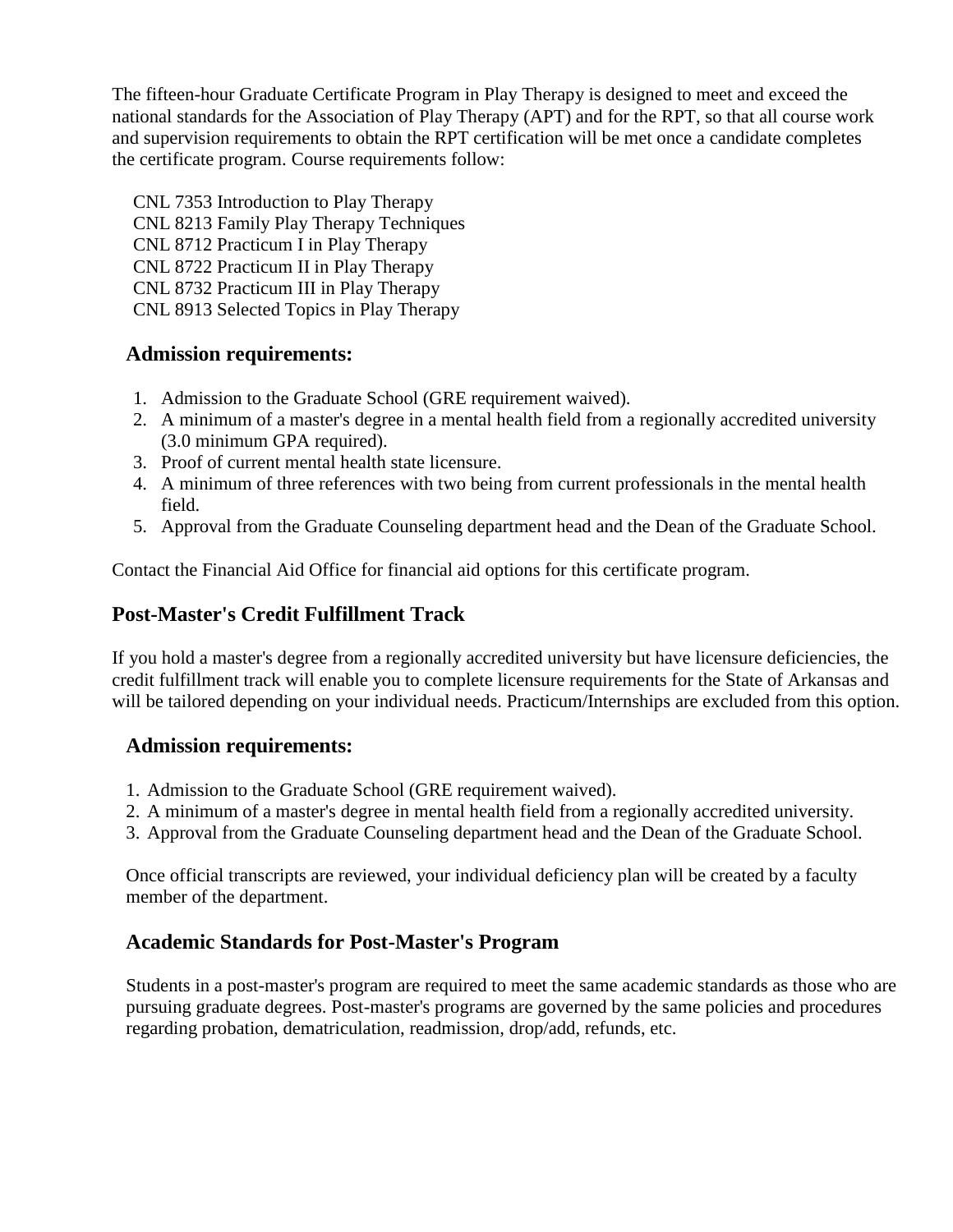# **DEPARTMENT OF GRADUATE HIGHER EDUCATION**

### (SYMBOL: HED)

Ellis (department head)

The Master of Arts degree (M.A.) in Higher Education is a graduate program focused on the many facets of American colleges and universities, the history and purpose of higher education in society, current trends and dynamics in higher education, and the role of educational leaders within these institutions. This degree is ideal for individuals seeking to develop a deep understanding of the field of higher education.

The M.A. in Higher Education degree prepares graduates for a variety of higher education careers, including residence life, student development, admissions, financial aid, career development services, intercollegiate athletics, ministry programs, student leadership, student support services, and other areas of university administration.

# **Student Learning Outcomes**

Students who complete the M.A. in Higher Education will be able to:

- 1. Apply their understanding of the relationship of higher education to the development of college students of various ages and demographics.
- 2. Evaluate current trends and forces impacting higher education in the United States in light of history and social context.
- 3. Describe the internal and public governance dynamics of colleges and universities.
- 4. Apply legal and ethical principles to decision-making within higher education settings.
- 5. Evaluate and apply research related to the study of higher education.
- 6. Implement responses to problems or opportunities facing higher education institutions.

# **Requirements for the Master of Arts (M.A.) degree in Higher Education**

1. Higher Education Core Requirements - 21 hours HED 7113 History and Philosophy of American Higher Education HED 7213 Understanding and Applying Research in Higher Education HED 7663 The College Student: Issues, Policies, and Programs HED 7993 Administrative Leadership in Higher Education HED 8003 Planning and Financial Management of Colleges and Universities HED 8033 Christian Foundations in Higher Education HED 8443 Law and Higher Education

2. Leadership Requirement – 3 hours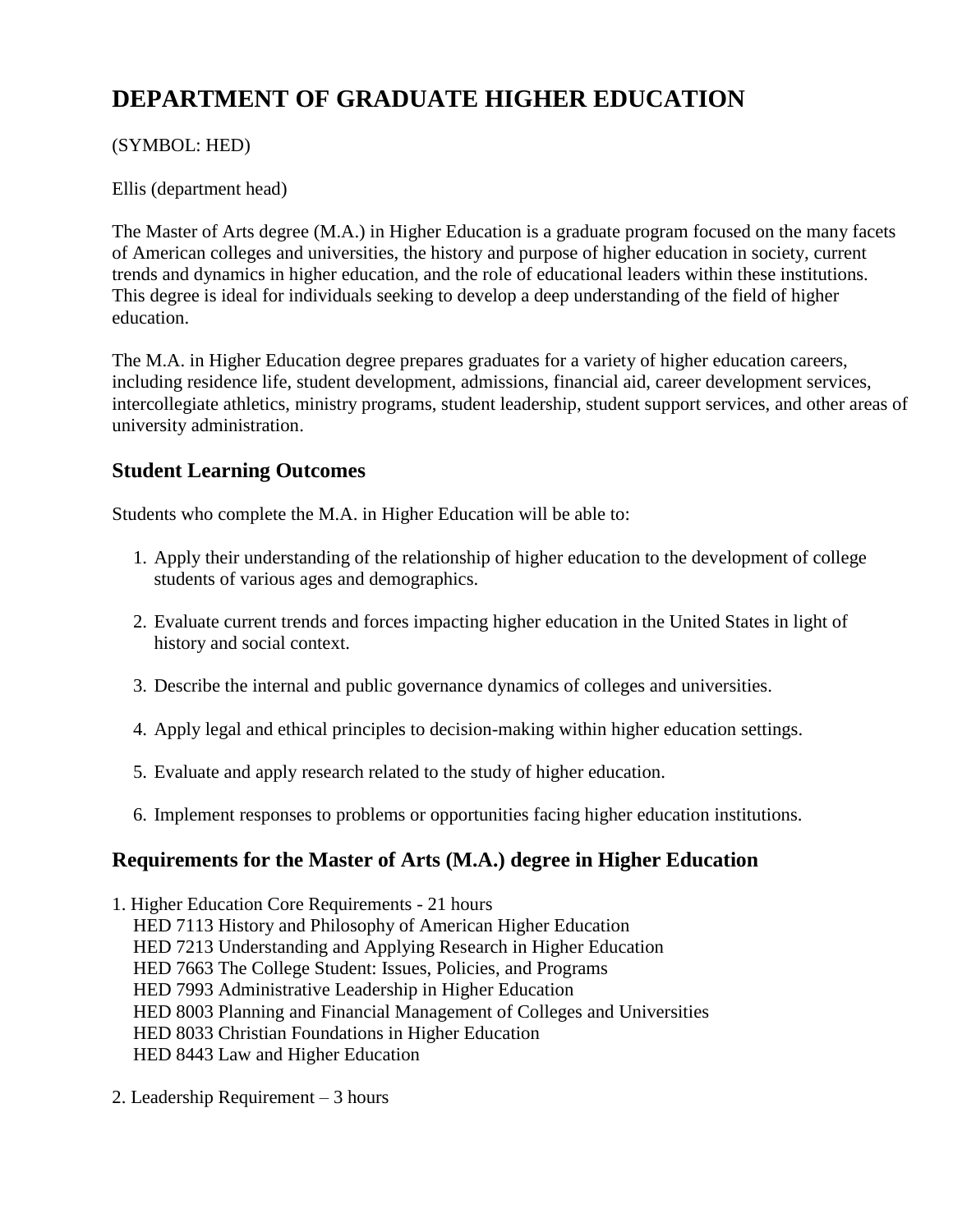BUS 7033 Organizational Management and Leadership

- 3. Cognate Requirement 3 hours from the following: BUS 7443 Leading Organizational Transformation CNL 7313 Career Development Information and Vocational Education HED 8263 Higher Education Practicum HED 8903 Selected Topics Other course as approved by the department head
- 4. Capstone 3 hours HED 8913 Higher Education Project

|--|--|--|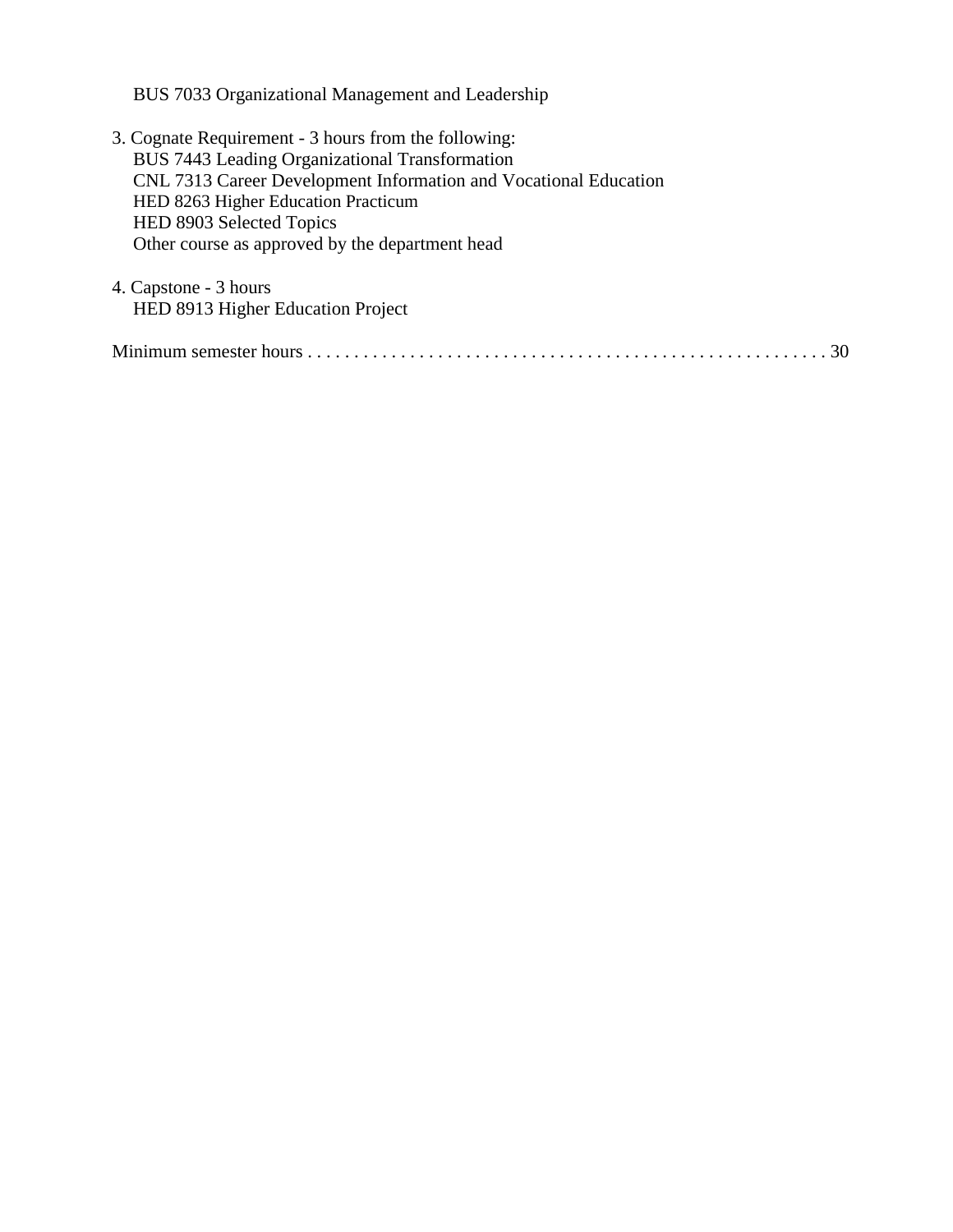# **DEPARTMENT OF GRADUATE TEACHER EDUCATION**

### (SYMBOL: ED)

Cunningham, Matchell (department head), Trombley, Winslett

John Brown University's Department of Graduate Teacher Education offers master's degrees for those who desire to become licensed teachers, school administrators, or counselors in public and private elementary and secondary schools. The department offers programs in Curriculum & Instruction, Educational Leadership, Special Education (K-12), School Counseling, and Teaching.

Graduates will be prepared professionally to serve in a variety of teaching roles including, but not limited to:

- Instructional Specialist School Counselor
- Curriculum Specialist School Leader
- 
- Classroom Teacher Mentor Teacher
- Instructional Facilitator
- 
- 
- Classroom Supporter Building-Level Administrator
	-

Students in the Master of Education (M.Ed.), the Master of Arts in Teaching (M.A.T.), or the Master of Science (M.S.) programs benefit from these distinctive features:

- Christian values-based learning
- Academically and professionally qualified faculty
- Interactive learning environment
- Online synchronous and asynchronous course designs that include F2F opportunities
- Authentic action research opportunities with public school partners

# **Education Programs**

The M.Ed. and M.A.T programs prepare candidates to improve student performance by analyzing classroom and standardized assessment data to select and implement a differentiated curriculum that meets the needs of today's diverse learners. Students will also develop leadership skills to support and facilitate the development of curriculum and instruction in their schools.

The M.Ed degree in Educational Leadership program prepares effective educational leaders who are visionary, use data to drive decisions, value collaboration, are good communicators, and maintain high ethical standards.

The M.Ed degree in Special Education K-12 prepares licensed teachers to differentiate curriculum to meet the needs of all students, but especially those with special learning needs. The program also prepares students for the paperwork, and legal/ethical issues involved in working with special needs students.

The M.S. degree in School Counseling prepares students to become licensed school counselors through the Arkansas Department of Education.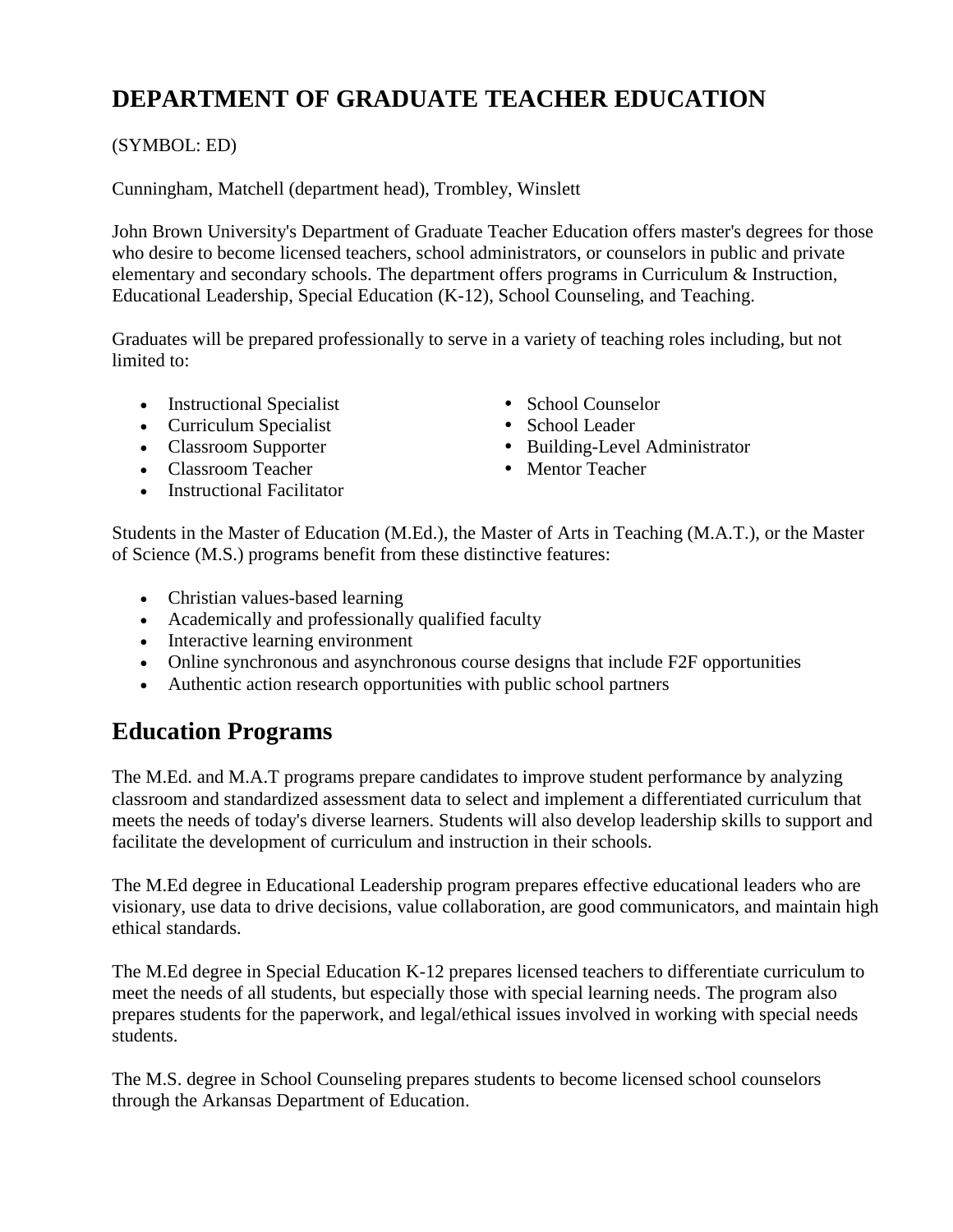The M.A.T. degree in Secondary Education prepares students for Standard Licensure through the Arkansas Department of Education. The M.A.T. program includes three transition points. At each transition point, students meet with a faculty advisor to monitor progress in the program, and to discuss dispositional and professional growth goals.

Transition points occur:

- 1. After the completion of 6 hours in the program.
- 2. After the completion of 18 hours in the program.
- 3. Prior to enrolling for internship

The Graduate School at JBU also offers an M.A. in Higher Education through the Department of Graduate Higher Education.

As required by the Arkansas Department of Education for licensure, all programs include significant practicum, field experience, and internship hours in the schools. Before working in a school, students without a teaching license must complete a background check. The results of the background check will be reviewed during the student's transition conference, and any issues pertaining to the results will be addressed by the division faculty. All non-licensed students must also pass a state and federal background check, and a child maltreatment check prior to entering internship. The results of the background check will remain in the student's academic file. Students will not be allowed to enroll in an internship course until their background checks have cleared.

The College of Education and Human Services at John Brown University is approved by the Arkansas State Department of Education (ADE), http://www.arkansased.org/. The education preparation programs are accredited by the National Council for Accreditation of Teacher Education (NCATE). On July 1, 2013 NCATE consolidated with the Teacher Education Accreditation Council (TEAC) and formed the Council for Accreditation of Educator Preparation (CAEP) as the new accrediting body for educator preparation http://caepnet.org, (202) 223-0077.

# **MASTER OF ARTS IN TEACHING PROGRAM**

The Master of Arts in Teaching degree is a 36-hour master's program designed for individuals who have a bachelor's degree, can demonstrate content knowledge, and who want to teach. Upon completion of the program, students will earn a Master of Arts in Teaching degree and may apply for licensure through the Arkansas Department of Education. The JBU M.A.T. Program provides preparation for the following Arkansas teaching licensure areas:

- Grades 4-8: Math, English, Social Studies or Science (You must select two content areas)
- Grades 4-12: Computer Science
- Grades K-12: Instrumental Music, Vocal Music, Art, Drama/Speech, Physical Education/ Health, or Foreign Languages
- Grades 7-12: English, Math Social Studies, Biology, Chemistry, Physics, Physical Science, Physics/Mathematics, Drama, or Speech,
- Career Education Grades 7-12: Business Technology, Agriculture Science & Tech, Family and Consumer Science, or Industrial Technology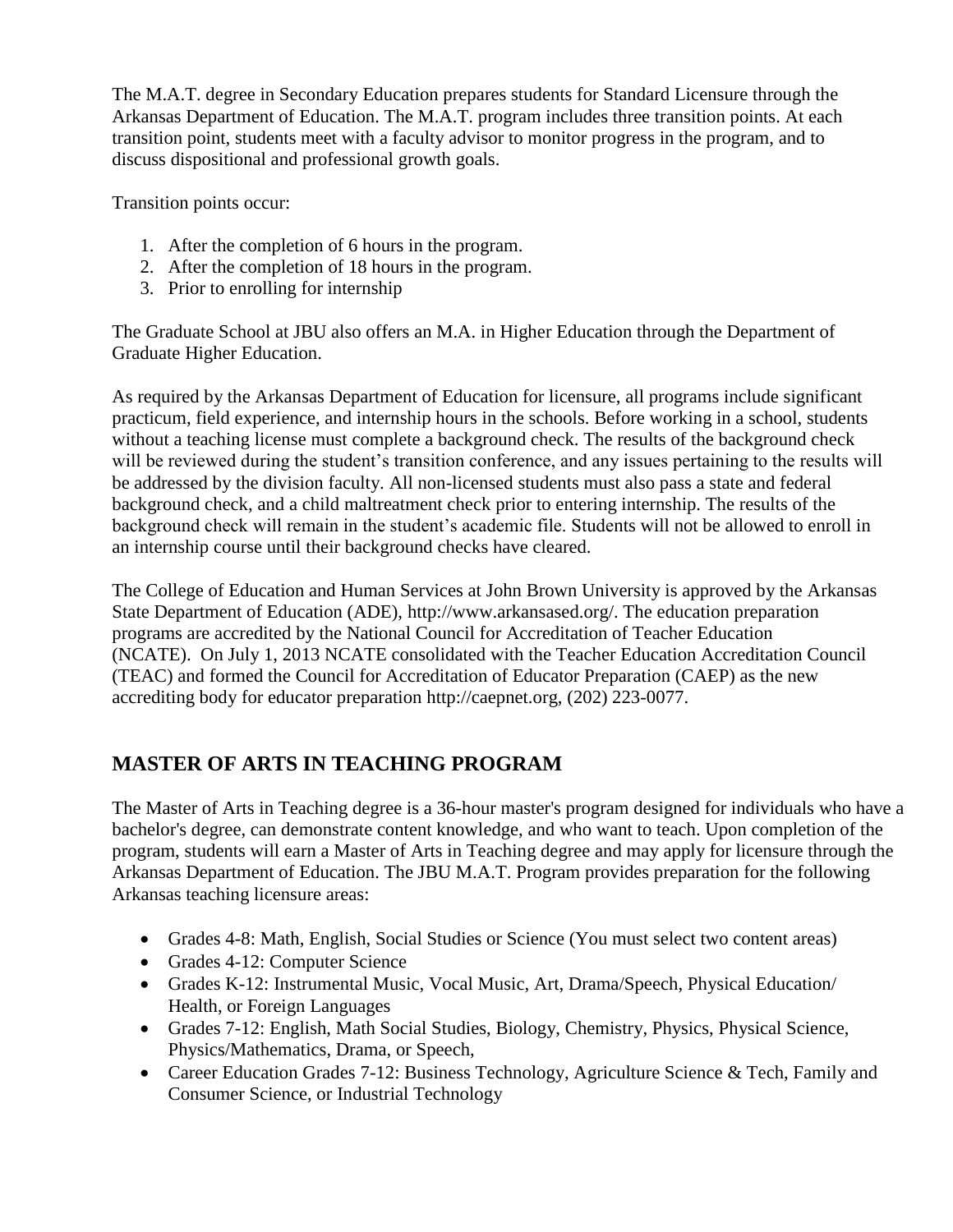Successful completion of John Brown University's Master of Arts in Teaching prepares the student for certification in the state of Arkansas. While the teacher education program at John Brown University fulfills Arkansas teacher licensure requirements, John Brown University does not guarantee nor can it confirm that programs that fulfill Arkansas teacher licensure requirements will satisfy the criteria of professional licensure boards in other states. Students interested in obtaining a teaching license in a state other than Arkansas, need to contact the appropriate licensing agency in the state where they expect to teach before beginning a course of study. Certification officials in the majority of the states automatically grant initial certification to graduates of NCATE accredited Education programs. In addition, most states will grant initial certification to individuals certified in the state of Arkansas.

# **Requirements for the Master of Arts in Teaching (M.A.T.) degree**

### **1. Curriculum & Instruction Core Requirements - 15 hours**

ED 7033 Christian Foundations in Education ED 7233 Human Development ED 7353 Human Intellect and the Brain ED 7513 Action Research and Data Analysis for School and Classroom Use ED 7733 Differentiated Learning

### **2. Education Major Requirements - 21 hours**

| ED 8423 Pedagogy: Classroom Instruction                                 |
|-------------------------------------------------------------------------|
| ED 8443 Pedagogy: Management and Assessment                             |
| ED 8643 Literacy: Content Specific                                      |
| ED 8711 Practicum I                                                     |
| ED 8721 Practicum II                                                    |
| ED 8881 Intern Seminar                                                  |
| ED 8886 Internship                                                      |
| One of the following:                                                   |
| ED 8453 Literacy: Reading Pedagogy (4-8 Licensure Candidates)           |
| ED 8653 Literacy: All Areas (4-12, 7-12, and K-12 Licensure Candidates) |
|                                                                         |

Minimum Semester hours . . . . . . . . . . . . . . . . . . . . . . . . . . . . . . . . . . . . . . . . . . . . . . . . . . . . . . . 36

# **MASTER OF EDUCATION - EDUCATIONAL LEADERSHIP PROGRAM**

The JBU Master of Education degree in Educational Leadership is a 33 hour program that leads to an Arkansas building-level administrator's license. Included in the 33 hour master's program is a 24 hour building-level administrative licensure only program. All courses are taught in an online format that includes both synchronous and asynchronous meeting times.

This program will provide a solid foundation for licensed educators wanting to become transformational building-level administrators. Using a data-based approach to problem solving, the emphasis will be on developing partnerships with students, faculty, families and the community to support student achievement. Our goal is to develop individuals who are able to address the complex challenges facing today's schools.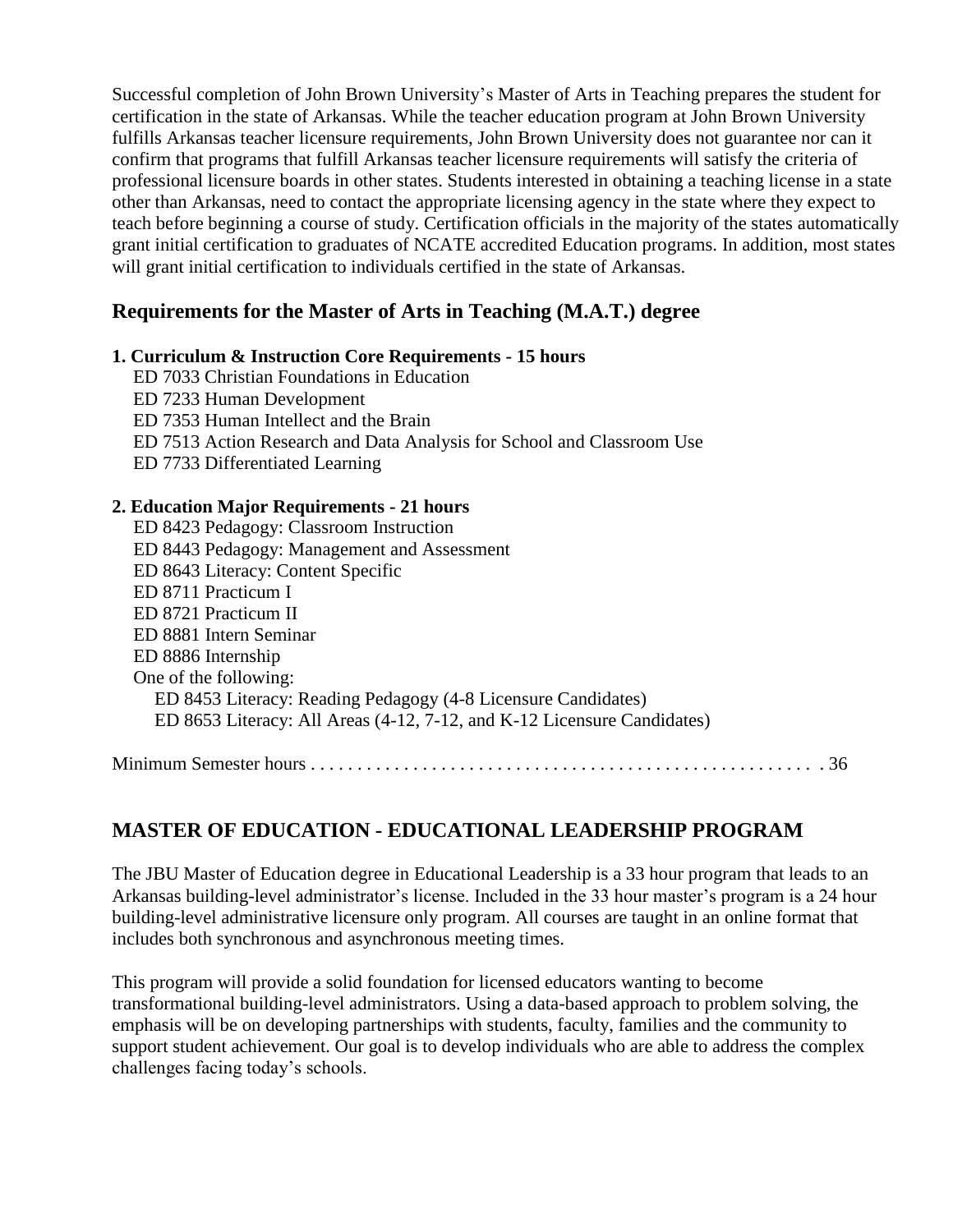Focus of the JBU M.Ed. Educational Leadership program is the development of effective educational leaders who:

- are visionary.
- use data to drive decision making.
- value collaboration.
- are good communicators.
- maintain high ethical standards.

Students must hold a current teaching license and have a minimum of three years of classroom teaching experience to be admitted to the program. Besides course work, students will be required to pass the Praxis Test for School Leaders Assessment for licensure, and present an online portfolio for review at the conclusion of the program.

# **Requirements for the Master of Education (M.Ed.) degree in Educational Leadership**

- ED 7033 Christian Foundations in Education
- ED 7433 School Law and Ethical Issues
- ED 7513 Action Research and Data Analysis for School and Classroom Use
- ED 7523 Parent and Community Relations
- ED 7933 Organizational Dynamics and Change
- ED 8123 Educational Leadership
- ED 8133 Building Learning Communities
- ED 8143 School Finance
- ED 8243 Supervision and Evaluation
- ED 8633 Curriculum Alignment and Assessment
- ED 8731 Educational Leadership K-6 Internship
- ED 8741 Educational Leadership 7-12 Internship
- ED 8751 Educational Leadership Practicum

*Note: An Online Portfolio Presentation and the Praxis Test for School Leaders Licensure Assessment #6011 are needed to fulfill the program requirements.*

Minimum Semester hours . . . . . . . . . . . . . . . . . . . . . . . . . . . . . . . . . . . . . . . . . . . . . . . . . . . . . . . . 33

# **Building-Level Administrative Licensure Option – 24 hours**

ED 7433 School Law and Ethical Issues ED 7523 Parent and Community Relations ED 7933 Organizational Dynamics and Change ED 8123 Educational Leadership ED 8143 School Finance ED 8243 Supervision and Evaluation ED 8633 Curriculum Alignment and Assessment ED 8731 Educational Leadership K-6 Internship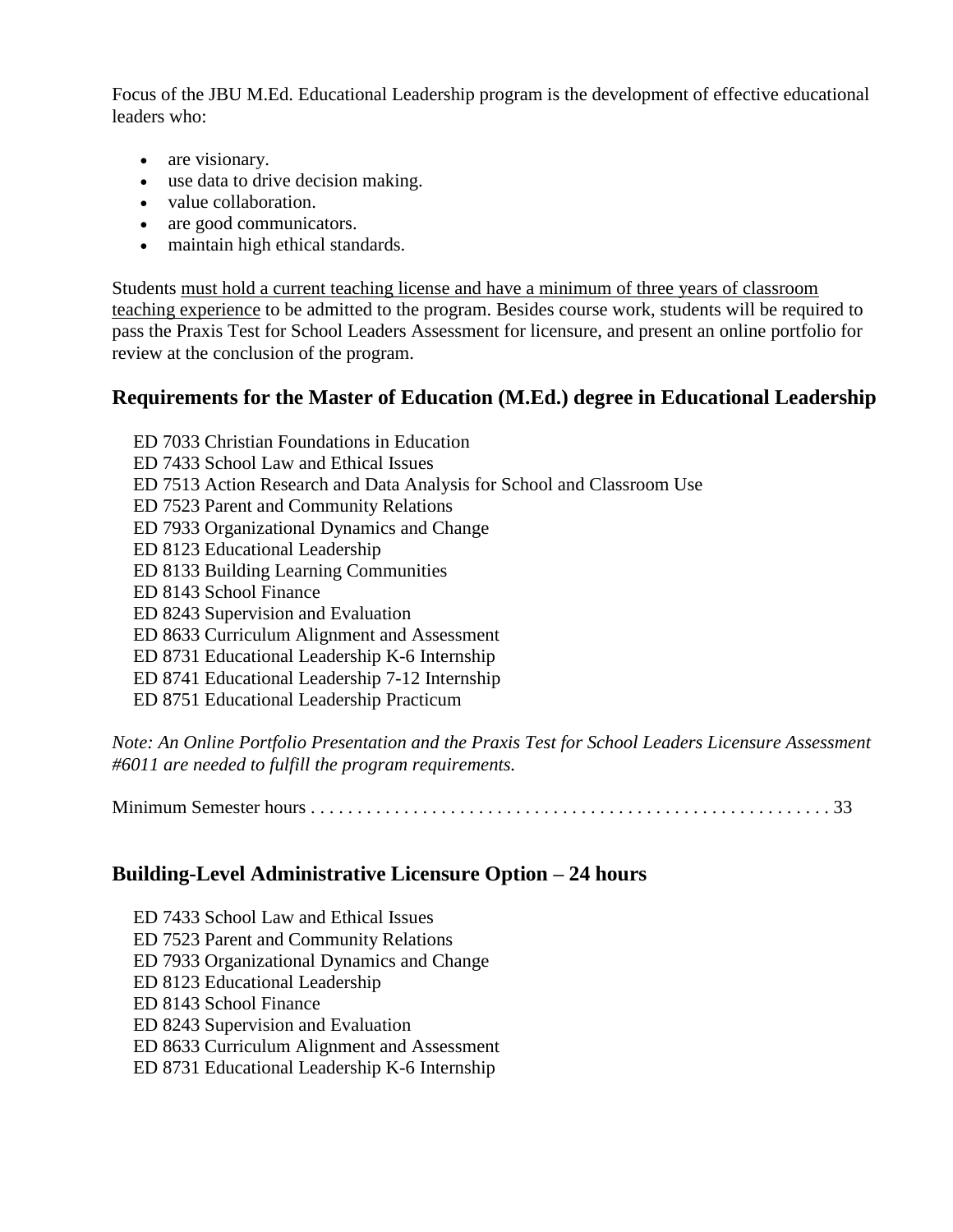ED 8741 Educational Leadership 7-12 Internship ED 8751 Educational Leadership Practicum

*Note: An Online Portfolio Presentation and the Praxis Test for School Leaders Licensure Assessment #6011 are needed to fulfill this option.*

# **MASTER OF EDUCATION – SPECIAL EDUCATION PROGRAM**

The JBU Master of Education degree in Special Education is a master's degree program designed form the post-baccalaureate candidate that will prepare students for an Arkansas Special Education K-12 endorsement. Individuals possessing a baccalaureate degree and holding a current teaching license are eligible to make application to enter the program. The 35 credit hour program includes a 23 hour licensure only option.

In additional to all course work, students must pass the Praxis Test for Special Education: Core Knowledge and Applications #5354 to be eligible for Special Education K-12 licensure through the Arkansas Department of Education.

# **Requirements for the Master of Education (M.Ed.) degree in Special Education**

ED 7033 Christian Foundations in Education ED 7433 School Law and Ethical Issues ED 7513 Action Research and Data Analysis for School and Classroom Use ED 7523 Parent and Community Relations ED 7623 Special Education Behavior Management/Assessment ED 7633 Special Education Instructional Strategies ED 7643 Foundations of Special Education ED 8133 Building Learning Communities ED 8323 Teaching Literacy in the SPED Classroom ED 8343 Programming for Students with Exceptionalities ED 8363 Characteristics of Students with Exceptionalities ED 8382 Special Education Practicum K-12

*Note: The Praxis Test for Special Education: Core Knowledge and Applications #5354 is needed to fulfill the program requirements.*

### Minimum Semester hours . . . . . . . . . . . . . . . . . . . . . . . . . . . . . . . . . . . . . . . . . . . . . . . . . . . . . . . . 35 **Special Education K-12 Licensure Option – 23 hours**

ED 7433 School Law and Ethical Issues

ED 7623 Special Education Behavior Management/Assessment

ED 7633 Special Education Instructional Strategies

ED 7643 Foundations of Special Education

ED 8323 Teaching Literacy in the SPED Classroom

ED 8343 Programming for Students with Exceptionalities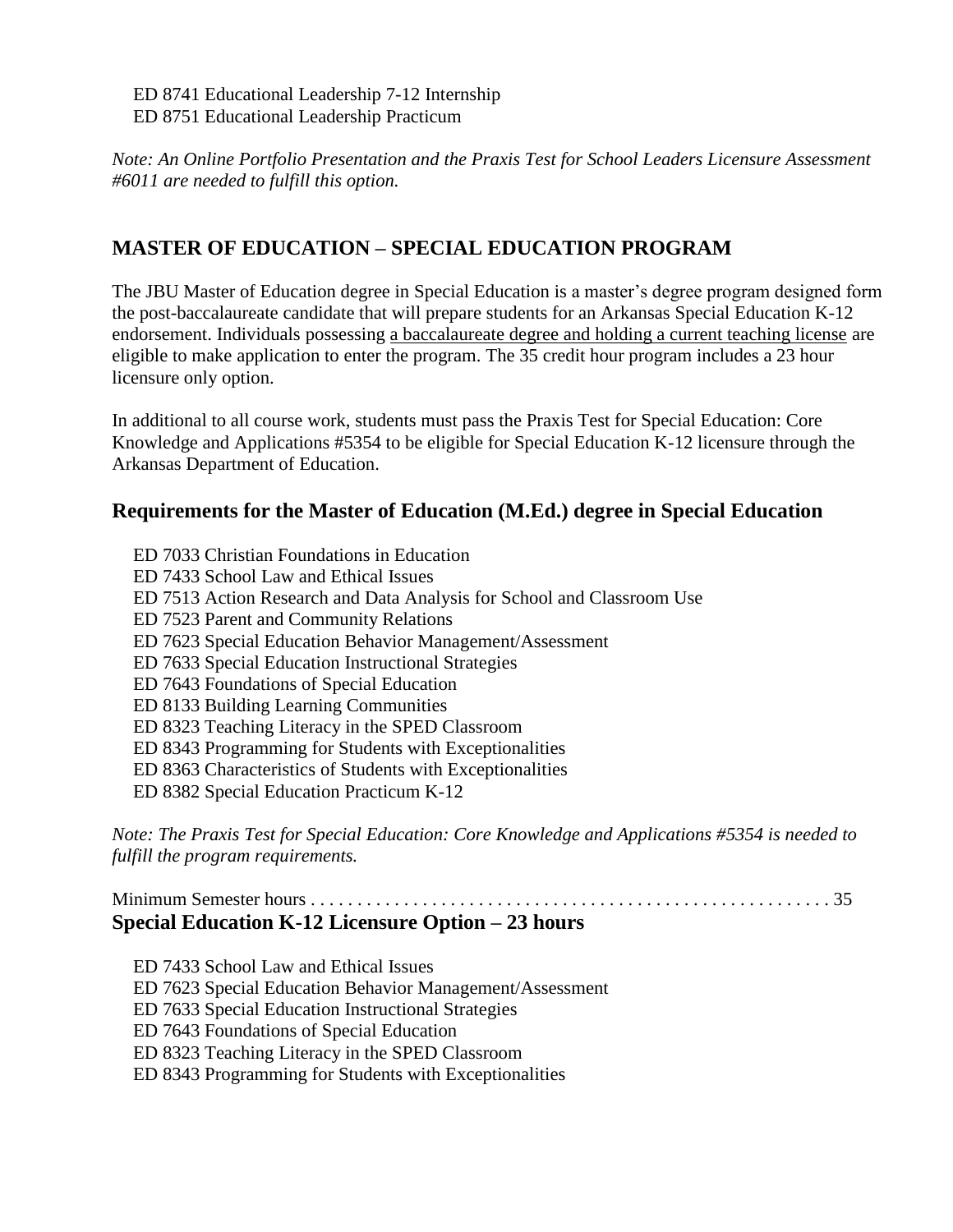ED 8363 Characteristics of Students with Exceptionalities ED 8382 Special Education Practicum K-12

*Note: The Praxis Test for Special Education: Core Knowledge and Applications #5354 is needed to fulfill the program requirements.*

# **SPECIAL EDUCATION RESOURCE K-6, 7-12 ENDORSEMENT**

The Special Education Resource K-6, 7-12 Endorsement program is a 12 hour program designed for individuals currently holding a standard Arkansas K-6 or 4-8 license, or a standard 7-12 license in a content area of English Language Arts, Mathematics, or Science. This program of study prepares teachers to work with special education students in resource or co-taught classrooms.

Upon completion of the program and passing the Special Education Praxis Exam individuals can add a Special Education Resource K-6 or 7-12 endorsement to their license.

# **Requirements for the Special Education Resource K-6, 7-12 Endorsement**

ED 7613 SpEd 101 Academy

ED 7623 Special Education Behavior Management/Assessment

ED 7633 Special Education Instructional Strategies

ED 7643 Foundations of Special Education

*Note: Successful completion of an approved special education foundations course in an undergraduate program could substitute for ED 7643 with advisor approval.*

# **MASTER OF SCIENCE - SCHOOL COUNSELING PROGRAM**

(SYMBOL: CNL)

The forty-nine credit hour Master's program in School Counseling exceeds the standards for school counselors in the State of Arkansas. Completion of a minimum of 275 direct client contact hours is required for this major as part of the practicum and internship experience.

The education preparation programs are accredited by the National Council for Accreditation of Teacher Education (NCATE). On July 1, 2013 NCATE consolidated with the Teacher Education Accreditation Council (TEAC) and formed the Council for Accreditation of Educator Preparation (CAEP) as the new accrediting body for educator preparation http://caepnet.org, (202) 223-0077. Students are required to complete the Praxis II Professional School Counselor Exam prior to exiting the program.

# **Requirements for the Master of Science (M.S.) degree in School Counseling**

1. Counseling Core Requirements - 22 hours CNL 7023 Human Development CNL 7033 Social and Cultural Foundations CNL 7133 Theories and Techniques of Counseling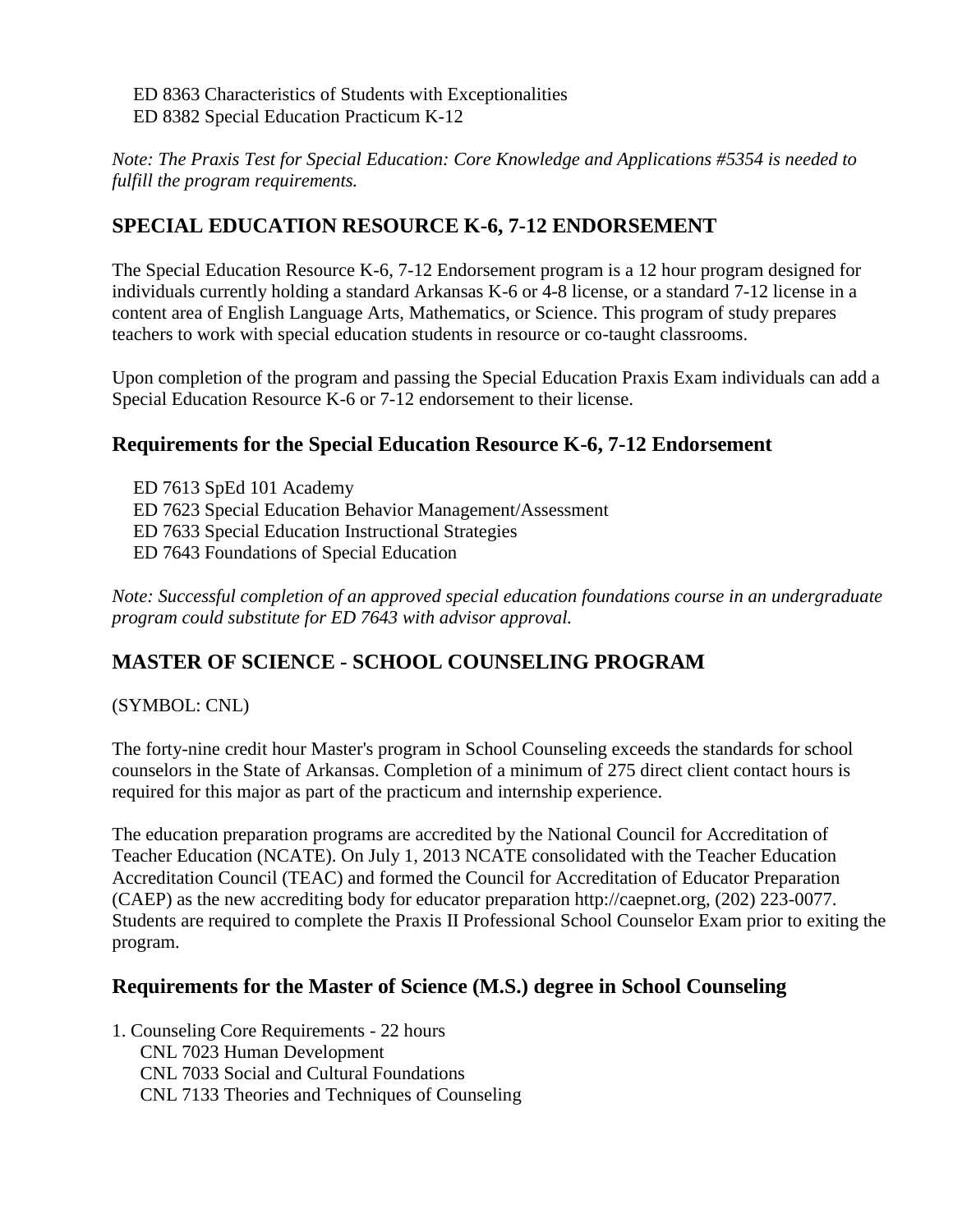CNL 7613 Family of Origin CNL 8033 Christian Foundations in Counseling CNL 8073 Diagnosis and Case Management CNL 8701 Pre-Practicum Lab One of the following: CNL 7013 Statistics and Research CNL 8313 Applied Research (department head recommendation required) 2. School Counseling Major Core Requirements – 27 hours CNL 7123 Group Theory CNL 7313 Career Development Information and Vocational Education CNL 8013 Assessment CNL 8143 Child and Adolescent Counseling CNL 8523 Orientation to Counseling in Elementary and Secondary Schools CNL 8533 School Policies and Issues CNL 8813 Practicum I CNL 8873 Internship I CNL 8883 Internship II Minimum semester hours . . . . . . . . . . . . . . . . . . . . . . . . . . . . . . . . . . . . . . . . . . . . . . . . . . . . . . . . 49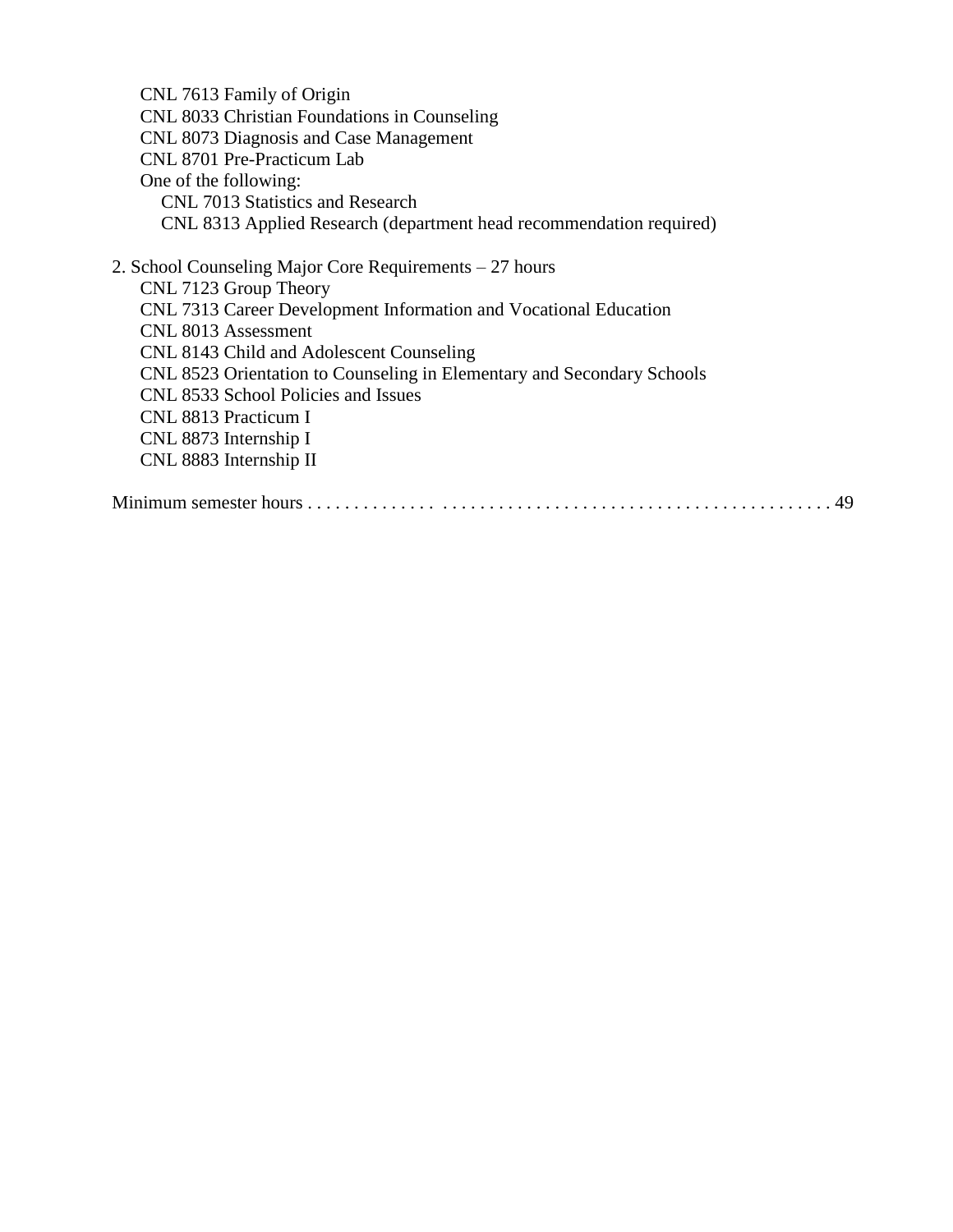# **DIVISION OF COMMUNICATION AND FINE ARTS DEPARTMENT OF GRADUATE VISUAL ARTS**

(SYMBOL: ART)

Goehner (department head)

The MFA in Collaborative Design prepares people with the necessary insight, skills and understanding to help organizations integrate design thinking and visual communication effectively. Non-profit organizations integrate design thinking and visual communication effectively. Non-profit organizations, ministries and NGOs as well as corporations of all kinds need well-trained, ethical design thinkers and creative problem-solvers to help them move forward and to set them apart. The MFA in Collaborative Design aims to position creative, well-trained, visual communicators in decision-making positions within organizations where they can influence positive business and visual strategy practices.

Unlike a studio art MFA, the MFA in Collaborative Design focuses on the integration of all visual communication and design thinking methods, steeped heavily in design research and practice, collaborating with non-profits and ministries while focusing on global strategies and service learning. The department invites students from a variety of undergraduate programs and professional backgrounds.

# **Requirements for the Master of Fine Arts (M.F.A.) degree in Collaborative Design**

- 1. Collaborative Design Core 27 hours ART 7013 Faith and Practice ART 7023 Design Research ART 7113 Design Thinking Methods ART 7226 Global Collaboration Strategies ART 7313 Seminars in Methods-Research, Writing, and Teaching ART 8216 Internship and Partnership ART 8563 Selected Topics
- 2. Leadership and Ethics 3 hours BUS 7213 Global Leadership and Ethics
- 3. Projects 21 hours ART 7103 Self-Designed Projects
- 4. Thesis 9 hours ART 8023 Thesis Prep ART 8126 Thesis Development

Minimum semester hours . . . . . . . . . . . . . . . . . . . . . . . . . . . . . . . . . . . . . . . . . . . . . . . . . . . . . . . 60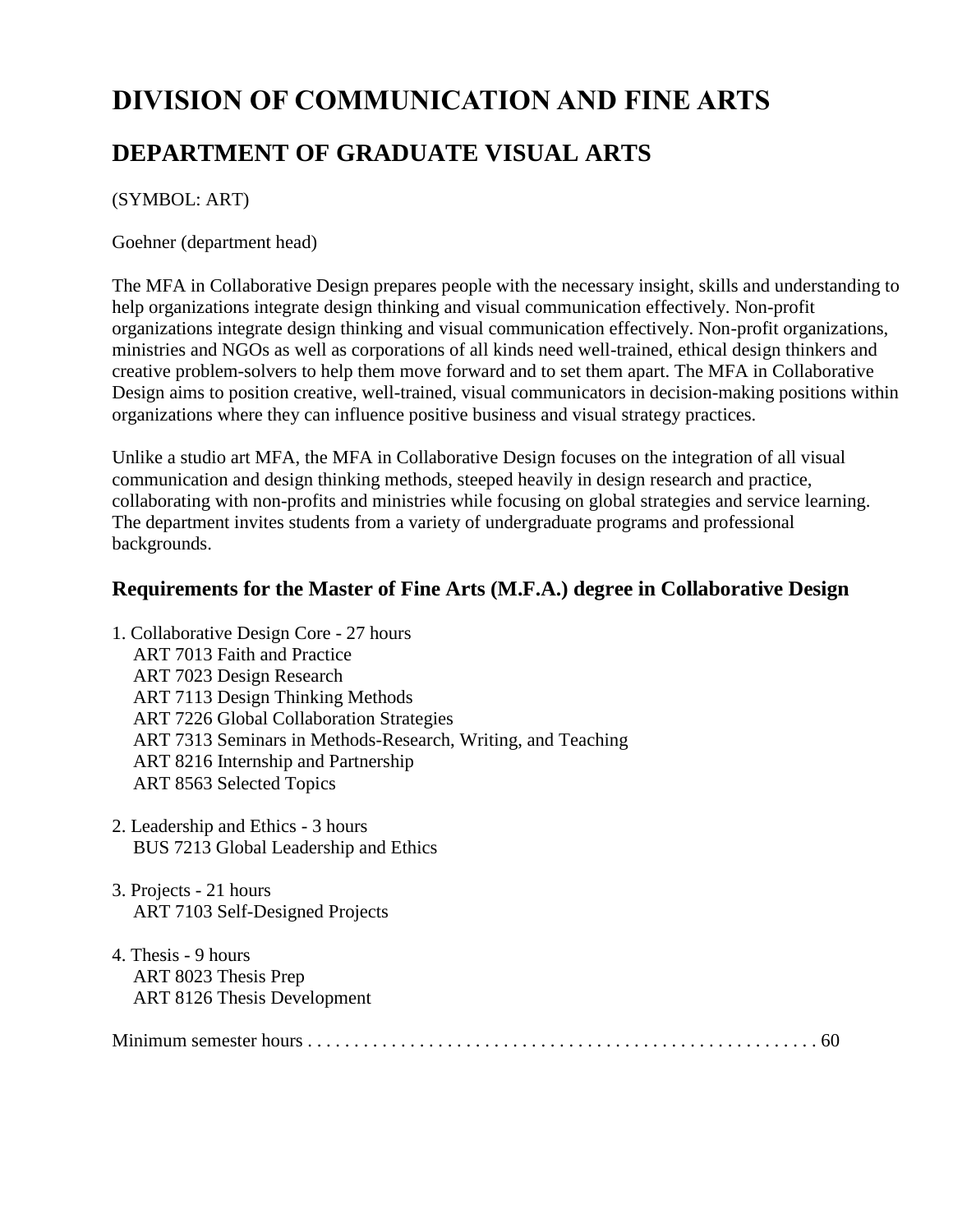# **DIVISION OF ENGINEERING AND CONSTRUCTION MANAGEMENT**

Bland (chair)

# **DEPARTMENT OF GRADUATE CYBERSECURITY**

### (SYMBOL: CYB)

Helms (department head)

The M.S. in Cybersecurity program equips students to meet the growing demand for cybersecurity experts across all industries. The program is designed for working professionals seeking to develop an understanding of digital threats, laws, compliance, and securing the assets that guard private information.

### **Student Learning Outcomes**

Students who complete the M.S in Cybersecurity will be able to:

- 1. Demonstrate technical configuration skills and secure infrastructure design knowledge relevant to cybersecurity necessary for professional growth and success in global and culturally-diverse contexts.
- 2. Conceptualize, create, analyze, and evaluate organizational security policies and laws to limit, mitigate, and respond to security risks created by technology.
- 3. Anticipate, identify, and resolve moral, and ethical dilemmas through their understanding and application of the Christian worldview.

# **Requirements for the Master of Science (M.S.) degree in Cybersecurity**

- 1. Cybersecurity Core Requirements 18 hours CYB 7103 Cybersecurity Foundations CYB 7113 Legal Issues and Ethics CYB 7213 Network Security CYB 7233 Information Technology Risk Management CYB 8113 Security Policies and Privacy CYB 8213 Secure Infrastructure Operations
- 2. Elective Requirements 9 hours CYB 7133 Digital Forensics CYB 8233 Ethical Hacking and Incident Response CYB 8313 Secure Software Design
- 3. Capstone 3 hours CYB 8983 Capstone Project

|--|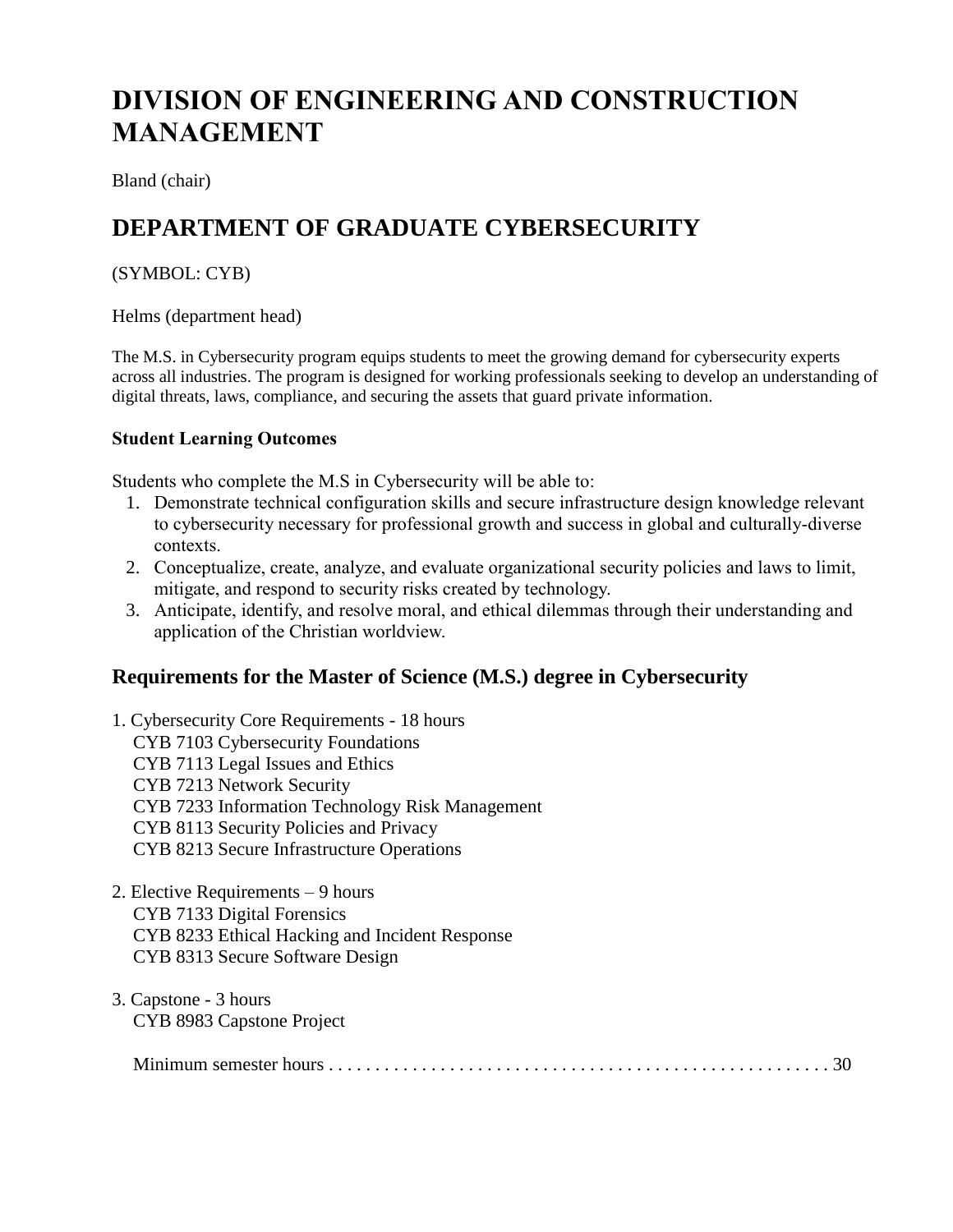# **Course Numbers and Offerings**

# **Understanding the Course Numbering System and Pre- and Co-requisites**

Course offerings are numbered utilizing four digits, the first indicating college year and the last the number of semester hours credit.

Courses numbered 0001 to 0999 are considered remedial; hours do not count toward minimum requirements for graduation.

Courses numbered 3001 to 4999 fulfill requirements for upper-division credits. Most of these courses have specified prerequisites.

A prerequisite course must have been completed with an acceptable passing grade before enrollment in the given course is permitted.

A corequisite is a course in which a student must be enrolled and satisfactorily participating concurrently with the given course.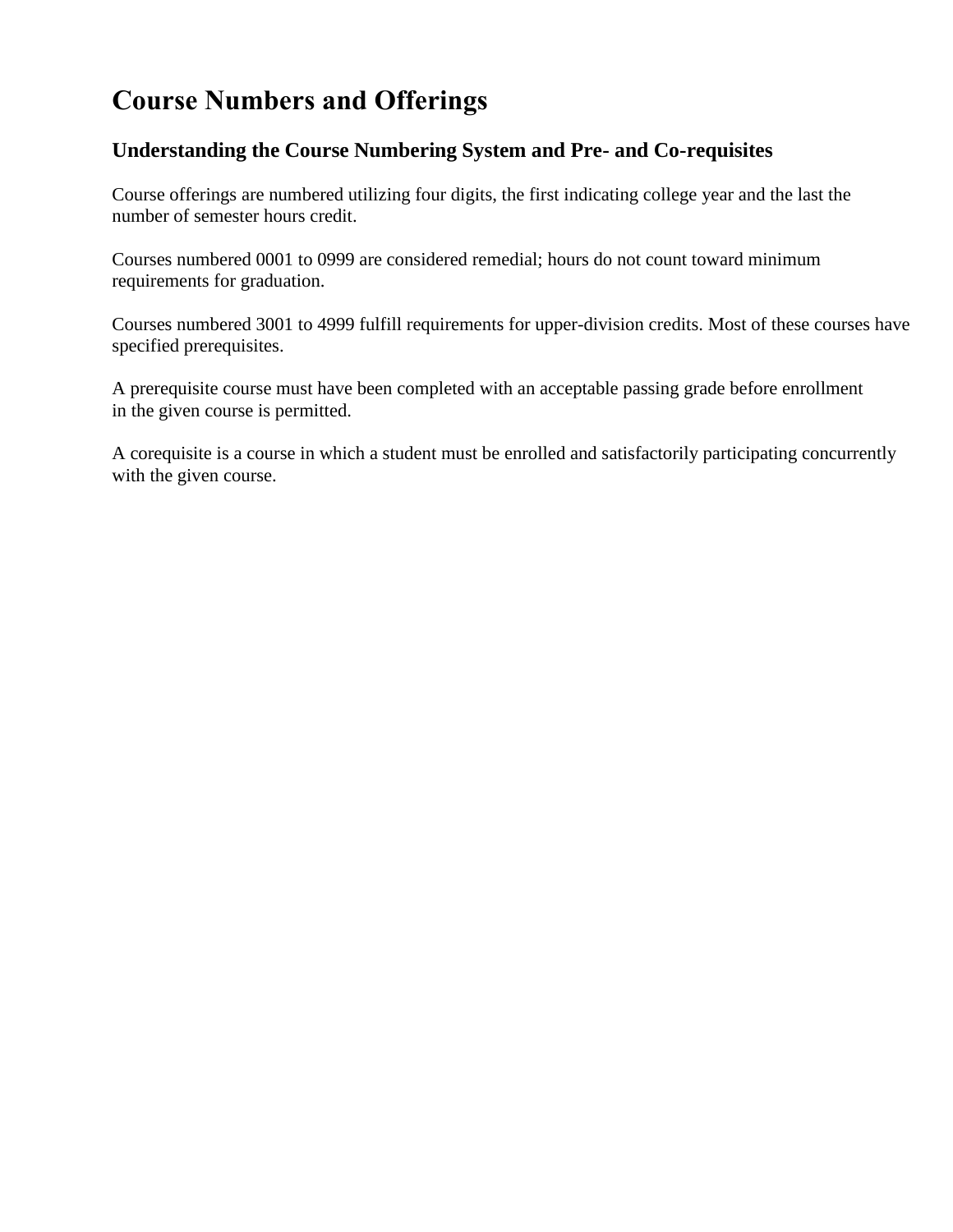# **Visual Arts (ART) Courses**

# **ART 5100 Graduate Curricular Practical Training**

Alternative work/study, internship, cooperative education, or other type of internship or practicum offered by a sponsoring employer through cooperative agreements with the university.

# **ART 7013 Faith and Practice**

Faith and Practice will focus on the relationship between one's faith, visual communication, and how to integrate their faith into their work within visual communication without compromising their values. Students will be required to take this class during their first semester as an MFA student.

### **ART 7023 Design Research**

The course will focus on the research method specifically needed to understand and solve human-centered design problems. Students will learn different research techniques, how to interpret the research, and then how to utilize the research to solve complex problems. The understanding of design research is necessary to be successful at design thinking and collaborative design.

# **ART 7103 Self-Designed Projects**

The self-designed study courses are studio style credit hours. The students will work on self-designed projects focusing on their area of interest within visual communication. Students will build their projects around design thinking and research, creative problem-solving, and collaboration. The studio courses will be evaluated by the faculty as a whole in the first year and by a faculty mentor the remaining year(s). (The selfdesigned study can be done from distance.)

# **ART 7113 Design Thinking Methods**

Through the study of Design Thinking Methods, students will cultivate creative thinking, innovation, and problem-solving skills. Students will research and collaborate on complicated human-centered design problems to develop the skills needed to begin the process of solving complex problems and challenges. Students will study methods developed by Design Thinking and Design Research companies and learn to integrate those methods into their design arsenal. Prerequisites: ART 7013 and ART 7023.

### **ART 7226 Global Collaboration Strategies**

Global Collaboration and Strategies will focus on developing collaboration skills and the understanding of human-centered design practices at the local, national, and international level. Students will gain better understanding of the need for clear communication, trust, empathy, and relational development within a collaboration mindset. While developing creative problem-solving, collaboration, and design thinking skills, students will learn to understand and develop leadership skills needed with the global arena. The class will help students research and develop international partnerships with non-profits and/or ministries. The partnerships will lead to work the students will be doing for their thesis projects. The course is a two-week time-intensive class offered during the first-year's required summer residency. Prerequisite: ART 7113.

**Six hours**

#### **Three hours**

**Three hours**

### **Three hours**

# **Three hours**

**No credit**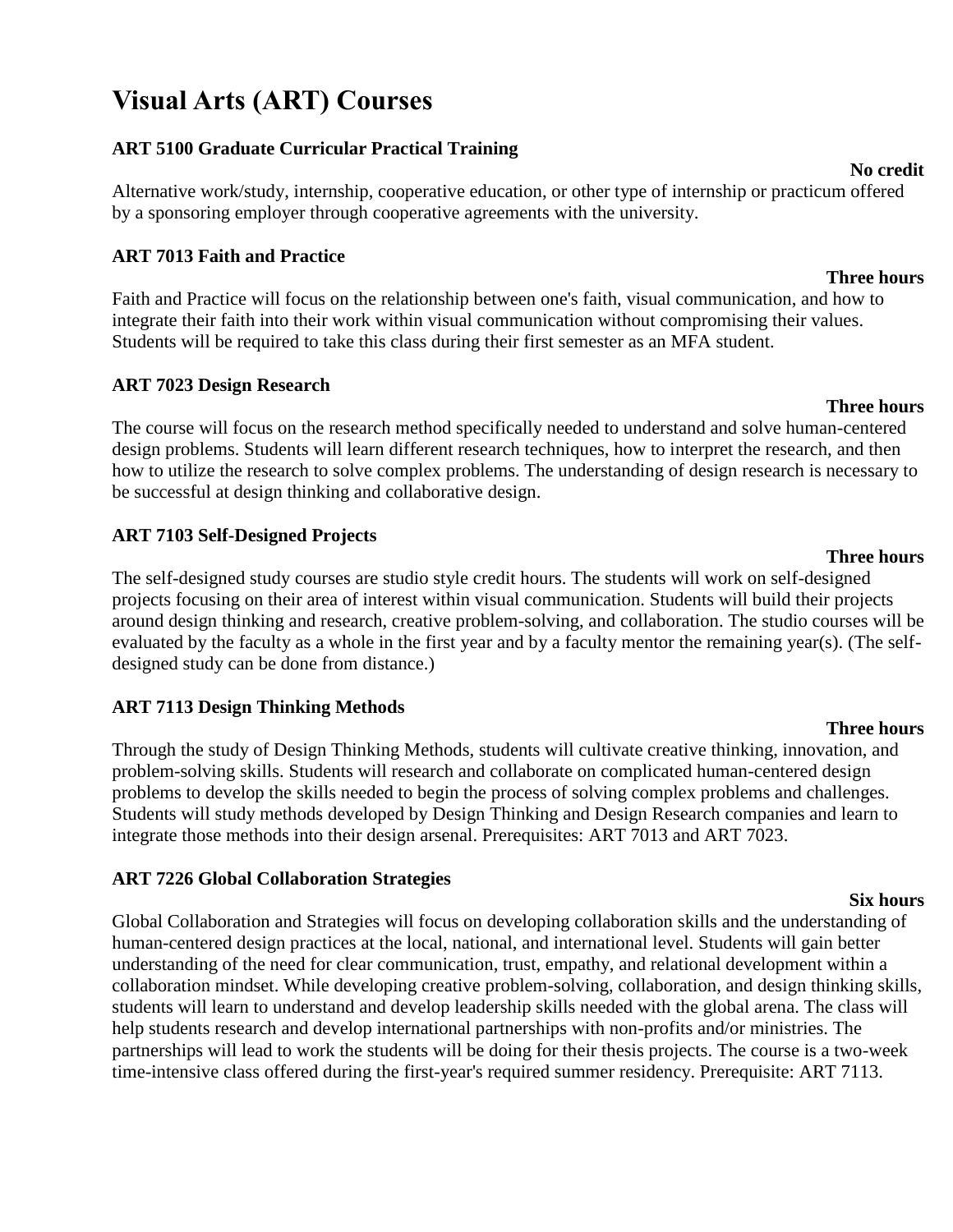### **ART 7313 Seminars in Methods-Research, Writing, and Teaching**

This class will be structure as three seminars. The first two focus on research and writing for design thinking and creative problem-solving. The third seminar will focus on the academic environment and good pedagogical practices. Prerequisite: ART 7103.

### **ART 8013 History of Advertising and Design**

A survey of key movements, trends, people, and innovations in the history of advertising and design. Students view work, read histories, and study concepts from the world of design in hopes of gaining an appreciative understanding of the foundational artistic images and ideas that have been both a response to and an influence upon the culture at large. This analysis of historical commercial art will solidify students' own creative foundations for success in numerous professional fields-Web design, advertising, industrial, product design, and graphic design.

### **ART 8023 Thesis Prep**

Thesis Prep is a course designed to give students the opportunity to research and develop their written thesis. This course will help students learn how to effectively research, write critically, develop, and structure their thesis. Prerequisite: ART 7013.

### **ART 8126 Thesis Development**

This course allows students the time and opportunity to develop their visual thesis (project) which will be displayed in the JBU student art gallery and online. They will be evaluated by the student's advisory committee. Prerequisite: ART 8023.

### **ART 8216 Internship and Partnership**

Students are required to complete a 160-hour internship. The students may join one of the undergraduate major specific summer studies trips as an Art Director, or they may partner with a global non-profit organization or ministry. Global travel recommended. An additional fee may be associated with this course for travel-related expenses. An additional fee may be associated with this course for travel-related expenses. Prerequisite: ART 7226.

# **ART 8563 Selected Topics**

Students are required to take a minimum of three hours of electives that will aid them in their specialty or research focus.

# **Business Administration (BUS) Courses**

# **BUS 5100 Graduate Curricular Practical Training**

Alternative work/study, internship, cooperative education, or other type of internship or practicum offered by a sponsoring employer through cooperative agreements with the university.

### **Six hours**

**Three hours**

# **Three hours**

#### **No credit**

# **Three hours**

# **Six hours**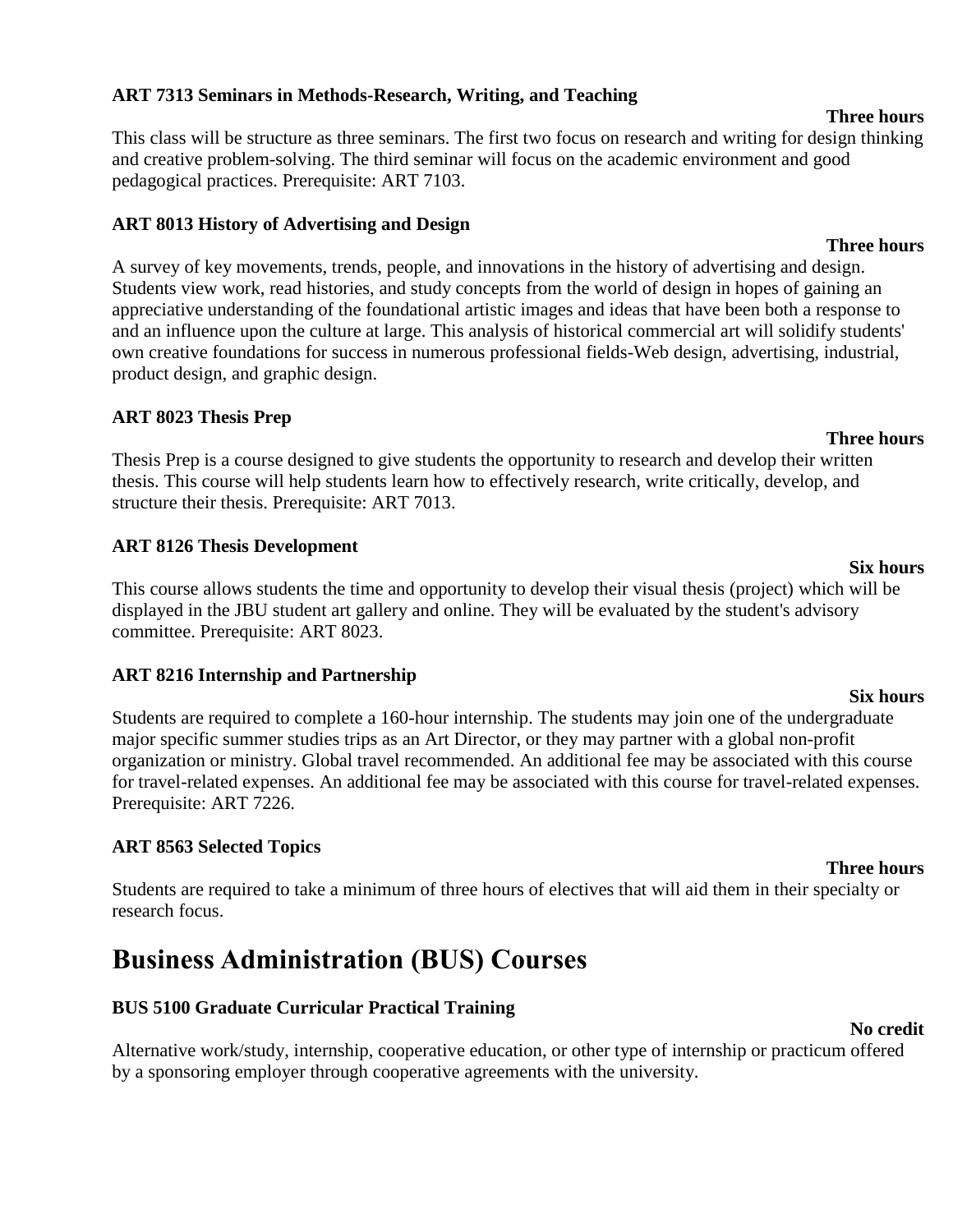#### **BUS 7013 Managerial Accounting**

An applied examination of the development and use of accounting information for managerial planning and control, providing insight for strategies designed to maximize organizational performance. Prerequisite: undergraduate accounting course or equivalent.

#### **BUS 7023 Process & Innovation**

Students will learn the foundational principles of process improvement. In addition, they will study innovation processes, Six Sigma, TQM and IDEO methodologies. A broad overview of tools and practices will be reviewed throughout the course within an ethical framework.

#### **BUS 7033 Organizational Management and Leadership**

A review of leadership and management theory and practice with emphasis on moral and ethical considerations. Leader competency and management practice are compared and contrasted and students practice effective applications of each to achieve personal and organizational goals. Mission, vision, and values as significant strategic planning and execution mechanisms are explored in relationship to both the organization and the individual. Students must take this course or BUS 7213 as their first course in any Graduate Business Program.

#### **BUS 7113 Marketing Strategies**

A study of integrative marketing strategies encompassing consumer behavior and market research, branding and product management, distribution, and promotion. Prerequisite: undergraduate marketing course or equivalent.

### **BUS 7213 Global Leadership and Ethics**

An exploration of how cross-cultural and global perspectives highlight competitive advantage through diversity. Application of universal standards of leadership and ethics in multiple organizational settings. Students must take this course or BUS 7033 as their first course in any Graduate Business Program.

### **BUS 7223 Managerial Economics**

A study of economic theories of the firm and of the market with an emphasis on applications to current business issues, global economic development, and shareholder influence. Prerequisite: undergraduate economics course or equivalent.

### **BUS 7233 Game Theory**

An exploration of strategic interaction characterized by situations in which each person's welfare is dependent on everyone else's actions as well as their own. Prerequisite: undergraduate economics course or equivalent.

# **BUS 7443 Leading Organizational Transformation**

#### **Three hours**

#### **Three hours**

### **Three hours**

# **Three hours**

# **Three hours**

# **Three hours**

# **Three hours**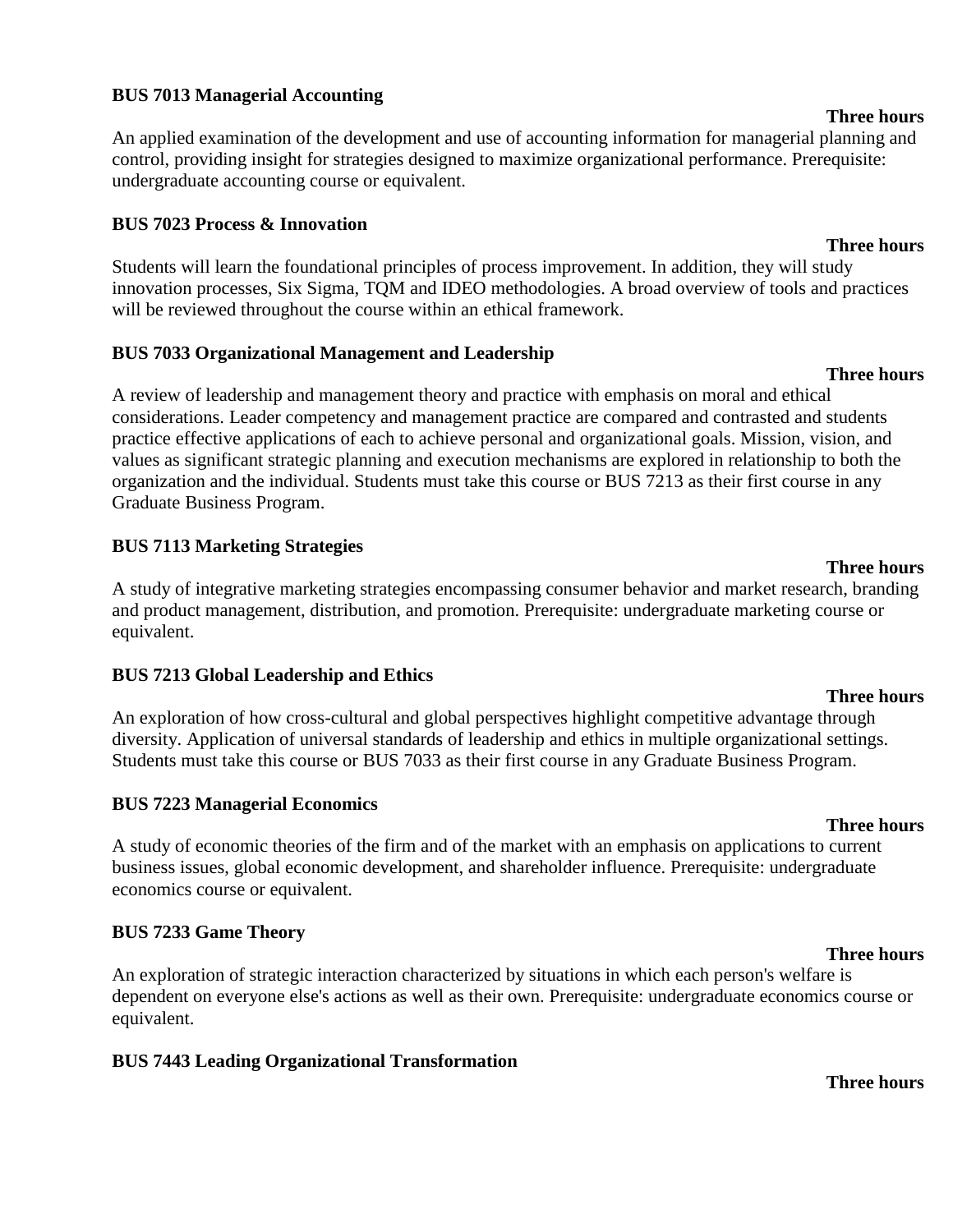A study of when and where transformation models are most effective. Involves the process of assessing organizational readiness for change and forecasting and designing alternative futures.

#### **BUS 7453 Personality and Emotional Health in Organizations**

An exploration of emotional intelligence and the development of relationships among various hierarchical work levels. Includes a study of the impact of cultural differences on organizational settings and a review of tools and models related to this process.

#### **BUS 7513 Operations & Management Consulting**

A thorough examination of influencing skills, active listening, facilitation, contracting, and negotiation.

#### **BUS 7753 Financial Acumen**

An applied examination of financial metrics designed to foster understanding as an integral part of an organization's overall performance strategy.

#### **BUS 8003 Managerial Finance**

An applied examination of financial concepts as a process of acquiring, analyzing, synthesizing, and disseminating relevant insights to facilitate strategies that maximize organizational performance and stakeholder value. Prerequisite: undergraduate finance course or equivalent.

#### **BUS 8013 Research Methods**

An examination of research methods in the social sciences with an emphasis on business research. The course provides quantitative and qualitative research tools and approaches for business research projects. Prerequisite: undergraduate research or statistics course, or equivalent.

### **BUS 8023 Project Management**

A comprehensive study of the role of the project manager and the initiating, planning, executing, and monitoring of organizational projects within the context of business globalization.

#### **BUS 8033 Christian Foundations of Business**

An examination of the basic elements of the Christian faith with the purpose of understanding Christian worldview, faith, practice, values, testimony, lifestyle, and the application of those in business and organizational settings.

### **BUS 8113 Global Supply Chain Management**

A study of the application of business management in a global environment and the human resource implications on international operations.

### **BUS 8133 Decision Modeling & Predictive Analysis**

#### **Three hours**

**Three hours**

# **Three hours**

**Three hours**

# **Three hours**

# **Three hours**

# **Three hours**

# **Three hours**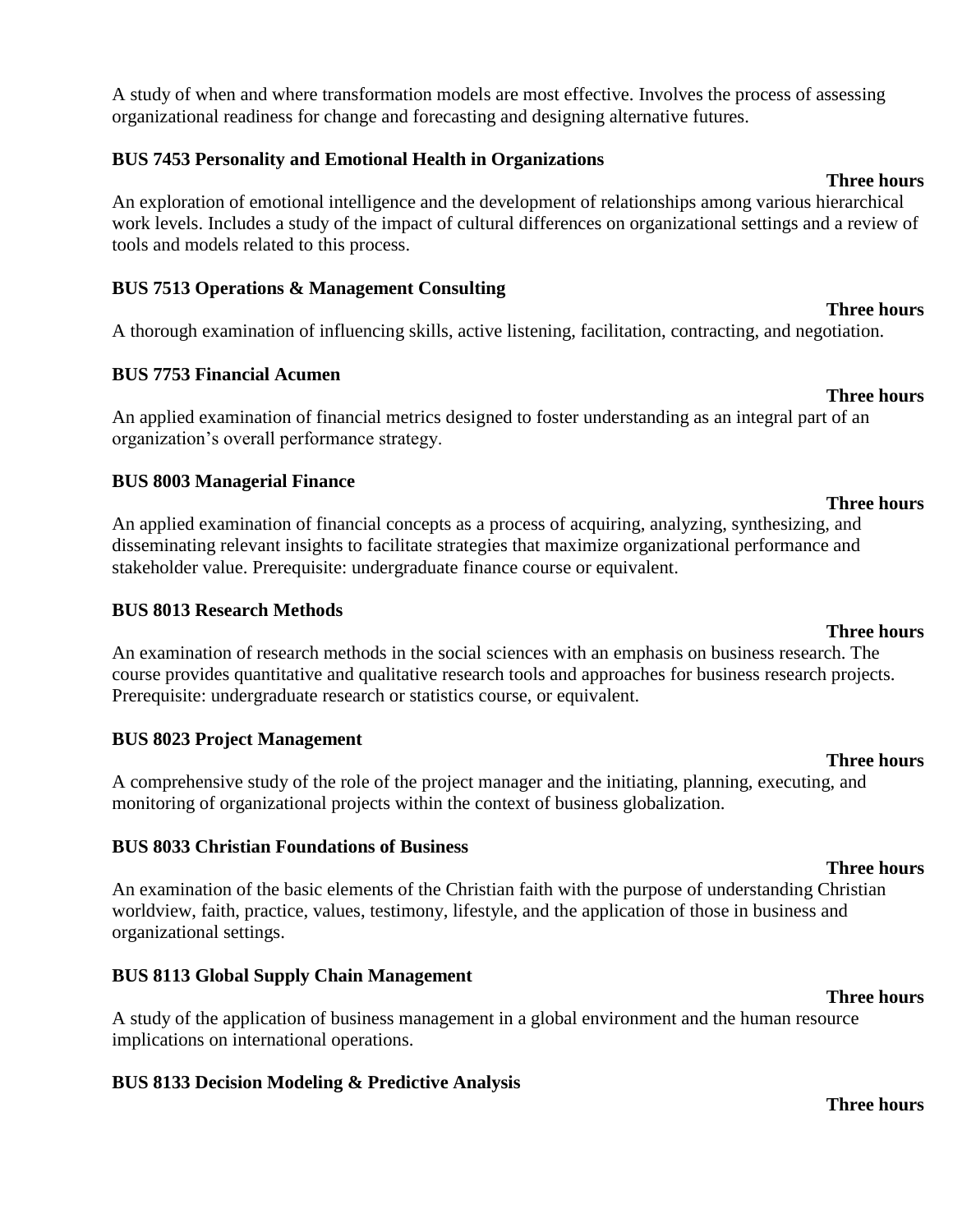A thorough development of the consumer decision process and its application to marketing strategy decisions.

#### **BUS 8213 Market Research**

The application of research methods to make informed decisions about complex marketing problems.

#### **BUS 8253 Survey of Global Business Practice & Foundations**

A survey of relevant international topics and an analysis of how firms succeed in a global context.

#### **BUS 8263 International Business Practicum**

An 8-week location-specific study experience with a one- to two-week travel component. Class sessions prior to and following the travel component of the class will be used for research, preparation, presentations, and assessment. Additional fees associated with this course.

#### **BUS 8273 Consumer Behavior**

An in-depth study of information processing and choice behavior as a function of psychological and environmental factors impacting consumer decision making.

#### **BUS 8283 Digital Marketing Analytics**

An examination of the creation, collection, and tracking of metrics and their application to the development of a digital marketing strategy.

#### **BUS 8293 Business Intelligence & Visualization**

An exploration of the processes, methodologies, infrastructure, and current practices used to transform complex business data into useful information and support business decision making.

### **BUS 8313 Organizational Effectiveness I**

An introductory exploration of theories, principles, and best practices, and skills necessary for organizational analysis and design. MSLE students who enroll in BUS 8313 must enroll in BUS 8323 the following term.

### **BUS 8323 Organizational Effectiveness II**

An extension of concepts covered in Organizational Effectiveness I with a strong focus on application, change management skills, and building and aligning high-performing teams. To be taken immediately following BUS 8313. Prerequisite: BUS 8313.

### **BUS 8343 Strategies for Emerging Markets**

A study of strategy development by multinational enterprises as it applies to complex business environments in developing countries.

#### **Three hours**

#### **Three hours**

# **Three hours**

**Three hours**

### **Three hours**

# **Three hours**

**Three hours**

### **Three hours**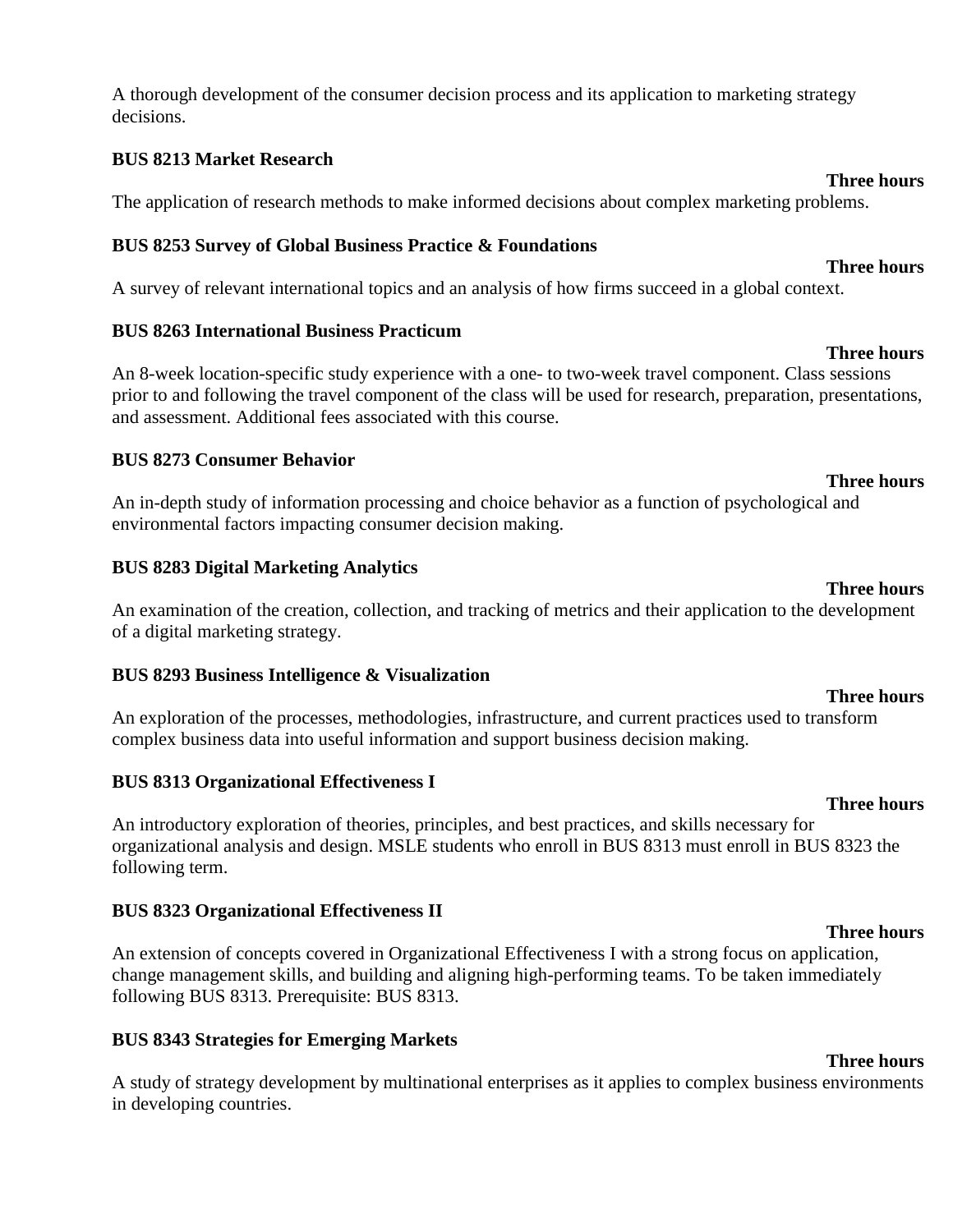#### **BUS 8353 International Stakeholder Management**

An application of stakeholder analysis from a global perspective addressing various worldviews to achieve business goals.

#### **BUS 8513 Survey of Organizational Behavior**

A study of motivation, leadership, reinforcement, learning, recruiting, selection, and job design.

#### **BUS 8523 Human Capital Analytics**

The analysis and application of human-based metrics on organizational improvement.

#### **BUS 8883 MSLE Capstone**

A final integrative experience demonstrating depth of learning and application of program content. May include an approved internship, applied project, or research initiative. Students must present their completed work. This course must be taken in the last six hours of a student's course of study.

#### **BUS 8893 Graduate Business Seminar**

An intensive development experience which allows participants to explore, discover, and affirm practices which enable individuals to address personal and organizational challenges. An additional fee associated with this course. This course must be taken in the last twelve hours of a student's course of study.

#### **BUS 8983 MBA Capstone**

A final integrative experience demonstrating depth of learning and application of program content. May include an approved internship, applied project, or research initiative. Students must present their completed work. This course must be taken in the last six hours of a student's course of study.

# **Counseling (CNL) Courses**

### **CNL 5100 Graduate Curricular Practical Training**

Alternative work/study, internship, cooperative education, or other type of internship or practicum offered by a sponsoring employer through cooperative agreements with the university.

#### **CNL 7013 Statistics and Research**

Basic research approaches to solving applied problems with emphasis on gaining a broad understanding of the research process. The course provides an introduction to statistics as well as an opportunity to critique research in an area of study.

#### **CNL 7023 Human Development**

# **Three hours**

#### **Three hours**

# **Three hours**

**Three hours**

**No credit**

**Three hours**

# **Three hours**

# **Three hours**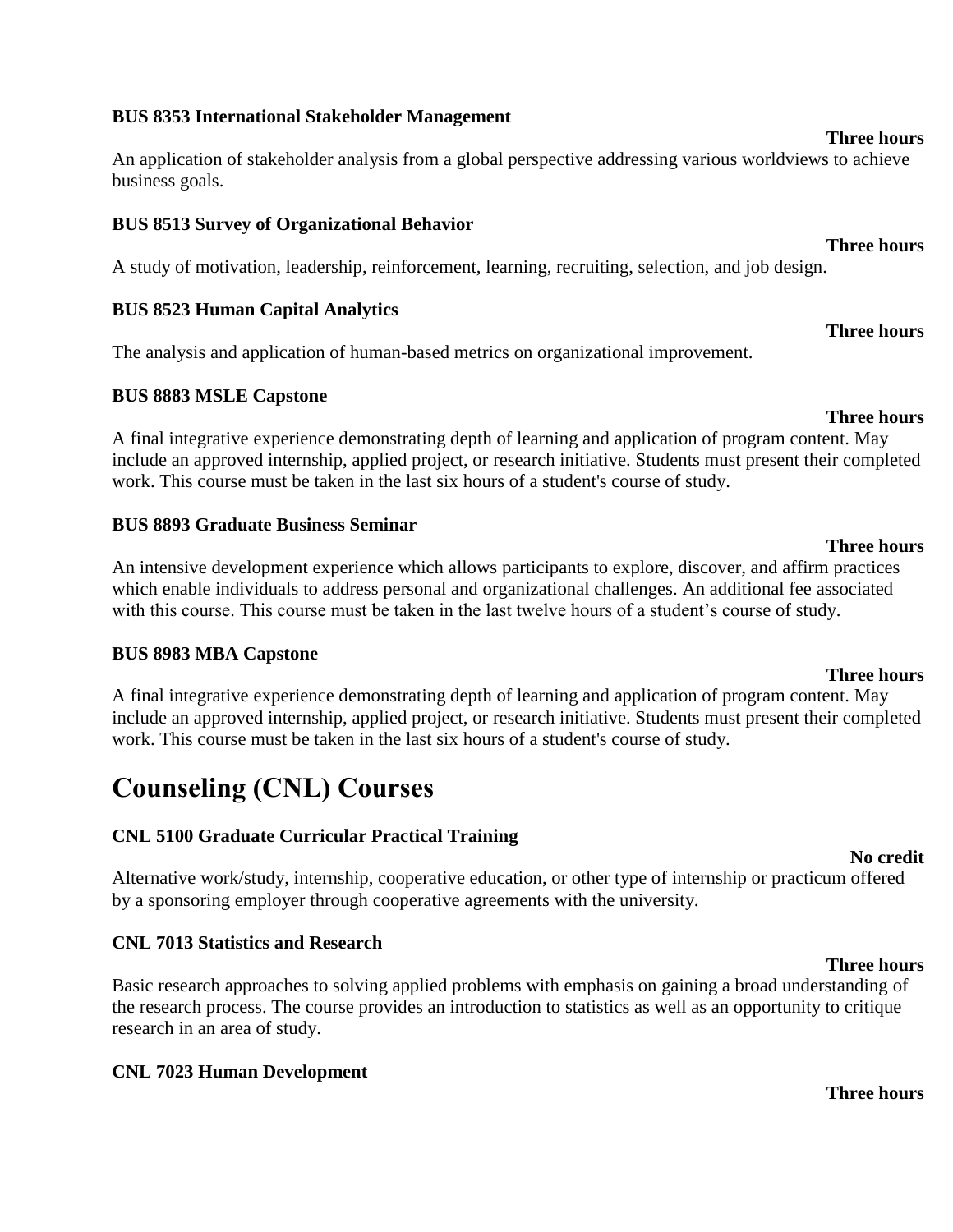An overview of theories of physical, cognitive, spiritual, and social/emotional development and processes throughout the life span. Theoretical and practical instruction is designed for application of developmental research and theory to educational and related mental health settings.

### **CNL 7033 Social and Cultural Foundations**

**Three hours** Study of social, cultural, ethnic, and gender issues related to families, schools, and communities. The impact of special issues (e.g., sexism, gender roles, ethnicity, race, differing lifestyles, discrimination, socioeconomic status, and social and multi-cultural trends) on individual family members, the family as a whole, and organizations such as the school and the church are examined.

# **CNL 7113 Principles of Family Therapy**

An overview of the major theories and their therapeutic implications. Focus is on treatment of problems within a systems framework. Students are given a comprehensive survey of the major models of family therapy that includes but is not limited to the following: Bowenian, Contextual, Experiential, Solution-Focused, Structural, Strategic, and Narrative.

### **CNL 7123 Group Theory**

An introduction to group theory and processes in counseling and guidance. Interaction patterns and dynamics within small groups are considered. Focused on the understanding of individual and group behavior, the course involves didactic and experiential learning in group theory and practice. Students participate in a group to develop self-awareness, acceptance, and effective interpersonal skills. Prerequisite: CNL 7133.

### **CNL 7133 Theories and Techniques of Counseling**

Overview of major counseling theories and techniques and a review of historical foundations of mental health care. Social, psychological, and philosophical influences associated with the counseling professions are considered.

### **CNL 7313 Career Development Information and Vocational Education**

An examination of career development theories, the research supporting the theories, and the practical application of these ideas in career counseling. Course work includes information about the development of an educational-occupational library, the classification of the world of work, and the use of occupational data in career counseling and development across the lifespan.

# **CNL 7353 Introduction to Play Therapy**

This course will cover the history, prominent theories, and research support for play therapy, as well as current trends and practices in play therapy. Fundamental play therapy skills will be covered, with a strong emphasis on child-centered play therapy. Implementation of play therapy within a family systems orientation will be a component of the course. Students who successfully complete the course will have sufficient knowledge to begin providing supervised play therapy. Prerequisite: CNL 7133.

# **CNL 7513 Introduction to Clinical Mental Health Counseling**

# **Three hours**

**Three hours**

# **Three hours**

**Three hours**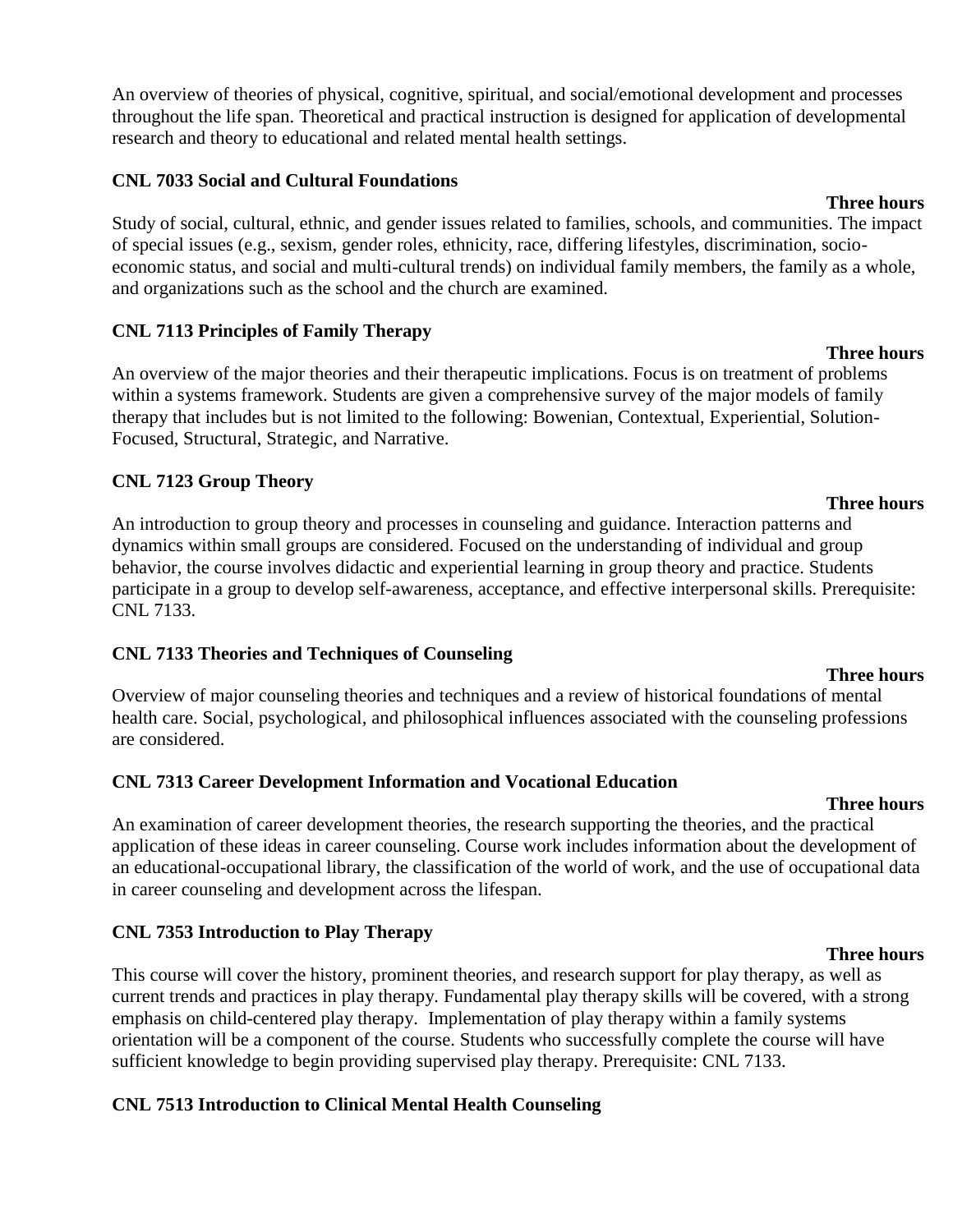This course provides an introduction to the history and foundations of mental health counseling. The roles, functions, and context of practicing in a variety of mental health settings will be explored. An overview of the professional issues and scope of practice for mental health professionals will be examined.

### **CNL 7613 Family of Origin**

An explanation of the theoretical bases of family of origin work. Exploration of the student's own family history and family patterns across generations is included. Course includes the review of the basic concepts and therapeutic techniques used in family of origin education and counseling.

# **CNL 7623 Family Systems**

A study of the conceptual and philosophical similarities and contrasts between systems theory and linear psychological theoretical frameworks. General systems theory, cybernetics, family systems, constructivism, and social constructivism are explored. The primary focus is the understanding and development of a family systems conceptual framework.

# **CNL 7633 Principles of Marital Therapy**

**Three hours** A study of the major theories and principles of marital therapy, focusing on the systemic models of marital therapy. Assessment techniques, intervention strategies, and issues common to marital therapy are examined. Prerequisite: CNL 7113.

# **CNL 7643 Family Sexuality**

Examines development of sexuality in the context of the family system including cultural, psychological, biological, and spiritual factors. Special attention is paid to the issues of gender, sexual functioning, and sexual dysfunction from a family systems perspective.

# **CNL 8013 Assessment**

Principles of measurement and assessment. Use of various assessment instruments including achievement, aptitude, intelligence, interests, and personality tests in the processes of counseling and guidance. Supervision in administering, scoring, and interpreting individual evaluation methods is emphasized.

# **CNL 8033 Christian Foundations in Counseling**

Understanding of Christian values and perspectives by examination of basic elements of the Christian faith. Through the study of the literature and theology of the Christian scriptures, candidates explore relationships among Christian faith, values, and practice, pertaining to the field of counseling.

# **CNL 8043 Relationship Assessment**

An examination of various relationship assessment instruments and their role in the assessment, diagnosis, and treatment of couples and families. Assessment of premarital, marital, parenting, and family systems is considered. Participants are trained in the administration and clinical application of standardized inventories. Students also examine how their theoretical orientation forms their assessment methodology.

#### **Three hours**

### **Three hours**

# **Three hours**

#### **Three hours**

**Three hours**

#### **Three hours**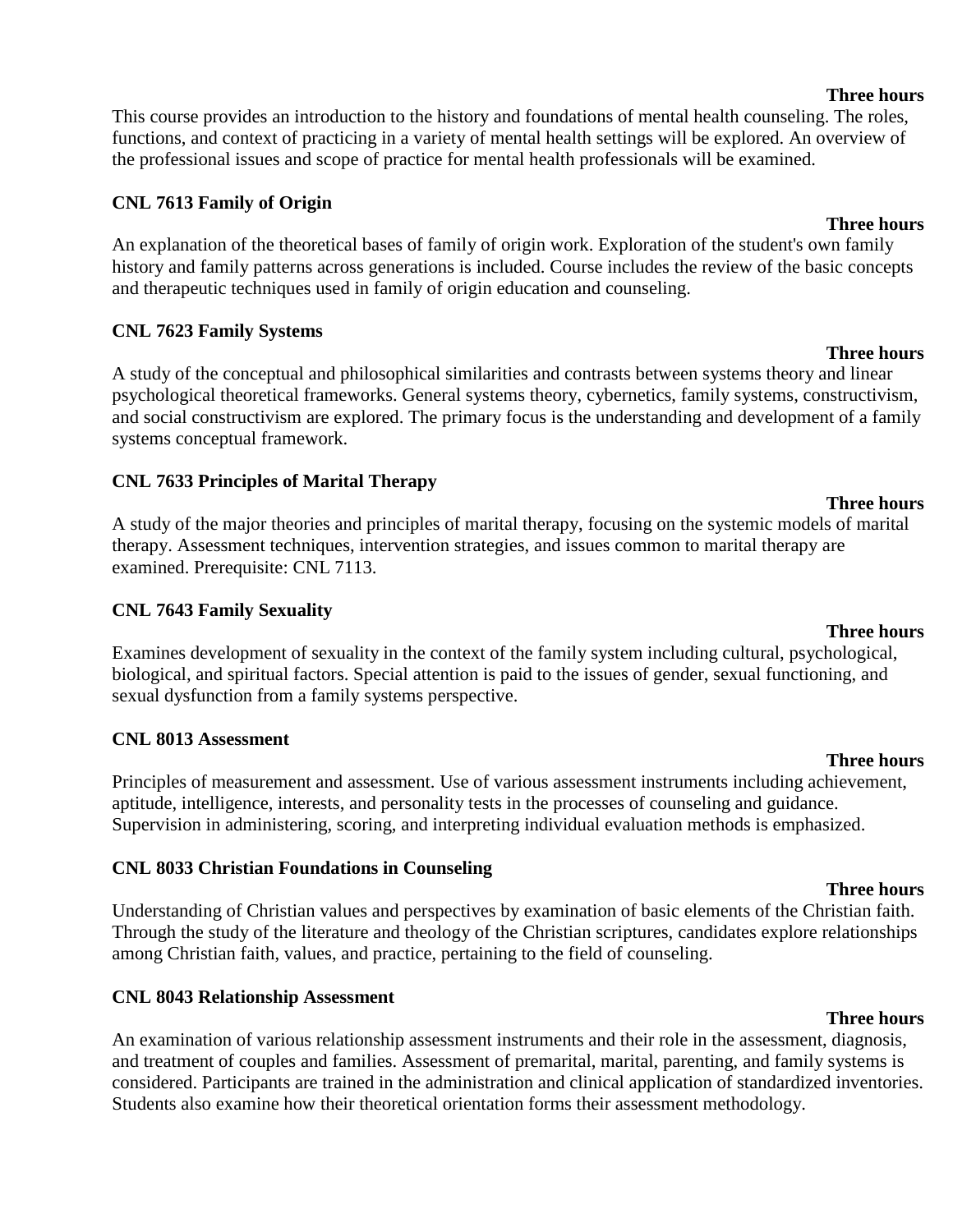#### **CNL 8053 Crisis Counseling**

This course provides an overview of the theories, history, and practice of crisis counseling. The examination of the credentialing process and principles in Critical Incident Stress Management will be reviewed. Study of the techniques and interventions used in a variety of crisis settings will be a focus on the course.

#### **CNL 8063 Addictions**

**Three hours** This course provides an overview of the essential physiological, psychological, and social effects of drugs, chemical dependency, and other addictive behaviors (e.g. gambling, sexual addition) taught from a general systems perspective. The etiology and history of addictions are discussed, as well as different theoretical approaches and treatment strategies, including outpatient and residential, individual, group, and family therapy.

#### **CNL 8073 Diagnosis and Case Management**

This course is a study of the diagnosis and treatment of abnormal behavior and personality and the foundations of case management. The student develops a working knowledge of the diagnostic categories of the current DSM and gains an understanding of the application of diagnosis to clinical practice. Students will also examine different models and strategies of case management, with emphasis on basic interviewing and assessment strategies, case conceptualization, and treatment planning for appropriate and effective intervention strategies; and effective documentation.

#### **CNL 8133 Advanced Psychopharmacology**

A basic introduction to psychopharmacology for non-medical counselors. General principles underlying the use of psychoactive medications to treat the major classes of mental illness are covered, with emphasis on practical aspects of pharmacology, including drug selection, dosage, side effects, and toxicity. Basic principles of neuropharmacology are also discussed. The goal is to equip counselors to better understand psychopharmacology and to interact with medical personnel who prescribe medications.

#### **CNL 8143 Child and Adolescent Counseling**

This class will provide an overview of the clinical skills used in the practices of child and adolescent therapy. Clinical assessment and treatment of children and adolescents in socio-cultural context will be the focus for knowledge and skill development in this class. Multiple therapy perspectives will be utilized with the primary theoretical emphasis being a family systems/therapy framework. Common childhood and adolescent disorders will be reviewed and applied to specific case material.

#### **CNL 8213 Family Play Therapy**

This advanced play therapy course focuses on concepts and skills for working with children and their families using an integration of play therapy and family systems approaches. The class will also focus on learning how to train parents/caregivers to be therapeutic agents in their children's lives through the utilization of filial therapy. Other play-based approaches aimed at improving parent-child relationships will also be reviewed. Students will also learn play-based activities that can be used for assessing and improving family relationships in conjoint family therapy sessions. Prerequisite: CNL 7353.

#### **Three hours**

## **Three hours**

### **Three hours**

**Three hours**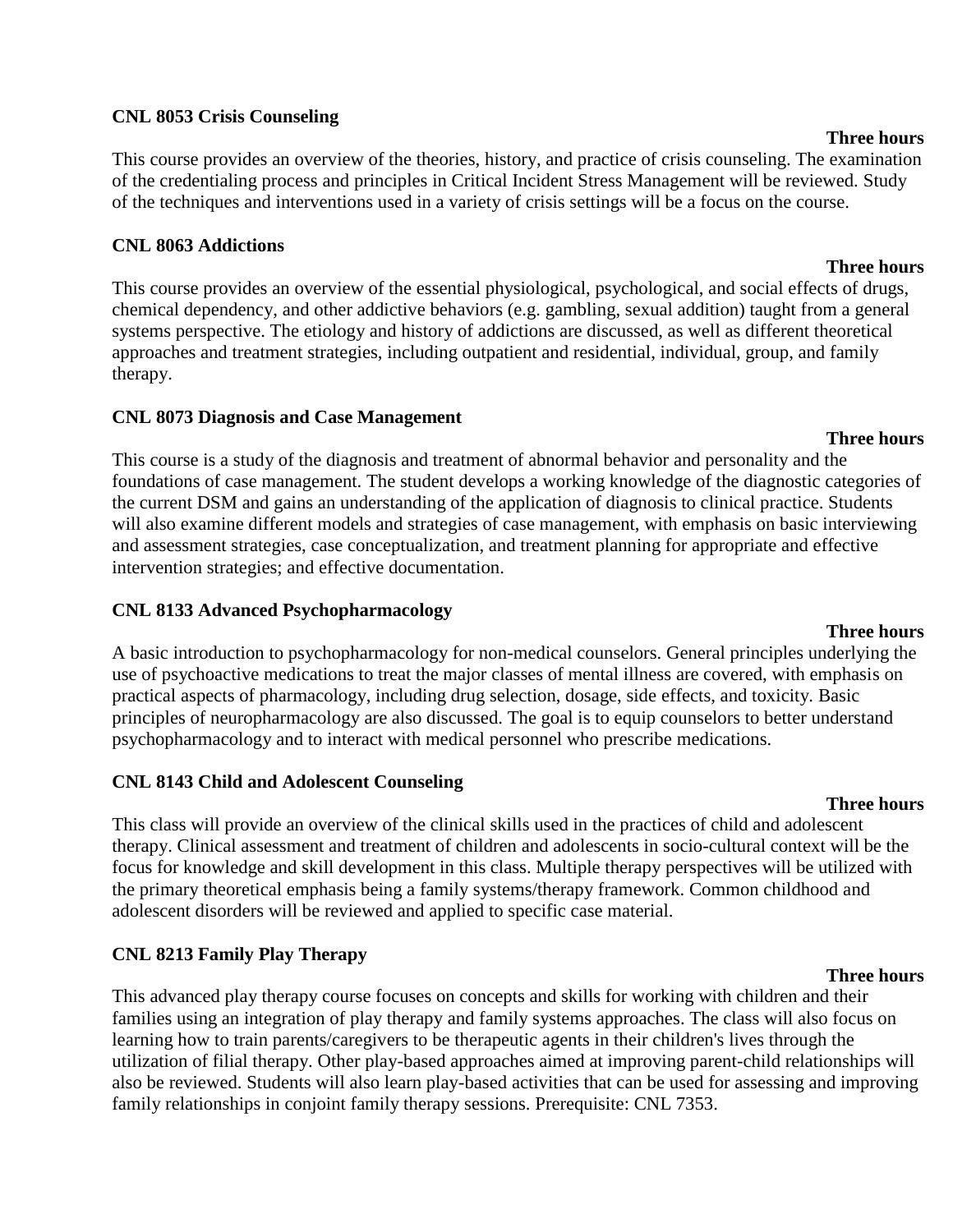#### **CNL 8313 Applied Research**

Students in this course will learn advanced level research and statistics as applied in the counseling field. Students should have completed introductory level course work in statistics and research methods. Students will develop skills that will enable them to design, conduct, and report applied research. Students will be exposed to the logic underlying the research process, as well as a broad range of research designs. Throughout the course there will be an emphasis on both conceptual understanding and the development of practical skills. Prerequisites: Upper division undergraduate courses in statistics and research methods in the last five years with minimum grade of 'B' in each course, or CNL 7013 Statistics and Research.

#### **CNL 8433 Professional Development and Ethics**

Insights into professional roles and functions. Areas of emphasis include professional socialization and the role of professional organizations, licensure and certification, legal responsibilities and liabilities of clinical practice and research, family law, confidentiality issues, marital and family Code of Ethics, and interprofessional cooperation. The content of the course is specific to the practice of marital and family counseling.

#### **CNL 8523 Orientation to Counseling in Elementary and Secondary Schools**

**Three hours** An introduction to the application of counseling in an educational environment; this course is designed for non-educators who are seeking the school counseling emphasis to familiarize the student with the following content areas: educational terminology, educational process, educational leadership, testing in culture and structure. It will expose the student to a variety of educational experiences through observational hours in an approved school settings.

#### **CNL 8533 School Policies and Issues**

Study of the principles and models that are the basis for the organization and administration of counseling services in schools. Content includes construction of needs assessments, crisis response, community referrals and empirically sound techniques used to provide counseling services to school aged children. Based on the Arkansas model, course will emphasize the importance of outcome based assessments. Prerequisite: CNL 8523.

#### **CNL 8613 Brief Therapy**

A study of time-limited approaches to helping people change in various clinical settings with special emphasis on the Mental Research Institute (MRI), the Solution-Focused and the integrative Solution-Based Brief Therapy models. Content includes a historical and theoretical analysis as well as a review of the research and application to individual, marital, family, and group counseling.

#### **CNL 8701 Pre-Practicum Laboratory**

An orientation to the requirements of practicum/internships. Students practice basic counseling skills, case management skills, and review the ethical considerations required of practicing counselors. Upon demonstration of a satisfactory working knowledge in each of these areas, the supervising faculty will grant approval for the student to enroll in practicum.

#### **Three hours**

**Three hours**

#### **Three hours**

## **Three hours**

#### **One hour**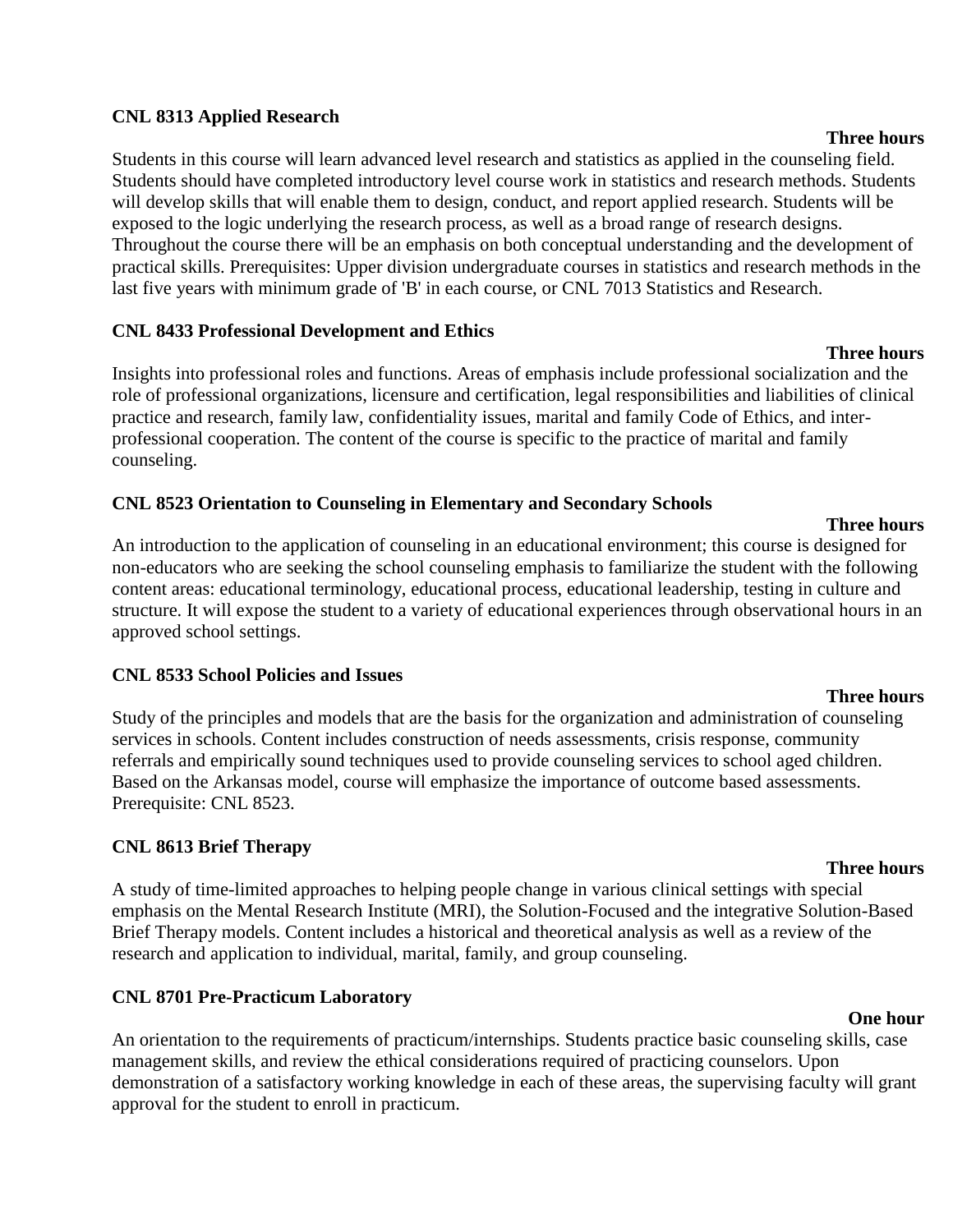#### **CNL 8712 Practicum I in Play Therapy**

A supervised clinical experience for the development of play therapy skills. Prerequisite or corequisite: CNL 7353.

### **CNL 8722 Practicum II in Play Therapy**

A supervised clinical experience for the development of play therapy skills. Prerequisite: CNL 8712.

### **CNL 8732 Practicum III in Play Therapy**

A supervised clinical experience for the development of play therapy skills. Prerequisite: CNL 8722.

### **CNL 8813 Practicum I**

A supervised experience for the development of counseling skills. Recommendation by the Department of faculty and admission into candidacy required.

#### **CNL 8823 Practicum II**

A supervised experience for the development of counseling skills and competencies.

#### **CNL 8873, 8883, 8893 Internship I, II, III**

Supervised experience designed to develop competencies necessary for counseling. Prerequisites for 8873: CNL 8823 and recommendation by graduate Counseling faculty. Prerequisite for 8883: CNL 8873. Prerequisite for 8893: CNL 8883.

#### **CNL 8901, 8902, 8903 Selected Topics in Counseling**

An intensive study of a selected area of counseling designed to meet the particular needs of pre-service and/or in-service counselors or administrators. Prerequisite: consent of instructor.

#### **CNL 8911, 8912, 8913 Selected Topics in Play Therapy**

## **One to three hours**

An intensive study of a selected area of play therapy designed to meet the particular needs of pre-service and/or in-service counselors or administrators. Prerequisite for 8913: CNL 7353.

## **Cybersecurity (CYB) Courses**

#### **CYB 7103 Cybersecurity Foundations**

The course will provide students with an overview of various cybersecurity concepts. We begin by exploring the history, terminology, and need for security, then navigate through ethical, legal and professional issues. We introduce numerous security technologies and their importance. The overview ends

**Two hours**

**Two hours**

# **Two hours**

**Three hours**

**Three hours**

#### **Each course, three hours**

### **One to three hours**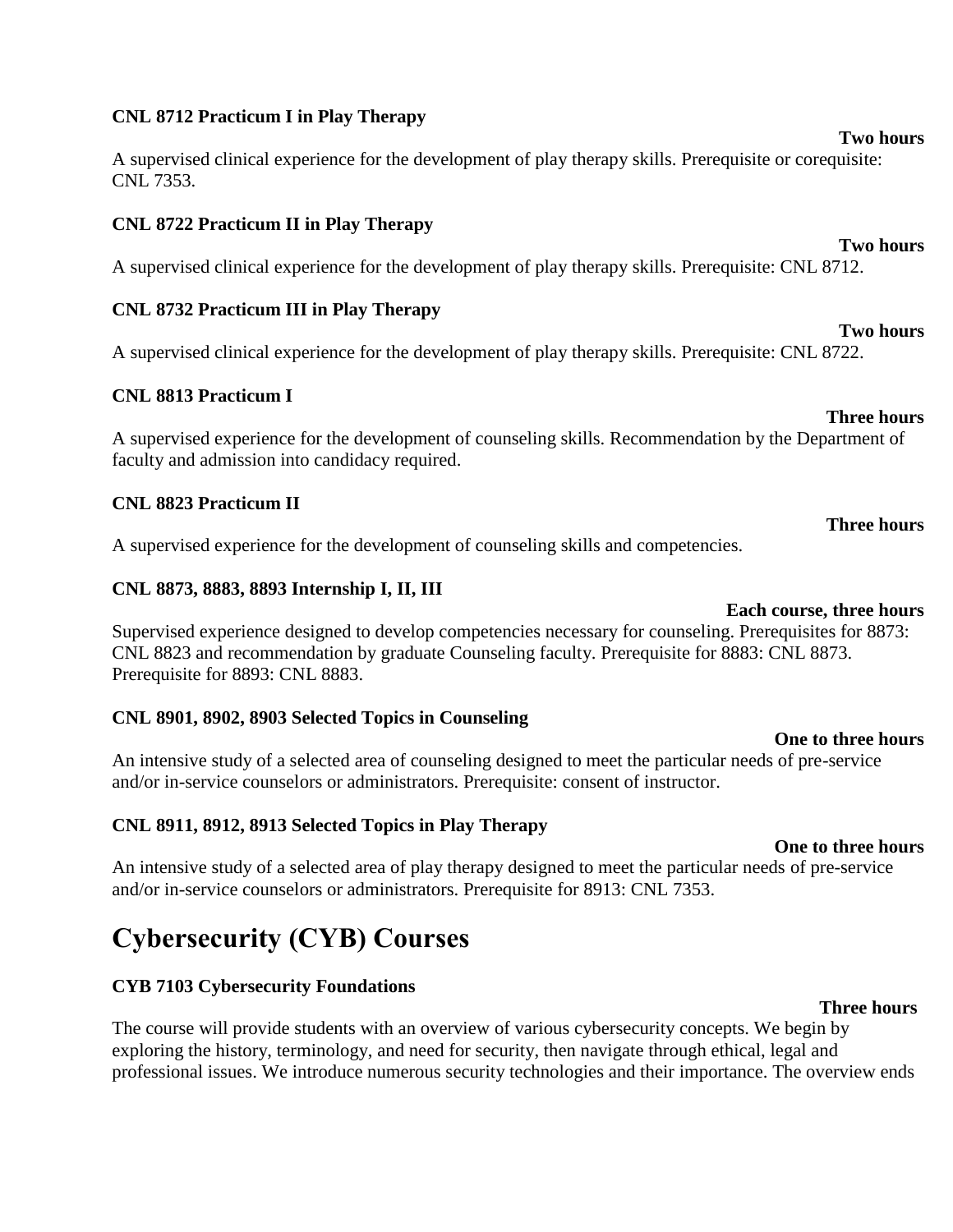with discussions on planning, risk management, and implementing information security. An additional fee associated with this course.

### **CYB 7113 Legal Issues and Ethics**

This course explores ongoing ethical dilemmas created by technology and the concepts of governance and how it applies to information systems. Discussions deal with topics centered on ethics, regulations, laws, and the importance of compliance to minimize risk. An additional fee associated with this course.

### **CYB 7133 Digital Forensics**

**Three hours** This course covers the fundamentals of digital forensics covering both theoretical and practical foundations of commonly used techniques and methods. Evidence collection, recovery, extraction, and data hiding are essential topics of the course. The discussion also covers processes and procedures required to comply with legal standards of evidence as well as the legal and ethical implications of forensic methods. An additional fee associated with this course. Prerequisite: CYB 7103.

### **CYB 7213 Network Security**

This course explores numerous network technologies. We review network fundamentals and topologies before looking into threats, vulnerabilities, cyber crimes, and information assurance. After covering disasters, access controls, and authentication, the course includes cryptography, firewalls, intrusion detection and prevention systems, wireless and mobile networks, anti-virus/anti-malware, and other topics. The hands-on focus will give students a substantial knowledge of network security technologies as a result. An additional fee associated with this course.

#### **CYB 7233 Information Technology Risk Management**

This course examines the risks organizations face and how proper planning can reduce those risks. Discussions include threats, vulnerabilities, compliance, security controls, and assets. The course culminates by discussing risk mitigation plans such as business impact analysis, business continuity plans, disaster recovery plans, and incident response. An additional fee associated with this course.

### **CYB 8113 Security Policies and Privacy**

**Three hours** This course introduces and reinforces the importance of information security policy for all organizations. Topics will include governance, business drivers, types of policies and frameworks, data classification, implementing and maintaining IT security policies. Discussions surrounding privacy and ethics will play an important role in shaping views on policy and their creation.

### **CYB 8213 Secure Infrastructure Operations**

This course will focus on the various security technologies used in proactively managing network infrastructures. Topics will include multi-layered defense, security information and event management, traffic analysis, system life-cycle, and distributed management among others. The distinctly hands-on focus will give students a meaningful understanding of all network security operations as a result. An additional fee associated with this course. Prerequisite: CYB 7213.

#### **Three hours**

#### **Three hours**

**Three hours**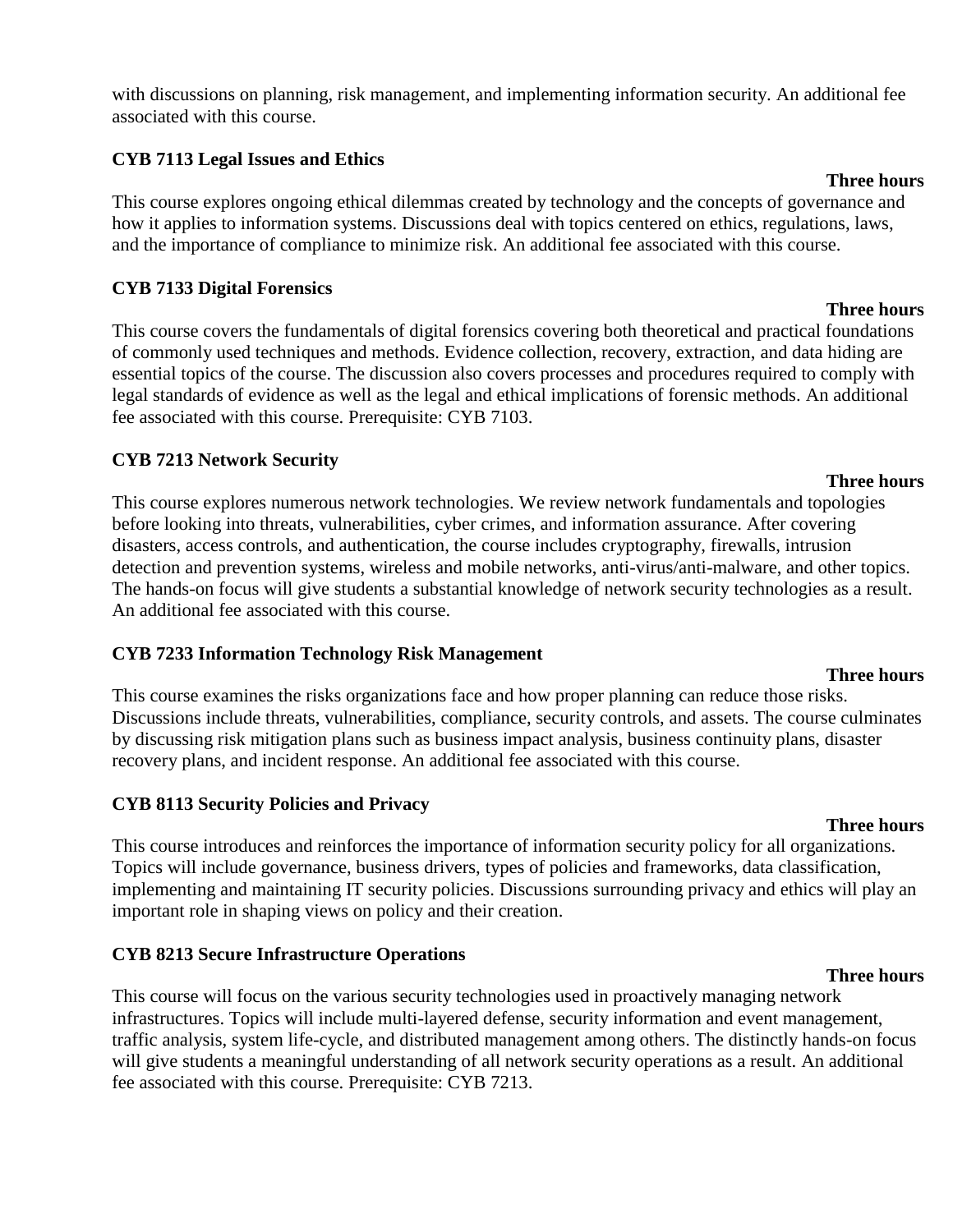#### **CYB 8233 Ethical Hacking and Incident Response**

This hands-on course delves into the offensive side of security by examining tools and techniques of hackers and professionals alike to identify system weaknesses. Additionally, it will cover responding to incidents, social engineering, and physical security. An additional fee associated with this course. Prerequisite: CYB 7103.

#### **CYB 8313 Secure Software Design**

This course will equip the students with the knowledge and skills necessary to develop and operate dependable and secure software systems. It covers topics including emerging threats, development and implementation, application review and testing, vulnerability mapping, web application threats, secure data management, and secure software development frameworks. Prerequisite: CYB 7103.

#### **CYB 8983 Capstone Project**

The pinnacle course of the program culminates with a project that integrates all aspects of the program. Students will be required to design policy, model a secure infrastructure, and demonstrate an implementation of technology that complies with both policy and network design for a fictitious company. It will encompass the entirety of the program and ensure students succeed in the workplace. To be taken in final semester and advisor approval required. An additional fee associated with this course.

## **Education (ED) Courses**

#### **ED 5100 Graduate Curricular Practical Training**

#### **No credit** Alternative work/study, internship, cooperative education, or other type of internship or practicum offered by a sponsoring employer through cooperative agreements with the university.

#### **ED 7033 Christian Foundations in Education**

This course challenges individuals to consider the strong connections between a Christian application of life and the field of education. While considering the historical and philosophical foundations of education and current education issues, connections between the role of a teacher/administrator and the role of biblical "shepherding" will be explored and discussed.

#### **ED 7233 Human Development**

The course will review the developmental characteristics of children from birth through adolescence in five domains: physical, cognitive, social, emotional, and moral. The developmental characteristics will be investigated in many contexts for infants/ preschooler, elementary, middle school, and high school children. Both developmental characteristics and context will be used to understand individual children. Field experience required.

#### **ED 7353 Human Intellect and the Brain**

#### **Three hours**

#### **Three hours**

#### **Three hours**

#### **Three hours**

**Three hours**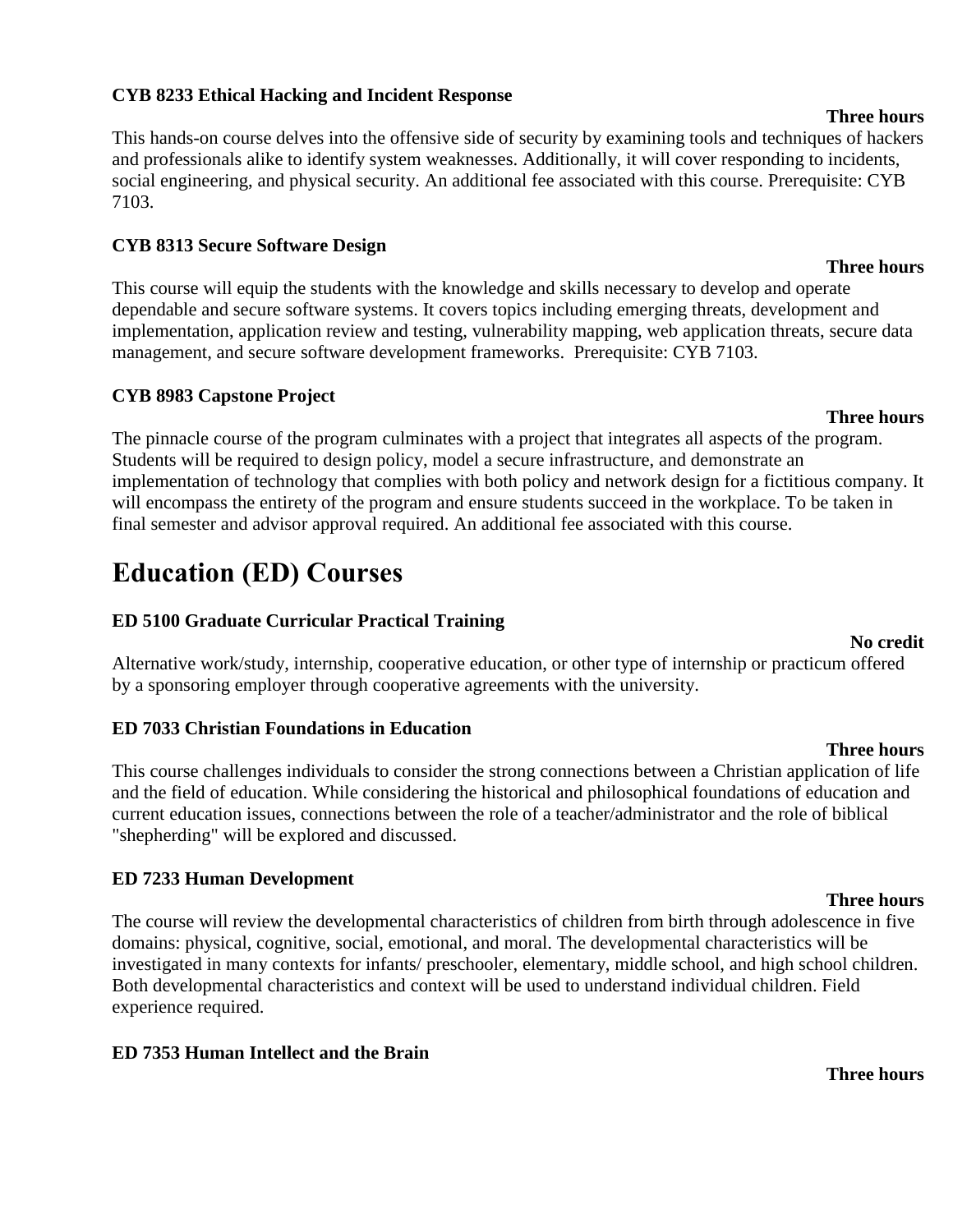This course will focus on a broad understanding of human intelligence and cognition while exploring answers to the following questions: What is human intelligence? Can we know and measure a person's intellectual capabilities? Can intelligence be increased or improved? How does the brain learn? What do teachers do that affect learning?

#### **ED 7433 School Law and Ethical Issues**

#### **Three hours**

**Three hours**

This course will provide an analysis of the legal and ethical problems facing school administrators. Case studies will provide material for discussion about current issues that face schools across the nation. Legal issues surrounding special education and ethical decision-making will be a focus throughout this course.

#### **ED 7513 Action Research and Data Analysis for School and Classroom Use**

This course will focus on basic knowledge of statistics as applied to the field of education (broadly and content-specific); multiple methods of assessment; using assessment to inform instruction; and being advised by school leaders as they create an action research proposal that could benefit a regional school and move students toward established goals. Field experience required.

### **ED 7523 Parent and Community Relations**

How schools and communities relate to one another determines the overall success of an educational program. This course is designed to prepare school administrators to develop the communication and outreach strategies needed to create effective partnerships between the school, families, and the community. Relationship-building strategies will be addressed along with strategies for managing stressful situations. The focus of this course is to view students, teachers, staff, families, and the community as partners in the education process. Field experience required.

#### **ED 7613 SpEd 101 Academy**

This course will provide knowledge and practical support for teachers initiating work teaching in the field of Special Education. Various types of exceptionalities in children will be examined including those with pervasive cognitive delays, specific learning disabilities, physical impairments, emotional disturbances, and other health impairments. Also discussed within this course are the legal responsibilities, support systems, and instructional strategies necessary to provide effective instruction for special education learners, including an understanding of Response to Intervention (RTI) and the Individual Education Plan (IEP) process and accommodation plans. The focus will be on the resource room environment and inclusive classroom (co-teaching). Candidates will be equipped to respond to the breadth of needs of children with exceptionalities within the public school system.

#### **ED 7623 Special Education Behavior Management/Assessment**

This course will focus on developing an understanding of students with behavioral issues and how to apply appropriate behavior intervention systems based on evidence collections used to identify, understand and work with children that have challenging behaviors. Topics in this course will include: understanding the behaviors, the difference between symptoms and problems, redirection to appropriate behaviors, individual and whole classroom interventions, behavior management strategies, social skills development, and cultural competency. Additionally, this course will focus on available assessments that can support the data

#### **Three hours**

#### **Three hours**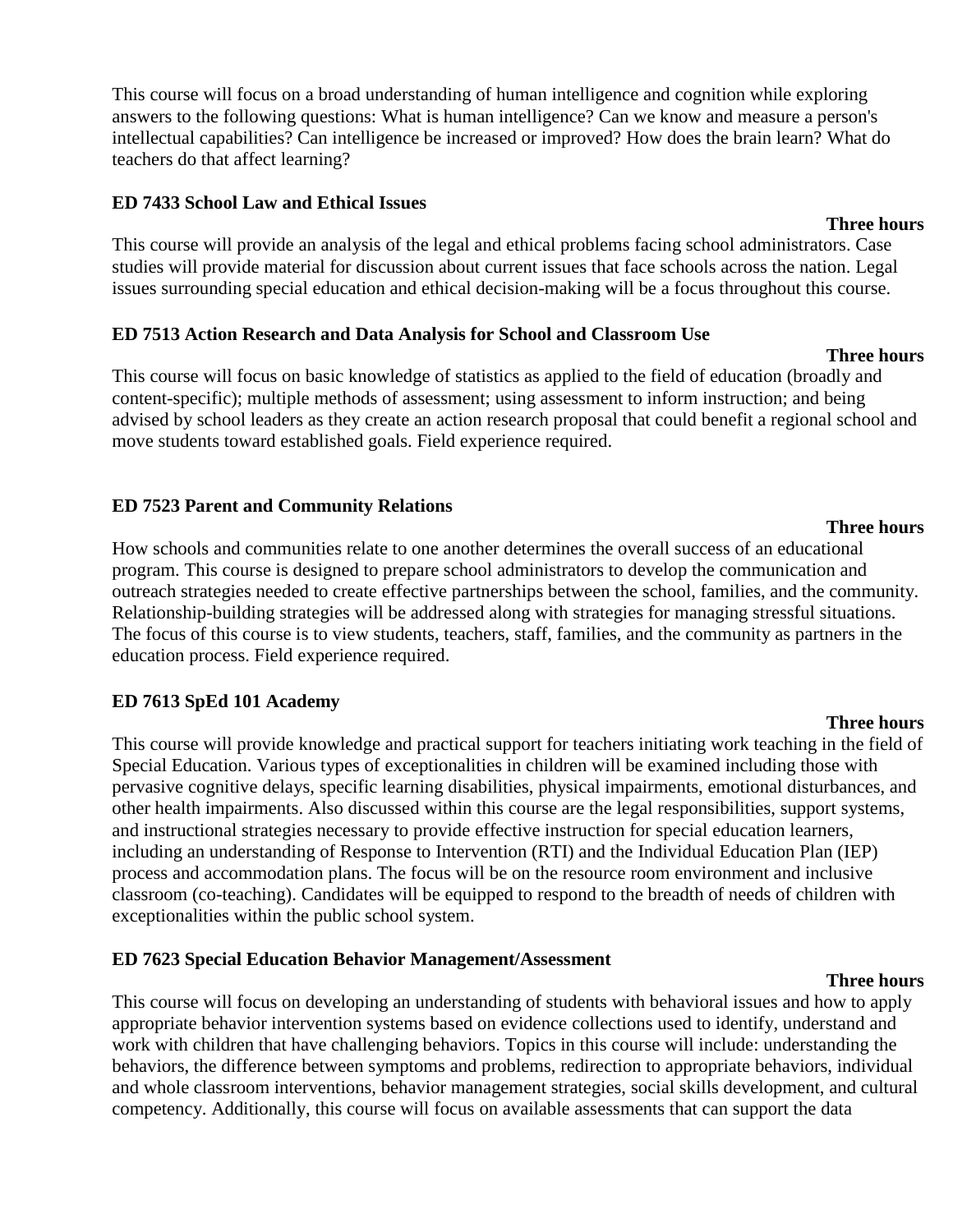collection necessary to identify cognitive and behavioral issues and monitor interventions to support an Individual Education Plan (IEP). Both special education and regular classroom teachers will benefit from the behavior management and assessment tools provided by this course.

#### **ED 7633 Special Education Instructional Strategies**

**Three hours** This course will examine research-based instructional strategies that promote student achievement and how these strategies can be used to specifically support academic growth for students with exceptionalities. The course will also examine the importance of word study to the development of reading skills, and how the use of multi-sensory techniques can increase reading success rates for students with exceptionalities.

#### **ED 7643 Foundations of Special Education**

Examination of the types of exceptionalities in children including those with pervasive cognitive delays, specific learning disabilities, physical impairments, emotional disturbances, and other health impairments. This course covers the legal responsibilities, support systems, and instructional strategies necessary to provide effective instruction for learners in Special Education, including understanding of the Individual Education Plan (IEP) process, as well as awareness of students with Section 504 accommodation plans. This includes the self-contained environment, and inclusive classroom (co-teaching). Designed to equip candidates to respond to the breadth of learners in Special Education needs within the public school system. Field experience required.

#### **ED 7733 Differentiated Learning**

### Differentiated Learning promotes the value of all learners and their unique contributions to the classroom as individuals. This course encompasses teacher preparation for the diverse learners in their classroom and provides the skills and knowledge necessary to allow for customization of instruction for learners with a range of differences. Learners will develop knowledge about the categories of disabilities under the Individuals with Disabilities Act as well as English Language Learners and gifted learners. Strategies to differentiate instruction, apply modifications and accommodations and incorporate assistive technology will also be emphasized. Field experience required.

### **ED 7933 Organizational Dynamics and Change**

#### **Three hours** An emphasis on theories of organizational behavior and practices of managing and leading people within the context of the school organization. Students will explore the dynamics of schools and school personnel, including the change processes within school systems as well as the organizational culture that guides and defines public education.

### **ED 8123 Educational Leadership**

This course is designed to prepare individuals with the skills to become transformational leaders with a focus on shaping the school culture by facilitating the development of a shared school mission, vision, values, and goals. The goal is to develop individual who are able to address the complex multidimensional challenges facing school administrators.

### **ED 8133 Building Learning Communities**

#### **Three hours**

#### **Three hours**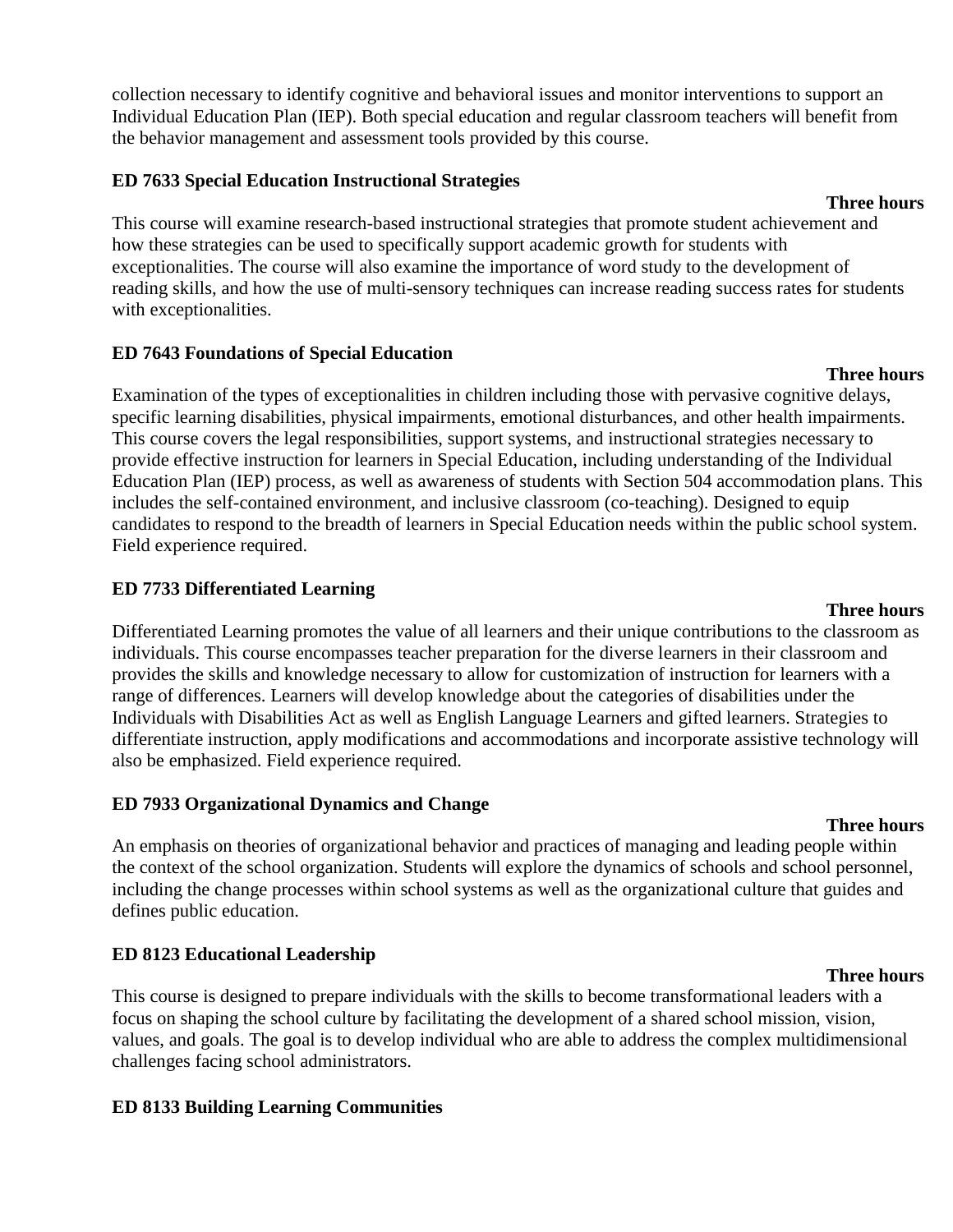#### **Three hours**

In response to known needs, the teacher-as-leader must cast a vision and oversee the construction of a strategic plan in an environment that fosters trust among and between all stakeholders. Taking on the role of Instructional Facilitator, students will work collaboratively to analyze data and construct a plan for leading a professional community toward achievement of goals that are aligned with the local institution's school improvement plan. Opportunities and training for planning regular staff meetings and designing professional development geared toward the needs of individual faculty and staff members will be a strong emphasis for this course. Field experience required.

#### **ED 8143 School Finance**

This course will provide participants with an understanding of how financial and budgetary issues can support and influence academics within a school setting. The focus of the course is on how to support the school's mission, vision, and values as a budgeting manager through a collaborative decision-making process. Participants will also be provided with an understanding of equity issues and fiscal consequences associated with planning a school budget.

#### **ED 8173 Instructional Facilitation/Teacher Leadership**

Emphasis on theoretical foundations for Instructional Facilitators (IF); taking on the role of IF while applying knowledge of adult learning theories and practicing strategies for working with faculty to improve in identified areas of need. Application of good questioning skills for diagnosis and for instruction is an important part of this course; students will work together while experiencing/role-playing leadership aspects of an IF, demonstrating their ability to lead in-service teachers to higher levels of competency related to but not limited to the following: content, classroom management, instruction, and assessment. Field experience required.

#### **ED 8233 Advanced Curriculum Design**

Emphasis on mastery of the curriculum development process, along with knowledge of adult learning theories and the dynamics of collaboration between and among colleagues and community members. This course seeks to fine tune the intuitive and informed practice of a teacher who will be facilitating the professional development of colleagues. Field experience required.

#### **ED 8243 Supervision and Evaluation**

#### **Three hours**

This course is designed to support the administrator's supervisory role as it relates to teacher evaluation and improvement of classroom instruction. Charlotte Danielson's Enhancing Professional Practice, the Arkansas Teacher Excellence and Support System (TESS), and the Arkansas Leader Excellence and Development System (LEADS) will be used as the basis for instruction. The focus will be on the development of professional practice through the use of goal setting, professional growth plans, and professional coaching models.

#### **ED 8323 Teaching Literacy in the SPED Classroom**

#### **Three hours**

This course will examine effective methods for teaching reading to students with exceptionalities. The history and structure of the English language will be covered as well as techniques in teaching encoding and decoding. The course will also examine the importance of word study in the development of reading skills

#### **Three hours**

#### **Three hours**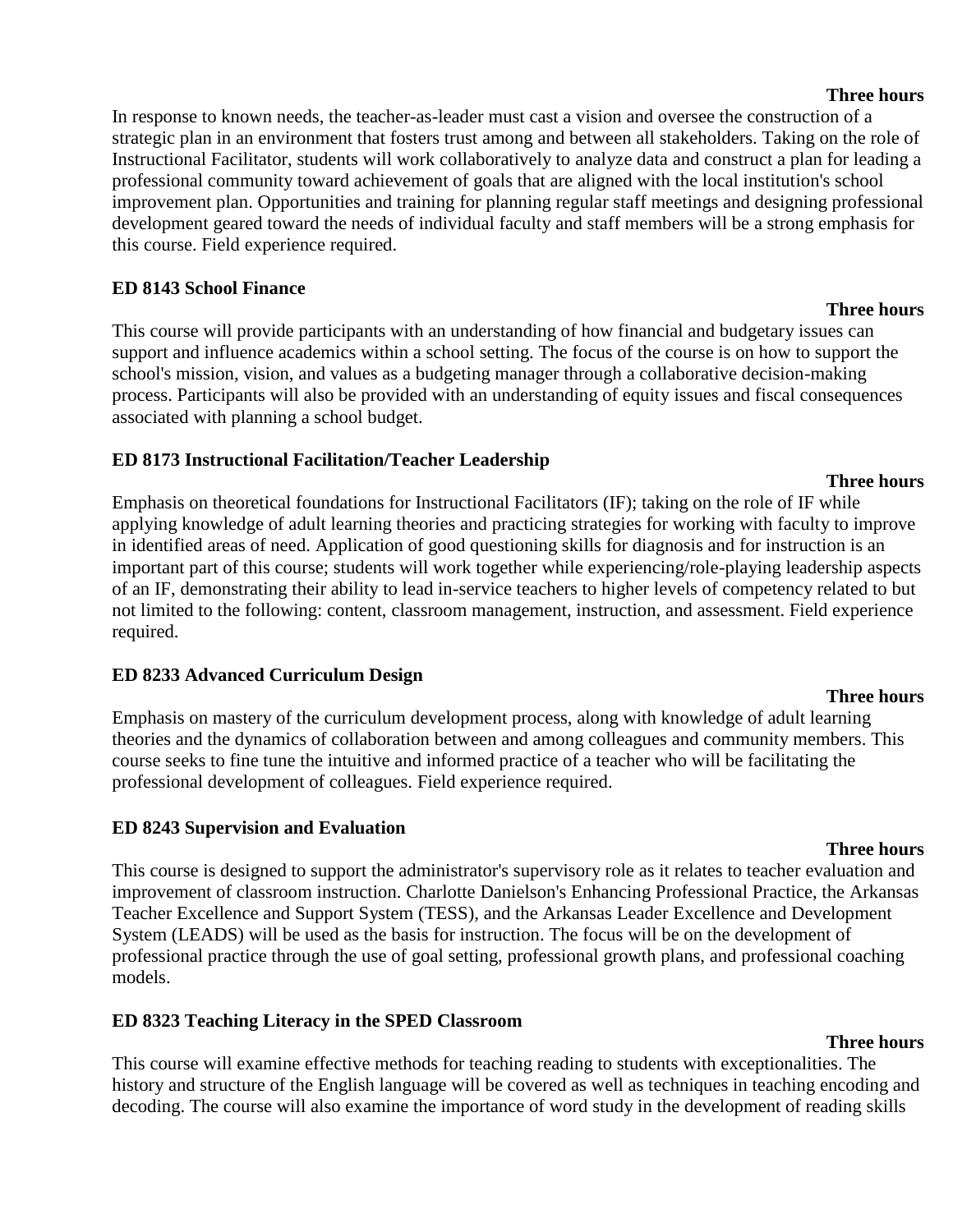and how the use of multi-sensory techniques can increase reading success rates for students with exceptionalities. Field experience required.

### **ED 8343 Programming for Students with Exceptionalities**

This course will examine the need to develop and adapt curriculum for individual learners in the general and special education classroom. Individualized Education Programming (IEP) development will be reviewed and discussed at length with clinical experience required. Adaptations in the form of modifications and accommodation will be reviewed. The importance of universal design instruction for all students and response to intervention best practices will be reviewed and discussed. Field experience required.

### **ED 8363 Characteristics of Students with Exceptionalities**

This course will examine the different disabilities under the Individuals with Disabilities Education Improvement Act (IDEA 2004). Characteristics of each disability will be explored through reading assignments, online videos, and classroom observations. In addition, this course will look at how to structure classroom learning and the physical environment in order for students with exceptionalities to learn and succeed in the school setting.

### **ED 8382 Special Education Practicum K-12**

This course is a two-hour course designed to give M.Ed. Special Education candidates the opportunity to practice the skills that they have acquired throughout the program under the guidance of a licensed special education teacher. The goal is to develop individuals who are able to address the complex multidimensional challenges facing special education teachers. Field experience required.

#### **ED 8423 Pedagogy: Classroom Instruction**

This course will focus on general pedagogies, strategies, and methodologies that work well with all disciplines; students will learn how to create and select appropriate objective and subjective test items. General behavior management and assessment principles will be integrated into the content area; the students will know and use the Danielson Framework when constructing lesson plans and a unit of study. Field experience required. Corequisite: ED 8711.

#### **ED 8443 Pedagogy: Management and Assessment**

This course will focus on two major professional responsibilities that foster classroom learning: classroom management and assessment. Learners will explore how the assessment system and classroom management system in a classroom work together to create a learning environment marked by high expectations, optimism, responsibility, resilience, and success. Candidates will construct an overall assessment plan and a behavior management plan for their future classroom. Field experience required.

### **ED 8453 Literacy: Reading Pedagogy**

**Three hours** This course provides a balanced overview of literacy theories, instruction, strategies, intervention, and assessment and is designed to encompass both the theoretical and practical aspects of learning how to teach reading, language arts, and writing with an emphasis on guided reading and the Arkansas State Standards for kindergarten-sixth grade.

#### **Three hours**

**Three hours**

## **Three hours**

### **Two hours**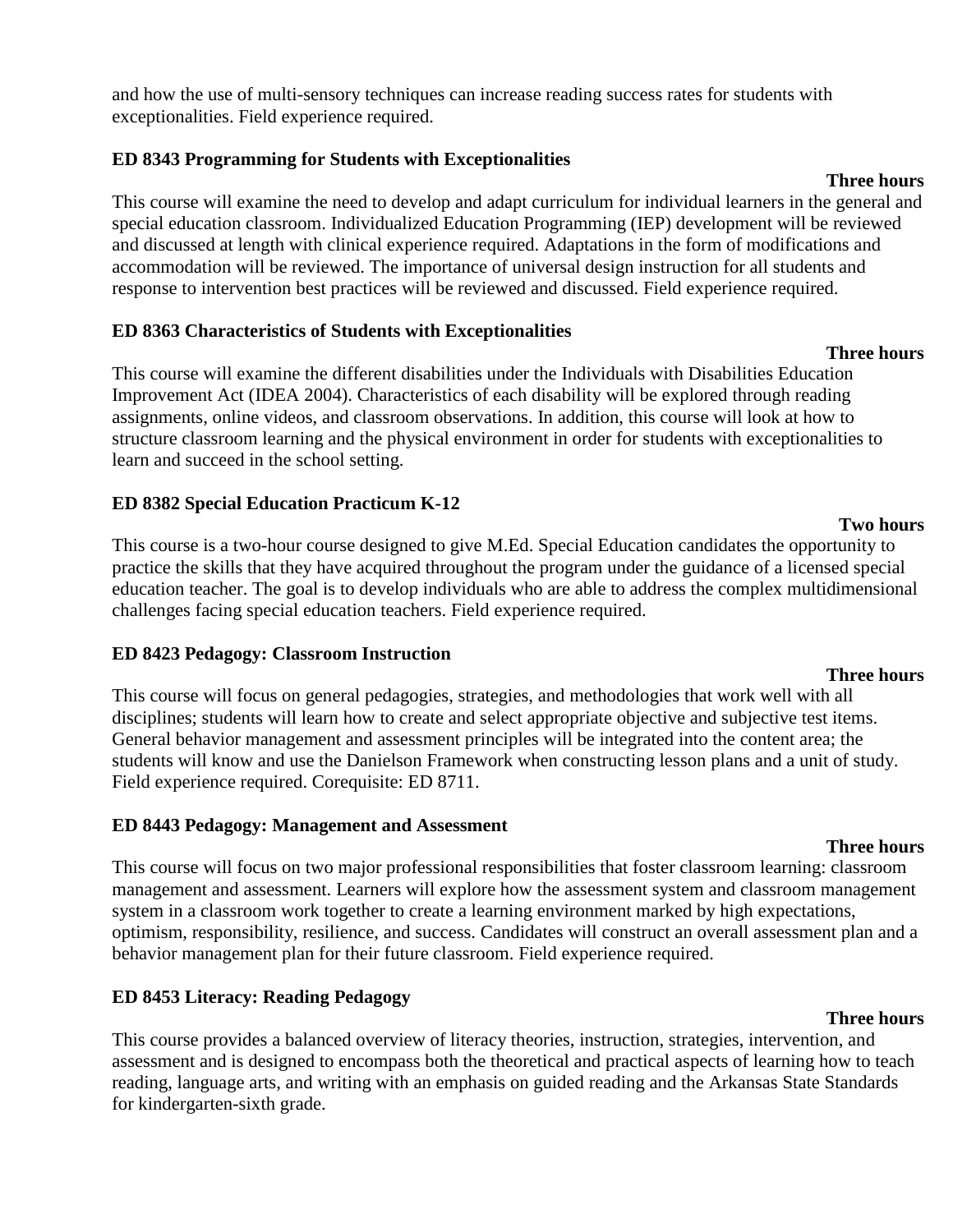#### **ED 8473 Technology for School Leaders**

Students will take on the role of an instructional leader with regard to use of technology in the classroom and with classroom management. Emphasis on the most important things leaders need to know and know how to do with regard to use of technology, including application of adult learning theories while demonstrating skills related to use of technology. Field experience required.

#### **ED 8533 Curriculum & Instruction: TESOL**

The characteristics of English language learners, history, and approaches of TESOL, classroom practice, the development of the four components of language and cultural influences/implications will be presented.

#### **ED 8553 Educational Assessment (TESOL)**

An investigation of the principles of assessment that are of primary importance to educators of students who have a primary home language other than English. This includes relating objectives to assessment constructing tests (e.g., language assessment, designing formative and summative assessments, content area achievement, and diagnostic), interpreting and using test results (including modification strategies) and utilizing portfolios and other means of authentic assessment.

#### **ED 8623 Literacy and Linguistics**

This course is designed to provide students with a critical understanding of instructional delivery which caters to the linguistic/bilinguistic and literacy/biliteracy needs of English language learners from diverse language backgrounds. Topics will include linguistics, biliteracy, multilingualism, discourse analysis, and computer mediated communication.

#### **ED 8633 Curriculum Alignment and Assessment**

Application of assessment practices; using assessment for formative and summative purposes; collecting, organizing, and analyzing data for the purpose of program and instructional improvement; using technology for assessment; implementing assessment plans with integrity and fairness. Systematic alignment of curriculum to intentionally reinforce concepts and also to avoid repetition of learning at the same level; responding to diagnostic tools to align sequence of and concept density of content. Field experience required.

#### **ED 8643 Literacy: Content Specific**

Literacy: Content-Specific is a course designed for content teachers (grades 7-12) who will be expected to teach literacy strategies and methods while also teaching content. Learners will write objectives and lesson plans, using the Danielson Framework, Common Core Standards, and the Bloom Taxonomy; they will teach a lesson in a school classroom. Learners will lead a minimum of one class discussion, taking responsibility for content during part of one class session. Field experience required. Corequisite: ED 8721.

#### **ED 8653 Literacy: All Areas**

#### **Three hours**

#### **Three hours**

#### **Three hours**

**Three hours**

### **Three hours**

#### **Three hours**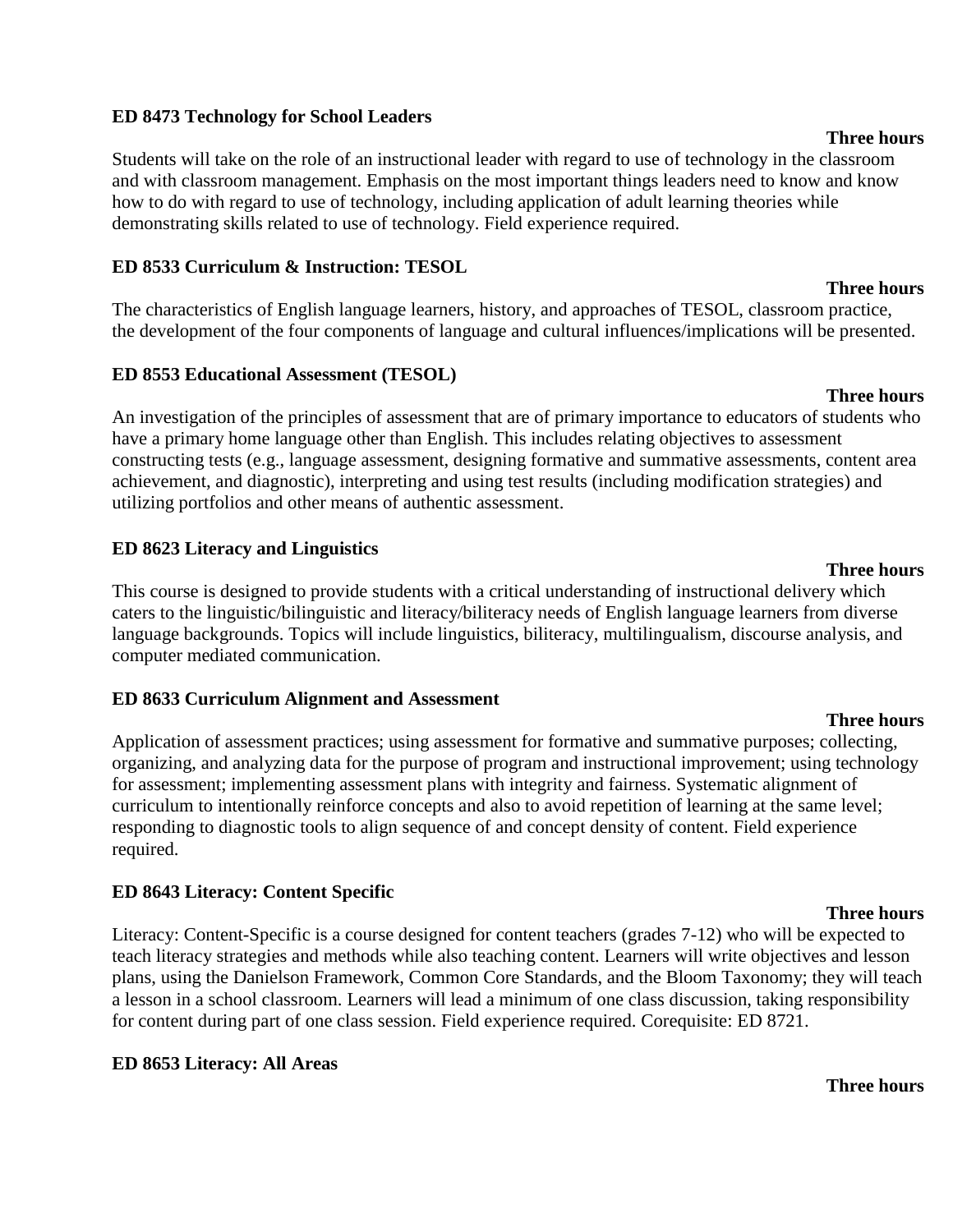Literacy: All Areas is a course designed to prepare and challenge candidates for the responsibility of meeting the literacy needs of all students in the classroom, regardless of the content area represented. Candidates will understand the main elements of literacy and how these elements affect success at any level and any content area. Candidates will be exposed to the influence of phonemic awareness, phonics, vocabulary, fluency, and comprehension on student engagement; learners will examine the Common Core, the Bloom Taxonomy, and some basic assessment techniques for literacy within the sub-contexts of listening, speaking, writing, and reading. Candidates will create lesson plans, with one JBU classroom "teach." Field experience required.

#### **ED 8711 Practicum I**

This course provides an opportunity for the candidate to gain experience in a school setting for a minimum of 15 hours, prior to internship. The candidate will play the role of participant-observer, making focused observations that are intentionally correlated with content learned in Pedagogy: Classroom Instruction and through the post-baccalaureate initial licensure program of study at John Brown University. Field experience required. Corequisite: ED 8423.

#### **ED 8721 Practicum II**

This course provides an opportunity for the candidate to gain experience in a school setting for a minimum of 15 hours, prior to internship. The candidate will play the role of participant- observer, making focused observations that are intentionally correlated with content learned in Literacy: Content Specific and through the post-baccalaureate initial licensure program of study at John Brown University. Field experience required. Corequisite: ED 8643.

#### **ED 8731 Educational Leadership K-6 Internship**

This course is one of three one-hour courses designed to give building-level administrative candidates the opportunity to practice the skills that they have acquired throughout the Educational Leadership program under the guidance of a practicing building-level administrator. The goal is to develop individuals who are able to address the complex multidimensional challenges facing school administrators.

#### **ED 8741 Educational Leadership 7-12 Internship**

This course is one of three one-hour courses designed to give building-level administrative candidates the opportunity to practice the skills that they have acquired throughout the Educational Leadership program under the guidance of a practicing building-level administrator. The goal is to develop individuals who are able to address the complex multidimensional challenges facing school administrators.

#### **ED 8751 Educational Leadership Practicum**

This course is one of three one-hour courses designed to give building-level administrative candidates the opportunity to practice the skills that they have acquired throughout the Educational Leadership program under the guidance of a practicing building-level administrator. The goal is to develop individuals who are able to address the complex multidimensional challenges facing school administrators.

### **ED 8813 Action Research Practicum**

#### **Three hours**

# **One hour**

**One hour**

## **One hour**

**One hour**

**One hour**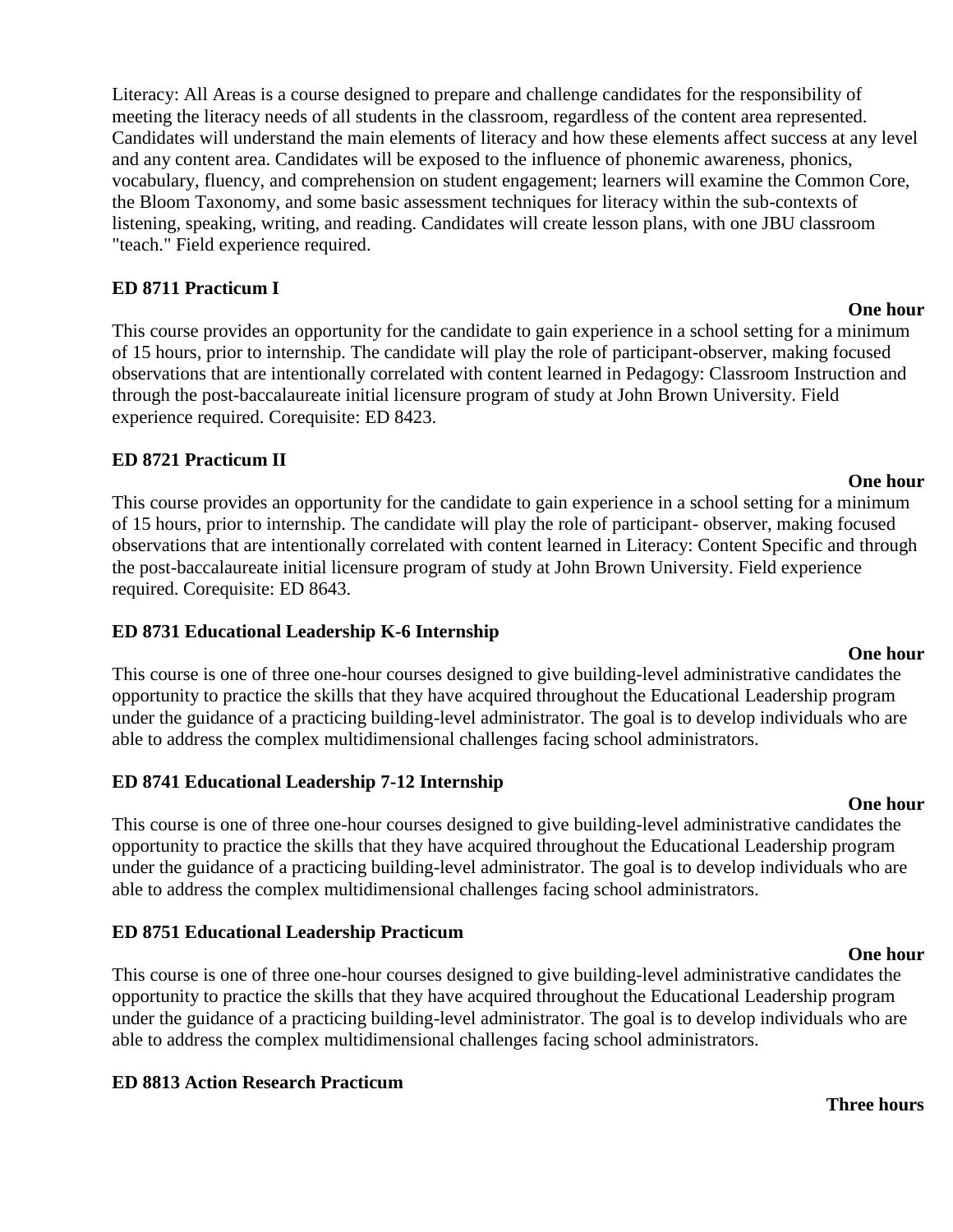Students take on the role of teacher-as-researcher while constructing, implementing, analyzing, and writing about an action research project in cooperation with a local educational institution. Field experience required.

#### **ED 8881 Intern Seminar**

Interns meet one hour per week to participate in presentations and discussions focused on issues common to all teachers such as but not limited to: concepts of classroom management, safety, legal, and ethical issues affecting teaching, working with parents, portfolio assessment, current school issues, and cultural diversity. The seminar is also used as a place for groups of interns to meet with their supervisors. Corequisite: ED 8886.

#### **ED 8886 Internship**

Interns complete a full 15 week semester of internship; two placements (different levels and/or courses), with three weeks of full-time responsibility for each placement. Interns work under the joint supervision of an experienced classroom teacher and a university faculty member. An additional fee associated with this course. Prerequisites: completion of all program course work; completion of required Gate Portfolio and Gate Interview; evidence of passing the Praxis II Content area of exam related to the intern's licensure discipline. Corequisite: ED 8881.

## **Higher Education (HED) Courses**

### **HED 7113 History and Philosophy of American Higher Education**

#### **Three hours**

A study of the historical development of American higher education. The course reviews significant changes within the higher education system, focusing on higher educational institutional philosophy, objectives, and functions. This serves to lay the foundation for understanding higher educational programs, issues, and trends. Included as a focus of the course is an overview of the development and issues in Christian higher education.

#### **HED 7213 Understanding and Applying Research in Higher Education**

#### **Three hours**

An introduction to research design and methodolgy relevant to research in the field of higher education within the contexts of both academic research and applied research.

#### **HED 7663 The College Student: Issues, Policies, and Programs**

#### **Three hours**

A foundational examination of student characteristics, demographics, beliefs, and cultural patterns in North American higher education. Major theories are reviewed that will assist the educational leader in developing policy and programs to maximize learning in the collegiate environment. **HED 7993 Administrative Leadership in Higher Education**

#### **Three hours**

Analysis of leadership theories and concepts as they relate to utilizing higher education resources to manage change. The course incorporates current higher education trends and issues as contexts for inquiry and analysis into leadership of the various functional areas of higher education.

#### **Six hours**

**One hour**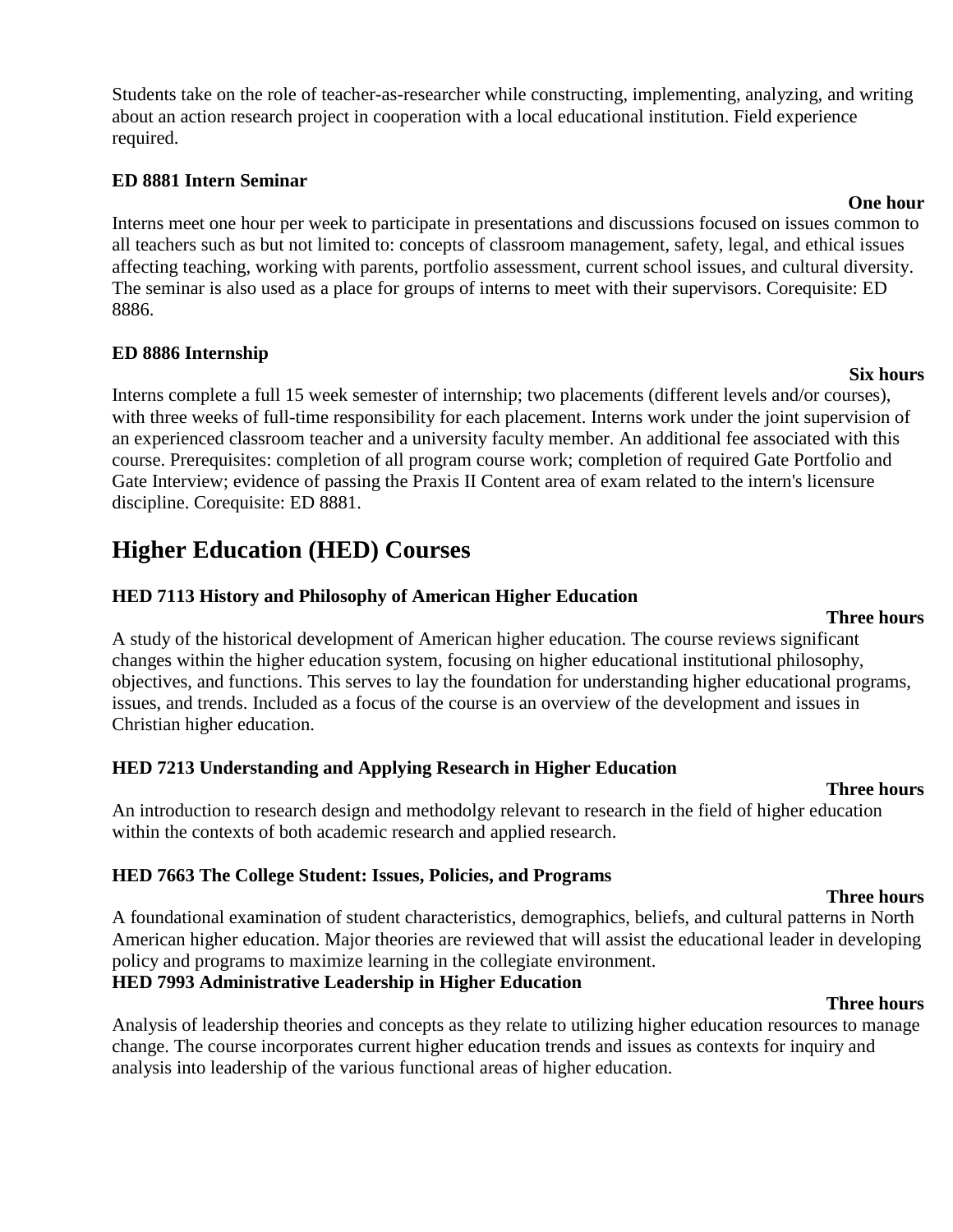### **HED 8003 Planning and Financial Management of Colleges and Universities**

An examination of the planning and financial management practices internal to colleges and universities, with a primary focus on non-profit private institutions. Provides a working knowledge of budget development, financial management, and fiduciary control in higher education institutions.

### **HED 8033 Christian Foundations in Higher Education**

An investigation of the foundational elements of Christian faith, values, and perspectives and their relationship to principles of higher education and the role of the academic administrator.

### **HED 8263 Higher Education Practicum**

An approved one- to two-week higher education experience in an international or cross-cultural setting. This course will typically include several pre- and post-trip class meetings with specific expectations to fulfill both before and after the travel experience. Additional fees associated with this course.

### **HED 8443 Law and Higher Education**

An examination of basic legal theories and their application in higher education and to the various constituencies within colleges and universities, such as students, faculty, administrators, staff, and governing boards. Constitutional mandates of due process and equal protection, nondiscrimination in employment and educational programs, privacy and openness, academic freedom, and contractual obligations are among the topics addressed.

#### **HED 8903 Selected Topics**

#### **Three hours**

A study of specialized topic or area of focus within or related to the field of higher education. May be repeated for credit. Prerequisites (if any) are dependent upon the topic as determined by the instructor.

### **HED 8913 Higher Education Project**

A robust culminating project or thesis in which the student demonstrates learned skills and competencies of the graduate program. Individual project must be approved by advisor or instructor. Prerequisite: HED 7213 and instructor consent.

#### **Three hours**

#### **Three hours**

### **Three hours**

**Three hours**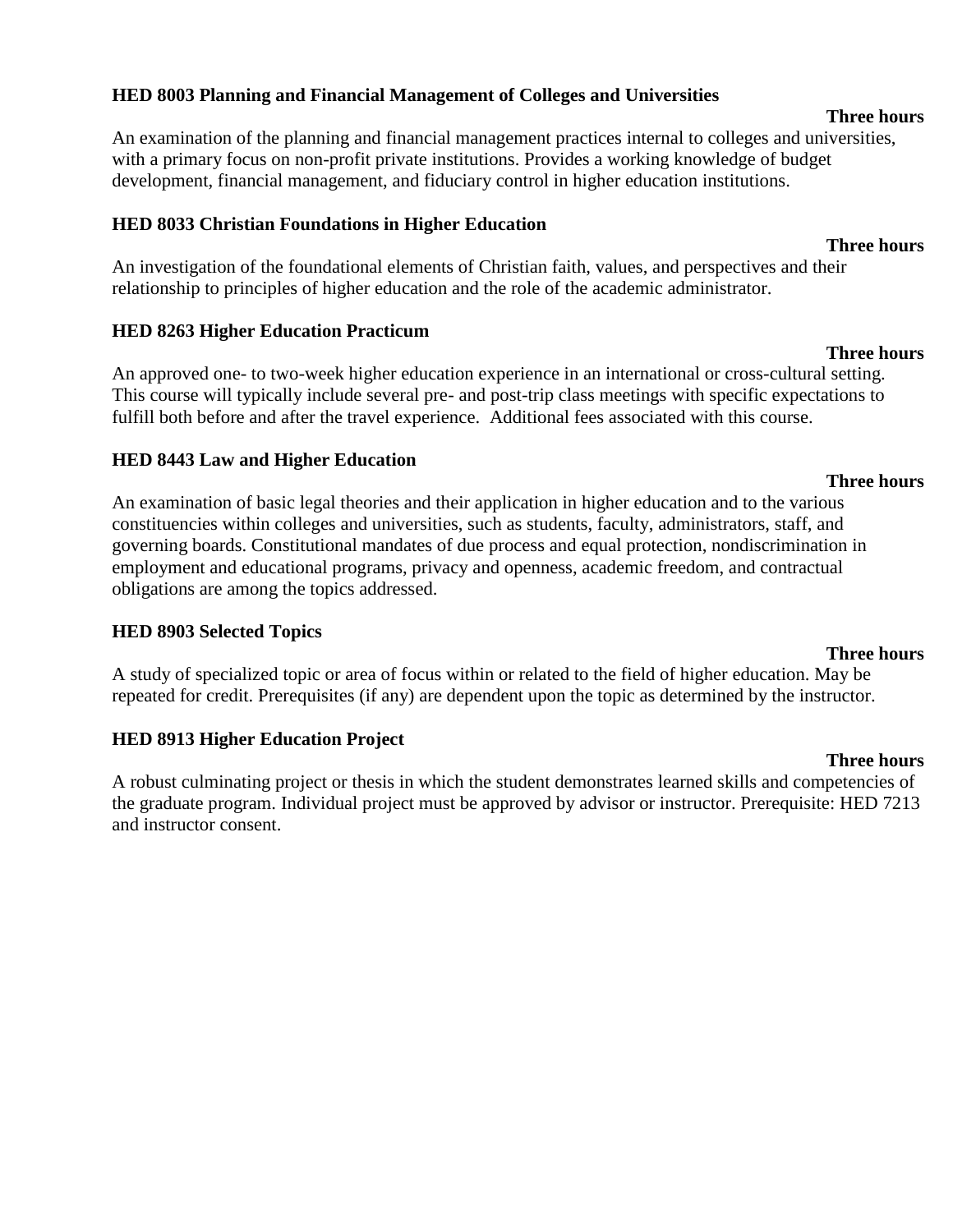## **BOARD OF TRUSTEES July 1, 2017 - June 30, 2018**

Chairman of the Board Hesston, KS Rogers, AR

Mr. Mark C. Simmons Oakton, VA Vice Chairman of the Board

Mrs. Lee R. Sale '68

Broken Arrow, OK Dallas, TX

Tulsa, OK Inman, KS

Mr. Marc Boatwright Mr. Phillip O. Porter Charlotte, NC 28202 Siloam Springs, AR

Mr. John E. Brown III '71 Mr. W. Mike Ross Siloam Springs, AR Yukon, OK

Mr. James (Jim) Congdon Mrs. April Smith Topeka, KS Tulsa, OK

Rogers, AR 72712 Little Rock, AR

Dr. Stephen R. Genheimer (Steve) '76 Mrs. Ruth H. Smith Mustang, OK Little Rock, AR

Tulsa, OK 74133 Topeka, KS

Mr. Lawson Hembree, IV Mr. John P. Spenst '04 Fort Smith, AR 72908 Little Rock, AR

Mr. Keith E. Holmberg '77 Mr. Wendell Stratton Travelers Rest, SC Stuttgart, AR

Mr. Michael R. Kairis (Mike) '86 Mrs. Diane N. Willits '78 Yorba Linda, CA Siloam Springs, AR

Mrs. Susan Barrett Mr. Michael S. King '81

Mr. Alan L. Lee '90

Siloam Springs, AR Mr. David H. LeVan (Dave) '87 Bentonville, AR

Secretary of the Board Mr. Alfonso Mendez '88 Dallas, TX San Isidro, Heredia Costa Rica

Mrs. Holly Robason Beitel '91 Mr. William C. Naramore, Sr. (Bill) '70

Ms. Sharon J. Bell Mr. Doug Neufeld

Mr. Rollin L. Ford Mr. Lavenski (Vence) R. Smith

Dr. Wayne Hardy Mr. Marvin G. Spees '80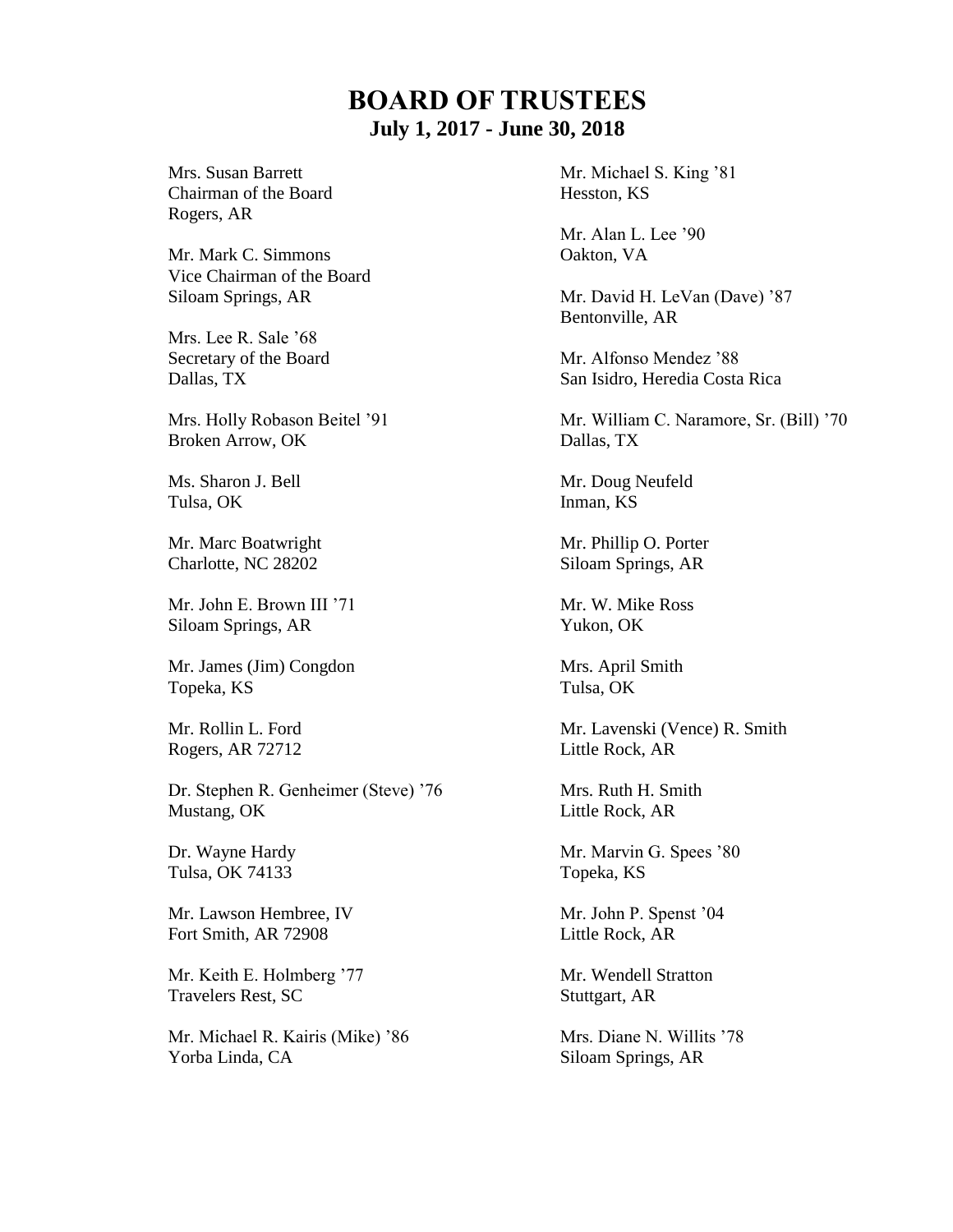## **FACULTY & ADMINISTRATION**

KYLE AGEE, Instructor of Visual Arts, 2015. B.S., John Brown University

JEREMY L. ALLEN, Assistant Professor of Music, 2017. D.M.A., Cleveland Institute of Music M.Mus., University of Kentucky B.S., John Brown University

DAVID R. ANDRUS, Professor of Visual Arts, 1983. M.F.A., Syracuse University B.S., John Brown University

JOEL R. ARMSTRONG, Associate Professor of Visual Arts, 2003. M.F.A., Colorado State University B.F.A., Texas Tech University

AMINTA S. ARRINGTON, Assistant Professor of Intercultural Studies, 2014. Ph.D., Biola University M.A., Johns Hopkins University B.A., Wheaton College

CARY L. BALZER, Professor of Biblical Studies, 1998. Ph.D., University of Manchester M.Div., Asbury Theological Seminary B.A., Seattle Pacific University

TRACY A. BALZER, Assistant Professor of Christian Formation, 1998. M.A., John Brown University B.A., Seattle Pacific University

JANE E. BEERS, Associate Professor of Biology, 2005. M.Ed., Northwestern State University B.A., Taylor University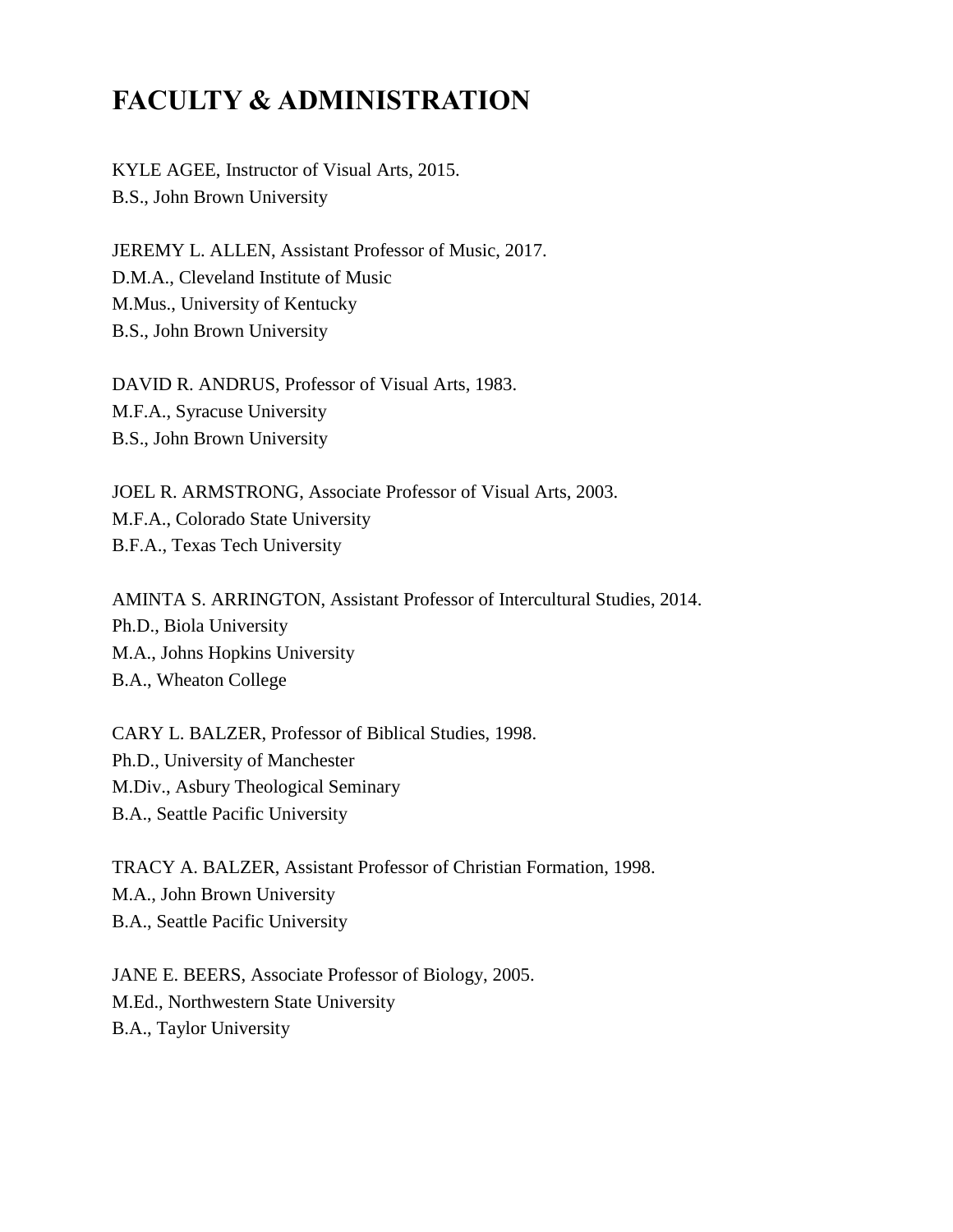STEPHEN T. BEERS, Vice President for Student Development; Associate Professor of Higher Education, 1998.

Ed.D., Ball State University M.S., Wright State University

B.A., Taylor University

DANIEL R. BENNETT, Assistant Professor of Political Science, 2016. Ph.D., Southern Illinois University B.A., George Fox University

BRENTON D. BENWARE, Head Men's Soccer Coach; Instructor of Kinesiology, 2017. M.A., Liberty University B.S., Oklahoma Wesleyan University

JASON A. BESCHTA, Men's Basketball Coach; Instructor of Kinesiology, 2014. M.S. Baylor University B.S., Bryan College

LARRY N. BLAND, Professor of Electrical Engineering, 2002. Ph.D., Ohio State University M.S., Southern Methodist University B.S., John Brown University

JAMES R. BLANKENSHIP, Associate Professor of Biblical Studies, 2002. Ph.D., University of Pennsylvania J.D., Vanderbilt University School of Law M.A., Gordon Conwell Theological Seminary B.A., Indiana University

FRANK BLUME, Professor of Mathematics, 1995. Ph.D., University of North Carolina B.A.C.H., M.S., Technical University of Berlin

TODD BOWDEN, Associate Professor of Kinesiology, 1997. M.S., B.A., University of Arkansas A.T.C., National Athletic Trainers Association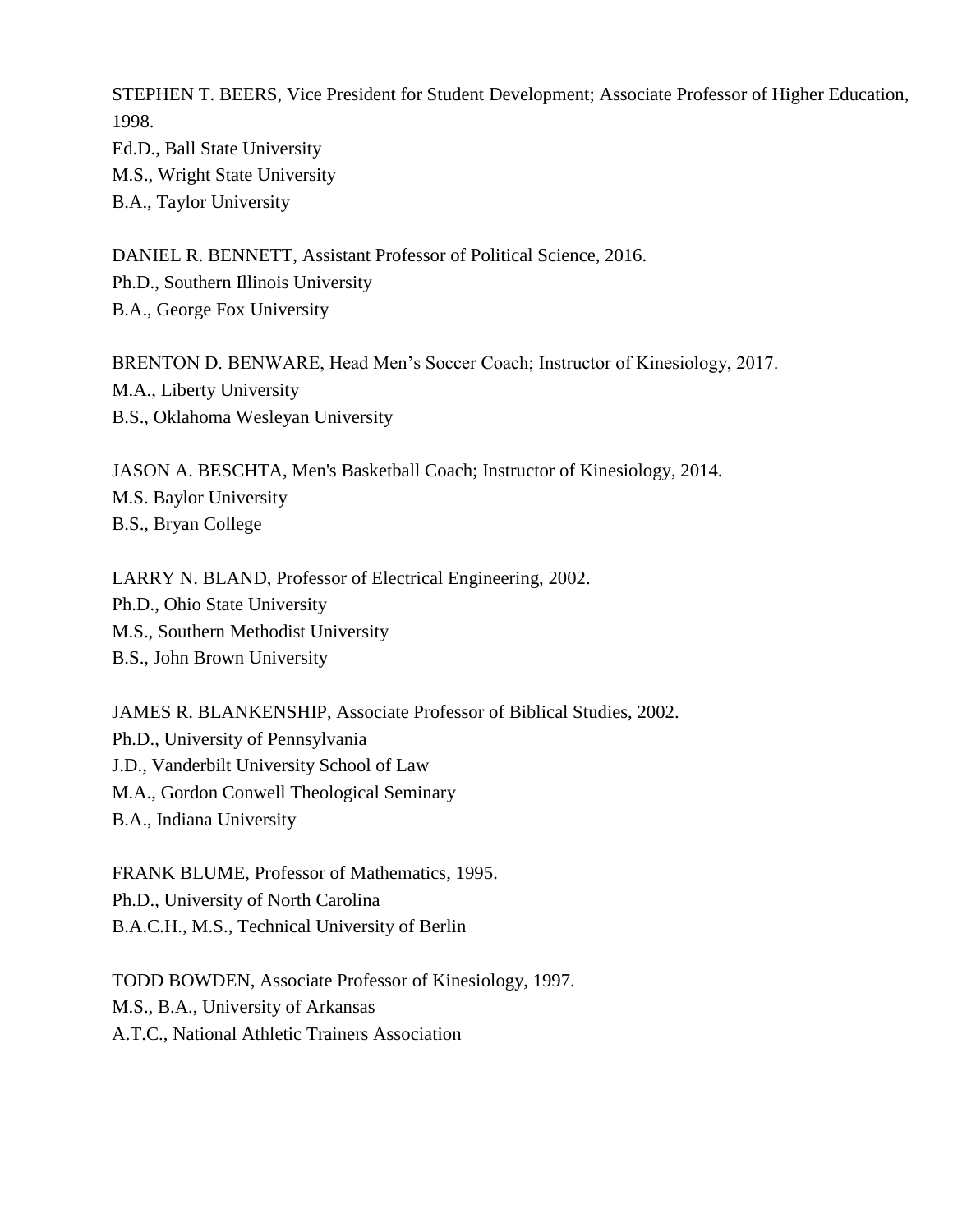DAVID E. BRISBEN, Professor of Christian Ministries, 1992. Ph.D., Trinity Evangelical Divinity School M.Div., Erskine Seminary M.Miss., M.C.E., Reformed Theological Seminary B.A., Erskine College

ANDRE' BROQUARD, Dean of Students; Director of Residence Life; Assistant Professor of Higher Education, 2002. Ed.D., University of Arkansas M.A., Regent University B.A., Taylor University

JAMES E. BRUCE, Associate Professor of Philosophy, 2008. Ph.D., M.A., Baylor University M.A., B.A., New College, University of Oxford A.B., Dartmouth College

MAXIE B. BURCH, Professor of Biblical Studies, 2011. Ph.D., Baylor University M.Div., Southwestern Baptist Theological Seminary B.A., The Citadel

JAMES P. CALDWELL, Professor of Construction Management, 1985. Registered Land Surveyor, Arkansas Certified Professional Constructor M.S., Purdue University B.S., John Brown University

KENNETH D. CARVER, Head Women's Volleyball Coach, Instructor of Kinesiology, 2017. B.A., Malone University

LOU Y. CHA, Assistant Professor of Christian Ministry and Formation, 2016. Ph.D., Southern Baptist Theological Seminary M.Div., Bethel Seminary B.S.N., Alverno College B.A., Lakeland College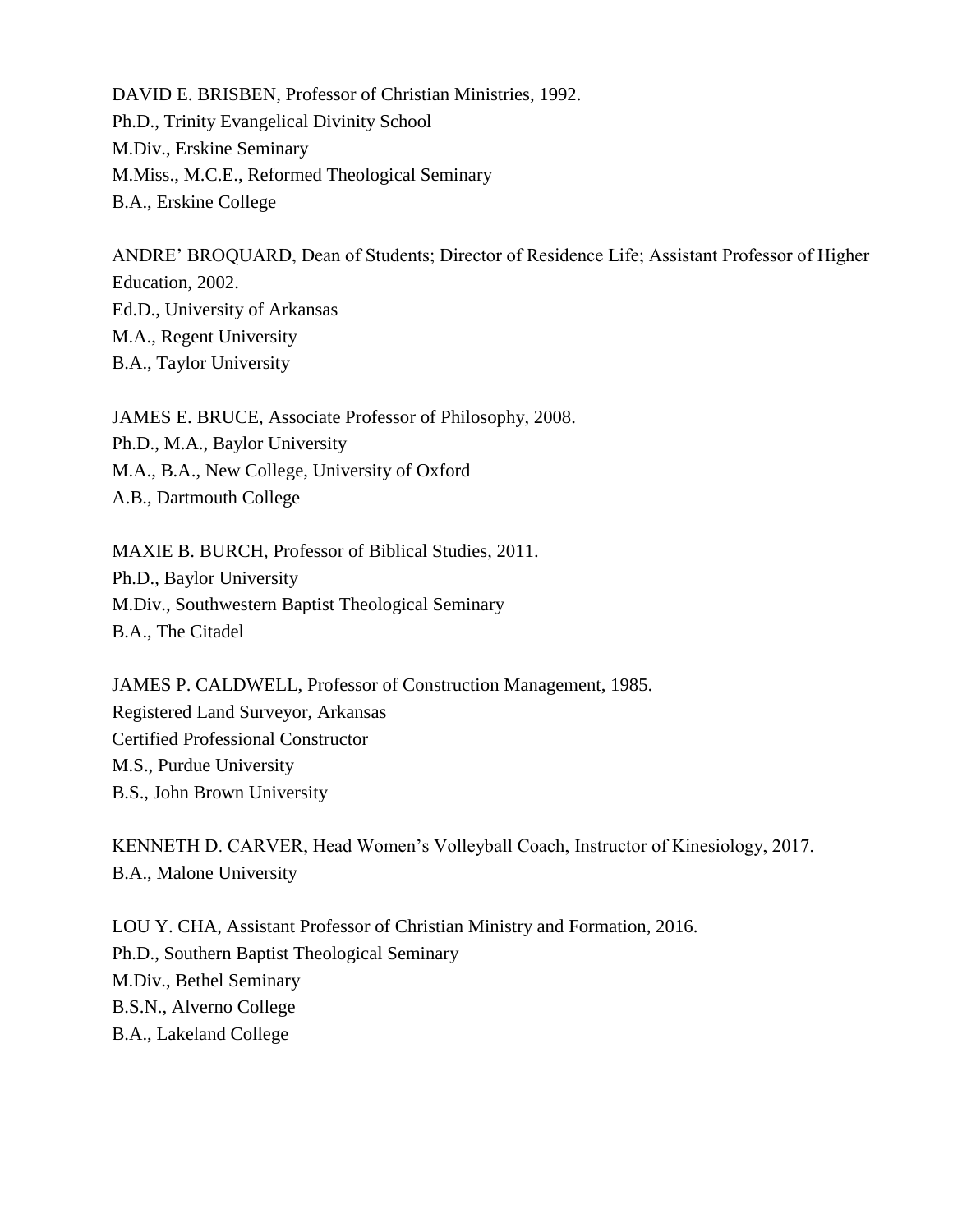LORI CHALMERS, Chief Executive Officer, Milestone Leadership; Assistant Professor of Organizational Leadership, 2013. M.S., Pittsburg State University B.B.L., Ozark Christian College

NICHOLAS A. CORNETT, Assistant Professor of Counseling, 2012. Ph.D., University of North Texas M.S., B.S. John Brown University

DON W. CRANDALL, Vice President for Enrollment Management; Assistant Professor of Organizational Leadership, 1985. M.S., B.A., Aurora University

CURTIS J. CUNNINGHAM, Assistant Professor of Teacher Education, 2015. Ph.D., University of Arkansas M.Ed., Drury University B.S., Southwest Baptist University

ROBYN D. DAUGHERTY, Director of Athletics; Instructor of Interdisciplinary Studies, 1999. M.A., B.S., John Brown University

KATHRYN M. DEWEY, Instructor of Music, 2017. M.Mus., University of Arkansas B.A., John Brown University

LIESL M. DROMI, Instructor of Music, 2014. M.M., Belmont University B.A., John Brown University

STACEY L. DUKE, Dean of the Online Undergraduate Program and Strategic Initiatives; Assistant Professor of Business, 2016. D.S.L., Regent University M.B.A., Bryan College B.A., Southeastern Louisiana University

JENNIFER R. EDWARDS, Assistant Professor of Worship Arts, 2009. M.A., Denver Seminary B.S., John Brown University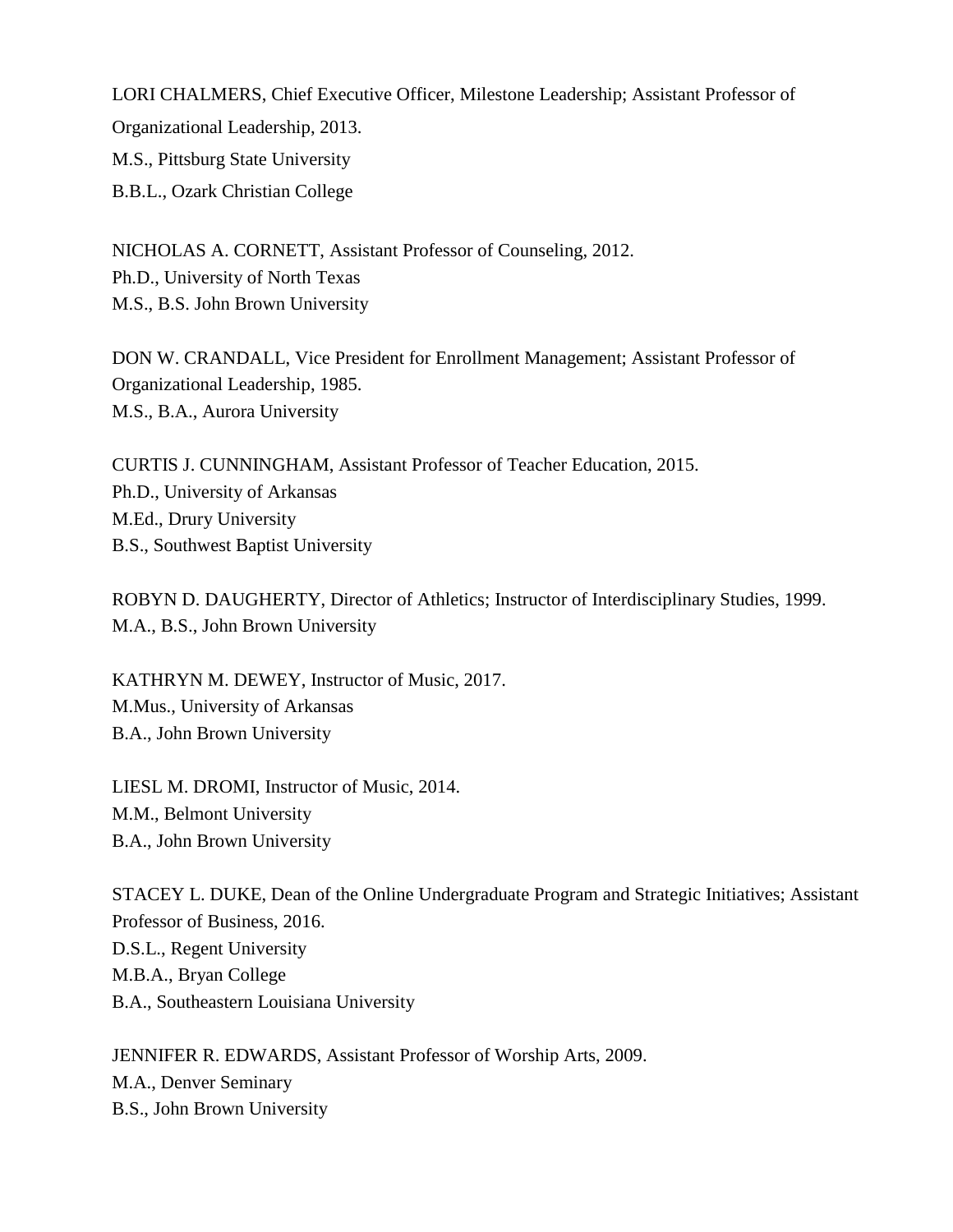JILL F. ELLENBARGER, Assistant Professor of Chemistry, 2016. Ph.D., Texas A&M University B.S., Union University

RICHARD ELLIS, Dean of the Graduate School and Professor of Higher Education, 1993. Ph.D., University of Michigan M.Div., Biola University B.R.Ed., William Tyndale College

EDWARD E. ERICSON III, Vice President for Academic Affairs and Dean of the Faculty; Professor of History, 1994. Ph.D., M.A., Indiana University B.A., Calvin College

VON ESHNAUR, Instructor of Kinesiology, 2002. M.A., Concordia University B.S.E., University of Arkansas

EVA M. FAST, Assistant Professor of Business, 2011. M.B.A., B.S., John Brown University

RICHARD K. FAUST, Instructor of Construction Management, 2009. M.E.T., M.S., Pittsburg State University B.S., Minnesota State University

MICHAEL FRANCIS, Assistant Professor of Biblical Studies, 2016. Ph.D., University of Notre Dame M.Div., Westminster Theological Seminary M.Phil., M.A., B.A., University of Cambridge

RICHARD L. FROMAN, Professor of Psychology, 1994. Ph.D., University of Wyoming M.A., B.A., California State University, Sacramento

JOEL FUNK, Associate Professor of Biology, 2009. Ph.D., M.S., Kansas State University B.A., Tabor College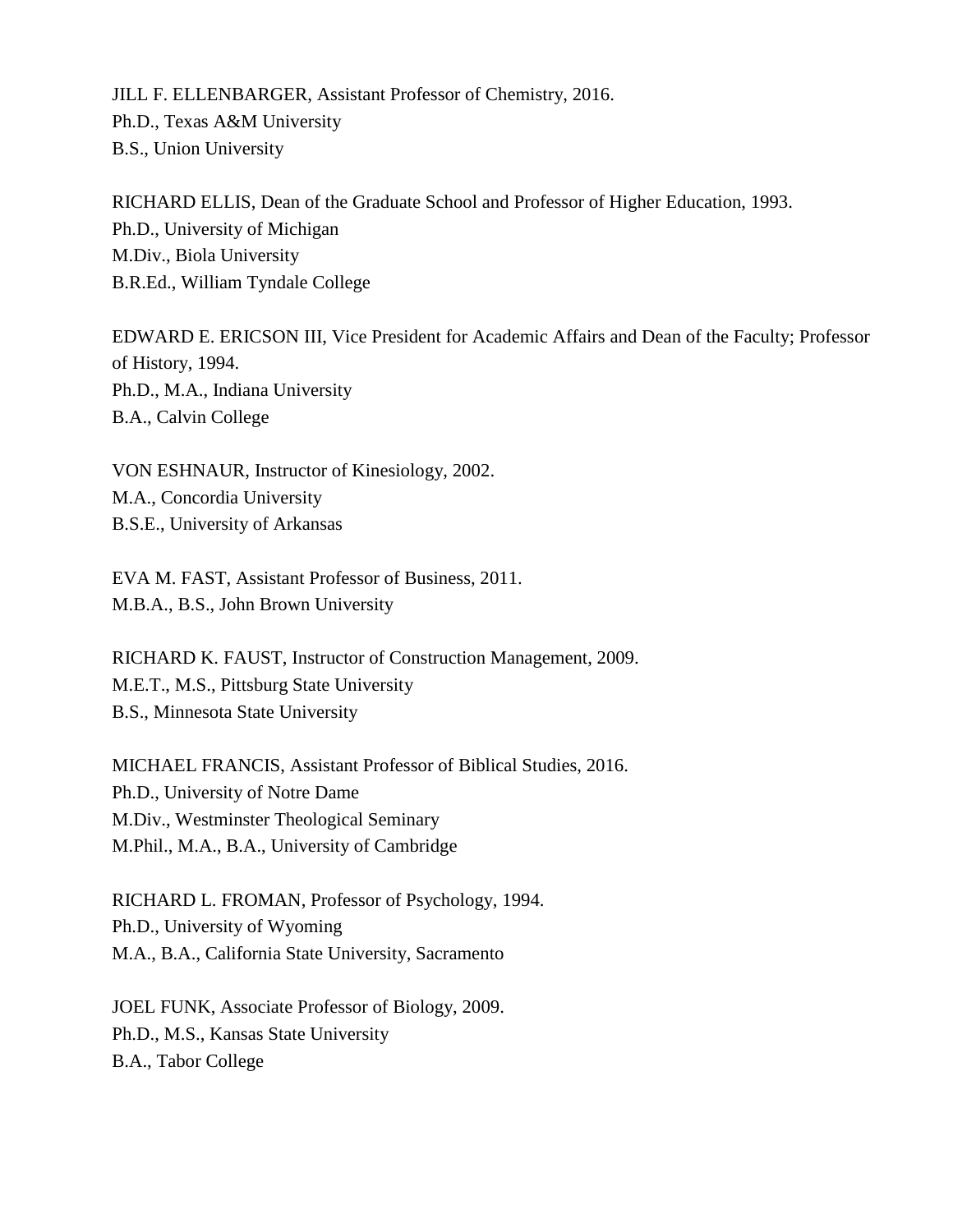BRADLEY GAMBILL, Associate Professor of English, 2005. Ph.D., Oklahoma State University M.F.A., University of Iowa M.A., New Mexico State University

JANET L. GARDNER, Assistant Professor of Nursing Education, 2017. M.S.N., B.S.N., University of Arkansas

BRAD GATLIN, Associate Professor of Business, 2016. D.B.A., Anderson University M.B.A., B.S., Bryan College

TIMOTHY P. GILMOUR, Assistant Professor of Engineering, 2012. Ph.D., Pennsylvania State University B.S., Cedarville University

TODD M. GOEHNER, Associate Professor of Visual Arts, 2005. M.F.A., University of Idaho B.S., John Brown University

HELEN H. GREGOR, Assistant Professor of Communication, 2017. M.S., Columbia University B.A., Wake Forest University

BRIAN T. GREUEL, Professor of Biology, 1997. Ph.D., Washington University M.S., Ohio State University B.S., Wheaton College

DEREK GWINN, Assistant Professor of Family Studies, 2012. Ph.D., M.A., University of Minnesota, St. Paul B.S., B.A., University of Kentucky, Lexington

KIMBERLY B. HADLEY, Vice President for Finance and Administration; Assistant Professor of Business, 2004. D.B.A., Anderson University M.B.A., B.S.B.A., University of Arkansas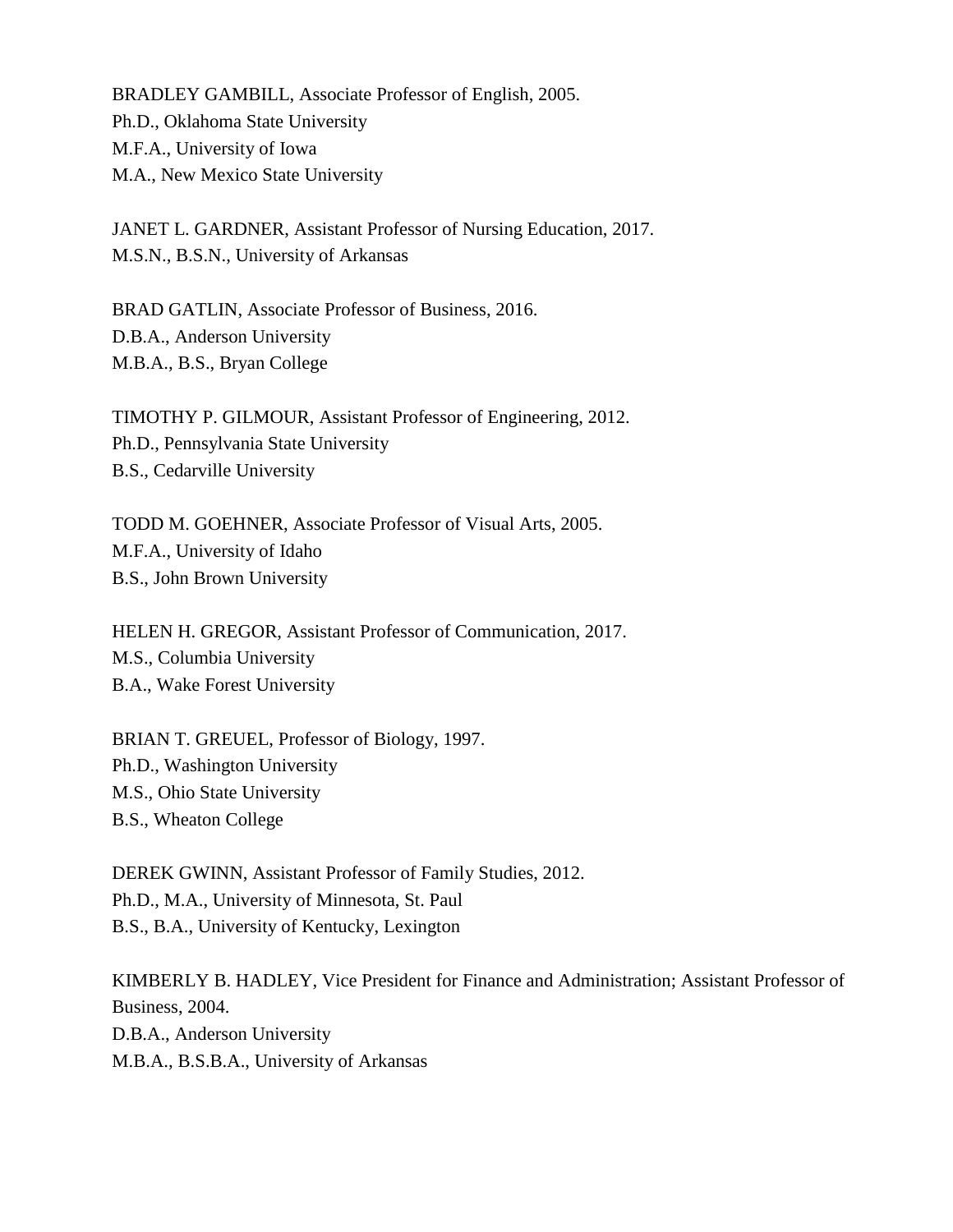KENNETH D. HAHN, Professor of Physics, 2014. Ph.D., M.S., B.S., Texas A&M University M.A.B.S., Dallas Theological Seminary

MELISSA E. HALL, Associate Professor of Family and Human Services, 2011. Ph.D., University of Arkansas M.Ed., University of Oklahoma B.S., Southwestern Assemblies of God University

TESSA M. HASTINGS, Assistant Professor of Graduate Counseling, 2017. M.S., Southwest Missouri State University B.S., Evangel College

SAMUEL J. HEINRICH, Associate Professor of Business, 2014. D.B.A., George Fox University M.B.A., University of Colorado B.S., John Brown University

STEVEN E. HELMS, Assistant Professor of Cybersecurity, 2017. B.B.A., Texas A&M University

SHERYL L. HILL, Associate Professor of Nursing Education, 2016. D.N.P., M.S., University of Minnesota B.S.N., Boise State University

AMANDA E. HIMES, Assistant Professor of English, 2006. Ph.D., Texas A&M University M.A., Baylor University B.A., East Texas Baptist University

JONATHAN B. HIMES, Professor of English, 2003. Ph.D., M.A., Texas A&M University B.A., Harding University

KATHY HOGAN, Instructor of Adult Education, 1998. M.Ed., B.S., University of Arkansas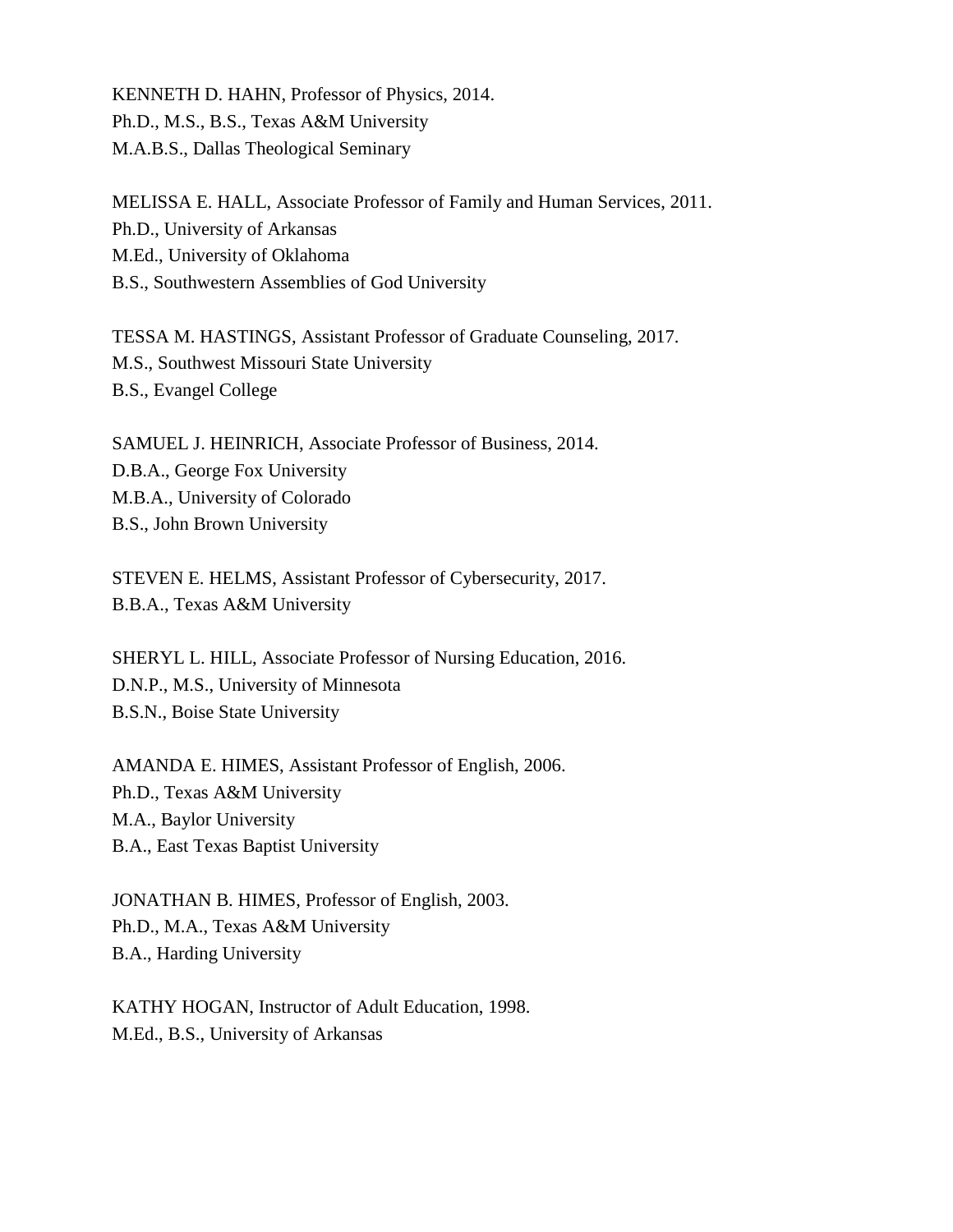NEAL HOLLAND, Professor of Visual Arts, 1998. M.F.A., National University M.A., Southwestern Baptist Theological Seminary B.A., Ouachita Baptist University

CHRISTOPHER E. HULL, Associate Professor of Graduate Counseling, 2017. Ph.D., Regent University M.A., Reformed Theological Seminary B.A., Dordt College

IVAN D. IGLESIAS, Associate Professor of Spanish, 2009. Ph.D., M.A., University of Arkansas B.A., Universidad del Atlantico, Columbia

KYLE J. IRELAND, Director of Student Support Services, Instructor of Academic Services 2015. M.A., B.A., Olivet Nazarene University

PRESTON L. JONES, Professor of History, 2003. Ph.D., University of Ottawa M.A., Sonoma State University B.A., California State University

PATRICIA A. KIRK, Professor of English; Writer in Residence, 1998. M.F.A., University of Arkansas Third year Certificate in Mandarin Chinese, University of Hong Kong M.A., Tulane University B.A., University of California

JAMES L. KRALL, Vice President for University Advancement; Assistant Professor of Organizational Leadership, 1996. Ed.D., University of Tennessee M.A., Ball State University B.A., Taylor University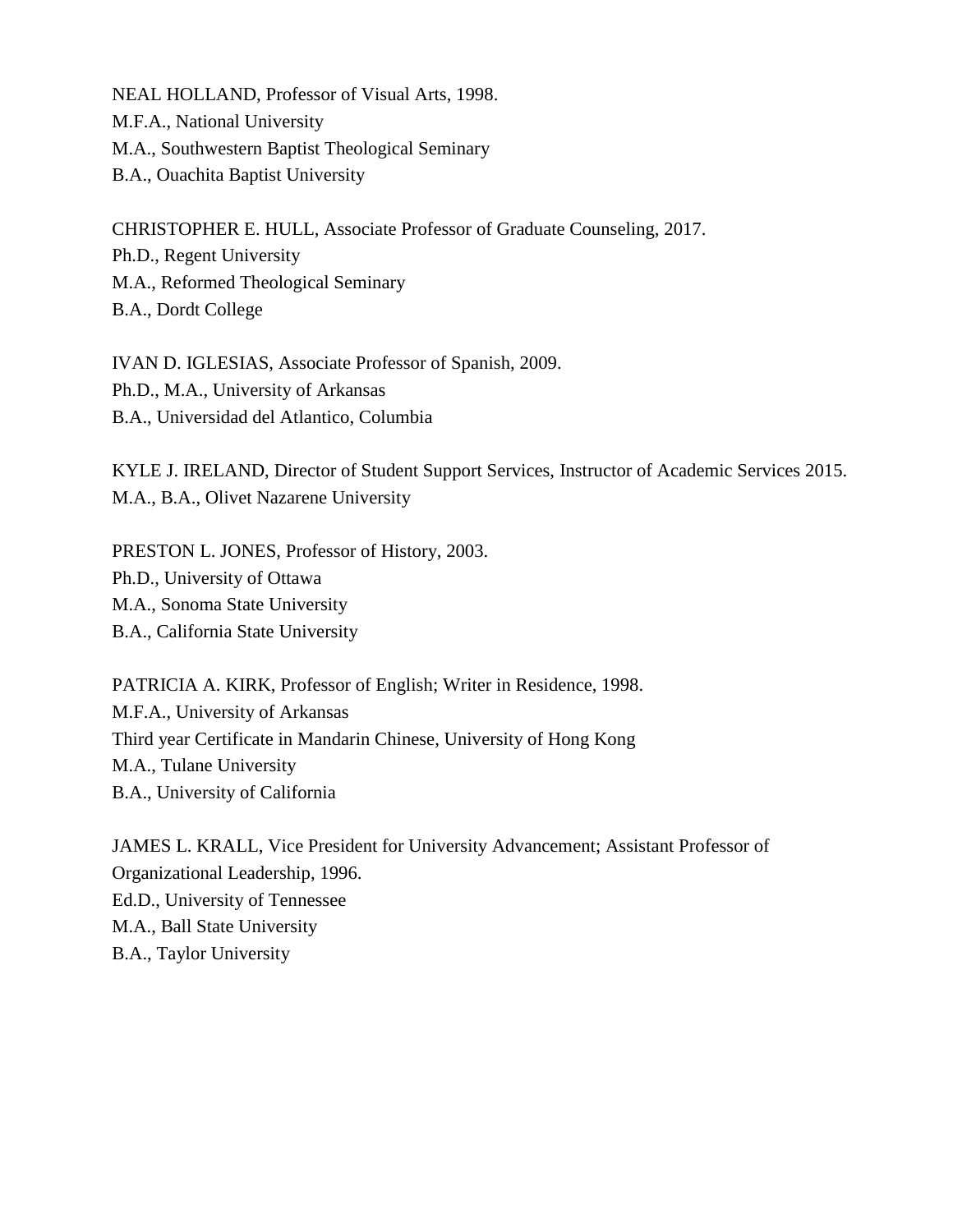RYAN A. LADNER, Associate Professor of Marketing, 2015. D.B.A., George Fox University M.A., Liberty University M.B.A., Mississippi College B.S.B.A., University of Southern Mississippi

REBECCA J. LAMBERT, Dean of Academic Services and Registrar; Assistant Professor of Higher Education, 2000. Ed.D., M.S., University of Arkansas B.S., Ball State University

CAREY LAMPTON, Professor of Counseling Psychology, 2001. Ph.D., M.A., Texas Tech University B.A., University of Arkansas

JASON M. LANKER, Associate Professor of Youth Ministries, 2007. Ph.D., M.A., Biola University B.A., The Master's College

JOHN D. LENSCHOW, Director of Irish Studies Program; Instructor of Biblical Studies, 2006- 2008, 2017. M.Th., M.Div., Gordon-Conwell Theological Seminary B.A., Oral Roberts University

KEVIN H. MACFARLAN, Professor of Mechanical Engineering, 1993. Ph.D., University of Arkansas M.S., B.S., Virginia Polytechnic Institute and State University

TRACI R. MANOS, Instructor of English, 2017. M.F.A., University of Arkansas B.A., John Brown University

BOB C. MARTIN, Professor of Visual Arts, 2008. M.F.A., University of Arkansas B.A., Northeastern State University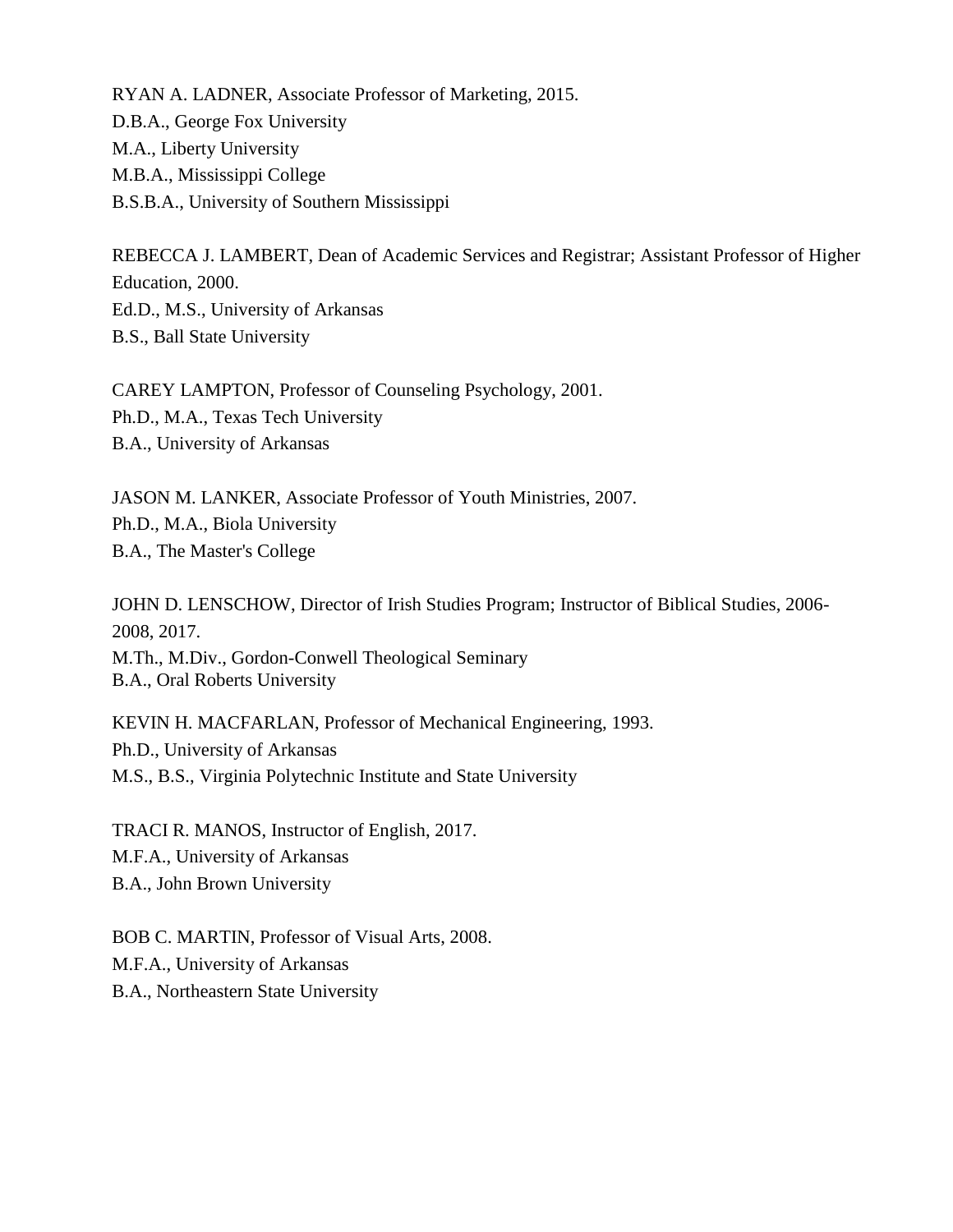RYAN A. MARTIN, Director of Rogers and Fort Smith CARE Clinics; Assistant Professor of Graduate Counseling, 2008-2012, 2015. Ph.D., M.A., Southwestern Baptist Theological Seminary B.A., Oklahoma Baptist University

CONSTANCE D. MATCHELL, Professor of Teacher Education, 2015 Ed.D., Harding University M.Ed., University of Arkansas B.S.E., John Brown University

RACHEL E. MAXSON, Instructor of Librarianship, 2015. M.L.I.S., San Jose State University M.Div., Yale University B.A., Wheaton College

KRISTIN McCLOUD, Assistant Professor of Nursing Education, 2017. M.S.N., University of Arkansas B.S.N., Arkansas Tech University

DENISHA K. McCOLLUM, Assistant Professor of Business, 2007. M.Ed., North Central University M.S.L.E., John Brown University B.A., University of Arkansas

MELISSA L. MICHAEL, Assistant Professor of Math Education, 2014. M.S., B.S., University of Arkansas

AMANDA K. MOORE, Lecturer, College of Business, 2006 – 2014, 2016. Ed.D., University of Arkansas M.B.A., B.S., John Brown University

ROBERT H. MOORE, Associate Professor of History, 2007. Ph.D., Emory University M.A., B.A., University of Arkansas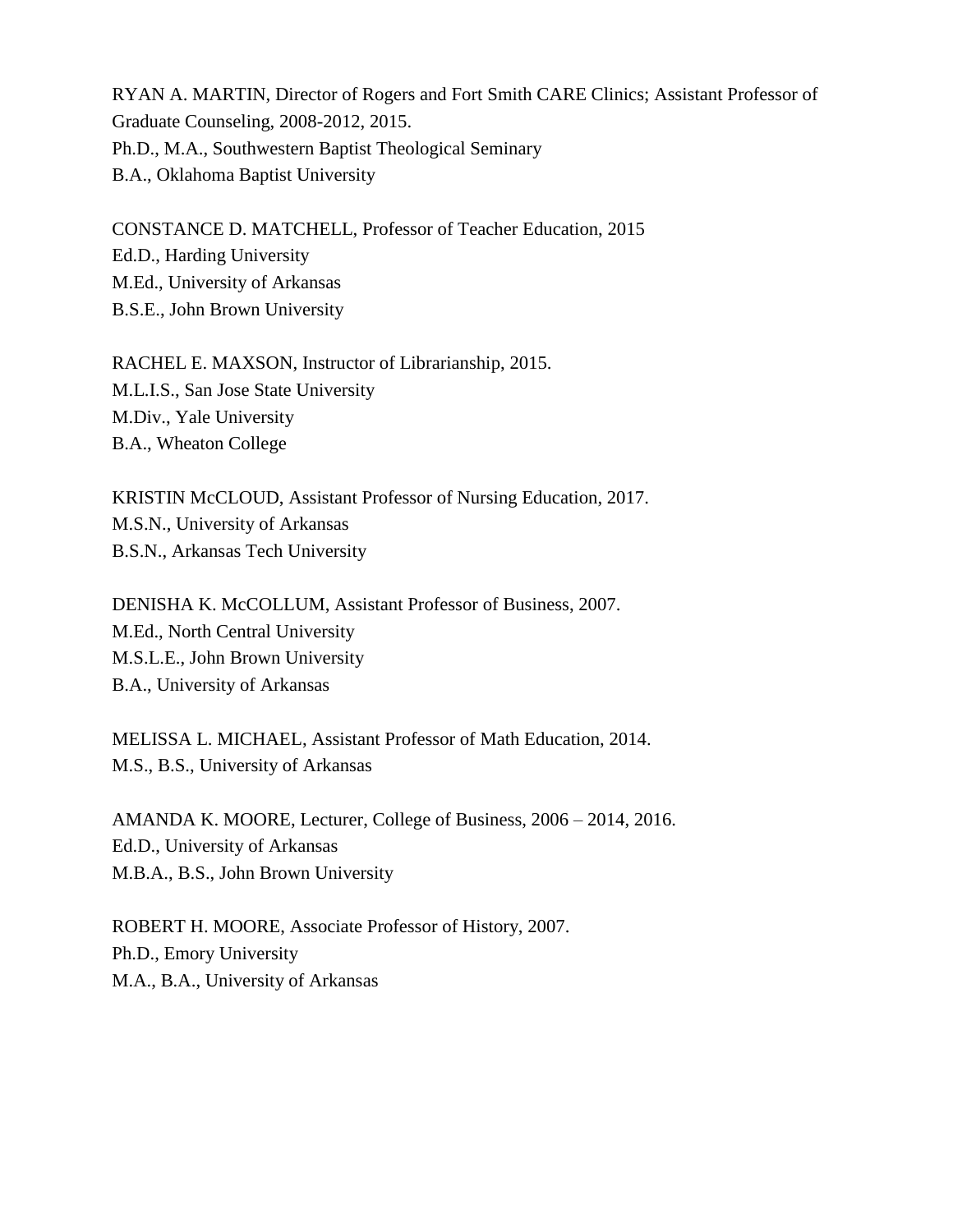MARTHA L. MORGAN, Associate Professor of Family and Human Services, 2015. Ph.D., Texas Tech University M.S., Oklahoma State University M.Ed., B.B.A., University of Central Oklahoma

KIMBERLY S. MURIE, Assistant Professor of Teacher Education, 2015. Ph.D., M.A., B.S., University of Arkansas

SUSAN Q. NEWTON, Associate Professor of Chemistry, 2005. Ph.D., University of Arkansas B.S., John Brown University

ROBERT B. NORWOOD, Associate Vice President for Academic Administration; Dean of Undergraduate Studies; Director of Assessment; Professor of Electrical Engineering, 1998. Ph.D., M.S., B.S., Stanford University

ELLEN M. ODELL, Director of the Nursing Program; Associate Professor of Nursing Education, 2014.

D.N.P., Case Western Reserve University M.S.N., George Mason University B.S.N., University of Missouri-St. Louis A.D.N., McLennan Community College

GARY J. OLIVER, Executive Director of The Center for Healthy Relationships; Professor of Psychology and Practical Theology, 1998. Ph.D., M.A., University of Nebraska Th.M., Fuller Theological Seminary M.Div., Talbot Theological Seminary; B.A., Biola University

CHARLES C. PASTOOR, Associate Professor of English, 2001. Ph.D., M.A., Baylor University B.A., Calvin College

KATHLEEN M. PAULSEN, Women's Soccer Coach; Instructor of Kinesiology, 2013. M.S., B.A., University of Arkansas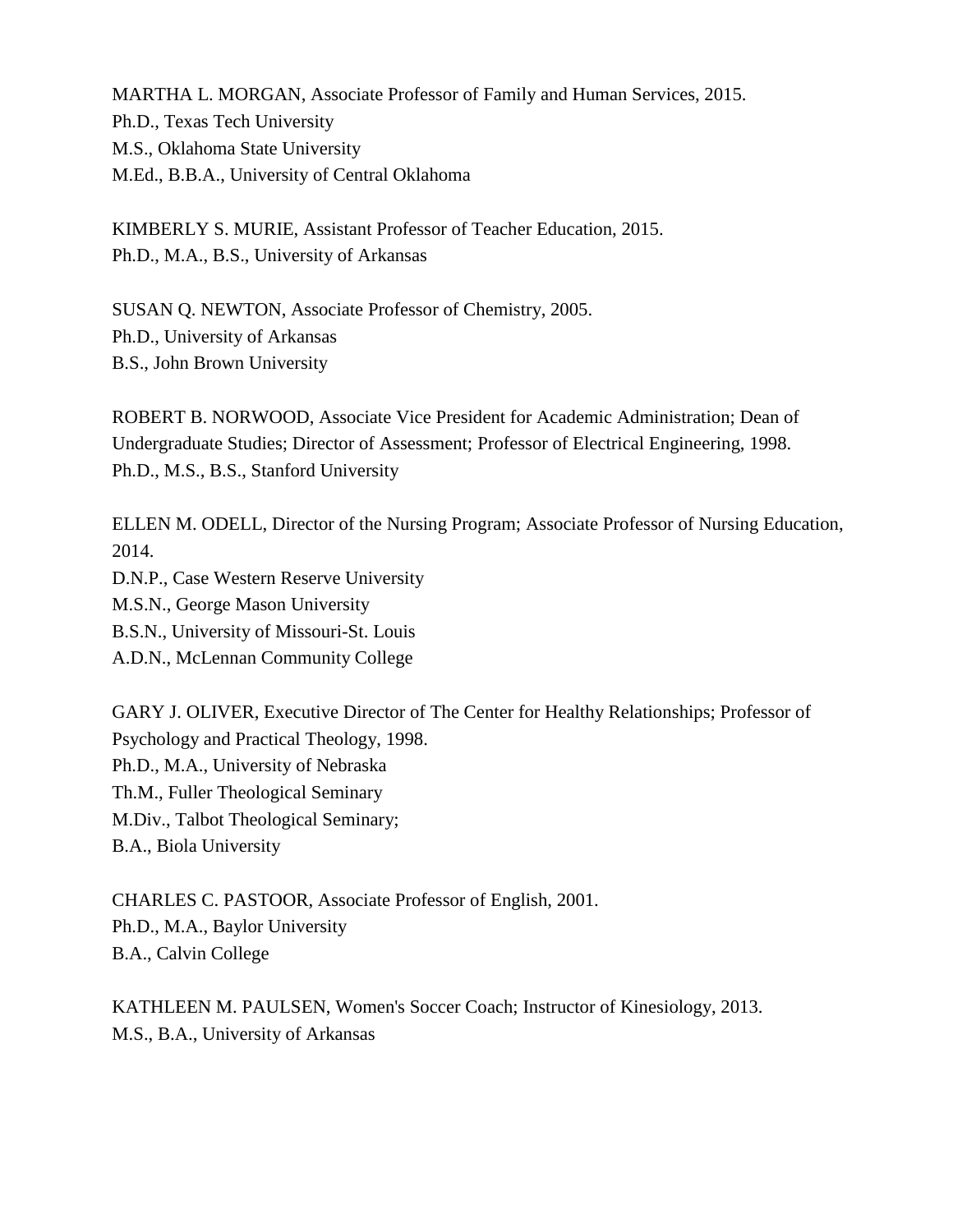CHARLES E. PEER, Professor of Visual Arts, 1987. M.F.A., University of Arkansas B.A., Hendrix College

BONNIE R. PHILLIPS, Assistant Professor of Graduate Counseling, 2015. Ph.D., University of Louisiana M.S., B.A., Harding University

CALVIN E. PISTON, Dean of Institutional Effectiveness; Professor of Mathematics, 1982. Ph.D., University of Arkansas M.A., B.A., University of California, Davis

PETER F. POHLE, Associate Professor of Visual Arts, 2001-2005, 2006. M.F.A., Syracuse University B.A. Equivalent, Berlin

CHARLES W. POLLARD, President; Associate Professor of English, 2004. Ph.D., University of Virginia M.A., Oxford University J.D., Harvard Law School B.A., Wheaton College

TRISHA D. POSEY, Director of the Honors Scholars Program; Associate Professor of History, 2007. Ph.D., University of Maryland M.Phil., University of Kent at Canterbury B.A., Grand Canyon University

RODNEY P. REED, University Chaplain; Associate Professor of Biblical Studies, 2008. Ph.D., University of Bristol, England M.Div., Bethel Theological Seminary B.A., Sioux Falls College

GERALD L. REIMER, Associate Professor of Accounting, 2017. M.B.A., Washburn University B.S., John Brown University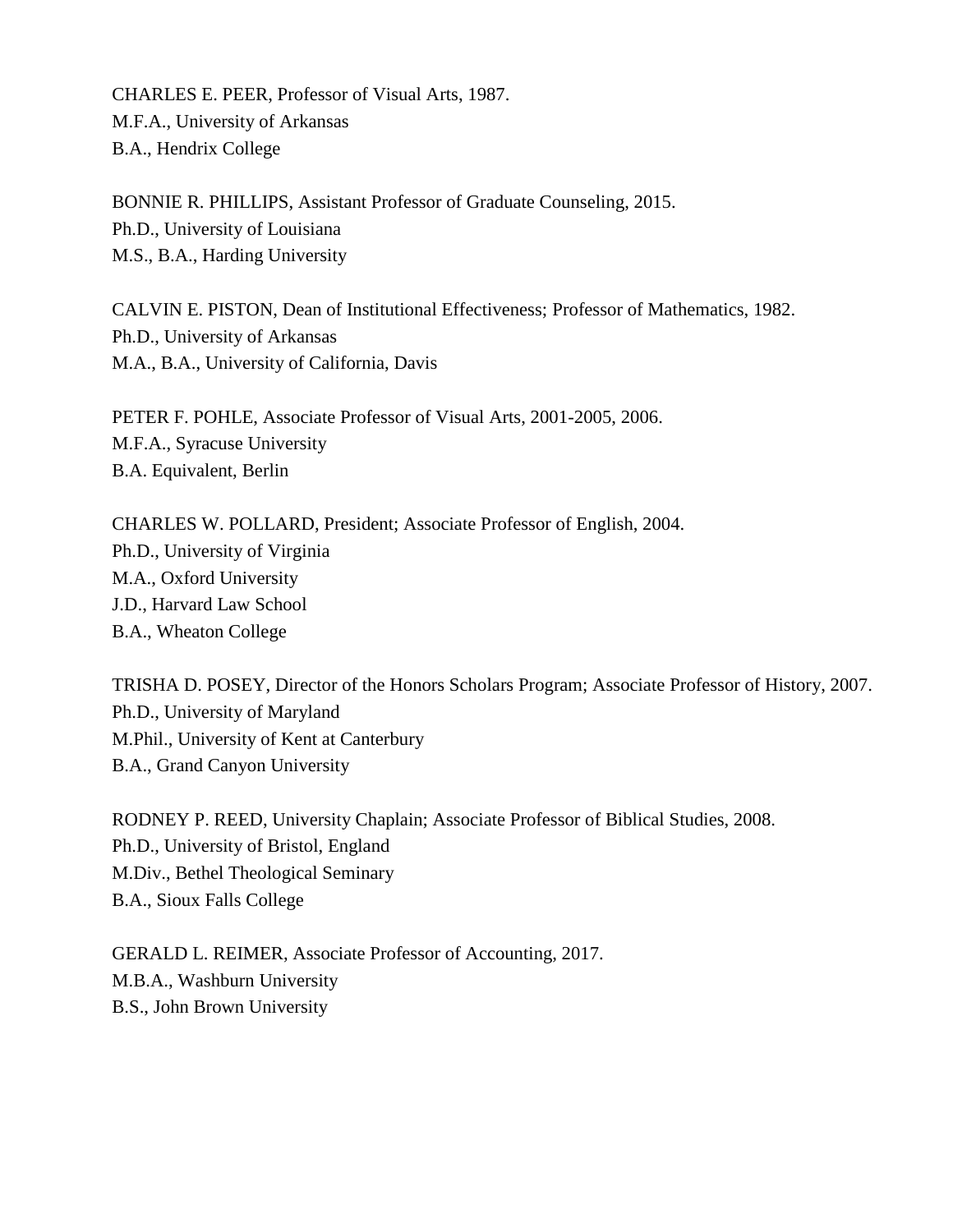GREGORY S. ROBINSON, Associate Professor of Outdoor Leadership Ministries, 2014. Ph.D., The Union Institute & University M.S., B.A., John Brown University

JUAN CARLOS RODRIGUEZ, Instructor of Mechanical Engineering, 2016. M.S.L.E., B.S.E., John Brown University M.S.M.E., University of Tulsa

CHARLES A. ROMIG, Professor of Marriage and Family Therapy, 2008. Ph.D., Purdue University M.A., Trinity Evangelical Divinity School B.S., University of Illinois

REBECCA J. ROTHFUSS, Director of the Leader Scholars Institute; Assistant Professor of Business, 1994. Ph.D., Dallas Baptist University

M.S., Oklahoma State University B.A., Bartlesville Wesleyan

MICHELLE SATTERLEE, Assistant Professor of Psychology, 2017. D. Psych., M.A., George Fox University M.A., B.A., MidAmerica Nazarene University

ANDREW A. SCHAUSS, Assistant Men's Basketball Coach; Instructor of Kinesiology, 2017. B.S., Bethel College

SIMONE I. SCHRODER, Assistant Professor of Librarianship, 1988. M.L.I.S., University of Oklahoma D.C., Palmer College of Chiropractic B.A., Marycrest College

KEVIN E. SIMPSON, Professor of Psychology, 2012. Ph.D., University of Denver M.S., University of North Texas B.S., John Brown University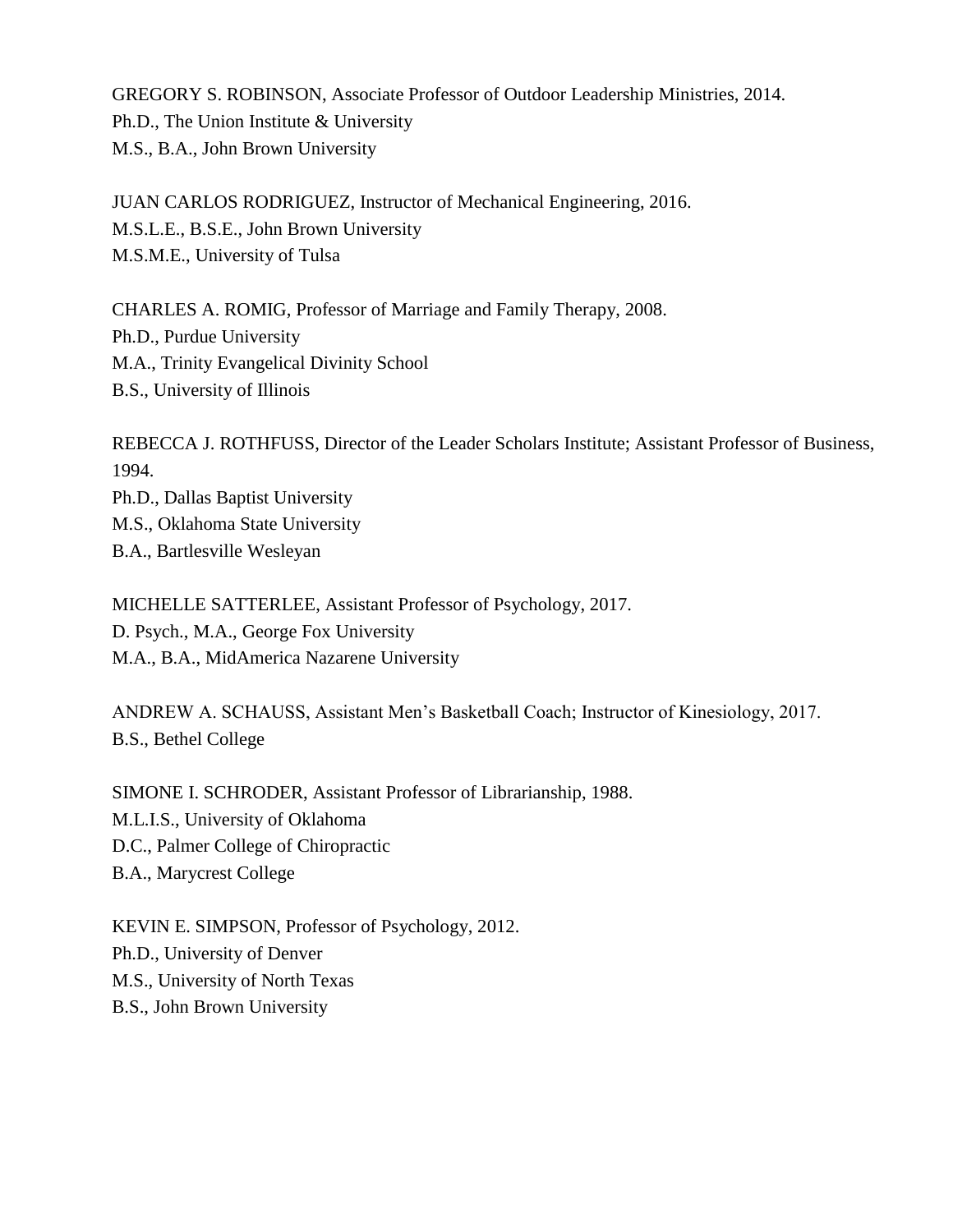MARQUITA S. SMITH, Associate Professor of Journalism, 2010. Ed.D., University of Arkansas M.A., University of Maryland B.S., University of Tennessee

STEVEN P. SNEDIKER, Assistant Professor of Visual Arts, Cinema, 2009. M.F.A., National University B.S., John Brown University

JEFFREY D. SODERQUIST, Women's Basketball Coach; Instructor of Interdisciplinary Studies, 1998. B.S., John Brown University

TED JUNSEOK SONG, Assistant Professor of Engineering, 2012. Ph.D., M.S., The University of Texas at Austin B.S., Hanyang University, Seoul, Korea

WILLIAM A. STEVENSON, III, Director of International Programs; Assistant Professor of Intercultural Studies, 1988. M.A., B.S., John Brown University

JACOB H. STRATMAN, Associate Professor of English, 2007. Ph.D., Marquette University M.A., Missouri State University B.A., William Jewell College

BRENT C. SWEARINGEN, Director of the Library and Associate Professor of Librarianship, 2006. M.S., University of Illinois M.Ed., DePaul University B.A., University of Arkansas

CARLA B. SWEARINGEN, Dean of Faculty Development; Professor of Chemistry, 2005. Ph.D., Loyola University B.A., Hendrix College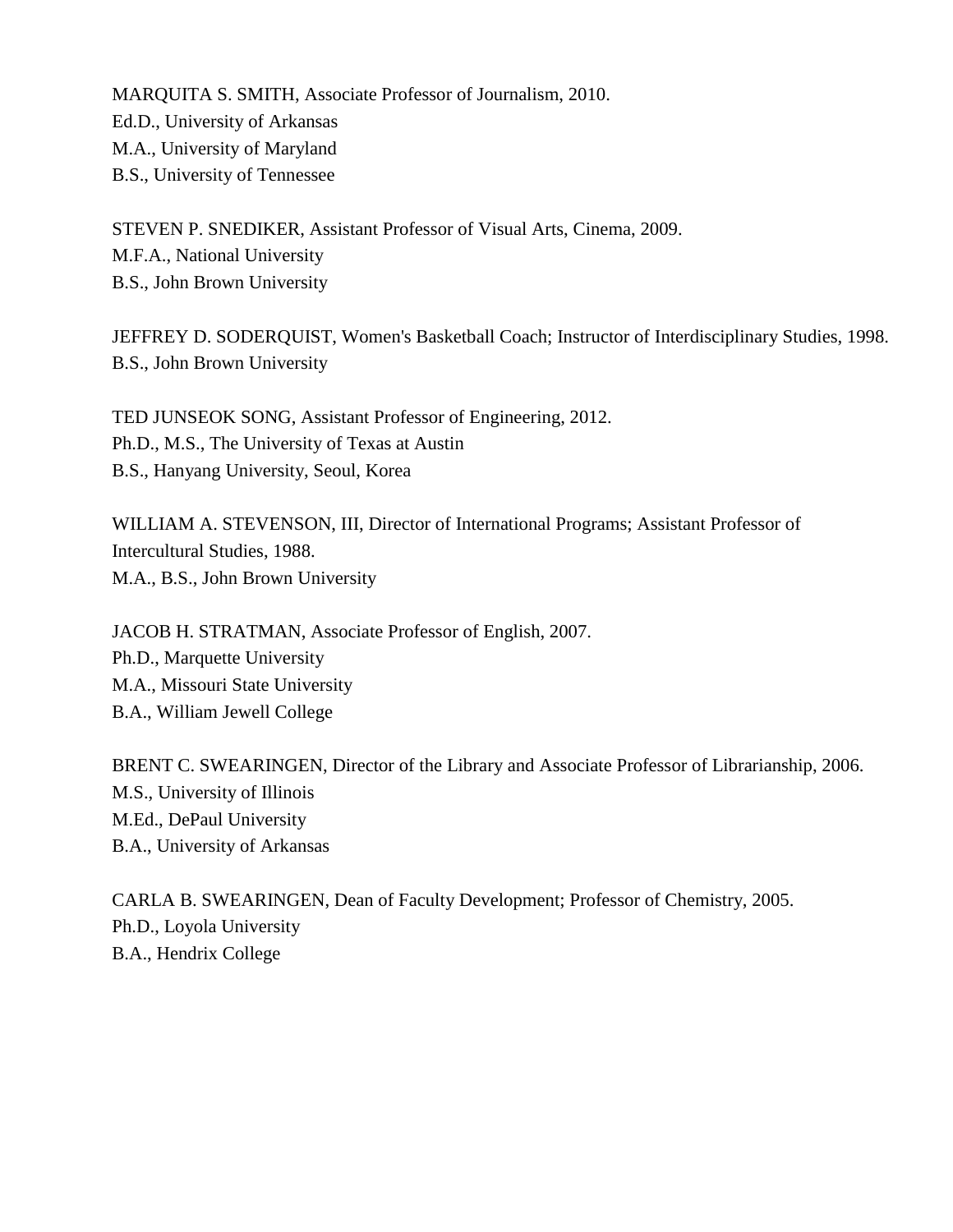C. JEFFREY TERRELL, Dean of the College of Education and Human Services, Professor of Counseling Psychology, 2014. Ph.D., M.S., University of Southern Mississippi M.Div., New Orleans Baptist Theological Seminary B.A., Samford University

DeANNE J. TERRELL, Professor of Counseling Psychology, 2014. Ph.D., University of Southern Mississippi M.S., Georgia State University B.A., Samford University

MARK A. TERRILL, Associate Professor of Construction Management, 2010. M.S., University of Texas M.A., M. Min, Tennessee Temple University B.S., New Mexico Institute of Mining & Technology

ROBERT E. TIMMONS, Associate Professor of Business, 2004. D.B.A., Anderson University M.B.A., John Brown University B.S., Pittsburg State University

KAI TOGAMI, Professor of International Business, 2015. M.S., Illinois State University B.S., Wheaton College

ADRIA L. TROMBLEY, Assistant Professor of Teacher Education, 2016. M.Ed., John Brown University B.S., Missouri Southern State University

FRANCIS E. UMESIRI, Associate Professor of Chemistry, 2011. Ph.D., University of Toledo M.S., Central Michigan University B.S., University of Lagos, Nigeria

GREGORY A. VARNER, Assistant Professor of Mathematics, 2012. Ph.D., University of Missouri M.S., University of Arkansas B.A., Hendrix College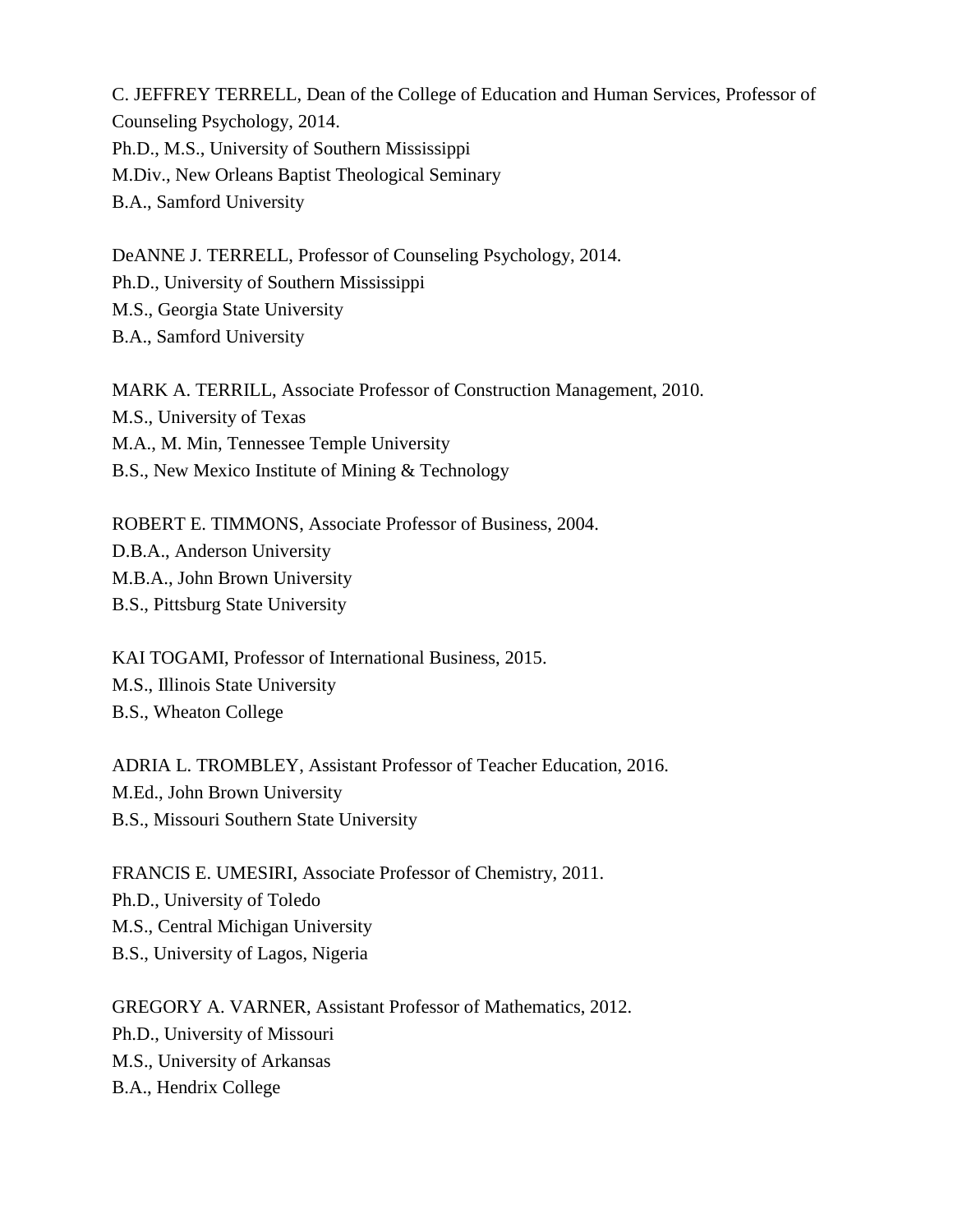DAVID H. VILA, Professor of Religion and Philosophy, 1999. Ph.D., St. Louis University M.Div., M.A., Covenant Theological Seminary B.A., Covenant College

TIMOTHY S. WAKEFIELD, Professor of Biology, 2000. Ph.D., Auburn University M.A., University of Missouri B.S., Union University

RANDALL E. WALDRON, Professor of Economics and International Business, 2012. Ph.D., Vanderbilt University B.A., Northwestern University

JOE F. WALENCIAK, Dean of the Soderquist College of Business; Distinguished Professor of Business, 1982. Ph.D., M.B.A., University of Arkansas B.S., John Brown University

QIAN WANG, Assistant Professor of Biology, 2017. Ph.D., Texas A&M University M.S., B.E., Lanzhou University of Technology, China

ABBEY G. WHITE, Assistant Professor of Counseling Psychology, 2014 Ph.D., M.A., Louisiana Tech University B.S., Indiana University

PAUL H. WHITLEY, Associate Professor of Music, 2011. Mus., Northwestern University M.M., New England Conservatory B.M., Wheaton College

JESSICA H. WILSON, Associate Professor of Creative Writing, 2013. Ph.D., Baylor University M.E., University of Dallas B.A., Pepperdine University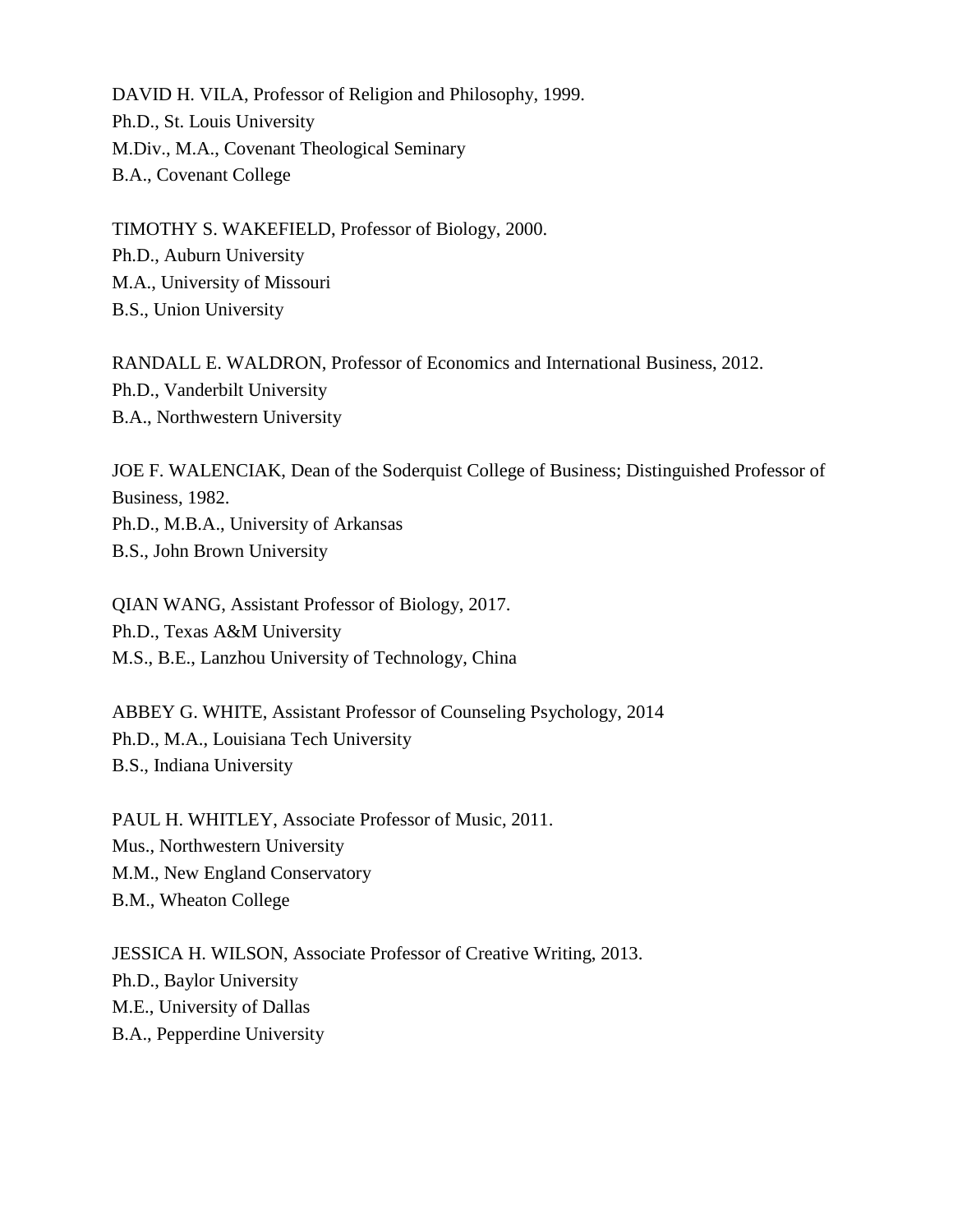BARRY J. WINGFIELD, Director of Little Rock CARE Clinic; Associate Professor of Marriage and Family Therapy, 2014. Ph.D., University of Louisiana M.S., Texas A&M University B.A., Harding University

JUDY K. WINSLETT, Assistant Professor of School Counseling, 2016. Ed.D., Ed.S., Harding University M.S., John Brown University B.A., Northeastern State University

TERESA R. WUBBENA, Professor of Music, 1976. M.A., B.Mus.Ed., Sam Houston State University.

JIN XU, Assistant Professor of Engineering, 2013. Ph.D., Iowa State University Ph.D., B.S., Nanjing University of Aeronautics and Astronautics, China

*Effective July 1, 2017*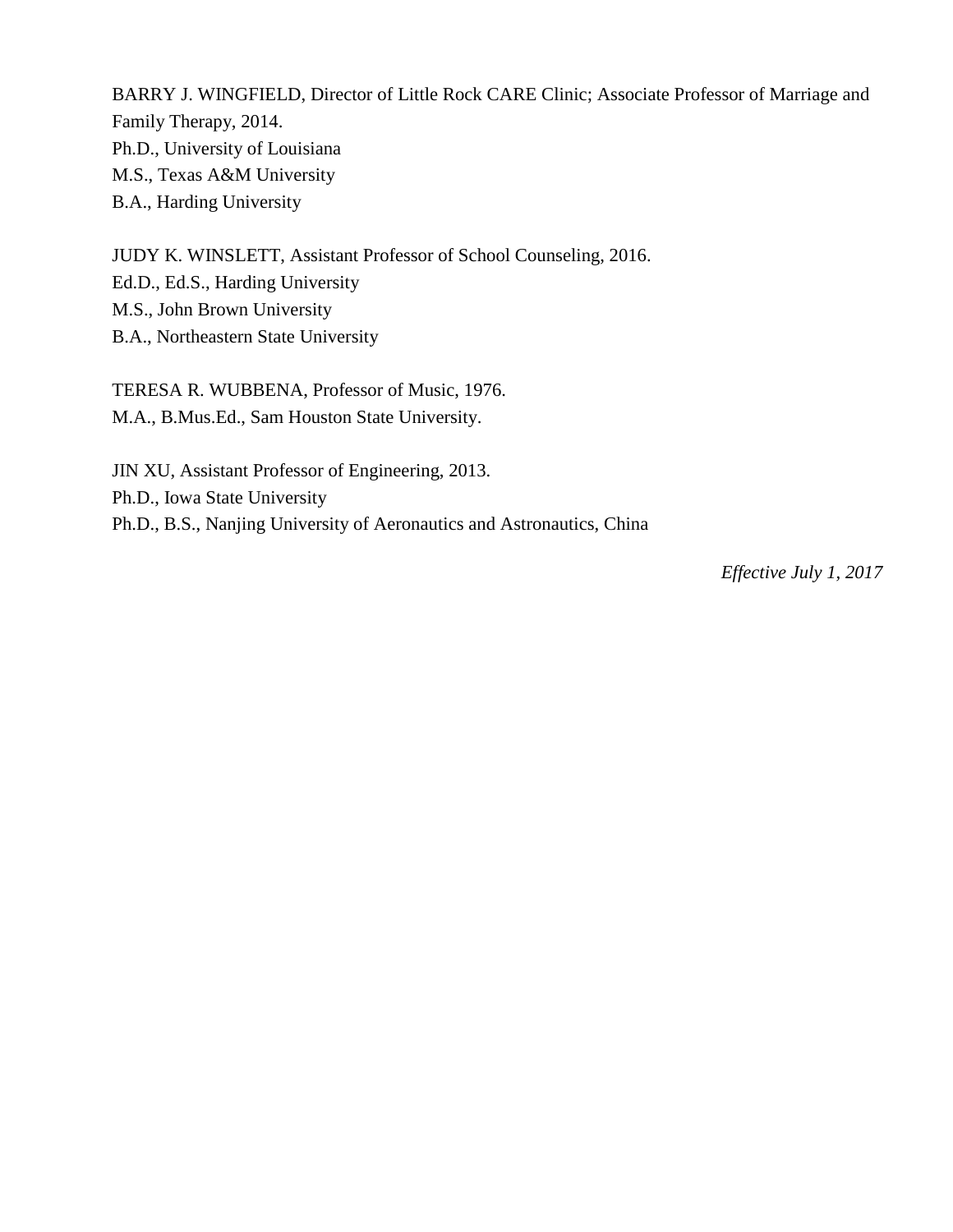## **FACULTY EMERITI**

IDA M. ADOLPHSON, Ed.D., Psychology, 1973 - 1993 JACK AUGUSTINE, Ed.D., Health Promotion and Human Performance, 1985 - 1997 DONALD P. BALLA, M.S., J.D., Accounting, 1985 - 2014 A. LeVON BALZER, Ph.D., Administration, 1994 - 2004 LINDA L. BECKMAN, D.Mus.A., Music, 1996 - 2011 ANDREW C. BOWLING, Ph.D., Biblical Studies, 1969 - 1999 M. LISA BRANDOM, Ed.D., English, 1984 - 2006 HARRIET J. BRICKER, M. Ed., Education, 2008 - 2013 WILLIAM H. BURNSIDE, Ph.D., History, 1969 - 1990 G. ROBERT BURNS, Ed.D., Health and Sport, 1975 - 2006 DOYLE M. BUTTS, Ph.D., Economics, 1971 - 2012 JOHN V. CARMACK, Ph.D., Marriage and Family Therapy, 1998 - 2017 ROBBIE F. CASTLEMAN, D.Min., Biblical Studies, 2001-2016 DAVID A.CATER, Ph.D., Psychology, 1993 - 2012 KENT DAVIS, Ph.D., Construction Management, 1969 - 1975, 1977 - 2004 MICHAEL T. FLYNN, M.A., Broadcasting, 1977 - 1999 MEL R. FRATZKE, P.E.D., Administration, 1997 - 2001 KENNETH W. FRENCH, Ph.D., Mechanical Engineering, 1971 - 2009 GARY M. GUINN, Ph.D., English, 1977 - 2012 ROBERT R. GUSTAVSON, Ph.D., Kinesiology, Head Soccer Coach, 1980 - 2009 MARY E. HABERMAS, M.L.S., Library, 1994 - 2015 JOHN C. HILL, M.A., Adult Education and Administration, 1978 - 2012 DAVID E. JOHNSON, Ph.D., Psychology, 1980 - 2017 MICHAEL D. KENNELLEY, Ph.D., Business, 2000 - 2015 PAUL G. KIMBALL, M.B.A., Business, 1981 - 1999 EDWARD C. KLOTZ III, D. Miss., Intercultural Studies, 1996 - 2014 THOMAS R. LAMBORN, Ed.D., Education, 2003 - 2015 FRED P. LOLLAR, M.A., Journalism, 1984 - 1992 CAROLE A. MAINES, Ph.D., Counselor Education, 1995 - 2012 ARNOLD C. MAYER, M.Ed., Communication and Adult Education, 1989 - 2007 JOHN B. McCULLOUGH, M.S., Business, 1974 - 2015 LEE T. NETHERTON, Ph.D., Chemistry, 1969 - 2005 RICHARD L. NISWONGER, Ph.D., History and Biblical Studies, 1964 - 1969, 1970 - 1997 PAT R. O'BRIEN, Ph.D., Business, 2004 - 2014 LARRY O'KELLEY, M.A., Sociology, 1967 - 1994 JAMES V. PEARSON, Ph.D., Engineering, 1959 - 1962, 1963 - 2002